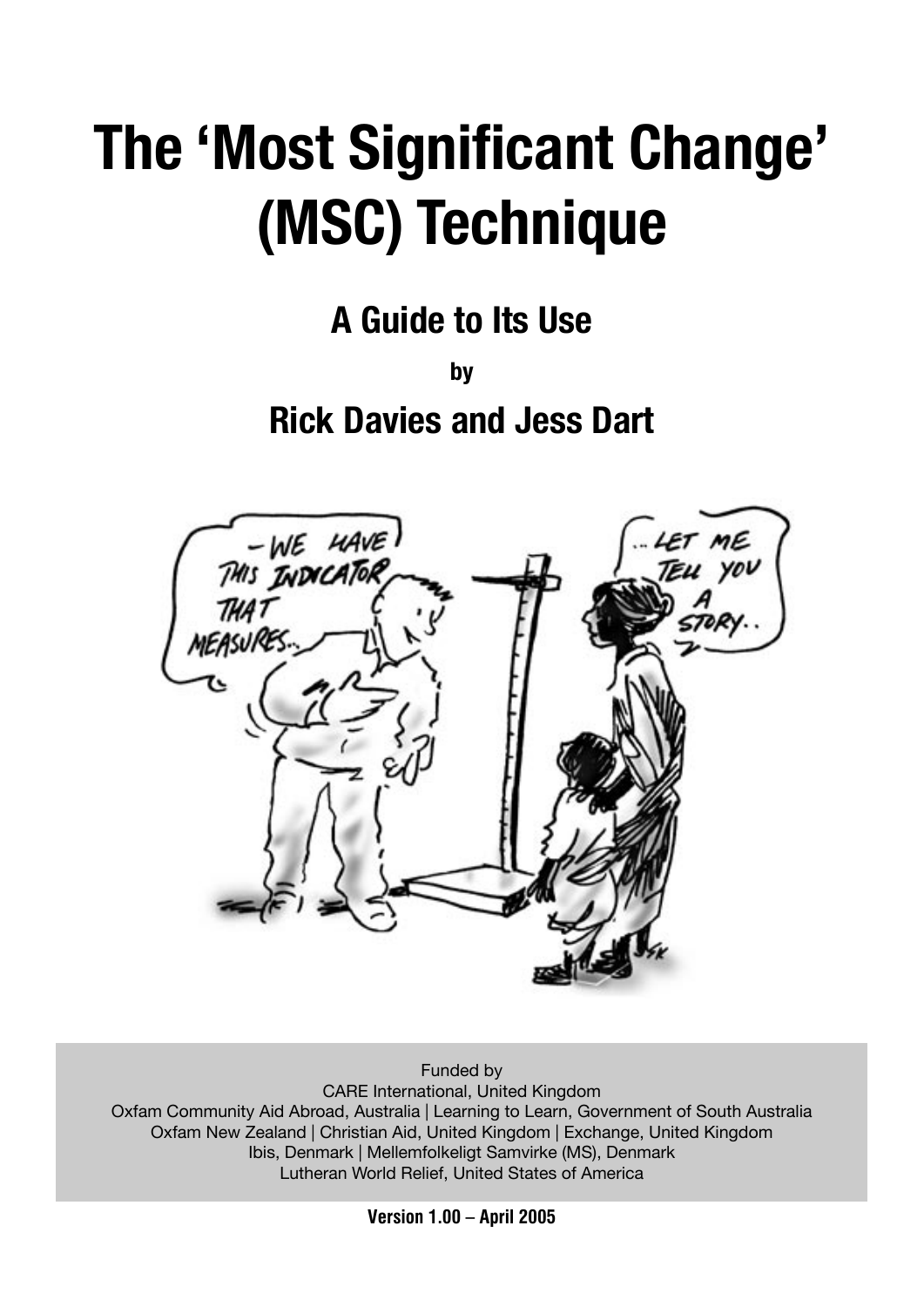# **Table of Contents**

| <b>Acronyms</b>                                                | 4  |
|----------------------------------------------------------------|----|
| <b>Preface: The Structure of this Guide</b>                    | 5  |
| <b>Acknowledgements</b>                                        | 7  |
| <b>Chapter One: A Ten Minute Overview of MSC</b>               | 8  |
| What is MSC, in a nutshell?                                    | 8  |
| What's in a name?                                              | 8  |
| The MSC story                                                  | 9  |
| Overview of implementation steps                               | 10 |
| The kernel                                                     | 11 |
| The purpose                                                    | 12 |
| When and when not to use MSC                                   | 12 |
| Where to get further information                               | 14 |
| <b>Chapter Two: Ten Steps to Implementing MSC</b>              | 15 |
| How to start and raise interest<br>Step 1:                     | 15 |
| Defining domains of change<br>Step 2:                          | 17 |
| Defining the reporting period<br>Step 3:                       | 22 |
| Collecting SC stories<br>Step 4:                               | 23 |
| Selecting the most significant of the stories<br>Step 5:       | 28 |
| Feeding back the results of the selection process<br>Step 6:   | 34 |
| Verification of stories<br>Step 7:                             | 36 |
| Quantification<br>Step 8:                                      | 38 |
| Secondary analysis and meta-monitoring<br>Step 9:              | 38 |
| Step 10: Revising the system                                   | 44 |
| <b>Chapter Three: Troubleshooting</b>                          | 46 |
| Concerns expressed by participants                             | 46 |
| Concerns expressed by others                                   | 50 |
| <b>Chapter Four: Building Capability for Effective MSC</b>     | 54 |
| Building the capacity of MSC 'champions'                       | 54 |
| Building the capacity of the staff tp participate fully in MSC | 55 |
| Considering resources and time required                        |    |
|                                                                |    |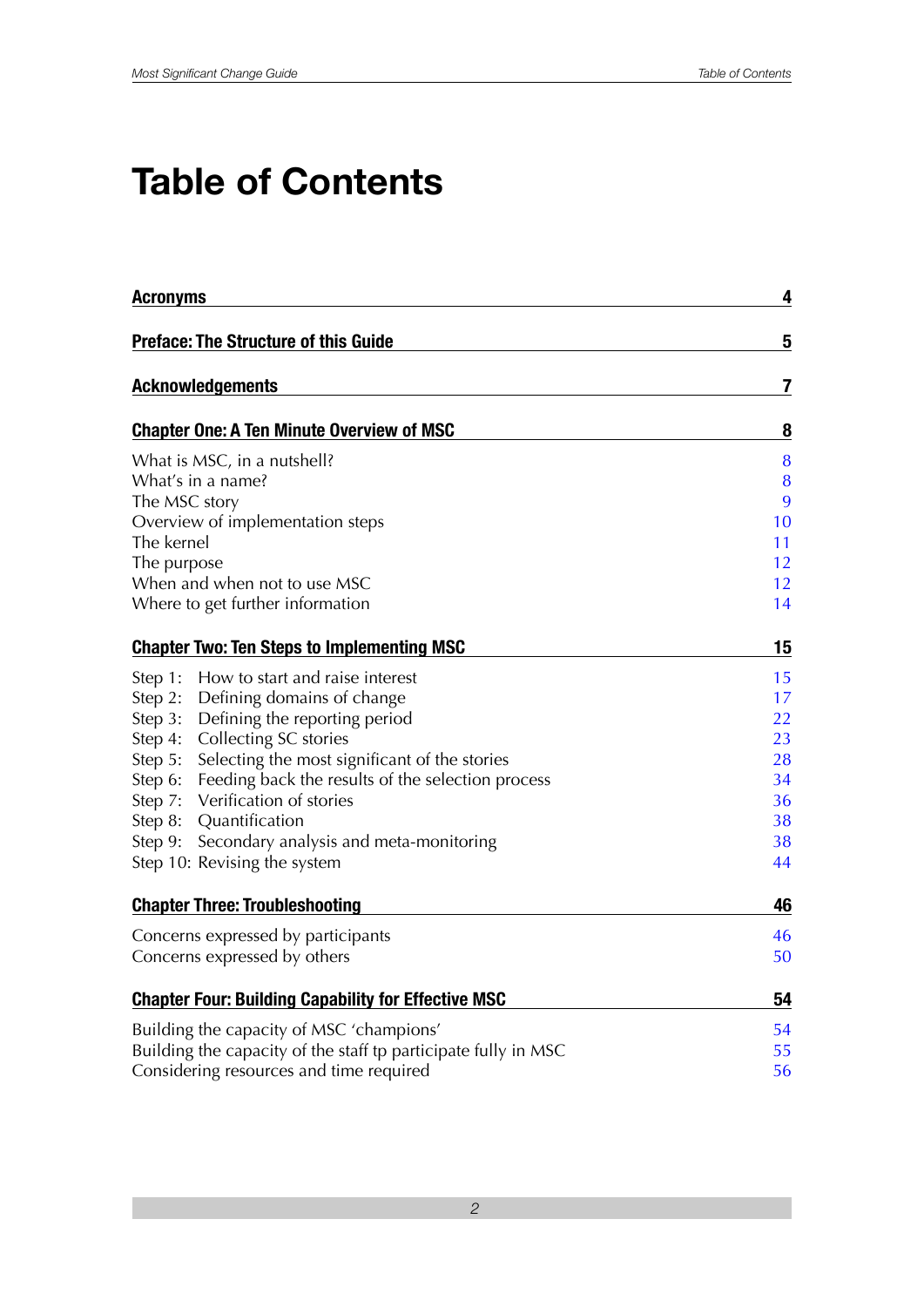| <b>Chapter Five: MSC within a Monitoring and Evaluation (M&amp;E) Framework</b> | 58  |
|---------------------------------------------------------------------------------|-----|
| MSC within the program cycle                                                    | 58  |
| MSC as monitoring and evaluation                                                | 58  |
| MSC as a specific type of monitoring                                            | 58  |
| MSC as program evaluation                                                       | 61  |
| MSC and organisational learning                                                 | 63  |
| Other uses of MSC within programs                                               | 64  |
| <b>Chapter Six: Validity and Voice in MSC</b>                                   | 67  |
| MSC: a valid technique                                                          | 67  |
| Purposive sampling                                                              | 69  |
| Bias in MSC                                                                     | 70  |
| Issues of voice and power in MSC                                                | 71  |
| <b>Chapter Seven: How MSC Compares to Other Approaches and Epistemologies</b>   | 72  |
| Appreciative Enquiry                                                            | 72  |
| Participatory Monitoring and Evaluation (PM&E)                                  | 72  |
| Case studies and vignettes                                                      | 72  |
| Evolutionary epistemology and MSC                                               | 73  |
| MSC under a constructivist lens                                                 | 74  |
| <b>Chapter Eight: History of MSC</b>                                            | 75  |
| History as process                                                              | 75  |
| Types of MSC uses                                                               | 75  |
| The differences that make a difference                                          | 77  |
| <b>Chapter Nine: New Directions for MSC</b>                                     | 81  |
| Fine tuning                                                                     | 81  |
| Combining with other approaches                                                 | 82  |
| Innovations                                                                     | 84  |
| Future research areas                                                           | 86  |
| An invitation to innovate, review and communicate                               | 87  |
| <b>Bibliography</b>                                                             | 88  |
| <b>Appendices</b>                                                               |     |
| Appendix 1: Sample Story Collection Formats                                     | 92  |
| Appendix 2: Sample Significant Change Stories                                   | 97  |
| Appendix 3: Sample Story Reporting Format                                       | 103 |
| Appendix 4: Facilitation Guide for Story Collection                             | 104 |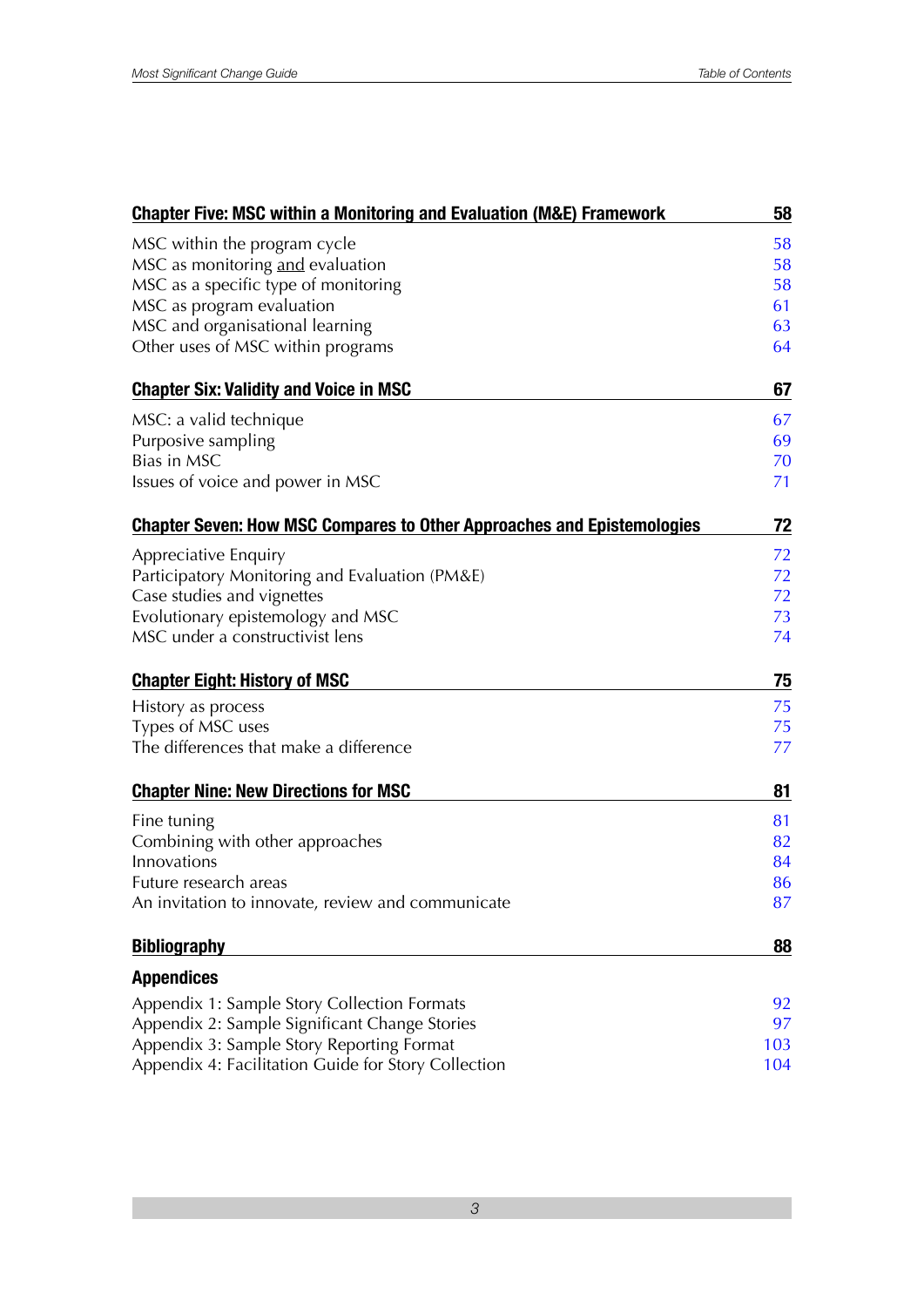# **Acronyms**

| ADB          | Asian Development Bank                                |
|--------------|-------------------------------------------------------|
| <b>ADRA</b>  | Adventist Development and Relief Agency, Australia    |
| <b>AKRSP</b> | Aga Khan Rural Support Program                        |
| <b>BADSP</b> | Brong Ahafo Rural District Support Project, Ghana     |
| <b>CCDB</b>  | Christian Commission for Development in Bangladesh    |
| <b>CRS</b>   | <b>Catholic Relief Services</b>                       |
| <b>DFID</b>  | Department for International Development, UK          |
| <b>IDSS</b>  | International Development Support Services, Australia |
| M&E          | monitoring and evaluation                             |
| <b>MSC</b>   | most significant change (MSC) technique               |
| <b>NGO</b>   | non-government organisation                           |
| <b>ONZB</b>  | Oxfam New Zealand                                     |
| SC stories   | Significant change stories                            |
| VSO          | <b>Voluntary Service Overseas</b>                     |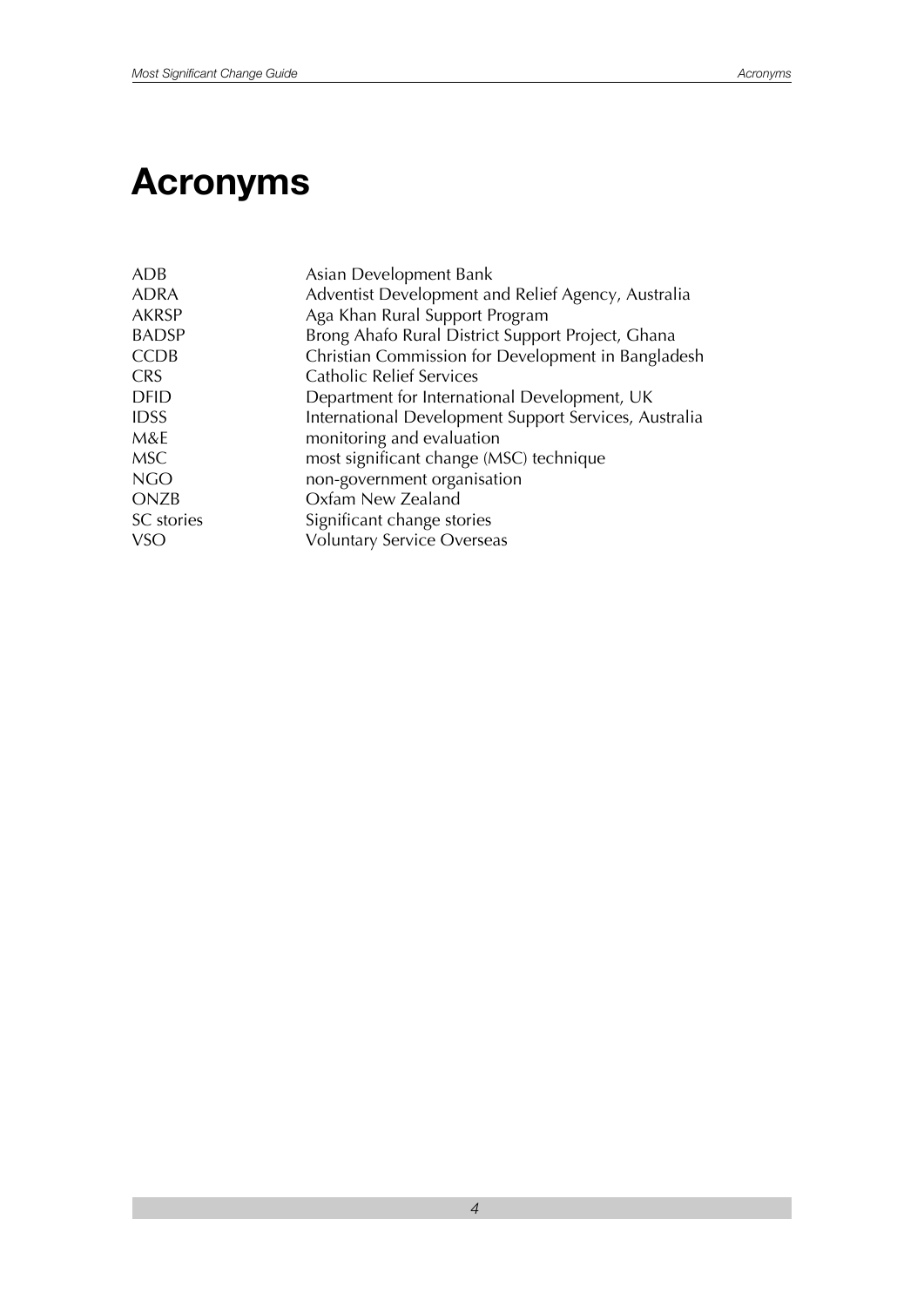This publication is aimed at organisations, community groups, students and academics who wish to use MSC to help monitor and evaluate their social change programs and projects, or to learn more about how it can be used. The technique is applicable in many different sectors, including agriculture, education and health, and especially in development programs. It is also applicable to many different cultural contexts. MSC has been used in a wide variety of countries by a range of organisations. By 2004, MSC had been used both by NGOs and governments in Africa, Asia, Latin America, Europe and Australasia.

# **The structure of this Guide**

The introductory chapter provides a quick overview of MSC. In Chapter 2 we focus on the practicalities of implementing MSC and divide the process into ten steps. Chapter 3 offers guidance on practical troubleshooting, and Chapter 4 looks at building capacity for effective use of MSC. In Chapter 5 we examine how MSC fits into the program cycle and how it can contribute to program improvement.

After Chapter 5, we delve more into the theory. We believe that MSC can be successfully implemented without a strong understanding of the theory. So if you just want to know about the practicalities – stop there! But for those readers who enjoy a foray into theory, Chapters 6 and 7 examine validity in MSC and how it fits with other approaches and epistemologies. The final two chapters outline the evolution of MSC: where it came from and where it might be heading next.

The structure of this Guide reflects our attempt to cater for different types of use. We want the Guide to be of practical help to those choosing to implement MSC for the first time. But we also want to provide information and analysis that will be of use to those who are already experienced in using MSC yet want to extend their knowledge of the technique or refine the way they use it. As well as addressing the needs of practitioners, we also hope to address the interests of those doing research on MSC and related methods of participatory and qualitative research.

# **Notes about the terminology**

We struggled at times in writing this Guide to find language that worked equally well in the development sector and the public sector of developed economies. We have made a few choices in the name of consistency and we encourage you to consider translating these terms to ones that makes sense for you.

Firstly, we had to decide how to refer to the people who are targeted by social change programs. In the development sector, these people are often referred to as beneficiaries. In the public sector context of developed economies, they are referred to as clients, service users or participants. In this publication we used the term 'participant' where the meaning is clear, and 'beneficiary' as a second resort.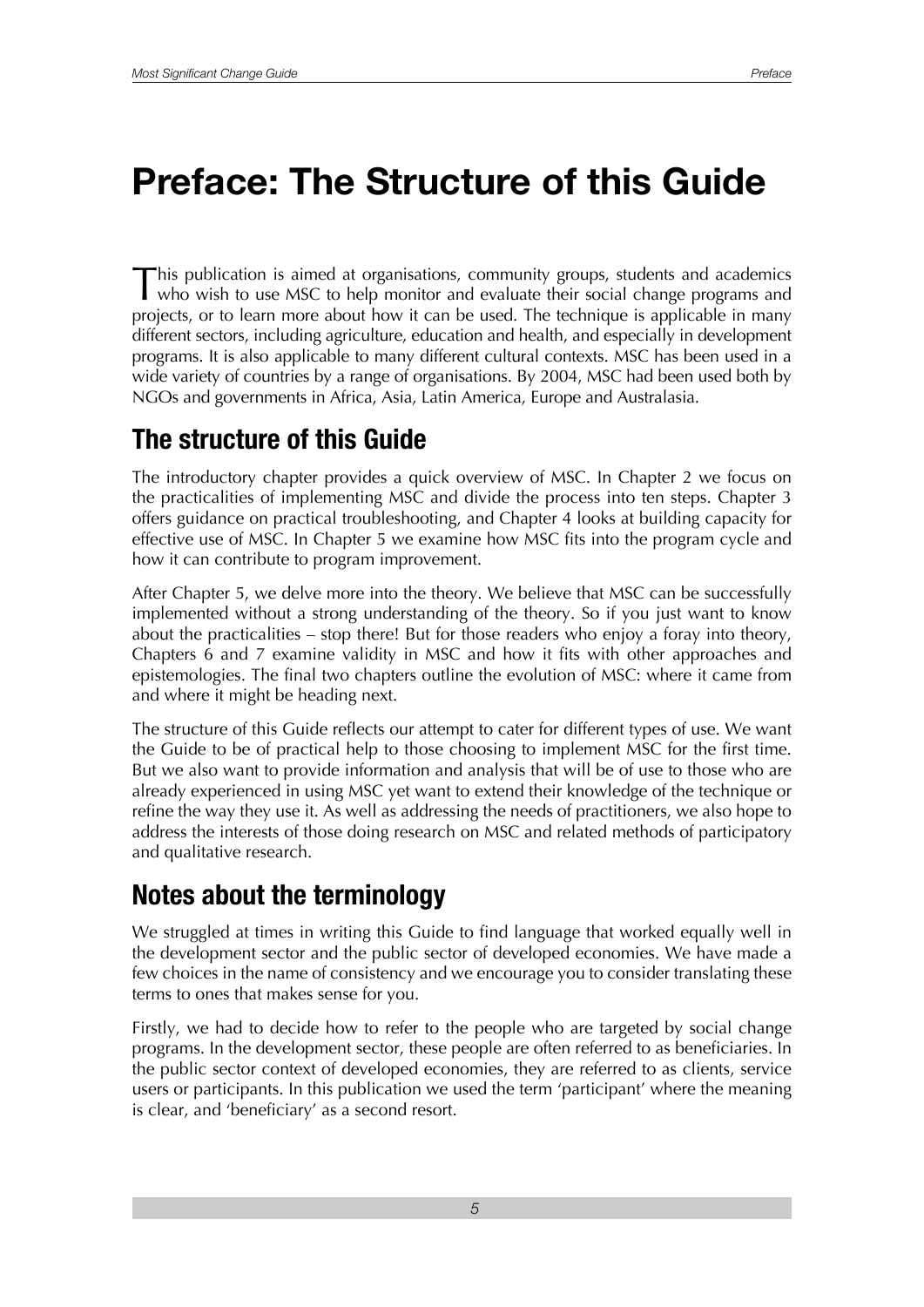Secondly, we needed to choose between program, project and intervention. In this publication we have chosen to use the term 'program' to cover all descriptions of social interventions with a beginning and an end, regardless of size.

Thirdly, we needed to describe the people who fund programs and are variously referred to as donors, investors, funders or purchasers. In this Guide we settled on the term 'funders'.

In the published literature, MSC is sometimes called an approach, at other times a process – it has even been referred to as a model. The experts have advised us that it is a monitoring and evaluation technique. However, we also believe that MSC embodies some aspects of an approach because it has a particular theoretical basis; this is discussed further in Chapter 7.

# **Disclaimer**

This publication is based on the collective experience of Rick Davies and Jess Dart in monitoring and evaluating social programs. While we make every effort to ensure the accuracy of this work, any judgments as to the suitability of information for the reader's purposes are the reader's responsibility. We cannot extend any warranties, and assume no responsibility, for the suitability of this information or the consequences of its use.

# **Copyright and distribution**

Copyright for the MSC Guide is held by the authors, Rick Davies and Jess Dart.

We are interested in making the Guide as widely available as possible. This document is freely available in pdf format from our websites at www.mande.co.uk/docs/MSCGuide.htm and [www.clearhorizon.com.au](http://www.clearhorizon.com.au/?/) You can also download pdf copies from the sponsors' websites.

Hard copies may be made on condition that the Guide is reproduced in full, in its existing format, and that these copies are made available free of charge, not for sale or profit. Where there is a need to reproduce parts of the Guide only, please contact us for permission to do so.

Third parties interested in selling copies of the MSC Guide should contact us for permission and to establish appropriate terms and conditions.

#### **Copyright © RJ Davies and J Dart (2004)**

Please address all inquiries to:

| Dr Rick Davies                                                  | Dr Jessica Dart                                           |
|-----------------------------------------------------------------|-----------------------------------------------------------|
| 82 Bishops Rd, Trumpington,<br>Cambridge CB2 2NH United Kingdom | Clear Horizon, PO Box 341,<br>Hastings VIC 3915 Australia |
| rick@mande.co.uk                                                | jess@clearhorizon.com.au                                  |
| Phone: 44 (0) 1223 841 367                                      | Phone/fax: 61 (0) 3 5979 2957                             |
| Mobile: 44 (0) 7855 766 354                                     | Mobile: 0425 735 530                                      |
| Fax (to Email): 44 08701 640 239                                |                                                           |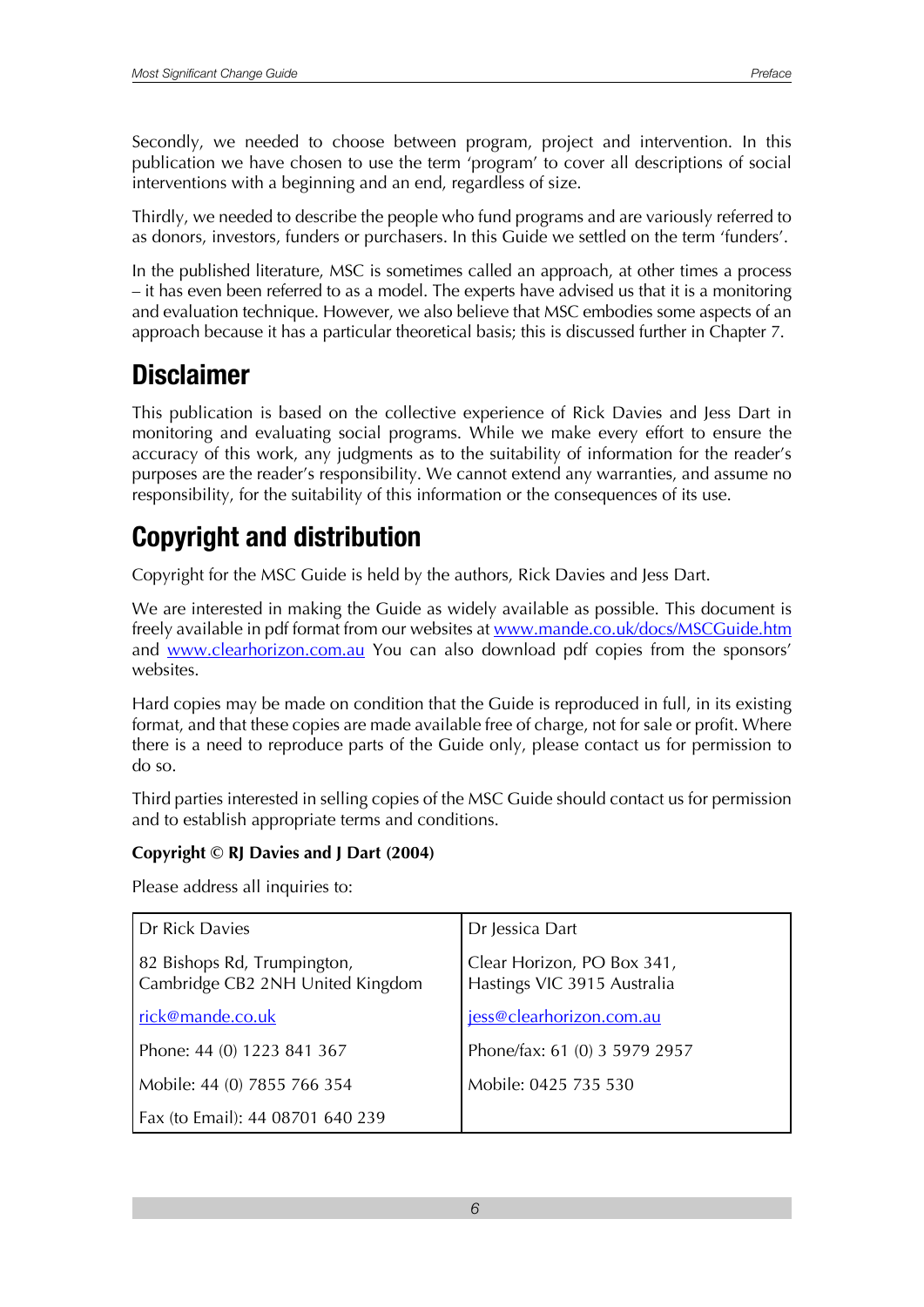# **Acknowledgements**

This Guide would not have been written without the generous sponsorship of the following organisations.

| <b>CARE International, United Kingdom</b>        | www.careinternational.org.uk  |
|--------------------------------------------------|-------------------------------|
| Oxfam Community Aid Abroad, Australia            | www.oxfam.org.au              |
| Learning to Learn, Government of South Australia | www.learningtolearn.sa.edu.au |
| <b>Oxfam New Zealand</b>                         | www.oxfam.org.nz              |
| Christian Aid, United Kingdom                    | www.christian-aid.org.uk      |
| Exchange, United Kingdom                         | www.healthcomms.org           |
| Ibis, Denmark                                    | www.ibis.dk                   |
| Mellemfolkeligt Samvirke (MS), Denmark           | www.ms.dk                     |
| Lutheran World Relief, United States of America  | www.lwr.org                   |

While both authors have considerable experience of using MSC, we have also tried to make use of the growing body of grey literature on other people's experiences with using MSC. We would like to acknowledge all the authors of this material, who are listed in the bibliography at the end of the Guide.

We would also like to thank the following for their comments on the draft version of this guide: Jay Goulden, CARE; Deborah Elkington, Oxfam CAA; Robyn Kerr, ADRA; Silke Mason, Ibis; Gillian Holmes, Ibis; Peter Sisgaard, MS.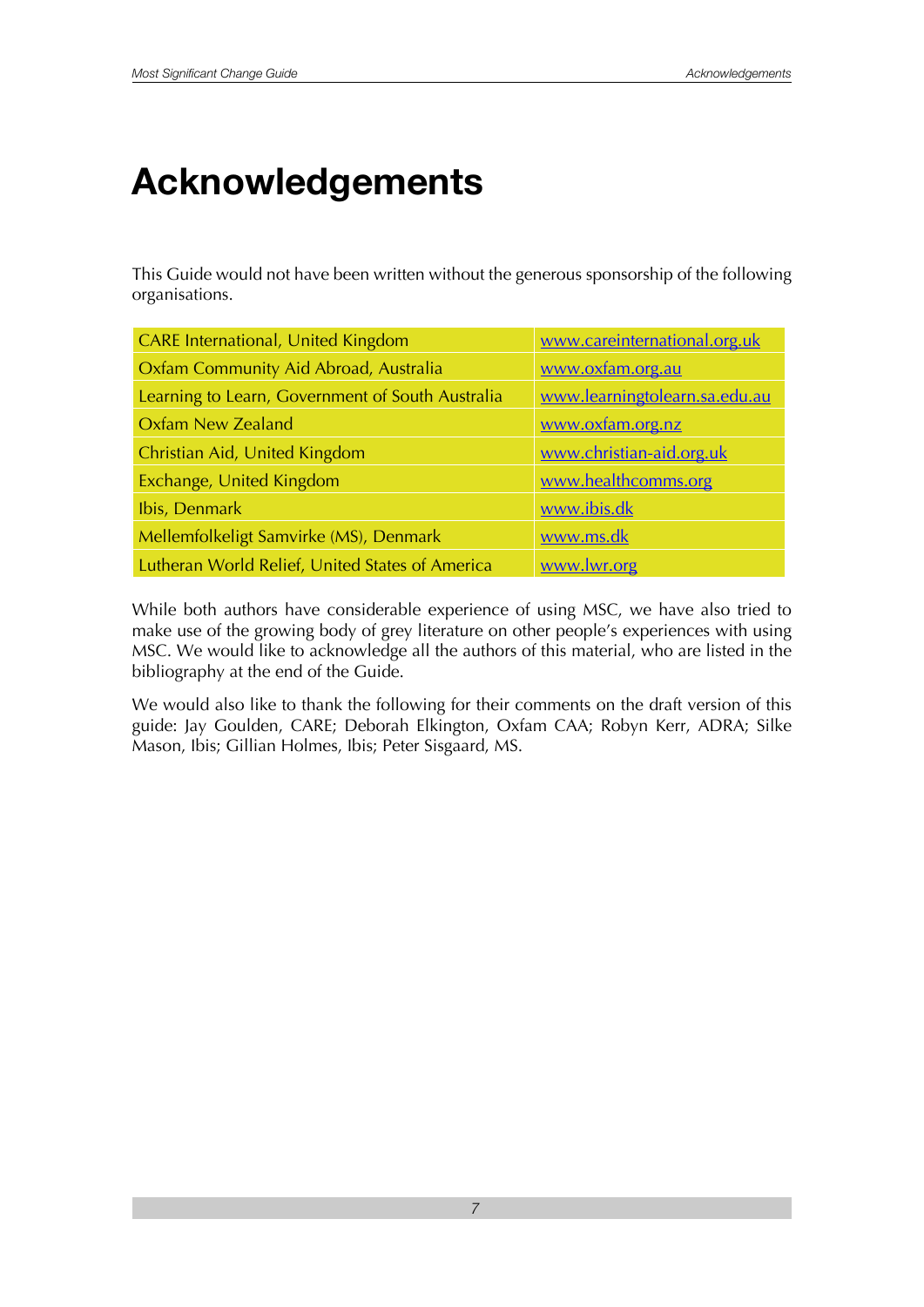# <span id="page-7-0"></span>Chapter One: **A Ten Minute Overview of MSC**

# **What is MSC, in a nutshell?**

The most significant change (MSC) technique is a form of participatory monitoring and evaluation. It is participatory because many project stakeholders are involved both in deciding the sorts of change to be recorded and in analysing the data. It is a form of monitoring because it occurs throughout the program cycle and provides information to help people manage the program. It contributes to evaluation because it provides data on impact and outcomes that can be used to help assess the performance of the program as a whole.

Essentially, the process involves the collection of significant change (SC) stories emanating from the field level, and the systematic selection of the most significant of these stories by panels of designated stakeholders or staff. The designated staff and stakeholders are initially involved by 'searching' for project impact. Once changes have been captured, various people sit down together, read the stories aloud and have regular and often in-depth discussions about the value of these reported changes. When the technique is implemented successfully, whole teams of people begin to focus their attention on program impact.



### **What's in a name?**

MSC has had several names since it was conceived with each emphasising a different aspect.

#### *Monitoring-without-indicators*

MSC does not make use of pre-defined indicators, especially ones that have to be counted and measured.

#### *The 'story' approach*

The answers to the central question about change are often in the form of stories of who did what, when and why – and the reasons why the event was important (Dart 1999a, 1999b).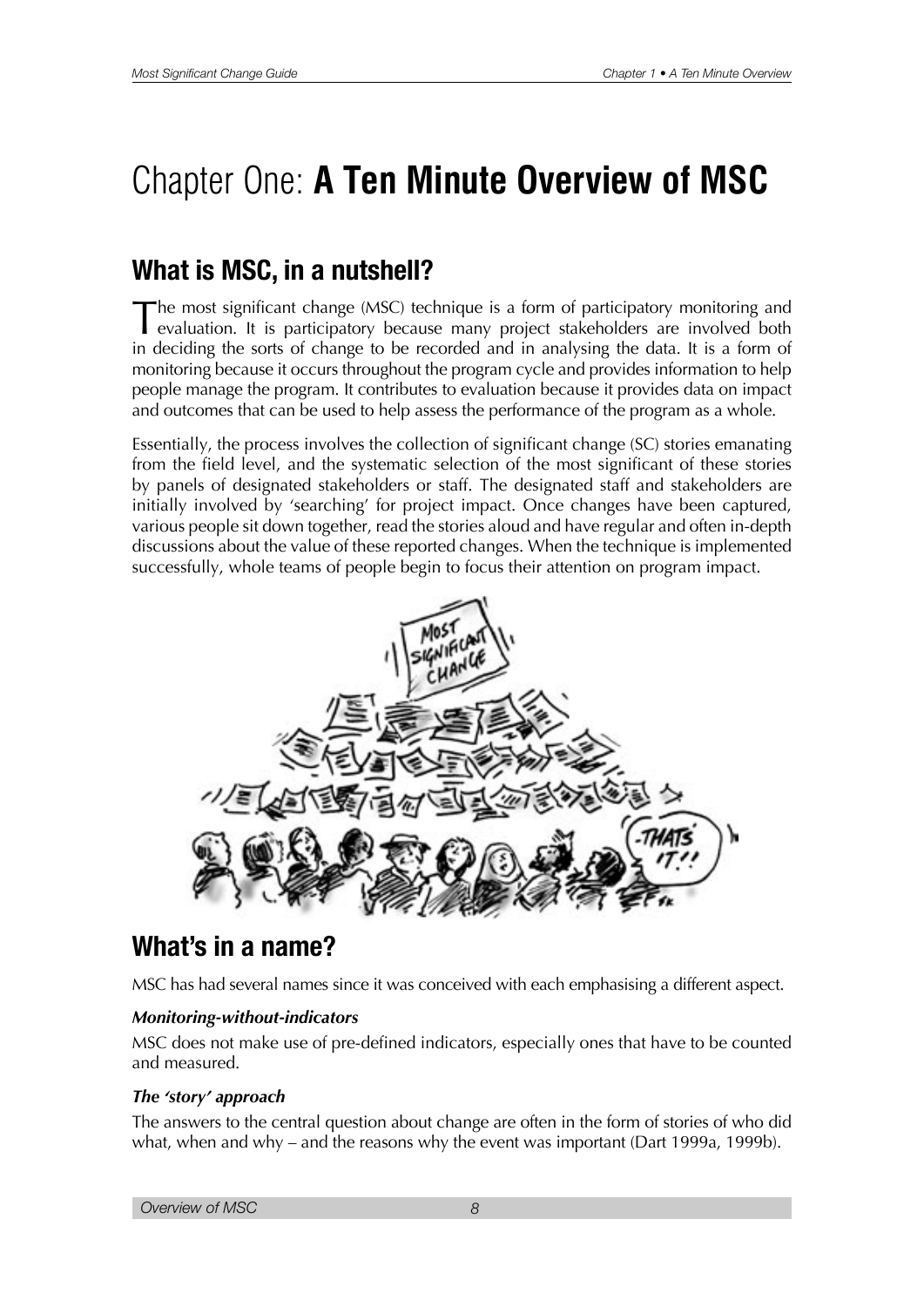#### <span id="page-8-0"></span>*Monitoring*

MSC was first developed as a means of monitoring changes in a development aid project (Davies, 1996). We think it can also be used for evaluation purposes.

#### *Impact monitoring*

Unlike traditional monitoring techniques that focus largely on monitoring activities and outputs, MSC focuses on monitoring intermediate outcomes and impact.

#### *Evolutionary approach to organisational learning*

This was the original name given to the technique by Rick. The name reflects the epistemology that informed the original design (see Chapter 7).

In 2000, we settled on the name *Most Significant Change* technique. This embodies one of the most fundamental aspects of the approach: the collection and systematic analysis of significant changes.

## **The MSC story**

The most significant change (MSC) technique was invented by Rick Davies in an attempt to meet some of the challenges associated with monitoring and evaluating a complex participatory rural development program in Bangladesh, which had diversity in both implementation and outcomes. The program was run by the Christian Commission for Development in Bangladesh (CCDB), a Bangladeshi non-government organisation, which in 1996 had over 500 staff and worked with more than 46,000 people in 785 villages. Approximately 80 per cent of the direct beneficiaries were women. The large scale and open-ended nature of the activities posed a major problem for the design of any system intended to monitor process and outcome (Davies, 1996).

Rick developed the MSC technique as part of the fieldwork for his PhD on organisational learning in non-government aid organisations (Davies, 1996). Both the thesis and MSC were informed by an evolutionary epistemology. While you don't need to know this background theory in order to use MSC, you can find out more about it in Chapter 7. It is also worth noting that Jess and others have analysed the use of MSC from different theoretical perspectives to that used by Rick. This flexibility is consistent with the underlying design of MSC.

More information on the history of the use of MSC, including Jess's role in its promotion in Australia, can be found in Chapter 8.

#### **Bangladesh – five years later**

"During the current year [2000], CCDB has carried on the Most Significant Change **System (MSC) designed for identification and analysis of qualitative changes taking** place in the lives of the reference people. This system has been part of the regular **PPRDP** monitoring system since August 1995. However, during the current plan period CCDB proposes to use the system in all other programs. The system appears to be very useful in monitoring the changing trends / impact of the programs, as the stories reflect concrete changes that have taken place in the lives of the reference people within a given time frame." (CCDB, 2000:4, Bangladesh)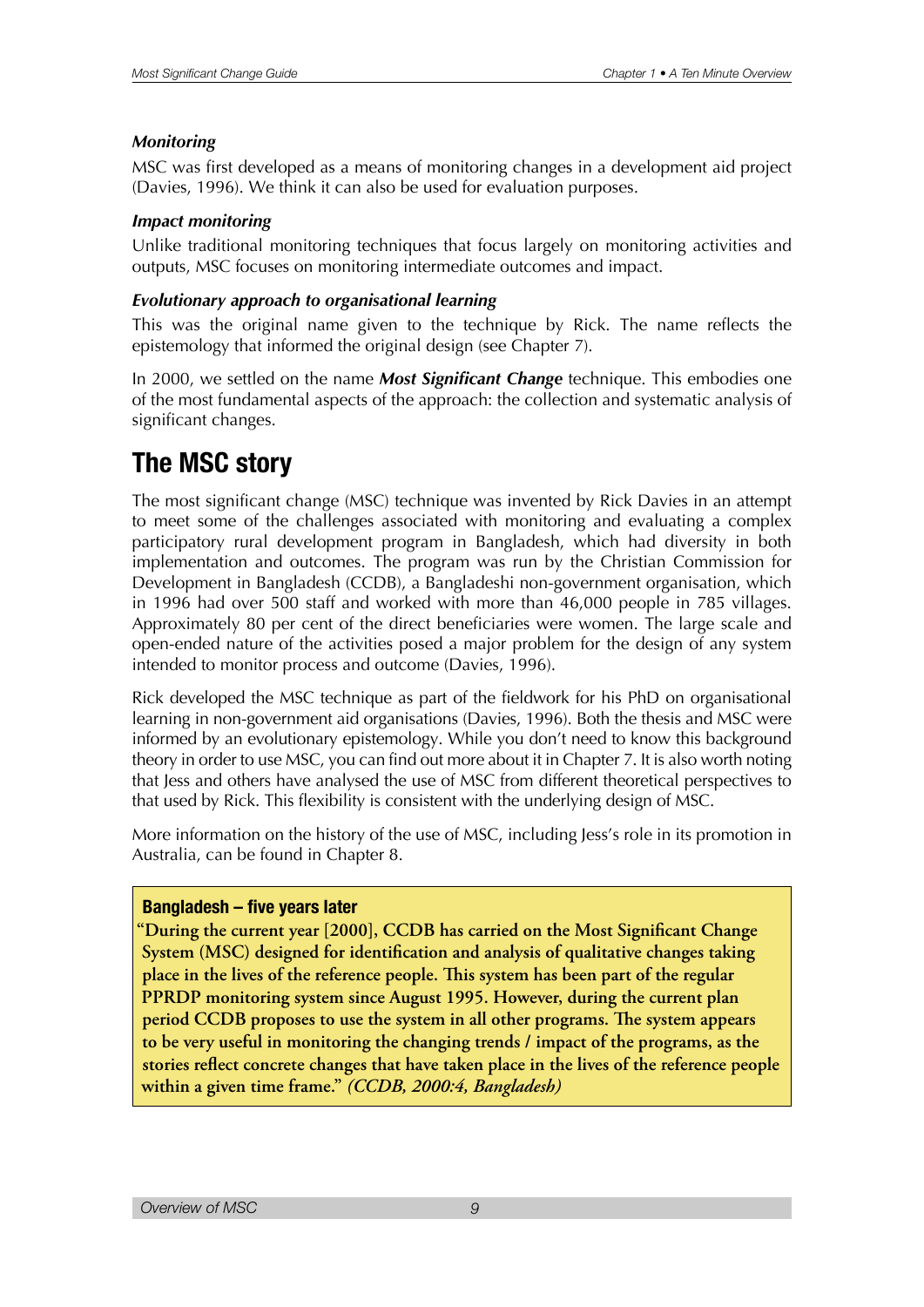# <span id="page-9-0"></span>**Overview of implementation steps**

MSC is an emerging technique, and many adaptations have already been made that will be discussed throughout this Guide. Before getting into modifications, we present a comprehensive overview of what a 'full' implementation of MSC might look like. We have described this using ten steps.

- 1. How to start and raise interest
- 2. Defining the domains of change
- 3. Defining the reporting period
- 4. Collecting SC stories
- 5. Selecting the most significant of the stories
- 6. Feeding back the results of the selection process
- 7. Verification of stories
- 8. Quantification
- 9. Secondary analysis and meta-monitoring
- 10. Revising the system.

The first step in MSC generally involves introducing a range of stakeholders to MSC and fostering interest and commitment to participate. The next step is to identify the domains of change to be monitored. This involves selected stakeholders identifying broad domains for example, 'changes in people's lives'—that are not precisely defined like performance indicators, but are deliberately left loose, to be defined by the actual users. The third step is to decide how frequently to monitor changes taking place in these domains.

SC stories are collected from those most directly involved, such as participants and field staff. The stories are collected by asking a simple question such as: *'During the last month, in your opinion, what was the most significant change that took place for participants in the program?'* It is initially up to respondents to allocate their stories to a domain category. In addition to this, respondents are encouraged to report why they consider a particular change to be the most significant one.

The stories are then analysed and filtered up through the levels of authority typically found within an organisation or program. Each level of the hierarchy reviews a series of stories sent to them by the level below and selects the single most significant account of change within each of the domains. Each group then sends the selected stories up to the next level of the program hierarchy, and the number of stories is whittled down through a systematic and transparent process. Every time stories are selected, the criteria used to select them are recorded and fed back to all interested stakeholders, so that each subsequent round of story collection and selection is informed by feedback from previous rounds. The organisation is effectively recording and adjusting the direction of its attention – and the criteria it uses for valuing the events it sees there.

After this process has been used for some time, such as a year, a document is produced with all stories selected at the uppermost organisational level over that period in each domain of change. The stories are accompanied by the reasons the stories were selected. The program funders are asked to assess the stories in this document and select those that best represent the sort of outcomes they wish to fund. They are also asked to document the reasons for their choice. This information is fed back to project managers.

The selected stories can then be verified by visiting the sites where the described events took place. The purpose of this is two-fold: to check that stories have been reported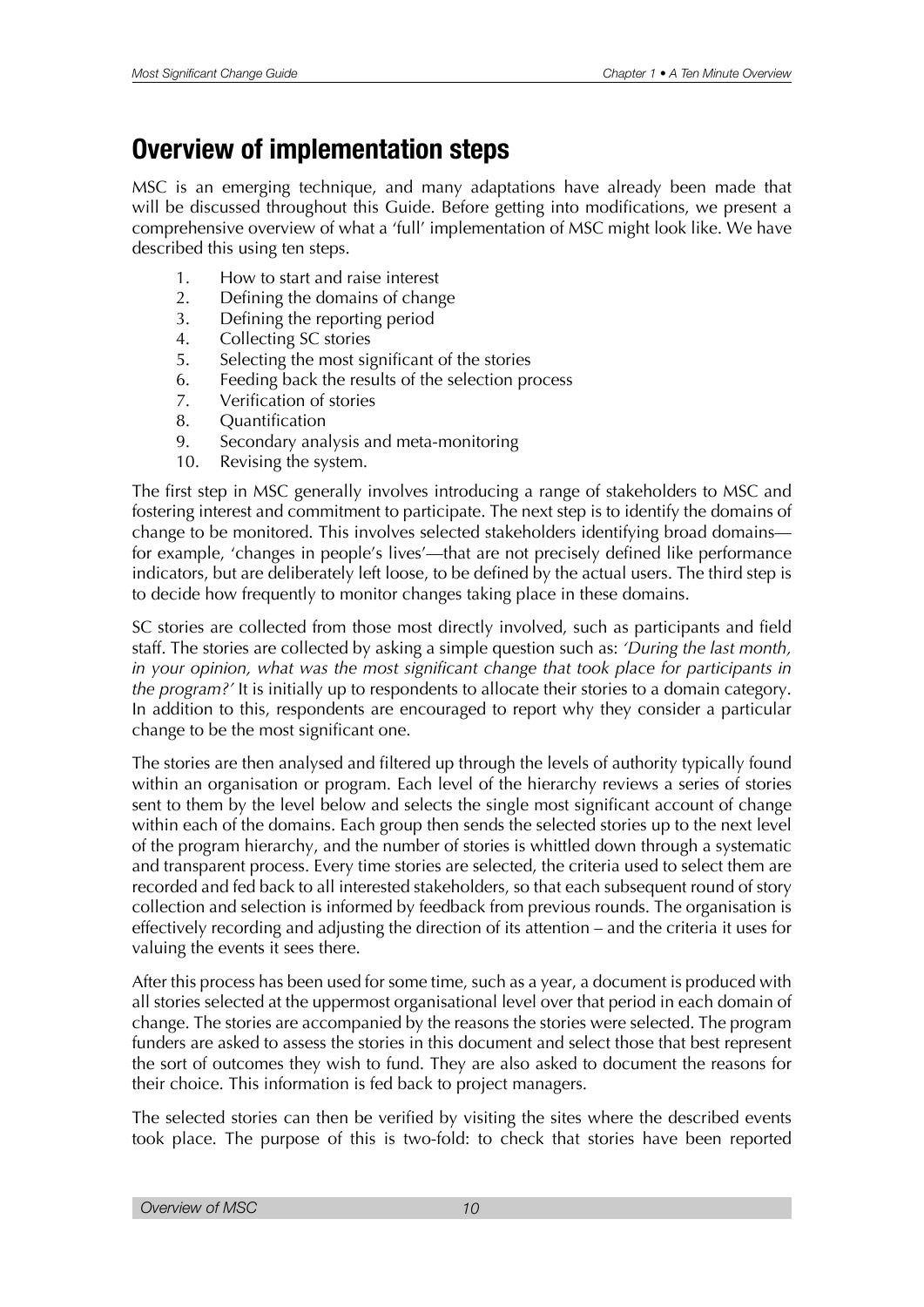<span id="page-10-0"></span>accurately and honestly, and to provide an opportunity to gather more detailed information about events seen as especially significant. If conducted some time after the event, a visit also offers a chance to see what has happened since the event was first documented.

The next step is quantification, which can take place at two stages. When an account of change is first described, it is possible to include quantitative information as well as qualitative information. It is also possible to quantify the extent to which the most significant changes identified in one location have taken place in other locations within a specific period. The next step after quantification is monitoring the monitoring system itself, which can include looking at who participated and how they affected the contents, and analysing how often different types of changes are reported. The final step is to revise the design of the MSC process to take into account what has been learned as a direct result of using it and from analysing its use.

# **The kernel**

The kernel of the MSC process is a question along the lines of:

*'Looking back over the last month, what do you think was the most signifcant change in [particular domain of change]?'*

A similar question is posed when the answers to the first question are examined by another group of participants:

> *'From among all these signifcant changes, what do you think was the most signifcant change of all?'*

This process provides a simple means of making sense of a large amount of complex information collected from many participants across a range of settings.

Telling each level about the choice of significant changes made at the higher levels is an essential component of the whole process. This helps readjust the focus of searches for significant change in each subsequent reporting period.



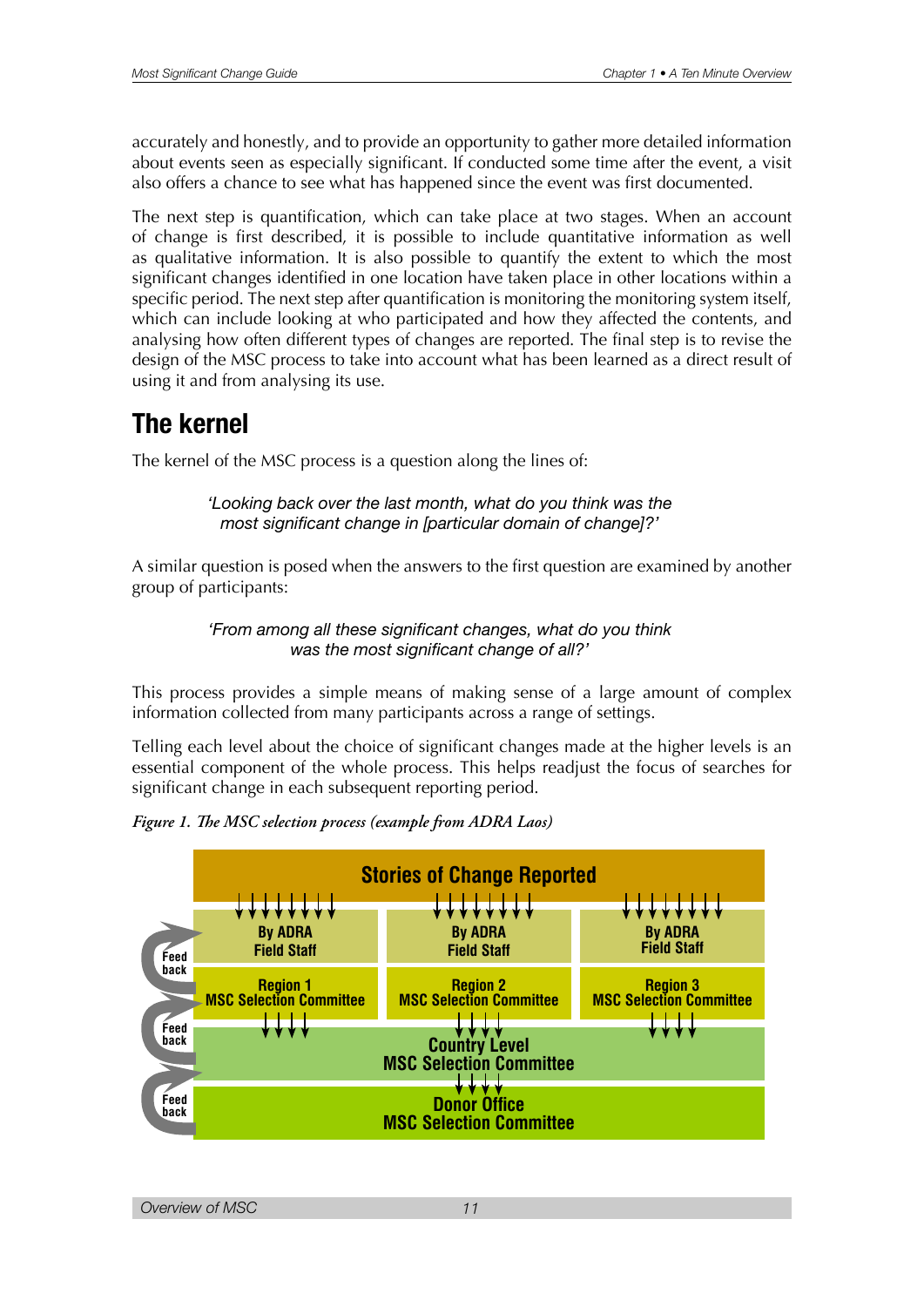# <span id="page-11-0"></span>**The purpose**

There are several reasons why a wide range of organisations have found MSC monitoring very useful and these include the following.

- 1. It is a good means of identifying unexpected changes.
- 2. It is a good way to clearly identify the values that prevail in an organisation and to have a practical discussion about which of those values are the most important. This happens when people think through and discuss which of the SCs is the most significant. This can happen at all levels of the organisation.
- 3. It is a participatory form of monitoring that requires no special professional skills. Compared to other monitoring approaches, it is easy to communicate across cultures. There is no need to explain what an indicator is. Everyone can tell stories about events they think were important.
- 4. It encourages analysis as well as data collection because people have to explain why they believe one change is more important than another.
- 5. It can build staff capacity in analysing data and conceptualising impact.
- 6. It can deliver a rich picture of what is happening, rather than an overly simplified picture where organisational, social and economic developments are reduced to a single number.
- 7. It can be used to monitor and evaluate bottom-up initiatives that do not have predefined outcomes against which to evaluate.

#### **Myanmar – senior staff hear results frst-hand**

The senior staff were also fascinated by the stories which came up; they hardly ever get to hear these things!" *(Gillian Fletcher, 2004, Advisor to CARE HIV / AIDS program)* 

# **When and when not to use MSC**

MSC is better suited to some program contexts than others. In a simple program with easily defined outcomes (such as vaccination, perhaps), quantitative monitoring may be sufficient and would certainly consume less time than MSC. In other program contexts, however, conventional monitoring and evaluation tools may not provide sufficient data to make sense of program impacts and foster learning. The types of programs that are not adequately catered for by orthodox approaches and can gain considerable value from MSC include programs that are:

- complex and produce diverse and emergent outcomes
- large with numerous organisational layers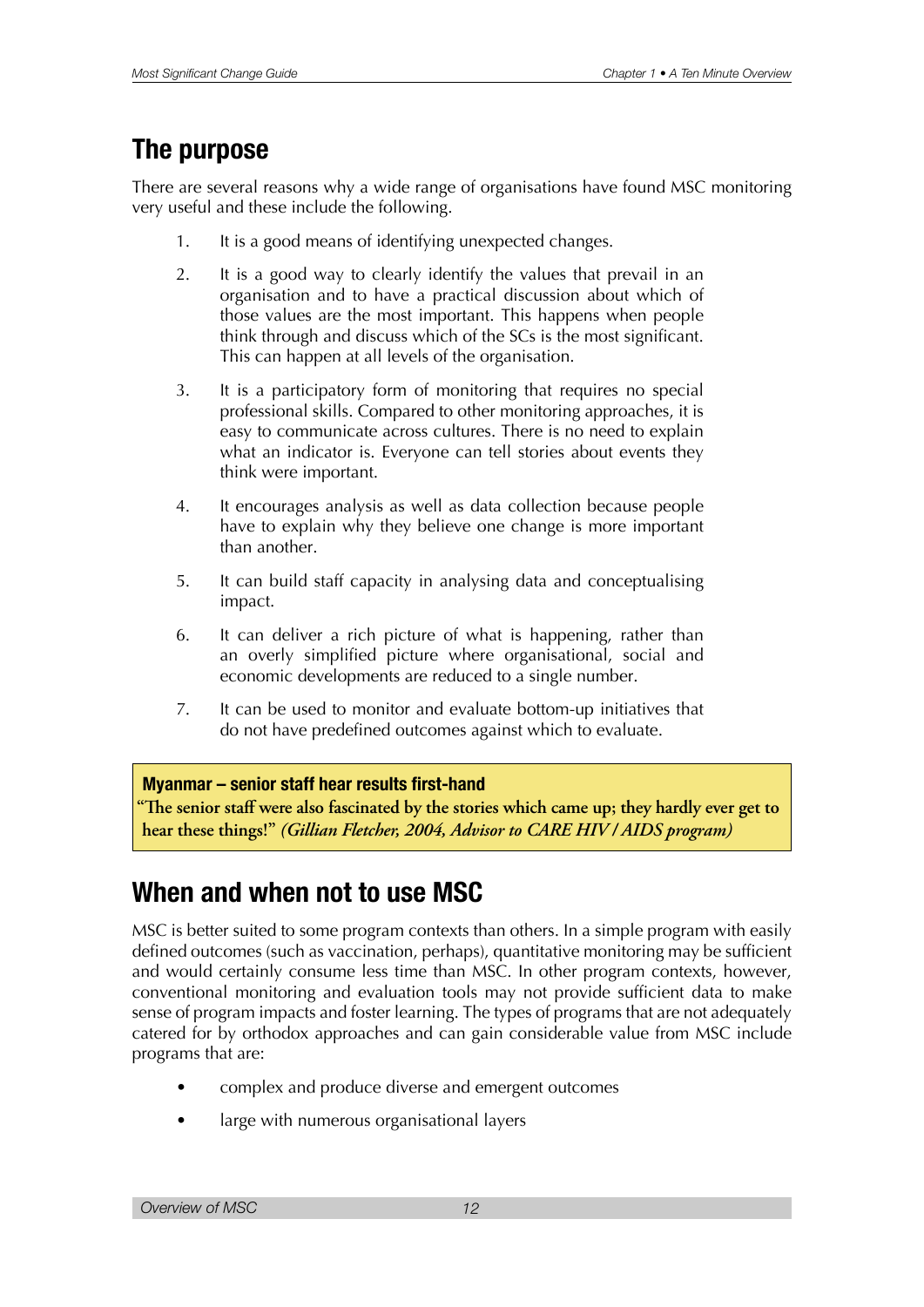- focused on social change
- participatory in ethos
- designed with repeated contact between field staff and participants
- struggling with conventional monitoring systems
- highly customised services to a small number of beneficiaries (such as family counselling).

Monitoring and evaluation in an organisation may serve several purposes. MSC addresses some purposes more than others. In our experience, MSC is suited to monitoring that focuses on **learning** rather than just accountability. It is also an appropriate tool when you are interested in the effect of the intervention on people's lives and keen to include the words of non-professionals. In addition, MSC can help staff to improve their capabilities in capturing and analysing the impact of their work.

There are also some instances where the benefits may not justify the cost of MSC. While MSC can be used to address the following, there may be other less time-consuming ways to achieve the same objectives:

- capture expected change
- develop good news stories for public relations (PR)
- conduct retrospective evaluation of a program that is complete
- understand the average experience of participants
- produce an evaluation report for accountability purposes
- complete a quick and cheap evaluation.

Some program contexts are more conducive to the successful implementation of MSC. In our experience, some of the key enablers for MSC are:

- an organisational culture where it is acceptable to discuss things that go wrong as well as success
- champions (i.e. people who can promote the use of MSC) with good facilitation skills
- a willingness to try something different
- time to run several cycles of the approach
- infrastructure to enable regular feedback of the results to stakeholders
- commitment by senior managers.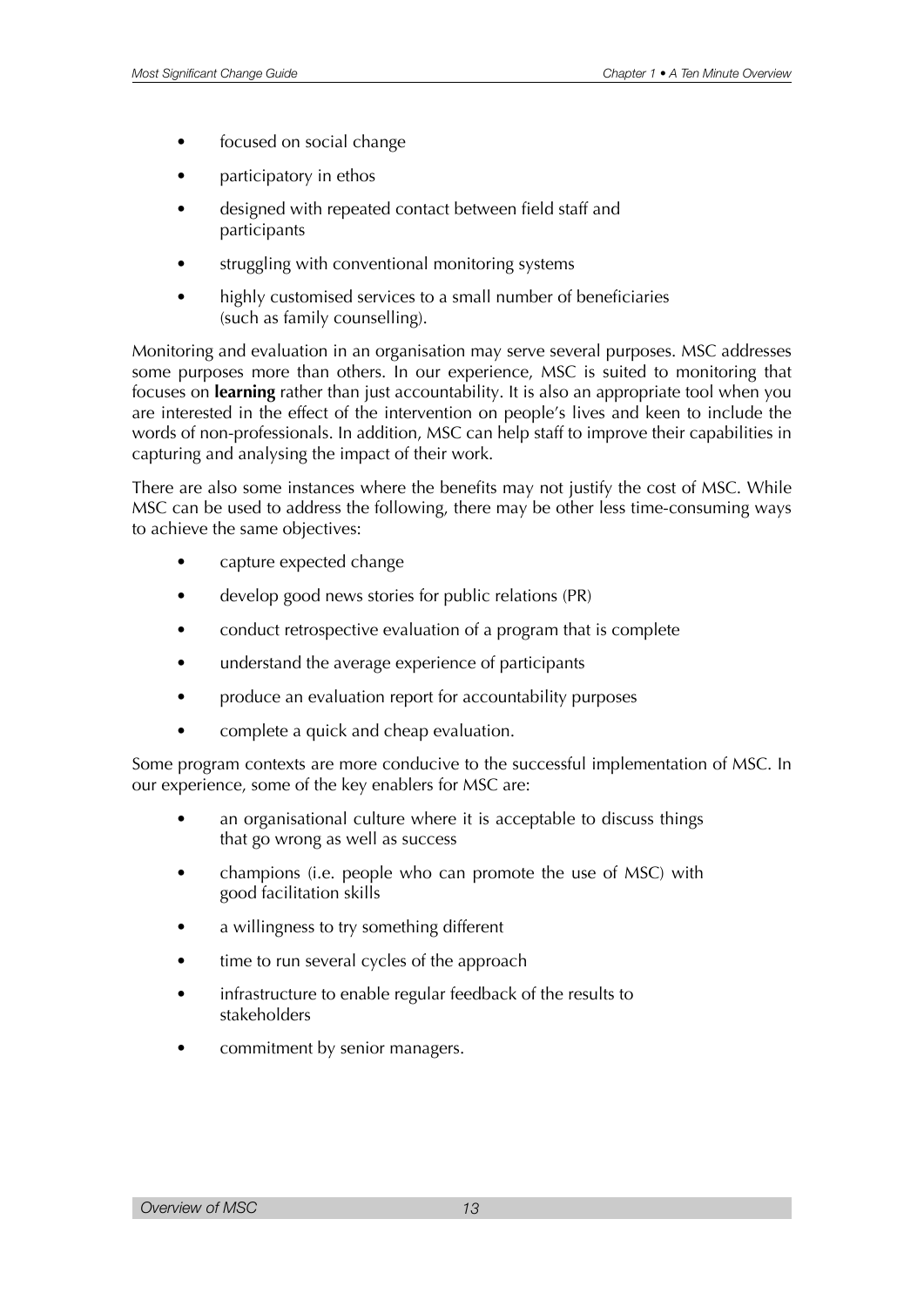#### <span id="page-13-0"></span>**USA – using MSC for small, individualised programs**

"... the services provided through this program are highly individualised. Families come to the program with very different needs and skills. We are charged with documenting the number of families that have made progress, but the definition of progress is different for each family. This makes it very difficult to use any kind of **EXABRIGHT STARBED EXAMPLE STARBED STARBED IS STARBED STARBED IN STARBED STARBED STARBED STARBED STARBED STARBED MSC** approach." (Julie Rainey, 2001, Family Literacy Program)

### **Where to get further information**

The bibliography section of this Guide contains a range of references and suggestions for further reading.

For continuing access to information about MSC, including new usages and the experiences of existing users, you might like to join the Most Significant Changes mailing list at [http://groups.yahoo.com/group/mostsignificantchanges.](http://groups.yahoo.com/group/mostsignificantchanges) This was set up by Rick in 2000 and now has more than 200 members. The mailing list has a files section that contains information on MSC usage in a range of organisations and countries from 1993 to the present.

#### **Learning about the past quickly – Fortune Magazine**

"If you knew what was going to happen in advance every day you could do amazing things. You could become insanely wealthy, influence the political process et cetera. Well, it turns out that most people don't even know what happened yesterday in their own business. So, a lot of businesses are discovering they can take tremendous competitive advantage simply by finding out what happened yesterday as soon as possible." *(Steve Jobs, 1994:23)*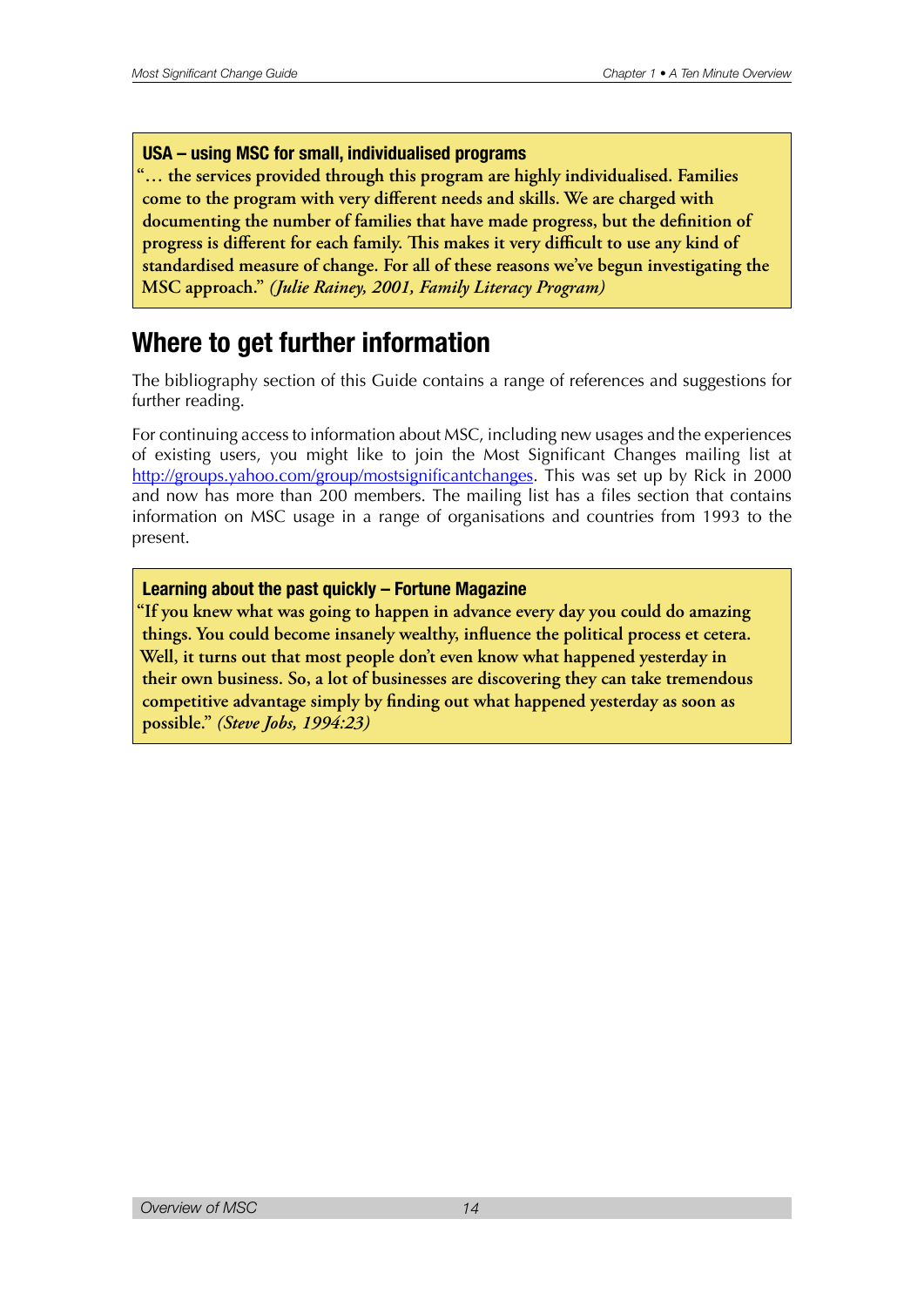# <span id="page-14-0"></span>Chapter Two: **Ten Steps to Implementing MSC**

*In this chapter, we discuss how to implement MSC using the following steps:*

- *1. Getting started: establishing champions and getting familiar with the approach*
- *2. Establishing 'domains of change'*
- *3. Defining the reporting period*
- *4. Collecting stories of change*
- *5. Reviewing the stories within the organisational hierarchy*
- *6. Providing stakeholders with regular feedback about the review process*
- *7. Setting in place a process to verify the stories if necessary*
- *8. Quantification*
- *9. Conducting secondary analysis of the stories en masse*
- *10. Revising the MSC process.*

Before we elaborate on the individual steps, it is worth considering which steps are fundamental, and which are discretionary. We believe that out of the ten MSC steps, steps 4, 5 and 6 fundamentally define the process.

- collection of SC stories (Step 4)
- selection of the most significant of these stories by at least one group of stakeholders (Step 5)
- feedback to relevant stakeholders concerning which SC stories were selected and why they were selected (Step 6).

Whether the other steps are included will depend on the organisational context and purpose for implementing MSC.

# **Step 1: How to start and raise interest**

Getting started is perhaps the most daunting step. People may be sceptical about the validity of the technique and fear that it will take too much time.

It often takes an enthusiastic individual or small group to raise interest in MSC. This can involve visiting key people and groups and showing them the methodology. It can often help to present stories from other programs and to show example reports. The message to be conveyed is that MSC is simple and straightforward to implement. Many practitioners will not need to understand the theory behind MSC.

If you want to raise interest in MSC, you need to be clear about the purpose of MSC and the role it will play in your organisation (see Chapter 4). We emphasise that MSC is not a stand-alone technique for monitoring and evaluation (see Chapter 6).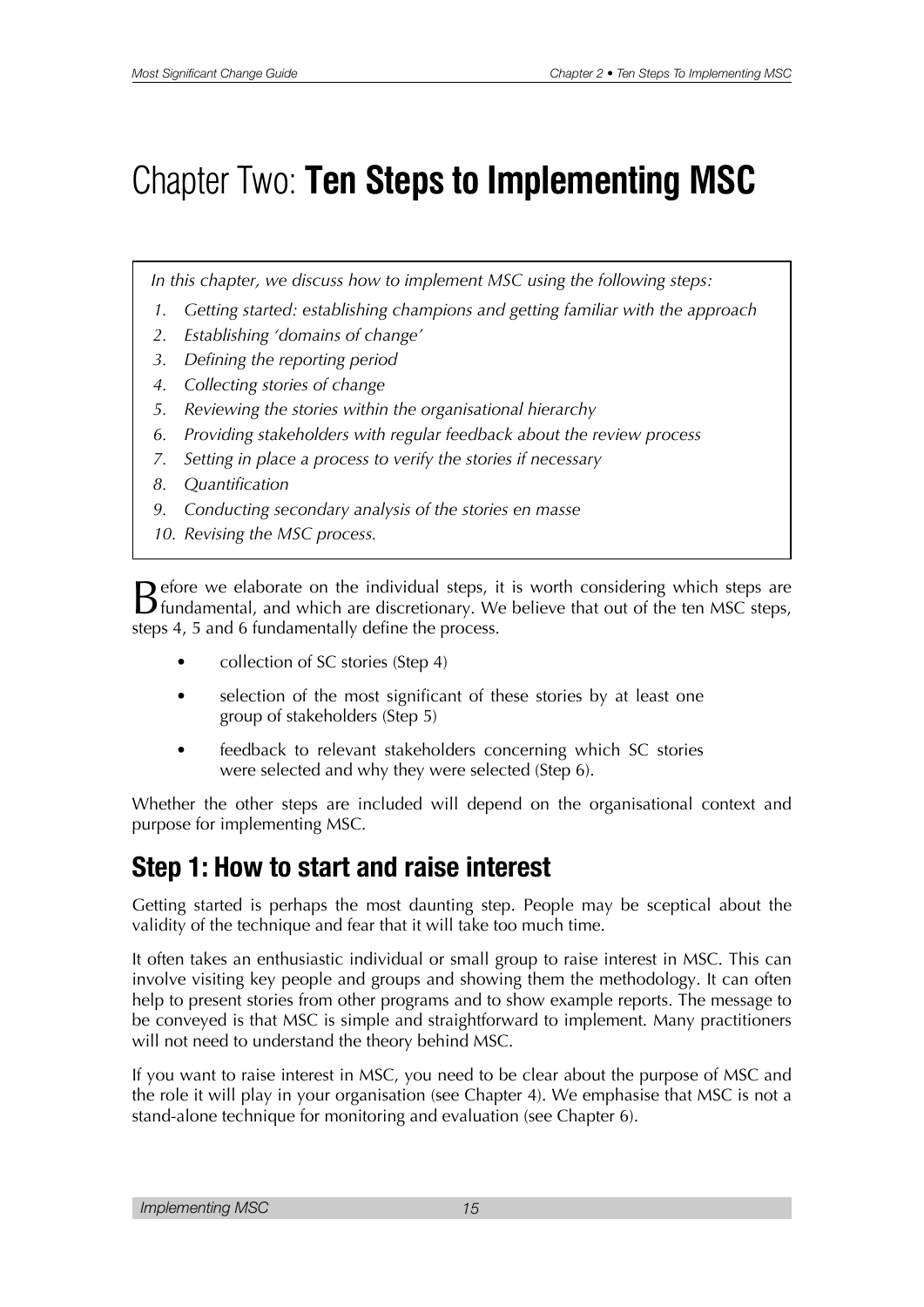For potential MSC adopters and users who want to know more about the theory, Chapter 7 sets out the underlying ideas and explains how and why the MSC approach differs from other approaches.

#### **Metaphors for explaining the approach**

If you are the person attempting to initiate the adoption of MSC, it may help to use a metaphor to explain it. These are our favourites.

#### *Newspaper*

A newspaper does not summarise yesterday's important events via pages and pages of 'indicators' (though they can be found in some sections) but by using news stories about interesting events. Papers are structured into different subject areas (foreign news, domestic news, financial news, sport, leisure) in the same way that MSC uses domains. The most important stories go on the front page and the most important of these is usually at the top of the front page.

#### *School of fish*

A social change program has numerous practitioners (fish) swimming in slightly different directions, each with individual values but a common goal. MSC helps the individual fish to communicate with each other: '*Where do we really want to go? Should we swim away from the sharks and towards a safe place to lay our eggs or first head for food?*' MSC uses communication to help all the fish swim in roughly the same direction, away from what is not good and towards what is good. It helps them swim as a school towards a commonly valued destination.

Another related metaphor is of the organisation as *an amoeba*, extending in directions where it wants to go, and withdrawing from areas it does not like, all on the basis of the signals being received from its surrounding environment.

#### *Holiday memories*

What do you remember from an overseas holiday? Do you remember the average things or the wonderful and terrible things? MSC helps teams of people focus on the memorable events and uses these events to help realign effort towards achieving more of the wonderful things and less of the terrible things. When the focus is on learning, we need to capture more than just the average experiences.

#### *Restaurant menu*

MSC does not present one version of what is happening but a series of glimpses of what a program is achieving. Stakeholders can select from these glimpses in much the same way as they would select food from a restaurant menu. Choices are based on individual preferences. In the MSC restaurant, you are asked to try and articulate the reasons for your choice. Because the restaurant has a very responsive chef, the choices your table makes will encourage the chef to present a revised menu to the next groups of customers.

#### **Getting familiar with the approach**

Another really important lesson we have learned from experience is to start small. It is a risky exercise to implement a huge and complicated MSC system without first piloting it on a smaller scale. Every organisational context is different, and MSC will have to be moulded to your particular organisation. It pays to conduct a pilot to find out what works and what does not work.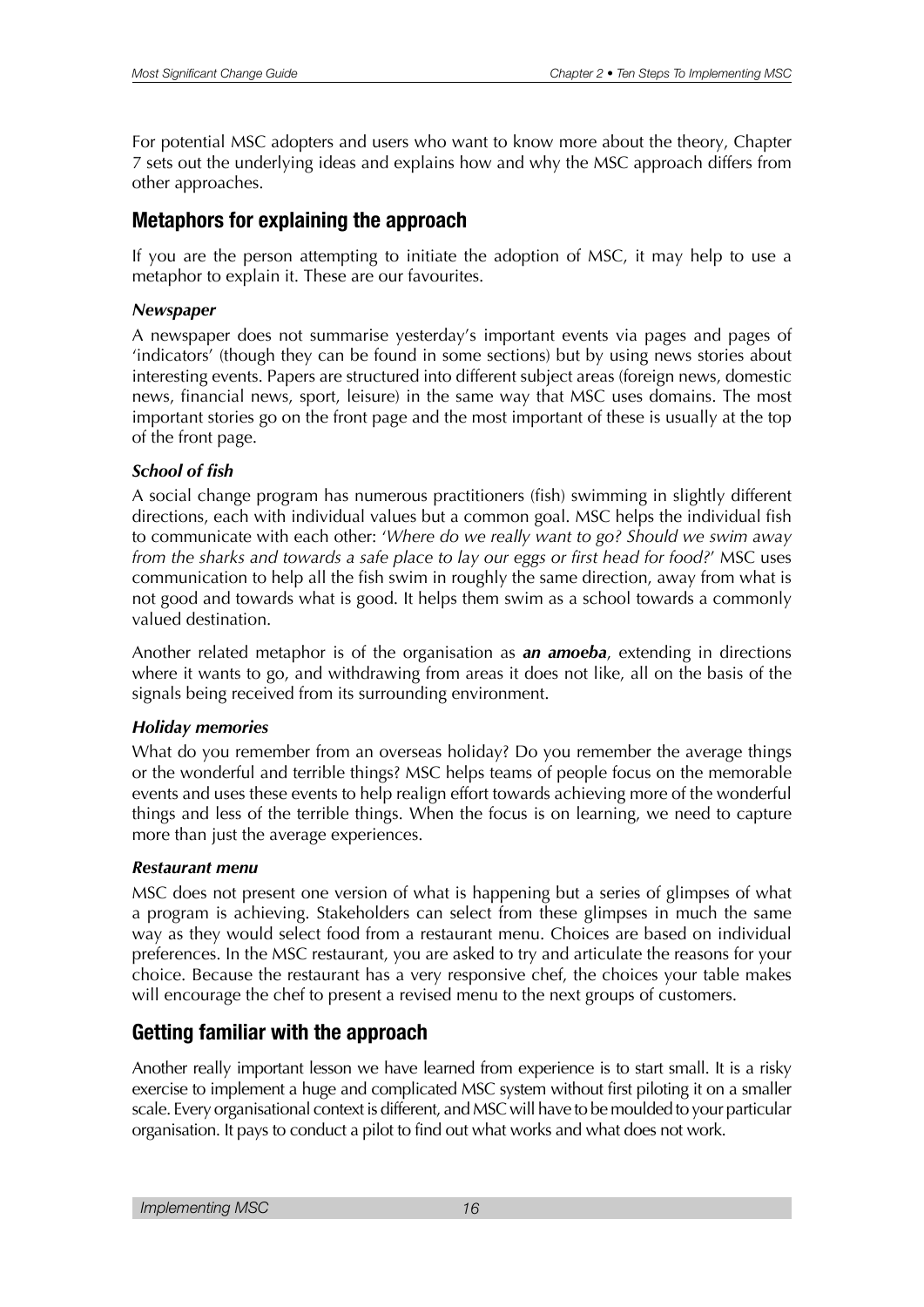<span id="page-16-0"></span>When piloting MSC, try to begin with the people and sections of your organisation that are most interested and enthusiastic about its potential.

#### **Role of champions**

Once the pilot is complete and there is sufficient interest, start working out where MSC might best fit in your organisation. Even in these early stages, it is worth identifying key people who are excited by MSC and could champion the technique and act as catalysts in the process. These people can be involved in designing how to implement MSC across the organisation. They will need a greater understanding of MSC so they can respond to the questions that will inevitably arise.

These champions can:

- excite and motivate people
- answer questions about the technique
- facilitate selection of SC stories
- encourage people to collect SC stories
- ensure that feedback occurs
- ensure that the stories are collected and organised and sent to review meetings
- develop protocols to ensure confidentiality where necessary.

#### **Pacifc Islands – gaining donor acceptance**

"In preparing the M&E framework, IDSS followed best practice, meeting donor requirements. With compliance met, the MSC approach was proposed as an additional **Example 1** algebrary beyond the requirements of AusAID ... IDSS expects that such support would not have been forthcoming if the MSC had been proposed as a replacement to the conventional logframe based approach. Based on a year of implementation AusAID was also in a position to measure IDSS' capacity and intent to deliver the Program in accordance with its approach." (Keren Winterford, 2003, IDSS)

# **Step 2: Defning domains of change**

#### **What are domains of change?**

Domains are broad and often fuzzy categories of possible SC stories. In CCDB, participants in MSC were asked to look for significant changes in four domains:

- changes in the quality of people's lives
- changes in the nature of people's participation in development activities
- changes in the sustainability of people's organisations and activities
- any other changes.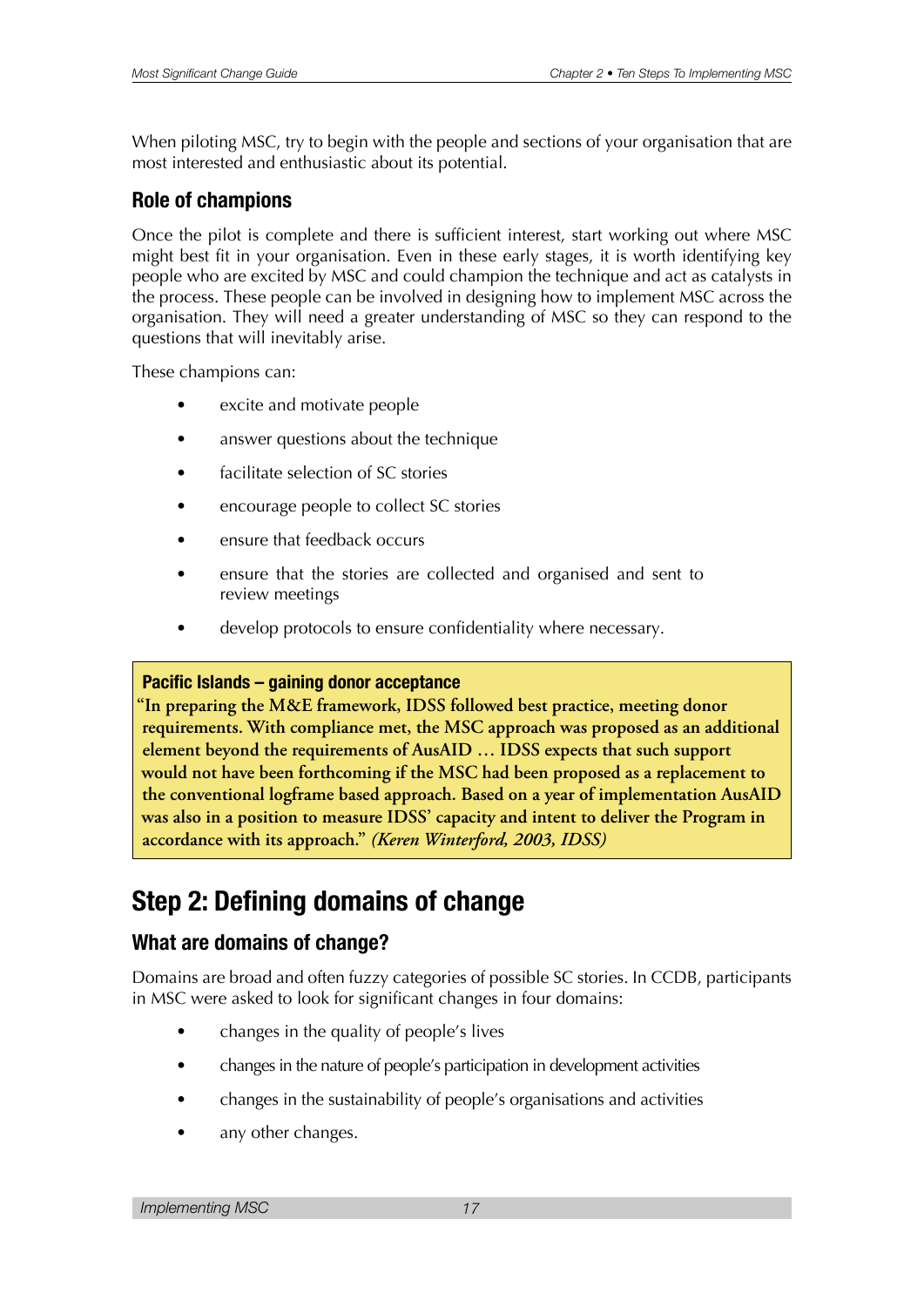A domain of change is not an indicator. Good indicators are supposed to be SMART (specific, measurable, achievable, relevant and time-bound). Indicators must be defined so that everyone interprets them in the same way. Domains of change, on the other hand, are deliberately fuzzy to allow people to have different interpretations of what constitutes a change in that area.

#### **How to use domains**

Using domains of change has immediate practical value. It helps organisations to group a large number of SC stories into more manageable lots, which can each be analysed in turn. A benefit of determining the domains in advance is that they can provide some guidance to the people collecting stories concerning the kind of changes they need to be searching for without being too prescriptive.

A second reason to use predetermined domains is that many organisations want to use MSC to help track whether they are making progress towards their stated objectives. For example, CCDB wanted poor communities in Bangladesh to become less poor (i.e. improved quality of life), to actively participate in development activities in their communities, and for those activities and supporting organisations to be sustainable. But because CCDB believed each local community should individually define these goals in more detail, they did not want to monitor these developments using very specific indicators of change that might not apply to all communities. So they adopted three general categories of change (domains) associated with the quality of people's lives, the nature of people's participation and the sustainability of people's organisations and activities.

#### **The 'open window' domain**



Where organisations use domains to track different types of changes, the 'any other type of change' domain is a useful open category that allows participants to report significant changes that don't fit into the named domains. This gives SC story collectors more freedom to focus on things that they think are relevant – in their own context.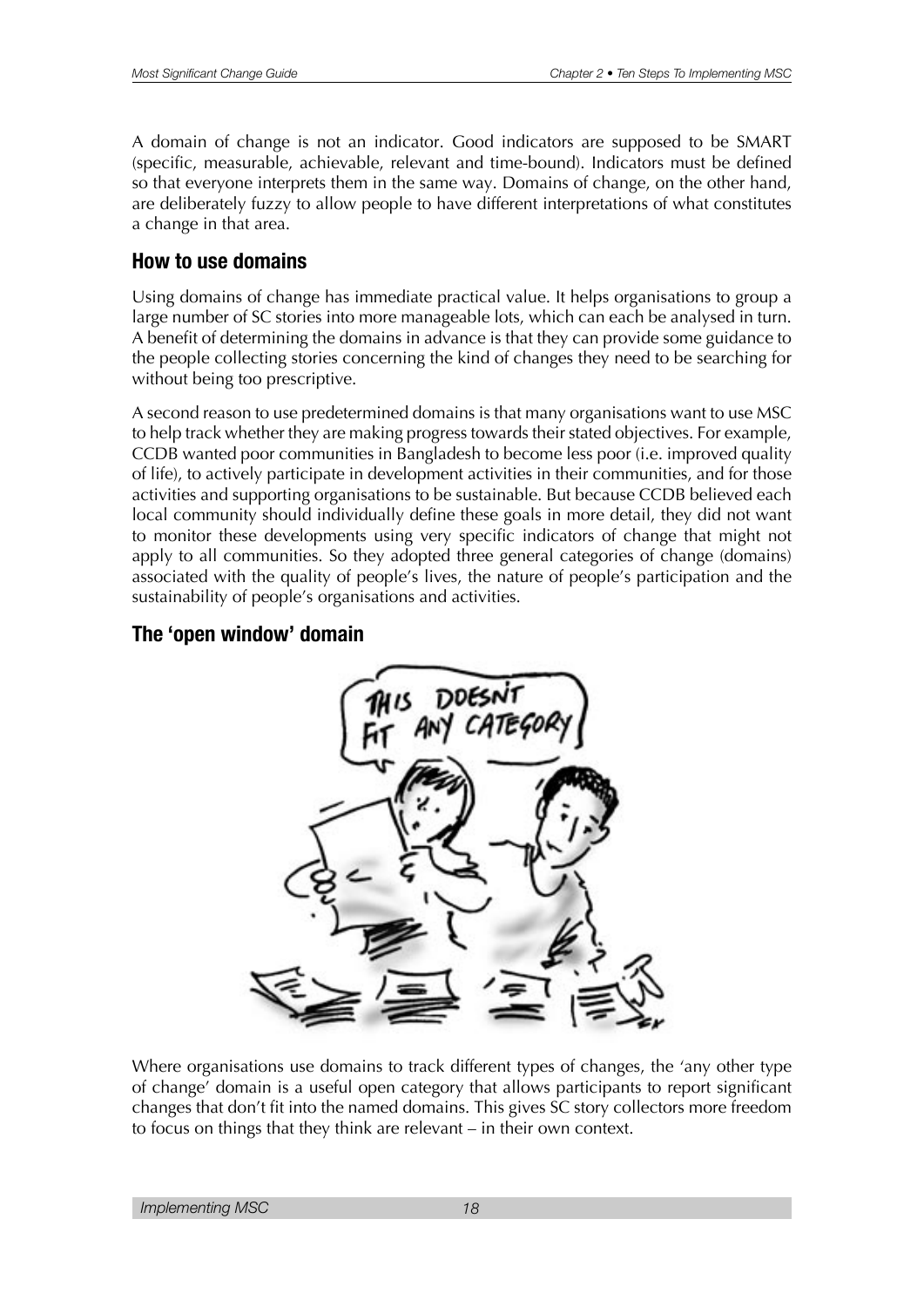#### **Negative changes**

One choice facing organisations implementing MSC is whether to have a domain that explicitly focuses on significant negative changes. Our experience suggests that 90 to 95 per cent of SC stories within these types of domains tend to be about positive changes. However, this figure varies according to how clearly those in charge signal that negative as well as positive changes should be reported. It also depends on the extent to which negative changes, once reported, are then acknowledged and responded to positively.

Some organisations have set up a domain specifically for negative stories, thus creating an explicit demand. In the case of Target 10, a major dairy industry extension program in Victoria, Australia, this extra domain was called 'lessons learned'. This put a positive spin on the existence of negative changes and emphasised the need to extract value from such events. ADRA Laos took a similar approach, using an extra domain called 'changes that reflect an area to improve (negative)'.

#### **Types of domains**

Many MSC users have focused on changes in the lives of **individuals**. In some cases this was because individuals were the focus of the program's over-arching objectives. Another reason is because focusing on people's lives overcomes the problem of quantitative and indicator-based monitoring systems that focus on activities and outputs.

However, some users of MSC, including CCDB, have used domains that focus on more than one unit of analysis, i.e. on more than individuals. CCDB asked about significant changes in the sustainability of people's **institutions** and MS Denmark asked about **organisational** performance. Others, such as the Landcare support program in Australia, have included domains that focus on changes in whole **communities** or in **policy***.* Oxfam New Zealand asked about changes in **partnerships***.* Most of these are people-centred domains, which we believe are more likely to be understood by participants than those domains that focus on abstract processes.

#### **Mozambique – difficulty with conceptual domains:**

"Some domains are more easily grasped than others ... For example, it was difficult to explain the domain of 'Intercultural Cooperation'. In Mozambique it often did not ring any bells. This was a bit surprising since MS runs a personnel program positioning Danes with the partner. One declared aim is to stimulate cooperation across borders ..." (Peter Sigsgaard, 2002:10)

#### **How many domains should be used?**

In our experience, between three and five domains is a manageable number. The limiting factor is how much time participants are willing to spend in discussing each domain. Participants may find the process too time-consuming if it takes more than two hours to review changes in all the domains in any one meeting.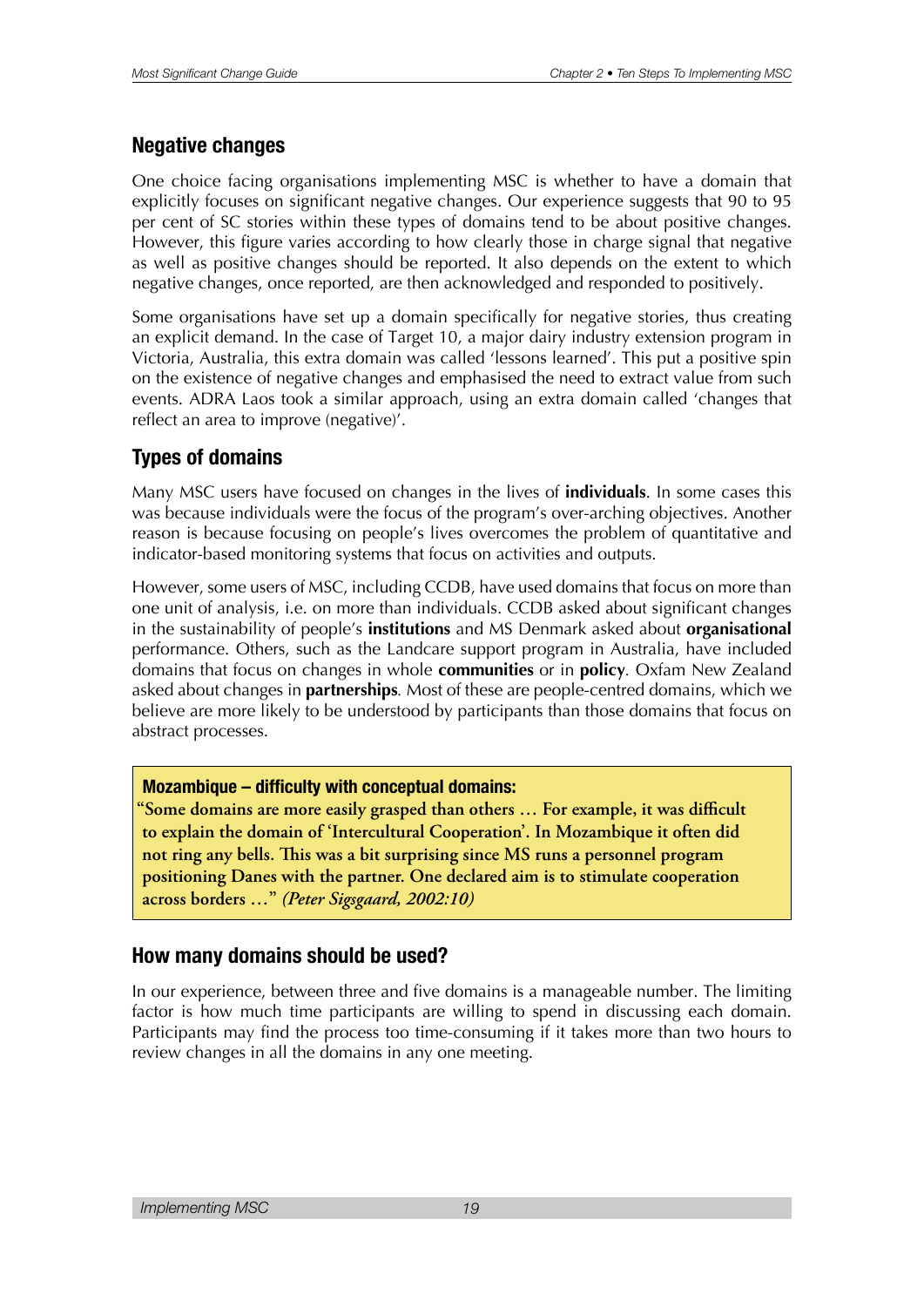#### **Are domains essential?**

Domains are not essential. MSC stories can be collected and analysed as a group (see Step 5 below) without first being categorised into domains. Participants can be asked to go out and look for significant changes without being given guidance in the form of specific domains of concern. With smaller organisations where there are likely to be fewer SC stories to examine, the MSC approach will probably be easier without domains.

In organisations such as VSO, field staff are asked to identify and document MSC stories of any kind. It is only when the stories reach the country office level that they are categorised into domains that are of concern to the country office and to VSO headquarters in UK.

Letting middle and upper level staff within an organisation categorise MSC stories into domains produces some incidental benefits. If the domains are focused on organisational objectives, then the sorting decisions tell the rest of the organisation how those staff interpret the meaning of those objectives.

#### **Gujarat – classifcation brings debate**

"In these meetings, the changes noticed were classified under three headings and sent up to the HQ level. In the whole exercise the cluster staff participated with great **Example 1** and debates ensued with regards to classification of changes." (Barry Underwood, 1996, AKRSP)

At the field level, especially where program participants are involved in identifying and selecting MSC stories, it may be useful to start without specifying domains. Instead, see what sort of stories are generated and valued by the beneficiaries, and then divide these into appropriate domains or have the beneficiaries do so. The choice depends on the extent to which the organisation using MSC wants to be led by its participants rather than its own objectives.

#### **South Australia – deciding not to set predetermined domains**

<u>One of the early debates we had had in our attempts to interpret the process was</u> whether or not the domains of change should be imposed to match the needs of the project for particular kinds of evidence for accountability purposes (as they were in Davies' work in Bangladesh). Because we wanted to prioritise the learning inherent in the process, we decided that participants would find the domains more meaningful if they were arrived at by participants in each of the three Learning Circles based on their **EXPETIERCES** of significant change through involvement in the Project." (Rosie Le Cornu *and others, 2003)* 

#### **What should domains focus on?**

One question that often arises is whether the domains of change should only be about changes caused by the organisation that is using MSC, or include changes caused by other people, organisations or influences in general. For example, increased participation by individuals could result from changes in government legislation relating to the right to free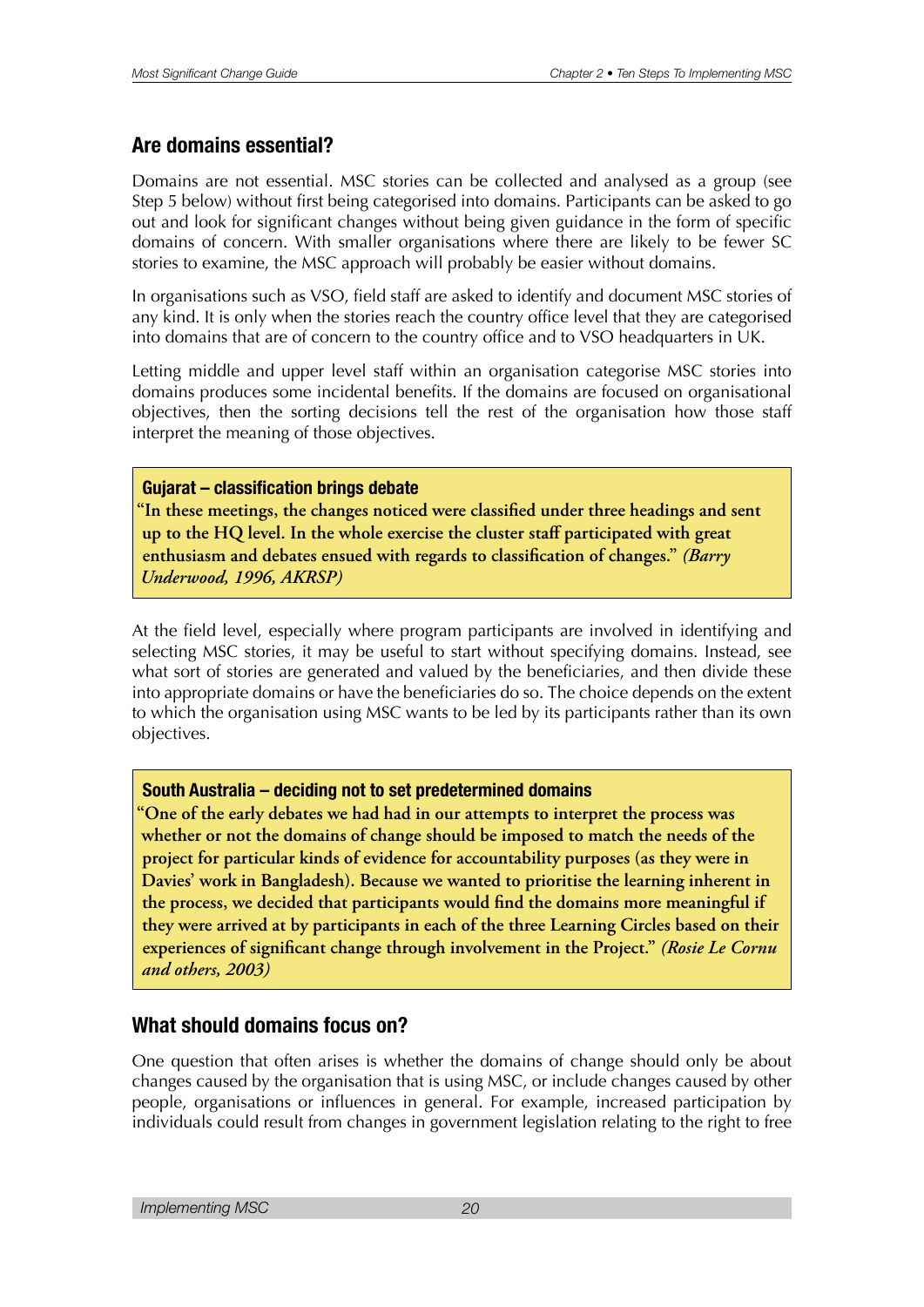association rather than anything to do with the organisation's own activities. Nevertheless, in most societies, such changes would be considered significant.

In practice, most users of MSC have focused on changes that are a direct or indirect result of what their organisations are doing. There is, however, an argument for saying that many organisations already see the world too narrowly, and that it would be healthy to identify SCs arising from any cause.

These options do not need to be mutually exclusive. It should be possible to track both types of changes through the one application of MSC. One or more domains could be about changes caused by the organisation's work, while another could ask specifically about changes not caused or influenced by the organisation.

Doing so would help provide what Chris Roche (1999) has described as a 'project out' and a 'context in' perspective.

#### **Oxfam CAA – lessons from impact assessments**

"Related to these specific findings was the broad observation that even the most successful community development programs should be aware of the context in which they are situated ... For example, a group of waste-picker women who had enormous success in empowerment that led to significant changes to their working and living conditions, were having their livelihoods threatened by a proposed privatisation of waste management in their city. This change in urban waste management policy had the potential to undermine the strong empowerment results that had been achieved. A broader advocacy campaign on waste management may be required to address the rights of these women." *(Linda Kelly, Patrick Kilby, Nalini Kasynathan, 2004)* 

#### **Who should be involved in determining domains?**

In some organisations, existing commitments to the pursuit of specific objectives are likely to lead to the use of domains based on program objectives. Hopefully they will already be well-known and owned by the staff and clients. Where there is more freedom to select the domains, using a participatory process to identify appropriate domains is likely to encourage all participants to take a more active interest in the MSC process and its products.

#### **Different techniques for developing domains**

Domains can be identified by a top-down or bottom-up process, i.e. by the senior managers of an organisation or by its beneficiaries, or though a wider process encompassing other stakeholders as well. In the case of CCDB, the four domains were identified by Rick through consultations among the five most senior staff. In the case of Target 10, Jess used the Delphi technique<sup>1</sup> to identify four domains of change through consultations with 150 program stakeholders The Delphi technique is a form of interactive (postal) surveying that utilises an iterative questionnaire and feedback approach to provide participants with an opportunity to revise earlier views based on the responses of other participants until some desired level of consensus is reached.

<sup>1.</sup> See "Prioritization Process Using Delphi Technique" by Alan Cline at <http://www.carolla.com/wp-delph.htm>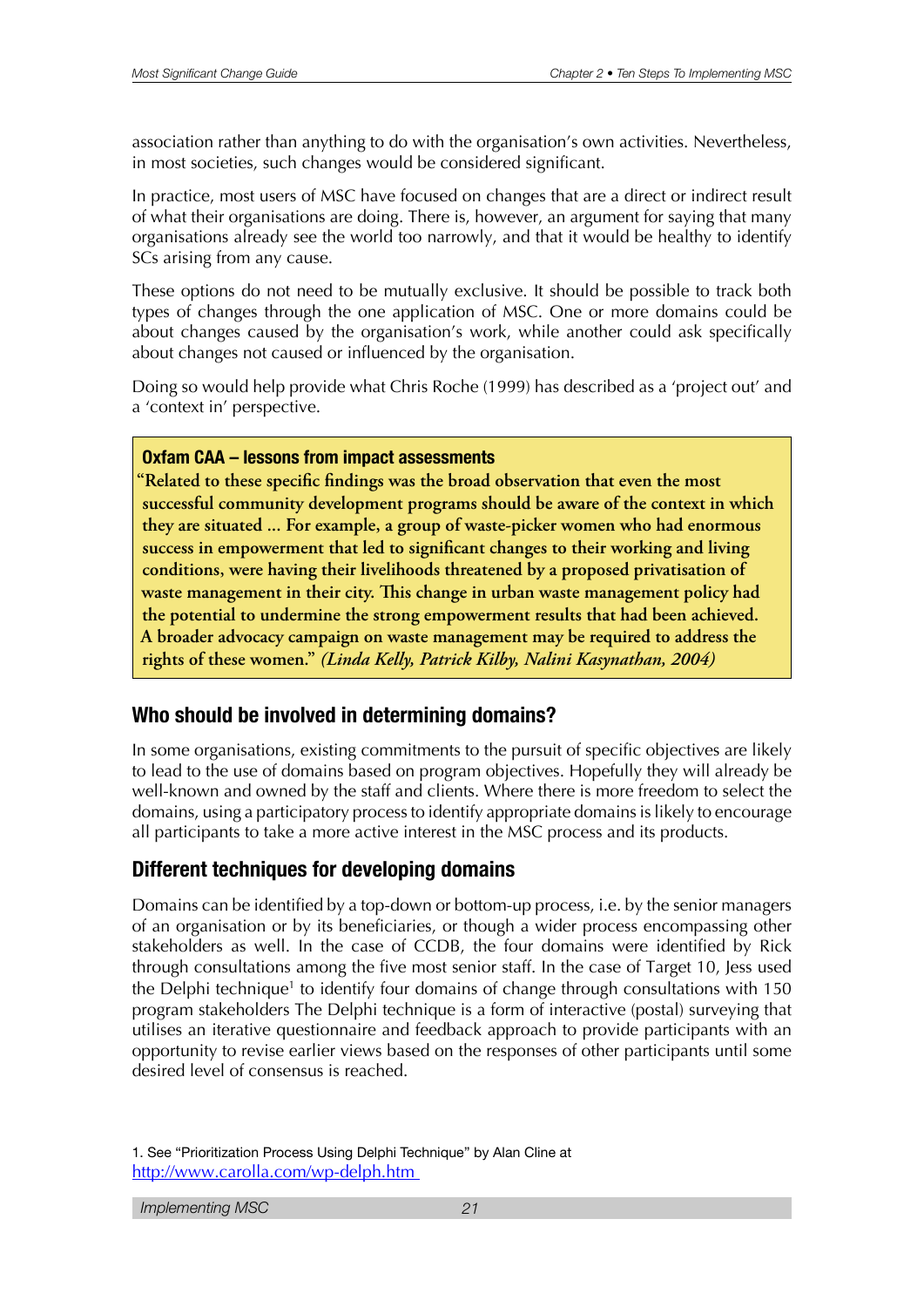#### <span id="page-21-0"></span>**Victoria: a bottom-up approach for developing domains**

"In Landcare in the North Central Region of Victoria, Australia, over 140 SC stories were collected without domains through an interview process. These stories were then **Screened** by a steering committee that had been set up for this process. This group firstly eliminated any stories that were not about change, or had insufficient detail. They then categorised the remaining stories into piles of similar outcomes (domains). We ended up with seven domains of change." (Jess Dart, observations made in 2004)

Domains can be identified before SC stories are collected or afterwards by sorting SC stories into meaningful groups (see above). This depends on the extent to which the organisation wants to be open to new experiences rather than continuing to be guided by past experiences.

Any documentation about the MSC process and its products should explain, albeit briefly, how the domains were selected. This helps other people reading about the results to put them in context.

# **Step 3: Defning the reporting period**

Most applications of MSC have been as a form of **monitoring**. Monitoring involves periodic collection of information, but the frequency of monitoring varies across programs and organisations. The same applies with uses of MSC. The frequency of collection of SC stories has varied from fortnightly to yearly. The most common frequency has probably been threemonthly, coinciding with the prevalence of quarterly reporting in many organisations.

Low frequency reporting, such as the yearly reporting used by VSO, runs the risk of staff and project participants both forgetting how the MSC process works, or why it is being used. At the very least it means there is likely to be a slow process of learning how to use MSC, and an equally slow process of organisational learning that is being stimulated by MSC. On the other hand, a yearly cycle might require less time and resources and may be appropriate in certain contexts.

With higher frequency reporting, all the participants in the MSC process are likely to learn more quickly how to best use the process. However, frequent reporting will soon lead to the exhaustion of known cases of longer-term significant change and a focus on the shorterterm significant changes that can be identified. Frequent reporting will also increase the cost of the process, in terms of the amount of participants' time taken up by the process.

Each organisation using MSC has to make its own decision about the most appropriate reporting period, balancing the costs and benefits involved, and taking into account the reporting gaps that any existing M&E systems may be ignoring.

Our experience suggests that organisations tend to start MSC with more regular reporting and decrease the frequency as the process continues. In the Bangladesh (CCDB) case, SC stories were selected every two weeks for the first two months. This was followed by monthly selection, which was changed to three-monthly at the end of the first two years. In the Victorian case (Target 10), the initial monthly selection process eventually evolved into a three-monthly selection.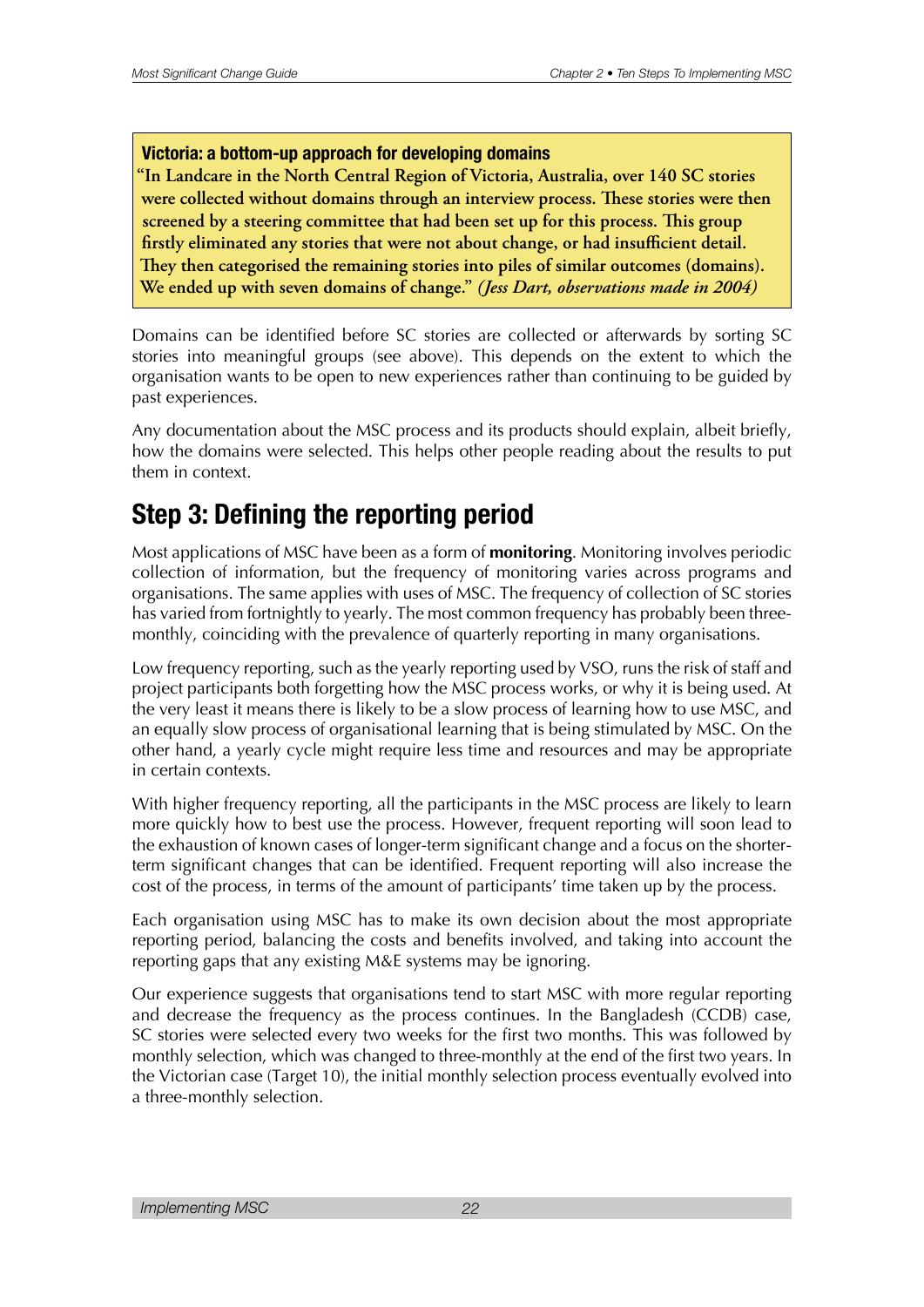<span id="page-22-0"></span>When you first introduce the MSC process, there may be a whole backlog of SC stories that people are keen to document. As implementation proceeds, these historical stories are exhausted and subsequent SC stories tend to refer to more recent events. This change may be accompanied by a decrease in the quantity of stories that are generated.

#### **Ghana – the need for current stories**

"... there was a varying time-delay between the writing of the stories and their review, which sometimes meant that the immediacy of some of the changes was lost. As the stories had often already been captured in quarterly reports, they seemed rather stale when reviewed for the purposes of this exercise." (Johnston, 2002)

# **Step 4: Collecting SC stories**

#### **Eliciting SC stories**

The central part of MSC is an open question to participants, such as:

*'Looking back over the last month, what do you think was the most signifcant change in the quality of people's lives in this community?'*

This example is taken from CCDB, which was the first organisation to use MSC monitoring, in Rajshahi, Bangladesh, in 1994. The question has six parts:

- *1. 'Looking back over the last month…'* It refers to a specific time period.
- *2. '…what do you think was...'* It asks respondents to exercise their own judgment.
- *3. '…the most significant…'* It asks respondents to be selective, not to try to comment on everything, but to focus in and report on one thing.
- *4. '…change…'* It asks respondents to be more selective, to report a change rather than static aspects of the situation or something that was present in the previous reporting period.
- *5. '…in the quality of people's lives…'* It asks respondents to be even more selective, not to report just any change but a change in the quality of people's lives. This tag describes a domain of change and can be modified to fit other domains of change. For example, another one of CCDB's MSC questions referred to a change 'in people's participation'.
- *6. '…in this community?'* Like the first part of the sentence, this establishes some boundaries. In this particular case we are not asking about people's lives in New York or Alaska, but in Rajshahi. This part can also be adjusted.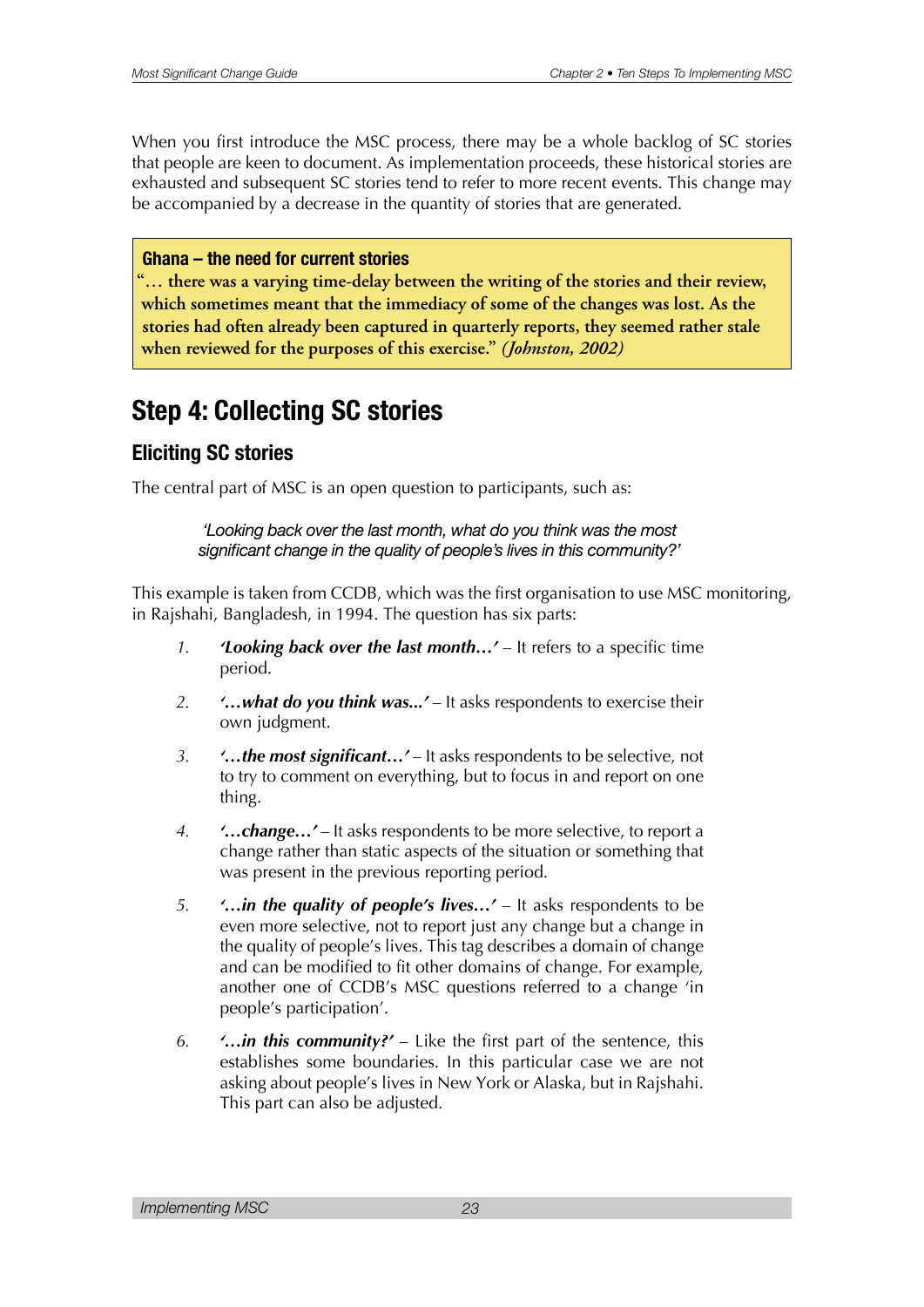#### **How to capture SC stories**

There are several ways in which SC stories can be identified, then documented. The choice of method depends in part on how actively the organisation wants to search for new SC stories, versus its need to tap into the existing knowledge of its field workers through retrospective inquiry. Active searching is likely to be more demanding in terms of the amount of the participant's time that is required, unless their time is already available via existing processes of stakeholder participation (see below). Active searching through purposive interviews also runs the risk of producing 'expected' accounts of change by the respondents.

#### *Fieldworkers write down unsolicited stories that they have heard*

In this case, fieldworkers document unsolicited stories they have heard in the course of their work. This technique was used in the CCBD example. The implicit assumption here was that good CCDB fieldworkers should come to learn about change stories in the normal course of their work because they have daily and close contact with their beneficiaries. If they cannot find such SC stories this itself may signal something about the quality of their work. Here MSC is incidentally monitoring the staff as well as the lives of the organisation's beneficiaries (see the section on meta-monitoring below)

#### *By interview and note-taking*

Some organisations encourage nominated people to 'interview' beneficiaries and write comprehensive notes by hand. To strengthen this method, interviewers read their notes back to the storyteller to check they have captured the essence of the story. The story is more valid if it is recorded in the storyteller's own words. The technique can be improved by using a semi-structured interview guide such as provided in **Appendix 2**. Such interviews can be a useful way of generating many SC stories in a short time through the efforts of a group of people who are dedicated to the task. Stories may also be captured using a tape recorder and then transcribed. This proactive method of identifying SC stories may be especially useful when MSC is being used for evaluation rather than monitoring processes (see Chapter 7).

#### *During group discussion*

Rather than having one person interviewing another, a group of people can share their SC stories. In the case of Target 10, sharing stories at committee meetings often triggered additional stories from other farmer stakeholders who were present. It is a very human thing to respond to a story with a second one! For this reason, a tape recorder was used at these meetings to record spontaneous SC stories. This can be a very fruitful and enjoyable way of collecting stories. Stories collected in a group situation can also be documented using pen and paper.

#### *The beneficiary writes the story directly*

Another technique is for beneficiaries to document their own stories. On several occasions in the Target 10 program, farmers brought pre-written stories to meetings. However, it was more common for farmers to come with the stories in their minds – to be documented during the meeting. As with the use of group discussion, the use of this method depends on the presence of a pre-existing mechanism for stakeholder involvement in the monitoring process.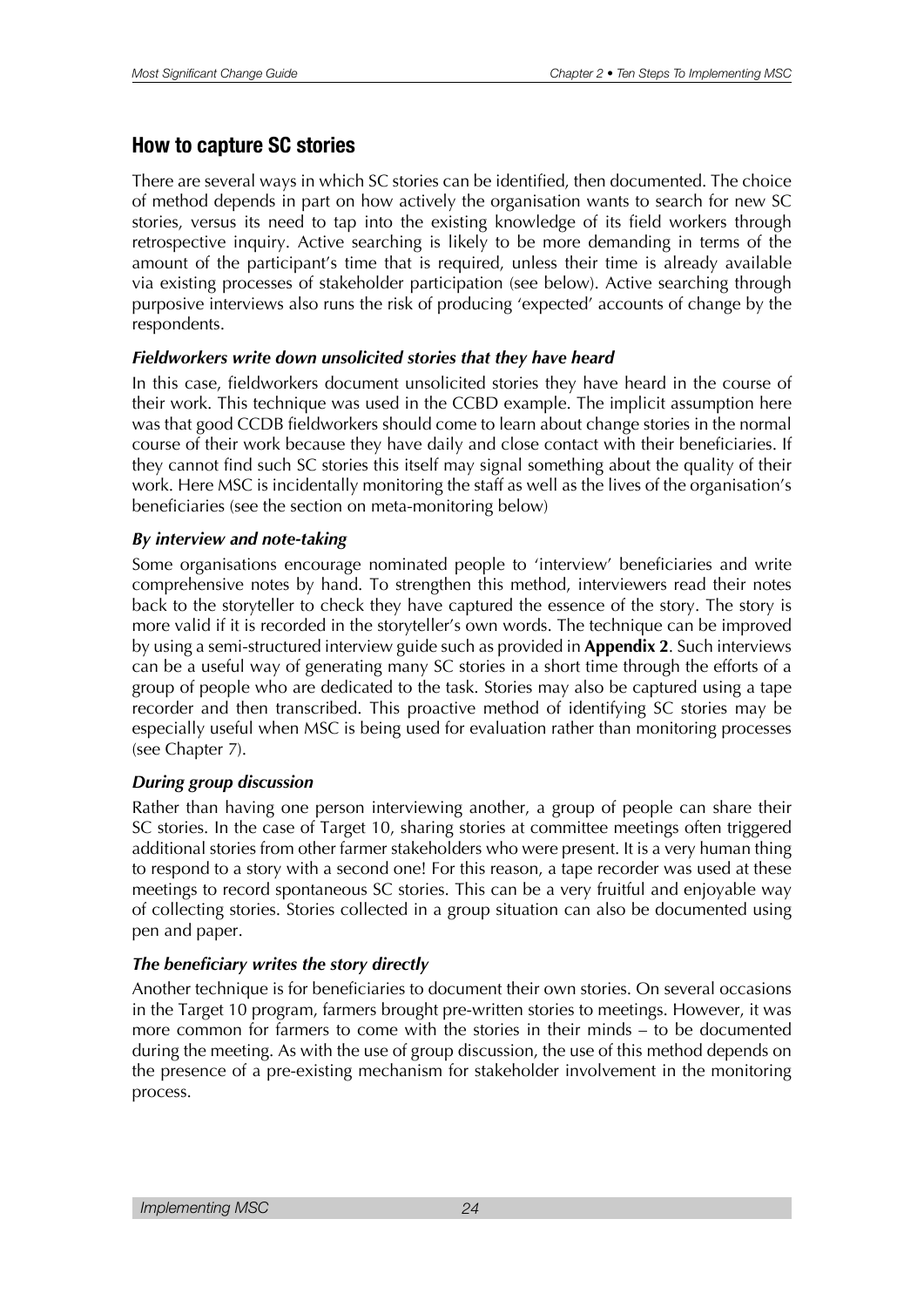#### **Nicaragua – testimonies rather than stories**

"In English the used term is story, which means cuento or historia in Spanish. In both Spanish and English the term implies a sense of something invented, it is more associated with fiction than reality, which can cause confusion in the application of the MSC method. People could try to invent a story illustrating the change that the interviewer is seeking instead of a story from real life. For that reason I decided to use the term testimony/narrative, because it implies a sense of an experienced event from real life." (Gill Holmes, Lisbeth Petersen, Karsten Kirkegaard, Ibis Denmark, 2003)

#### **What information should be documented?**



Information to be documented should include:

- **1. Information** about who collected the story and when the events occurred
- **2. Description** of the story itself what happened
- **3. Significance** (to the storyteller) of events described in the story.

Documenting **who collected the story and when** helps the reader put the story in context and enables any follow-up inquiries to be made about the story, if needed.

The SC story itself should be documented as it is told. The **description** of the change identified as the most significant should include factual information that makes it clear who was involved, what happened, where and when. Where possible, a story should be written as a simple narrative describing the sequence of events that took place.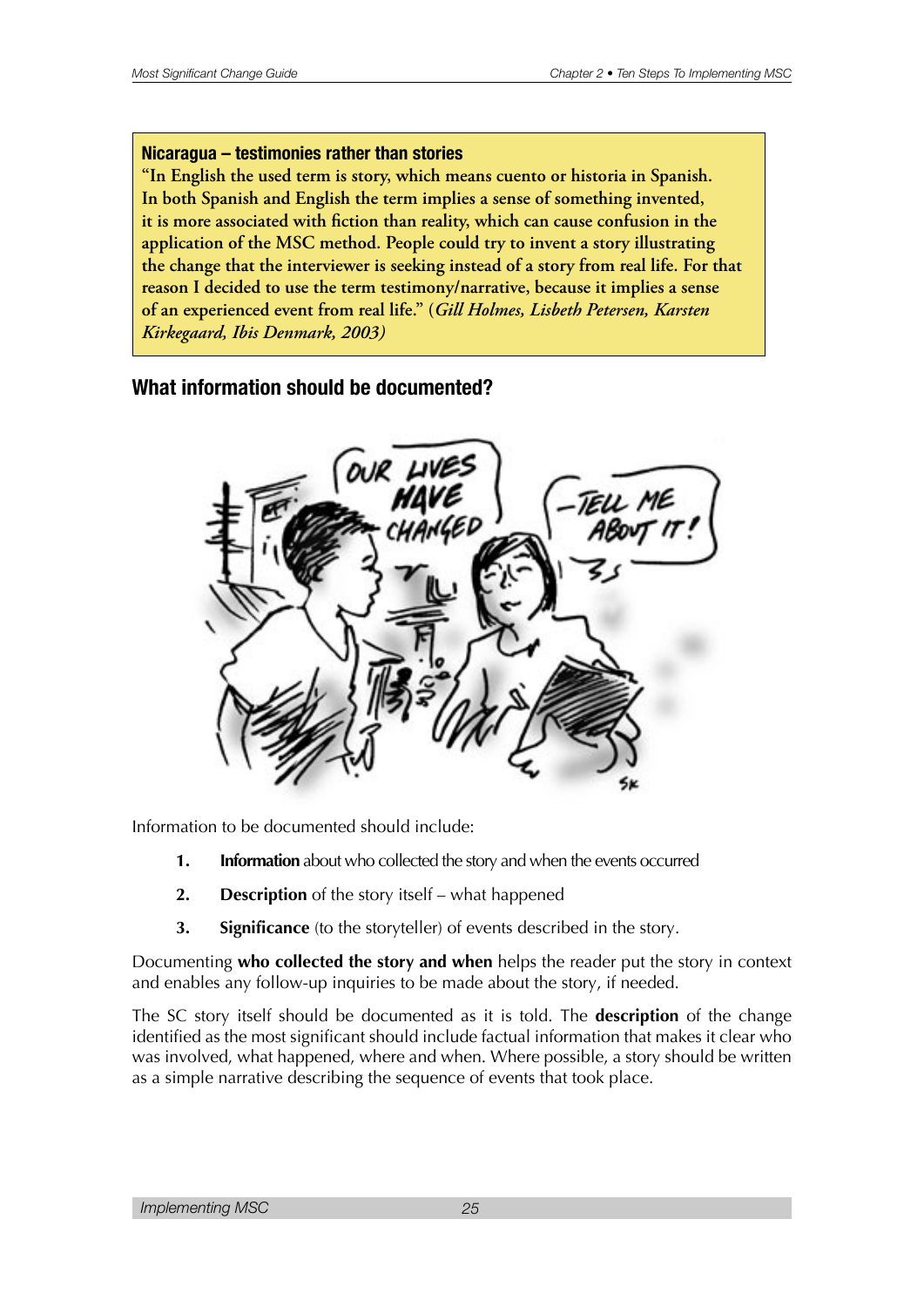The storyteller is also asked to explain the **significance** of the story from their point of view. This is a key part of MSC. Some storytellers will naturally end their stories this way, but others will need to be prompted. Without this section, people reading and discussing the story may not understand why the story was significant to the storyteller. For example, a woman may tell a story about going to a community meeting and sitting at the back and asking a question. 'So what?' you may think. She then tells you that this story was significant because she had not previously had the confidence to go to a community meeting, and that the program helped her gain the confidence to express her views in front of the village elders for the first time.

#### *Optional things to document*

A useful addition to an SC story is a headline or title similar to what might be used in a newspaper article. This can be a convenient handle for participants to use to refer to the story when comparing it to others. It can also help the writer distil and communicate the essence of what happened.

In the case of CCDB, the question *'Why is this significant to you?'* was followed by an additional question *'What difference has this made now or will it make in the future?'*

Asking at the end of the story about recommendations or lessons learned can help to draw out the implications of the story. Responses to these additional questions can be placed in the section that describes the significance of the story.

#### *How long should the stories be?*

Most MSC stories we have seen are a page or less in length, with some being up to two pages. Shorter MSC stories are quicker and easier to read, but they should not be so short that vital information is left out. Different organisations tend to favour different lengths of stories, depending on their culture. Some organisations value short and to-the-point accounts of change, while others favour epic accounts told in an engaging manner. The selection process will favour stories that fit with organisational values, and this is to be encouraged as long as the stories are detailed enough to allow for some verification.

#### **Reporting forms**

Several organisations have developed standard formats for documenting stories. Some examples are provided in the Appendices. This helps to ensure that important details are not omitted. However, it is important that the form is not too complex. The more complex the form, the harder it is to motivate people to use and appreciate MSC. The essence of the technique is to ask a couple of simple open-ended questions – you do not require a structured questionnaire.

It is important though to capture sufficient detail. People who tell MSC stories often assume that other people reading their stories will have all the background knowledge. Watch for assumptions about background knowledge and encourage the writer to make it more explicit. When people give hazy or unspecific answers, this may be because they think their readers will know all the background, or they may simply not have all the details. The more specific and detailed the MSC account is, the more credible it will be, partly because it will be easier to verify.

Fortunately, even when people tell stories that are hazy, incomplete or totally off the track, the process self-improves through repeated practice, selection and feedback. If you do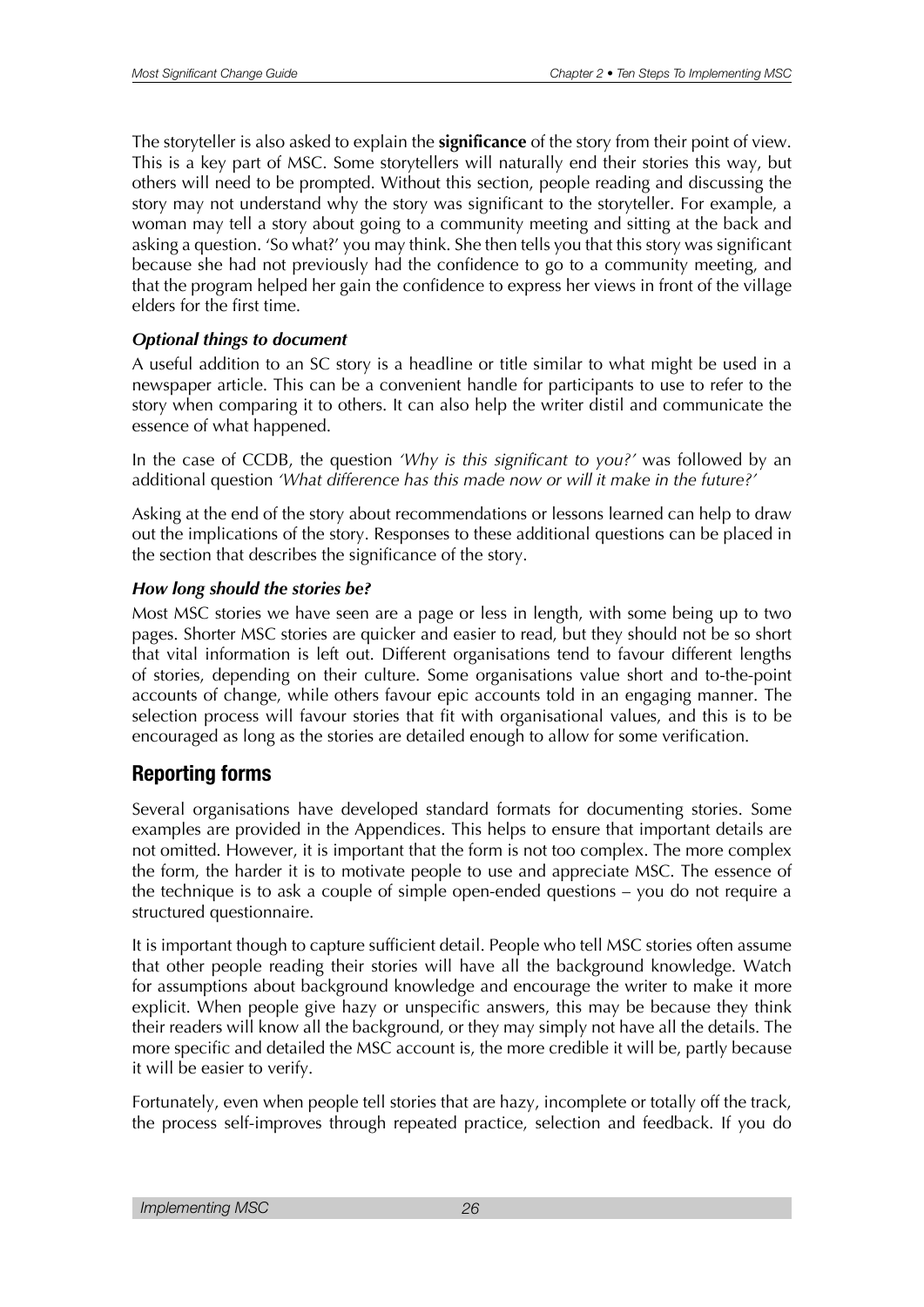encounter a hazy story, you could choose not to select that story and advise storytellers that stories need to be more specific. This will give storytellers a better idea of what is required. In this way the stories can become clearer and more focused with every round of collection and feedback.

#### **Papua New Guinea – whose voices?**

"Papua New Guinean culture is an oral culture, and most Papua New Guineans are far more comfortable with verbal expression than they are with written expression. If such stories are to be treated seriously and the cultural environment respected, then **EVETY** effort must be made to ensure that the authentic narrative voice of the speaker is preserved. When an English (or Australian) speaker transcribes a story told by a Papua New Guinean, it can easily lose that authenticity of voice, unless great effort is made to ensure literal and exact transcription. Similarly, the use of forms with sections (for examples see Rowlands 2002; Dart and Davies 2003) or any but the lightest possible editing can skew the storytelling." (Elizabeth Reid, December 2004)

#### **Whose stories to collect?**

Deciding which people to ask to tell SC stories depends on the organisational context and the subject matter of the domains. For example, for a domain concerning changes in people's lives, appropriate people to ask for stories would be the beneficiaries themselves, or the people who interact with them, such as grassroots workers.

However, for a domain about 'changes in partnerships and networks with other NGOs', the best storytellers are likely to be program staff and staff from partner organisations who are in a position to comment.

The context of the project or program will also affect whose stories should be collected. If the organisation is community-based and accountable to donors, it may be most appropriate for their members to run the MSC process themselves, i.e. to share SC stories, select the most significant ones and document them along with the reasons for their choice.

Experience suggests that stories narrated by beneficiaries are especially valuable but are often the most difficult to elicit. Ideally, beneficiary groups would be trained in sharing and selecting SC stories, and would report their selected story along with the reasons for their choice. However, in some contexts this is not practical, and the storytellers by default will be the fieldworkers. (See Step 6 for a discussion about the benefits and risks of having beneficiaries involved in the feedback process.)

Even when the stories are to come directly from the communities, it often helps to start off by first collecting stories from fieldworkers. This helps to ensure that staff understand the process before introducing it to others.

#### *Individual stories versus situational stories*

We are often asked whether situational or group stories are permitted in MSC. A situational story describes a change in a community or group, rather than being focused on an individual. Any form of SC story is permissible in MSC. The choice will depend on what the organisation using MSC is looking for: individual changes, group changes or institutional changes. These options were discussed in Step 2 above in connection with choice of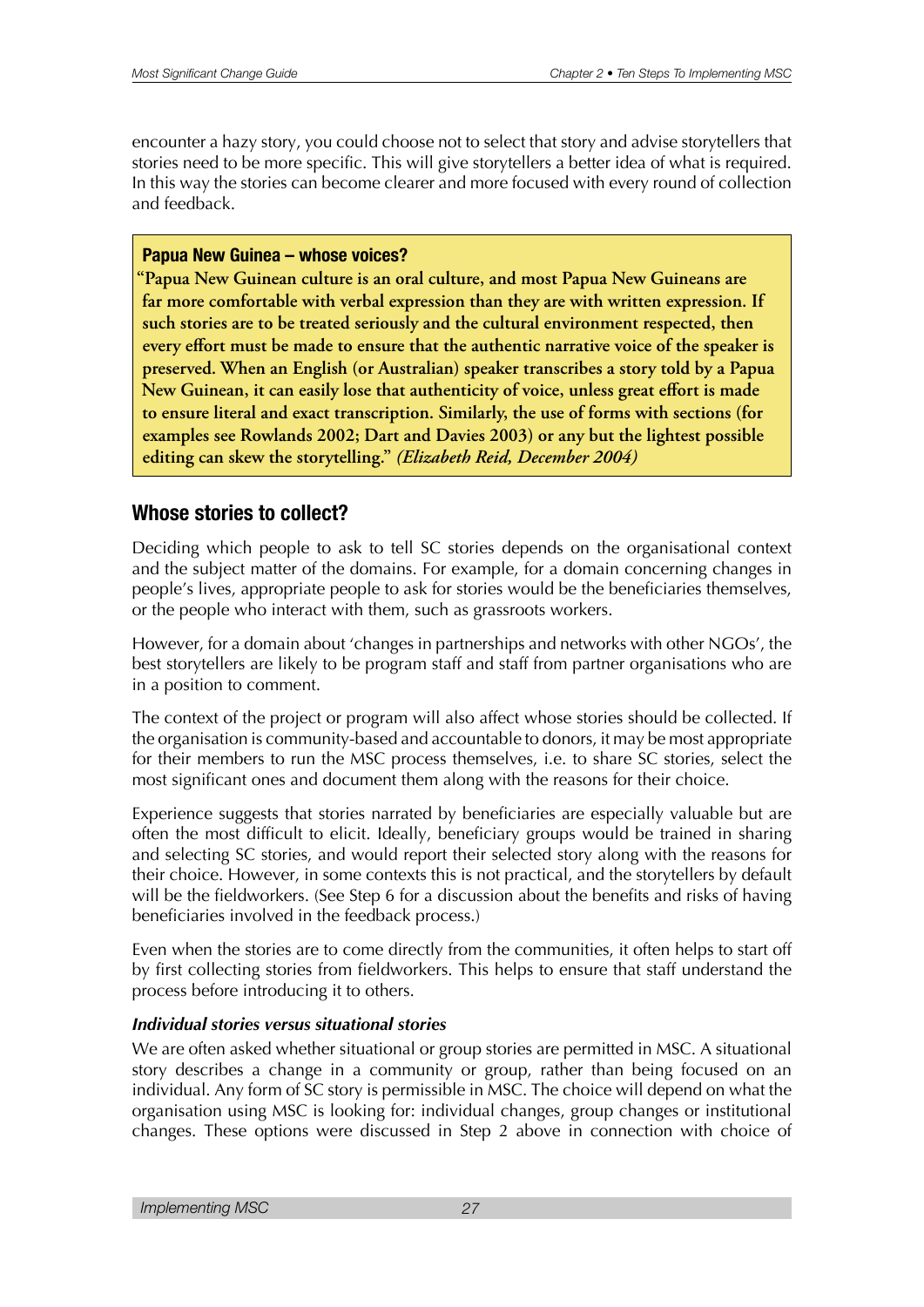<span id="page-27-0"></span>domains. Because beneficiaries may not be aware of changes that are occurring in more than one location, it is useful to also seek stories from field staff as well.

In one UK aid organisation, middle-level managers were allowed to submit their own SC stories, which could be about larger scale and program-level changes. After a review, however, it was realised that these staff tended to use the MSC process as just another reporting channel. They wrote the same way as they did in their normal reports and did not describe or explain any significant events in detail, preferring to offer bullet points and general discussions of changes taking place. The lesson from this is that those who are closest to where the changes are occurring or intimately involved in the program are more likely to be able to narrate useful stories that tell us things we don't already know.

#### **Ethics of collecting stories**

Attention must be paid to the ethics of collecting stories from individuals. We suggest that you develop processes to track consent right from start. When a storyteller tells a story, the person collecting the story needs to explain how the story is to be used and to check that the storyteller is happy for the story to be used. The storyteller should also be asked whether they wish their name to accompany the story. If not, names need to be deleted from the story from then on.

If a person or group is mentioned or identifiable within a story not told by them, ask the storyteller to consult with the third party to check whether they are happy for their name to be mentioned in the story. If a storyteller wants to tell a story about a third party without naming that person, the identity of that person should be protected.

It is also worth noting that in some countries, including Australia, children under a certain age cannot be interviewed without parental consent.

If a storyteller believes that their story is only going to be used for monitoring and evaluation purposes, it would be unethical to publish the story in the local paper without consulting the storyteller. Even when consent has been given, it is good practice to check with storytellers before placing any stories in external media such as newspapers.

One way of making sure that ethical considerations are observed is to have a 'tick box' on the reporting form to prompt the person recording a story to ask for the consent of the storyteller. **Appendix 2** gives an example.

## **Step 5: Selecting the most signifcant of the stories**

The MSC approach uses a hierarchy of selection processes. People discuss SCs within their area and submit the most significant of these to the level above, which then selects the most significant of all the SCs submitted by the lower levels and passes this on to the next level. The diagram below (Figure 2) illustrates this process.

The iterative process of selecting and then pooling SC stories helps reduce a large volume of locally important stories down to a small number of more widely valued stories. The use of multiple levels of selection enables this to happen without burdening any individual or group with too much work. The process has been called 'summary by selection'.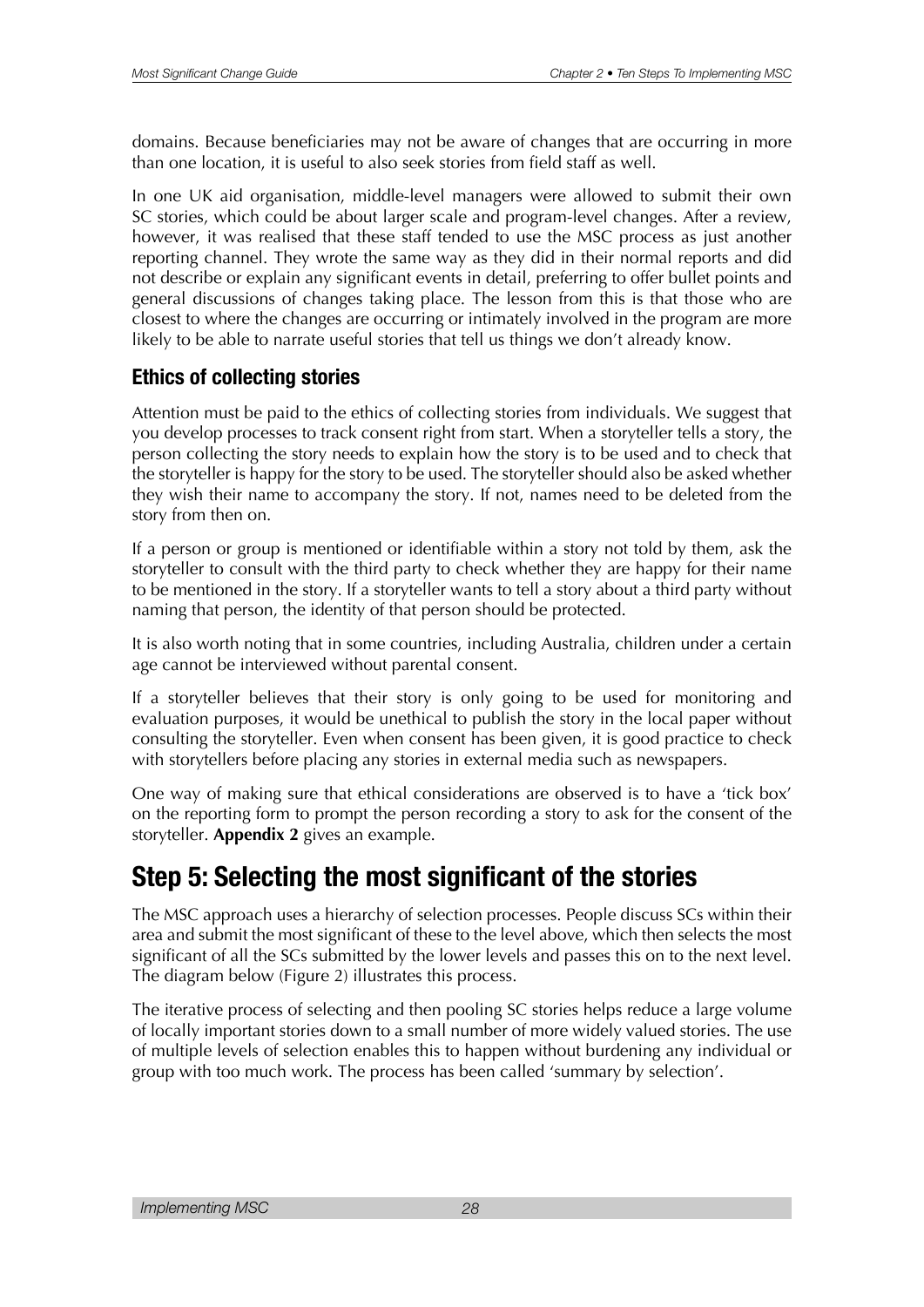



This hierarchical process can be structured in different ways. One way is for the structure to 'ride on the back' of the existing organisational structure. Another way is to set up specific structures for selecting SCs.

Most organisations have a hierarchical structure with lots of field staff and one chief executive. It makes practical sense to use this existing organisational structure to organise the selection process. SC stories can be examined in the course of meetings already scheduled for related purposes (such as quarterly and annual review meetings held in local and head offices) rather than having to plan special events specifically for the analysis of SC stories. This also helps ensure that staff at all levels of the organisation are involved in analysing SC stories. MSC can also make use of pre-existing mechanisms for engaging with other stakeholders. For example, the Target 10 MSC process used the pre-existing stakeholder steering committees at regional and statewide levels.

A second reason for using existing structures is that the process of selecting SC stories can help reveal the values of those within the organisation's authority structure and open these up to discussion and change.

On the other hand, creating new structures for selecting SC stories can be useful where a broader perspective is needed, or where the perspectives of different stakeholder groups need to be highlighted. VSO brought senior staff members from different sections (e.g. marketing, finance, programs) together in a single SC selection group. In CCDB, the annual roundtable meeting with donors made use of five different SC selection groups representing beneficiaries, junior staff, senior staff and two donor groups.

Before planning a complex SC selection process, we urge you to trial the technique in a small way. Once you have trialled the technique and are ready to design an organisationwide structure, there are several things you may need to consider.

• How many levels of selection will there be above the field staff who initially document the SC stories? This usually depends on the number of layers of management that already exist within the organisation.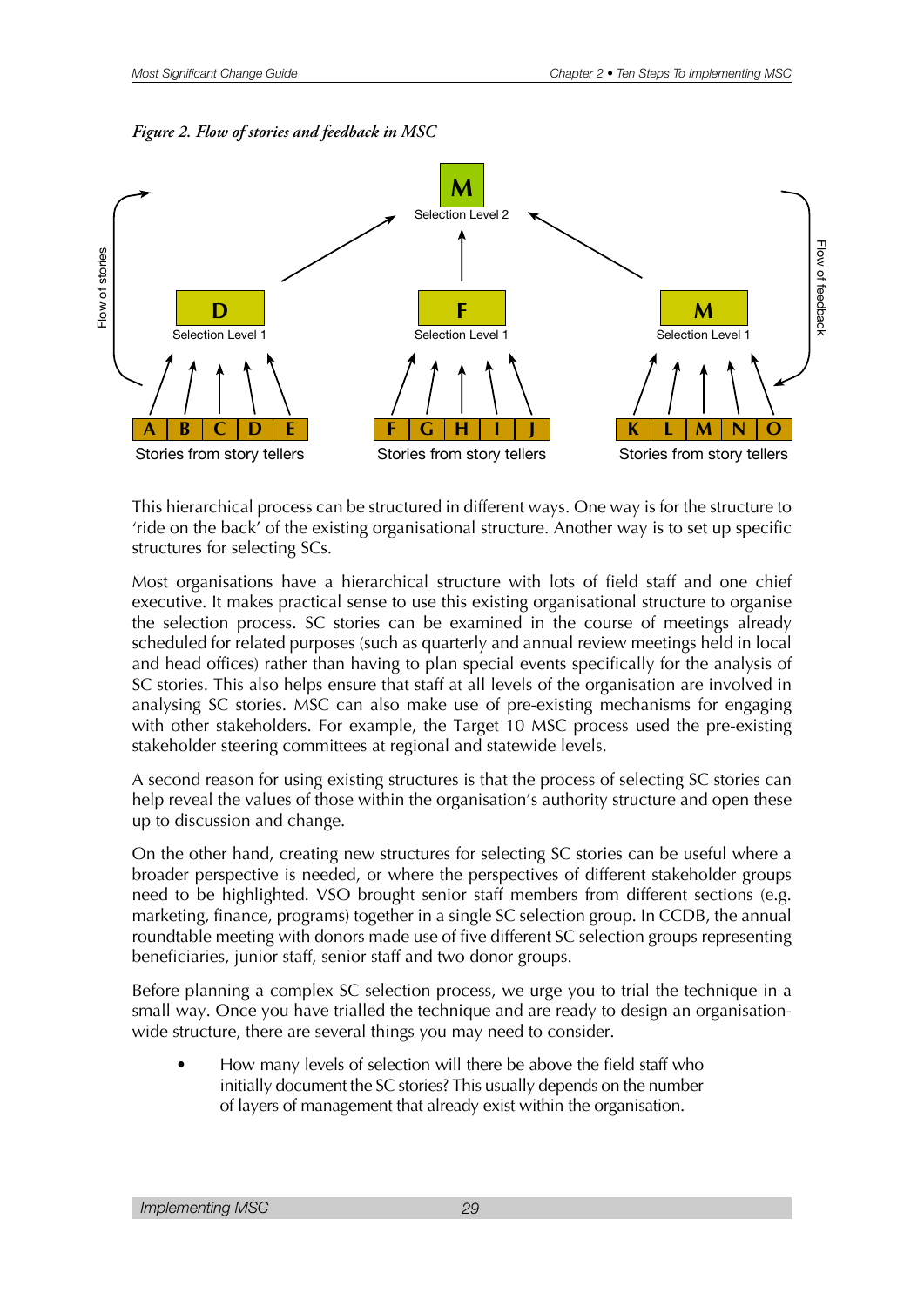- At each of these levels, how many separate selection processes will there be? This will depend on the number of separate offices at each level (based on location or specialisation).
- In each of these levels, how many SC stories can be managed by the staff involved? It is unrealistic to expect staff to meet and work on the selection of SC stories for more than two hours at the most. If there are four domains of change to review, this means 30 minutes for each. Within each domain, aim to read through and discuss no more than 10 SC stories.
- Who should participate in each selection process? This aspect is covered in more detail below.
- How often should selection occur? Normally this choice would be dependent on the frequency with which SC are collected (see Step 3).

While the initial SC stories might be identified by individual fieldworkers, the selection processes at each level in the hierarchy normally involve groups of people, not individuals. The selection process should involve open debate rather than solitary decision-making.

#### **Who should be involved in the selection process?**

At a minimum, it should be people with line management responsibilities in relation to the people who have forwarded the SC stories. It would be preferable to also include people with advisory responsibilities in relation to the same staff as well as others who would normally make use of information coming from the people who forwarded the stories. The uppermost level would ideally involve donors, investors and other stakeholder representatives.

Although there are many reasons to involve beneficiaries in the selection and feedback process, there are also some risks to be considered. Firstly, beneficiaries' time may not be paid for in the same way as field staff and so asking beneficiaries to collect and select stories could be seen as an unethical imposition.

It is also worth considering which field staff to involve in the selection process. Things can become uncomfortable when field staff are involved in selecting stories written largely

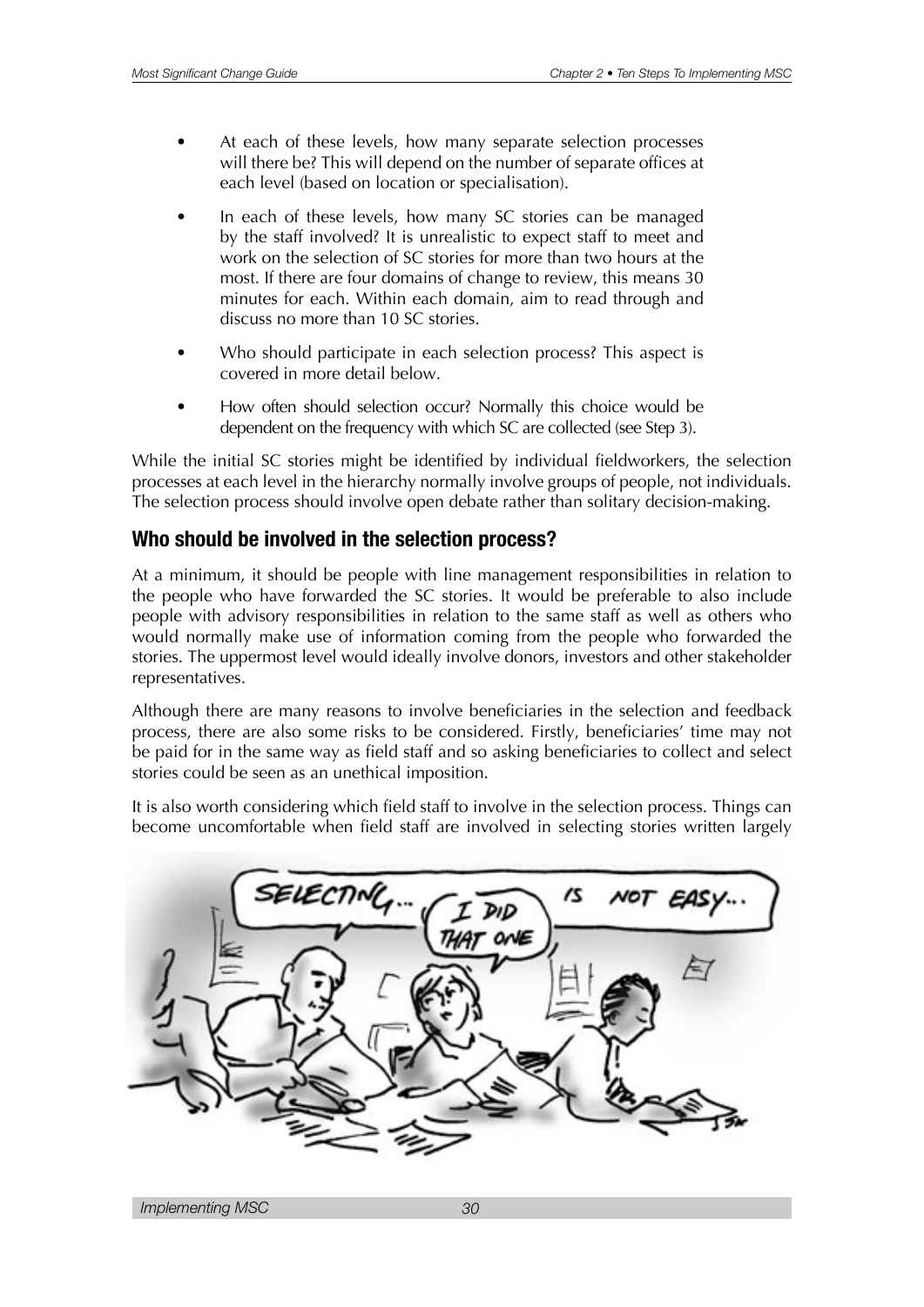by themselves. Selection appears to be easier when the stories have been written by different people. The acceptability of self-selection seems to depend on the culture of the organisation. When in doubt, it may be better to design a structure so that most of the SC stories are selected by people other than those who wrote them.

In some cases, including CCDB, the people involved in documenting SC stories have also been involved in the subsequent selection process at the district level, along with their managers. But at the Dhaka level, the next level up, only the senior staff were involved in the selection process.

#### **Ghana – discomfort with story selection**

"The discussion of the stories in a forum including the authors of the stories proved in some ways uncomfortable. It appeared that the Facilitators' work (or the effectiveness of their input to their district) was on trial. However we tried to overcome this discomfort, and with whatever humour the exercise was carried out, it was never adequately dealt with. It seems unfair to ask the authors of the stories to step back from their own perceptions and look at all the stories from a broader perspective to *<u>identify</u>* **what is most significant for the project rather than for their own context. This** became particularly awkward when the selection team was smaller and the authors were forced either to 'lobby' for their own stories or be generous to colleagues and appear to let their own district down!" *(Johnston, 2002:8)* 

#### **How to select stories**

Story selection usually involves a group of people sitting down together with a pile of documented stories that may or may not be assigned to domains. The task is to reduce the pile of stories to one per domain. For each domain the group will select a story that they believe represents the most significant change of all. If the stories have not been assigned to domains, this is the one of the first jobs to be done.

The selection process invariably begins with reading some or all of the stories either out loud or individually. We tend to prefer reading the stories aloud, as it brings the stories to life, but the effectiveness and practicality of this may depend on the context. If the stories have already been allocated to domains, then all the stories from one domain are considered together. Various facilitated and unfacilitated processes can be used to help groups choose the most significant of the stories. Then the reasons for the choice are documented. We encourage you to experiment with different selection processes to find what best suits your cultural context.

While various processes can be used, the key ingredients to story selection are:

- everybody reads the stories
- the group holds an in-depth conversation about which stories should be chosen
- the group decides which stories are felt to be most significant
- the reasons for the group's choice(s) are documented.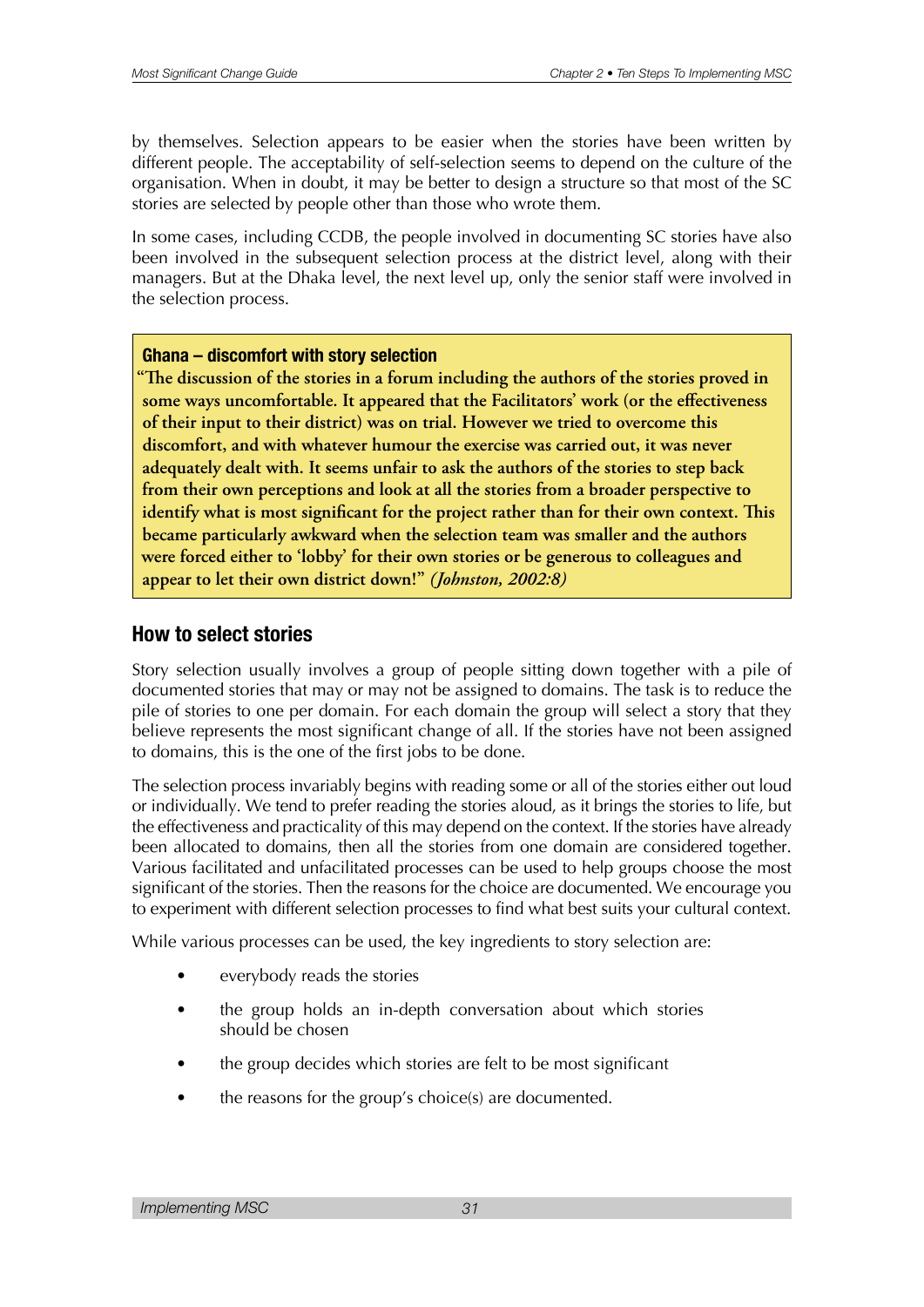#### **Criteria for selecting SCs**

One choice that must be made is whether to identify criteria for selecting stories before or after reading them. If the criteria are agreed beforehand, the process of learning (via selection of SCs) will be significantly influenced by what the organisation already thinks it knows. When the selection criteria are not discussed until after the stories have been read, the process becomes much more open to new experiences. Personal preferences may also be relevant. People vary in their degree of personal comfort about making judgments with or without predefined criteria. Although there is a choice here, we believe that if MSC is being used to aid organisational learning, the selection criteria should not be decided in advance but should emerge through discussion of the reported changes.

There are several ways of reaching a decision about which stories to select.

#### *Majority rules*

A simple way of coming to a decision is to read the stories, make sure everyone understands them, and then vote by show of hands. The main risk is that a choice will be made without any substantial discussion. Arguments about the merits of different SCs are important because they help to reveal the values and assumptions behind people's choices. Only when this is done can participants make more informed choices about what is really of value.

#### *Iterative voting*

In iterative voting, after the first vote, people discuss why they voted as they did. This is followed by a second and then a third vote, ideally with some movement towards consensus. In some cases, the participants who disagree with the majority view will eventually decide to agree. Where they are unwilling to do so, their dissenting views can be recorded as an important caveat to the group's main judgment: for example, about an aspect of the story that was unclear or contradicted the main point of the story. Where groups remain more evenly split in their opinions, two stories may need to be chosen. Iterative voting can be time-consuming, but it fosters good quality judgments.

#### *Scoring*

Instead of voting, participants can rate the value of a SC story. The ratings for each of the stories are then aggregated and the story with the highest rating is selected as the most significant. This is a more discriminating way of summarising judgments than a simple show of hands. It is also a method that can be used remotely, as well as in face-to-face meetings. The downside is the limited opportunity for dialogue, although explanations for ratings can be given at the same time as the ratings. Explanations are especially important when a participant rates an SC story much higher or lower than other participants.

#### *Pre-scoring then a group vote*

This method is suitable for groups who are short of meeting time. Prior to the meeting, participants are asked to read SC stories and rate their significance. These ratings are summarised in a table and presented to the participants when they meet face-to-face. Participants discuss the scores and cast their votes. Prior scoring ensures that participants have read the stories before the meeting, and can lead to a shorter and more focused group discussion at the meeting. The disadvantage is that all stories must be sent to participants some time before the meeting.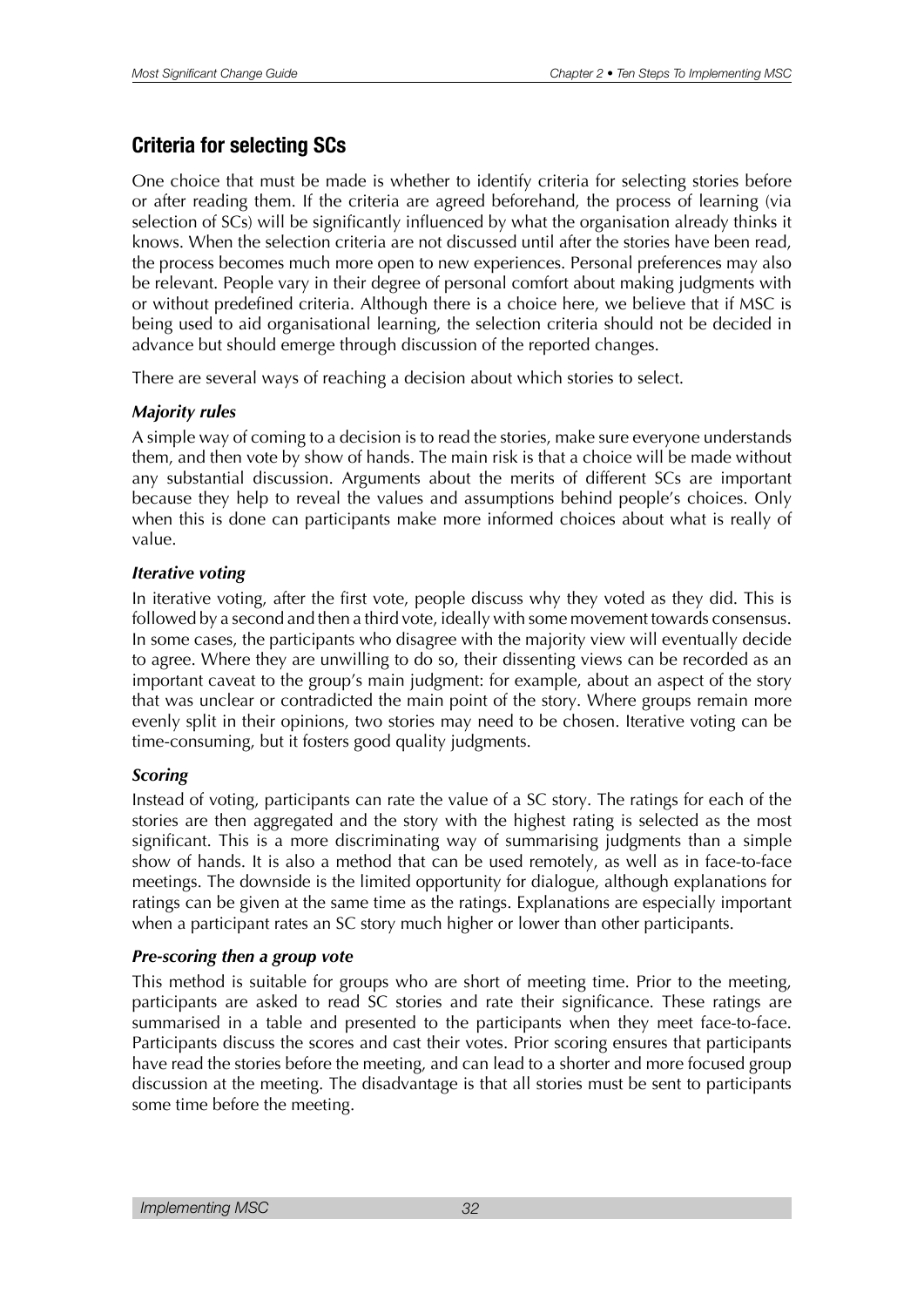#### *Secret ballot*

It is also possible to cast votes anonymously. Each person writes their choice of SC story on a slip of paper, and then the total votes are presented. This should be followed by an open discussion of the reasons for the choices. This process can be surprisingly useful, especially if there are power inequalities in the group, or if people are initially reluctant to cast their votes publicly.

It is important to remember that in MSC, transparency is an important way of making subjectivity accountable. Therefore, it is very important to add the second step of capturing and discussing the reasons for choice.

#### **To facilitate or not?**

Facilitation can speed up the story-selection process and ensure equal participation by group members. In some situations, an outside facilitator can be very useful. In the Target 10 implementation of MSC, all the story sessions were run by trained facilitators. The facilitation process used by Target 10 is described in Appendix 4.

It might not always be possible or appropriate to facilitate story selection. In small, informal groups, it may not be necessary.

#### **Documenting the results of the selection process**

The reasons for selecting an SC story as the most significant should be documented and attached to the story following the explanations given by people who initially documented the story. The SC and the explanations for its selection are then sent on to the next level of the selection process, if there is one. The results of the selection process should also be fed back to all the people who provided SCs for review. Explanations that are not attached to the stories they apply to will make less sense to the reader.

Because documenting the reasons for selection is usually the last task in a selection meeting, there is a risk that this will be done too hastily and that what is written will not do justice to the depth of discussion or the quality of the judgments made. Explanations should be more than a few key words, such as 'more sustainable' or 'gender equity'. Full sentences should be used to express what was seen as significant in the selected SC story. If multiple criteria were used to justify selection of a story, these should be listed along with an explanation of their relative importance.

#### **Myanmar – forgetting to record the reasons for selection**

"I had asked senior staff to sit with the small groups when they read the stories and discussed their significance, but there were very few notes / feedback from the senior staff on this; they got too caught up in listening to the stories to be able to step back and identify values." (Gillian Fletcher, 2004 (Advisor to CARE HIV/AIDS program)

The documentation attached to the most significant SC story should also record the process used to select the story. This will provide other users of the SC stories with important contextual knowledge, and explain the origin of the SC they are reading.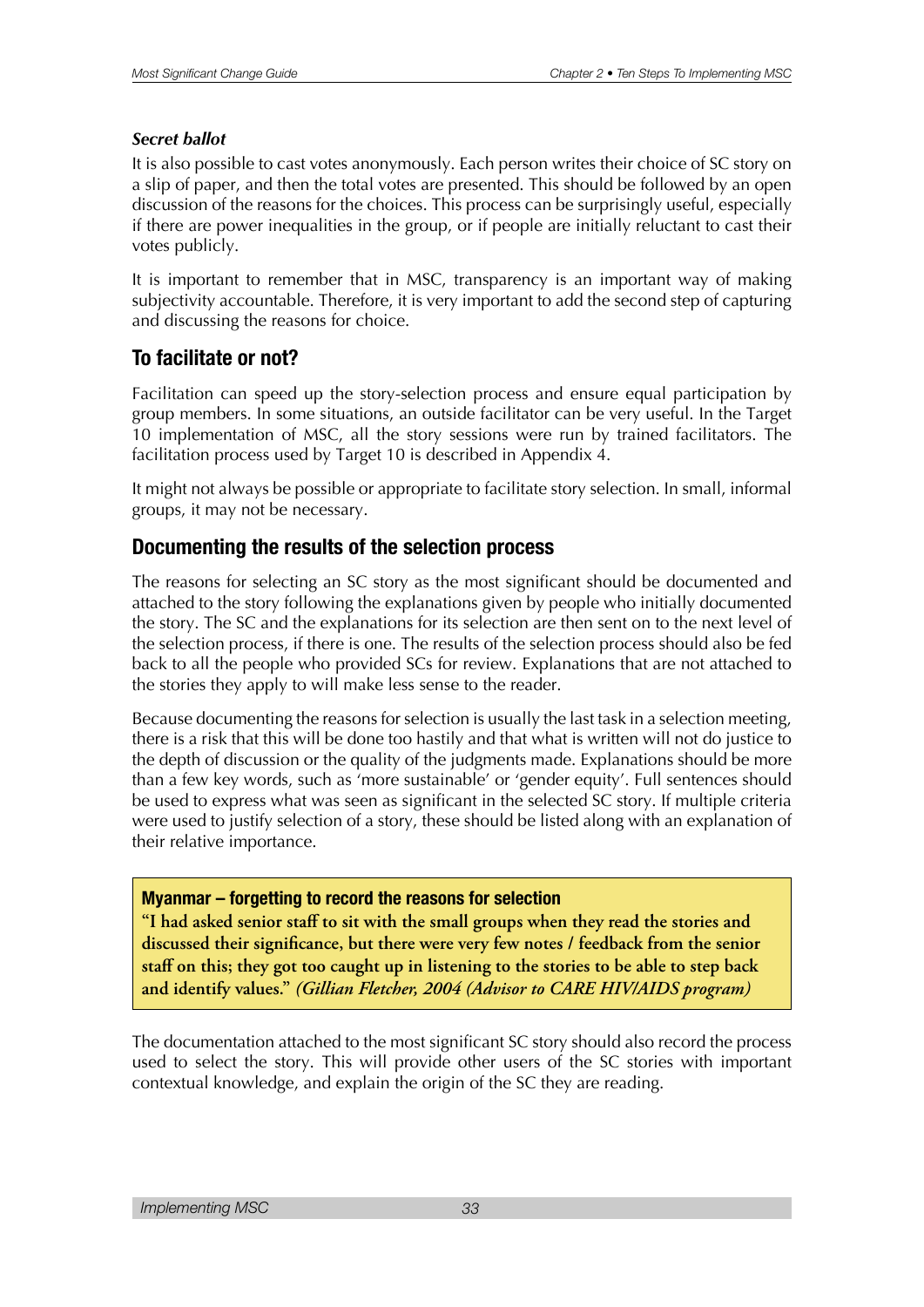#### <span id="page-33-0"></span>What happens to the stories that are filtered out?

Stories that are filtered out should not be thrown away. They should be kept on file so that they are accessible to others within the organisation using MSC, for as long as they continue to use MSC, and arguably even for a while after that. This is to enable some systematic content analysis of the full set of documented SC stories. See Step 9 in this chapter.

It is also worth noting that the SC stories that are not selected at higher levels in the organisation still have some local value. Each story is important to the person who originally documented it, and possibly to others at higher levels even though it was finally decided that a different SC was more significant. It may be worthwhile following up all such stories later on to see how they were used, or whether they had any influence on what people did. This is discussed in Step 6.

### **Step 6: Feeding back the results of the selection process**

#### **The role of feedback in MSC**

Feedback is important in all monitoring, evaluation and learning-oriented systems, and MSC is no exception. The results of a selection process must be fed back to those who provided the SC stories. At the very least, this feedback should explain which SC was selected as most significant and why. It would also help to provide information on how the selection process was organised. In some cases, including CCDB, participants provided more comprehensive feedback in the form of tables showing who gave which rating to what SC story.

There are several reasons why feedback is useful. The most important of these is that information about which SC stories were selected can aid participants' searches for SCs in the next reporting period. Knowing that a particular type of change is valued can lead to further searches for similar changes in that area. The focus of the search can move to where

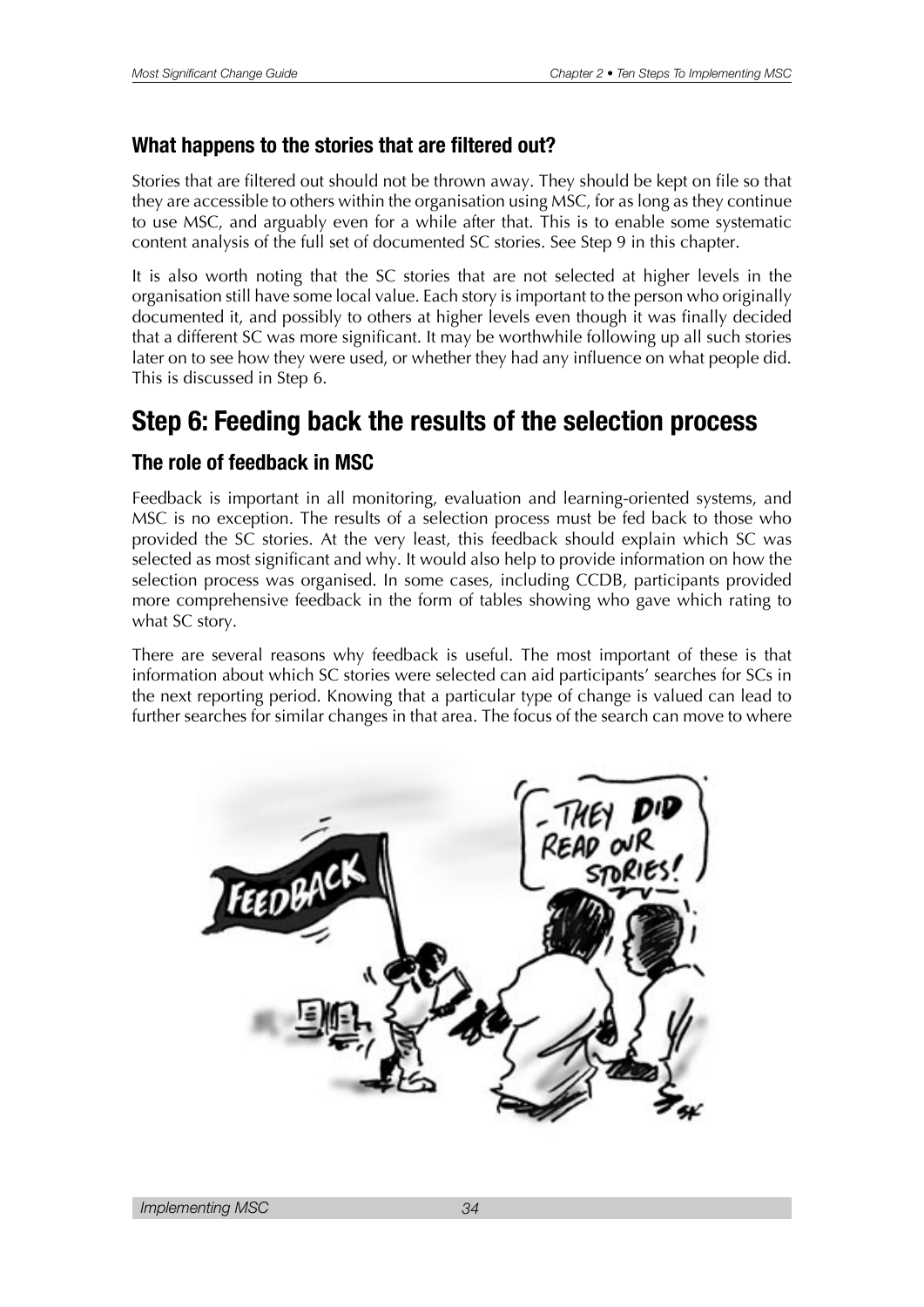it seems to be most needed. Feedback about why a selection was made can expand or challenge participants' views of what is significant. Feedback about the selection process can help participants to assess the quality of the collective judgments that were made. Feedback also shows that others have read and engaged with the SC stories – rather than simply filed them, which is the unfortunate fate of a lot of monitoring data.

Providing feedback about what was selected, and why and how, can potentially complete a communication loop between different levels of participants in an organisation. In doing so, it can create an ongoing dialogue about what is significant change.

#### **Ibis Denmark – feedback or downward accountability?**

In an MSC training workshop in October 2004, an Ibis staff member commented "Downward accountability is called feedback – you are lucky if you can get it". Perhaps one way to address this problem more directly would be to rename this stage in the MSC implementation process "Downward Accountability", to create and assert rights to knowledge about decisions (about MSC) made by others, rather than treating "feedback" almost as an optional item. (Rick Davies, 2004)

#### **Different ways to provide feedback**

Feedback can be provided verbally or via email, newsletters and formal reports. In the CCBD case, formal reports were provided after each selection meeting. In Target 10, feedback was provided verbally at the regional level and by email to the program team; a formal report produced after one year included funders' feedback. Some MSC users have placed the selected stories and the reasons for their choice in community newsletters circulated to all participants. The results of the selection process could also be disseminated via CD-ROM, the Internet or by means of artistic activities such as pictures, videos or dramatic re-enactment.

#### *Benefits of feedback to the community*

Placing feedback in wider forums such as community newsletters produces a range of benefits. People can be motivated by reading stories of success and participants can gain ideas about how they may reach their goals. As a form of celebration for what has been achieved, it can lift the morale of staff and participants. It can also make the process more transparent, especially if the stories in the newsletters are accompanied by the reasons that these SC stories were selected.

#### *Risks of giving feedback to the community*

While fieldworkers have an obligation to try to achieve the stated objectives of a program, beneficiaries may not. Giving feedback to the community about which changes the program team does and does not value might be interpreted as the program trying to tell individuals and communities how they should develop.

One way of overcoming this risk is to involve some beneficiaries in selecting the final stories. Then the feedback about selected stories will come from beneficiary representatives as well as program staff. For example, in the CCDB case, alongside the panel of funders who selected the 'winning' stories was a panel of beneficiaries who examined the same stories and selected what they felt to be the most significant changes. The two panels then exchanged their choices. In a similar way in the Target 10 case, a panel of farmers selected stories in parallel with the funders.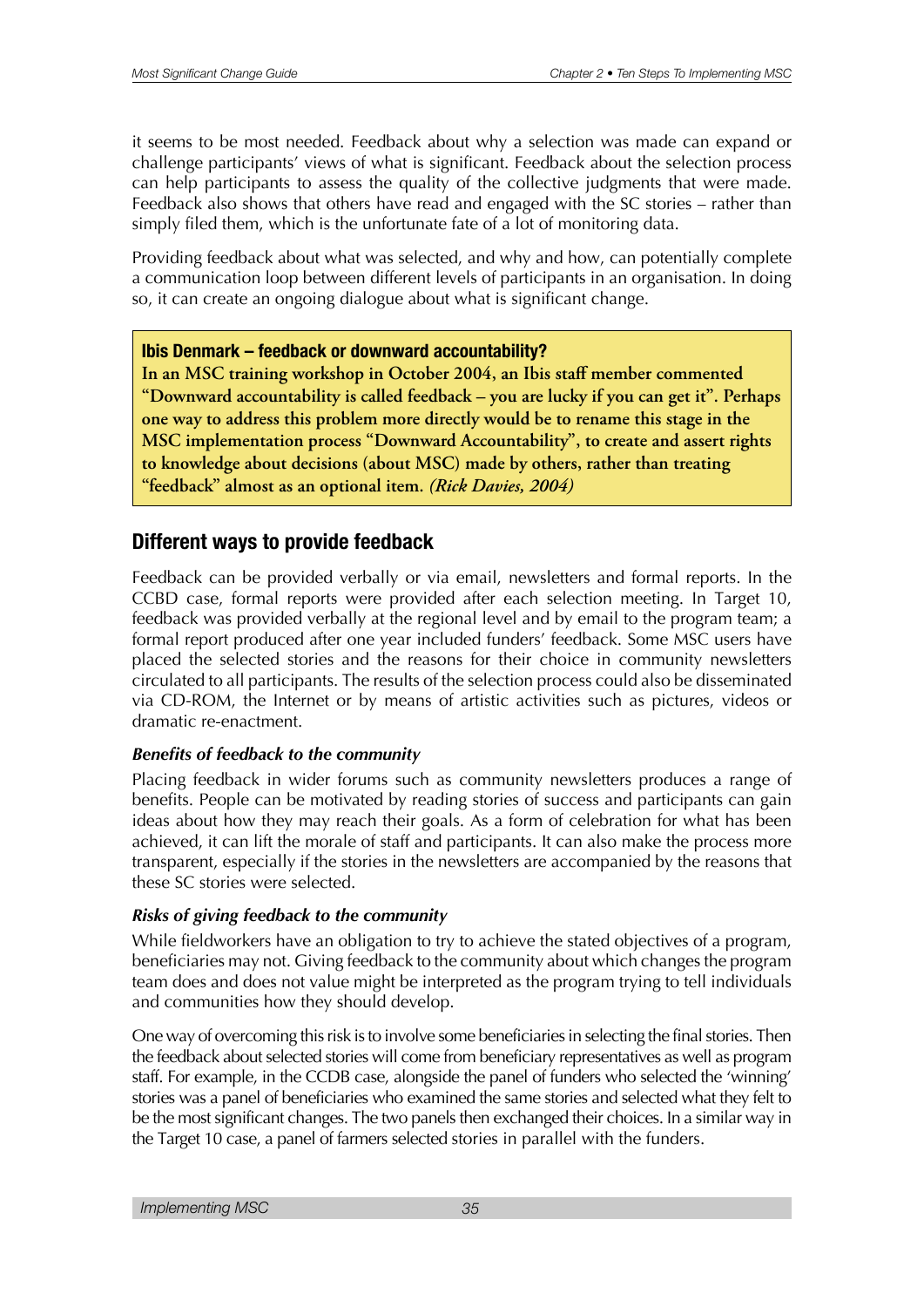# <span id="page-35-0"></span>**Step 7: Verification of stories**

#### **Why verify?**

In the right context, verification can be very useful. There is always a risk, especially in larger organisations, that the reported changes may not reflect what has actually happened, but instead:

- be deliberate fictional accounts, designed to save time or gain recognition
- describe real events that have been misunderstood
- exaggerate the significance of events.

A reported change may be even more important than is initially evident from the way in which the change was documented. Important details and wider implications may lie hidden until further investigation of the reported event.

When participants know that there are procedures for verifying SC stories, this can have several consequences. Contributors of SCs are more likely to be careful about the way they document their SCs and this can help improve the overall quality of the SCs. The existence of a verification process may also give external parties more confidence in the significance of the findings of the MSC approach.

On the other hand, undertaking some verification of SC stories may have negative consequences if not managed properly. Participants may feel they are not trusted, and may be discouraged from reporting anything other than what they think is expected. It may be useful to describe follow-up inquiries as 'exploration' or another less-threatening term. Using the newspaper metaphor to explain the MSC approach; follow-up inquiries can be explained in terms of doing a 'feature article' on the most significant news story of the week (month, quarter).

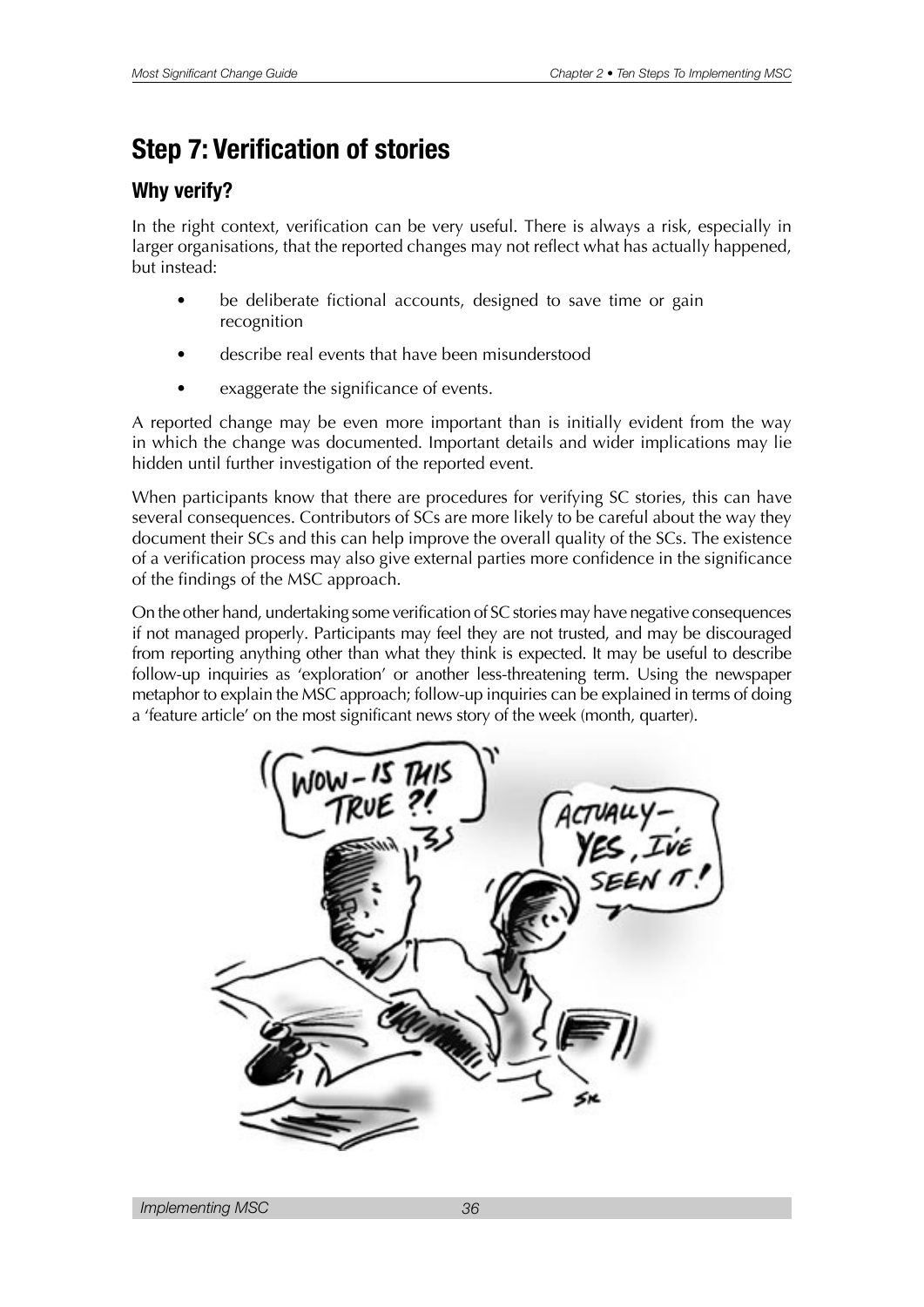### **Choosing not to verify**

Verification may be unnecessary in some instances. When stories are selected, they are vetted to some degree for accuracy by those who selected them. Where most of the people selecting the stories have background knowledge of the events described in the stories, it may be sufficient to accept their 'vetting' as verification. This situation might arise in smallscale projects or in larger programs where the beneficiaries are represented in the selection process.

### **Who verifes the stories?**

It is in the interests of whoever selects a SC story as the most significant to make sure they feel confident with the accuracy of both the SC story and the interpretations made of it. Their judgments will normally be included in the documentation of the SC story and made visible to other participants in the process and to users of the results.

Verification is also likely to be of concern to the most senior levels of any organisation using MSC. The SC stories they select as most significant will be the subject of attention from both staff and funders. CCDB gave responsibility to a staff member from their monitoring and evaluation (M&E) unit to carry out three-monthly field visits to follow up the SC stories selected at the Dhaka headquarters level. ADRA Laos contracted an external evaluator to assess the SC stories and the process that generated them.

### **What types of MSC stories should be verifed?**

We do not recommend making random checks of reported changes as a method of verification and we don't know of any organisation that has used random checks.

The best verification method is to check those changes that have been selected as most significant at all levels: at the field level and by middle and senior management. Given the weight of meaning attached to these reported changes, it is wise to ensure that the foundations are secure – that the basic facts are correct.

There are points in the MSC process where verification might be given a high priority. One is when a story is first accepted into the organisation: for example, when a fieldworker documents a change reported to them. Another is when a story is communicated beyond the organisation: for example, to donors or the general public. A further instance is where a story is used as the basis for recommending important changes in an organisation's policies or procedures. This could happen at any level within an organisation using MSC, but is more likely at the senior levels.

### **What aspects of MSC stories should be verifed?**

Both the description and interpretation aspects of MSC stories can benefit from verification. With the descriptive part of a story, it is useful to consider whether any information is missing and to ask how accurate the facts are. Is there enough information to enable an independent third party to find out what happened, when and where, and who was involved?

It is likely that most stories will contain some errors of fact. The question is the extent to which these errors affect the significance given to the events by the people involved or the observer reporting the event.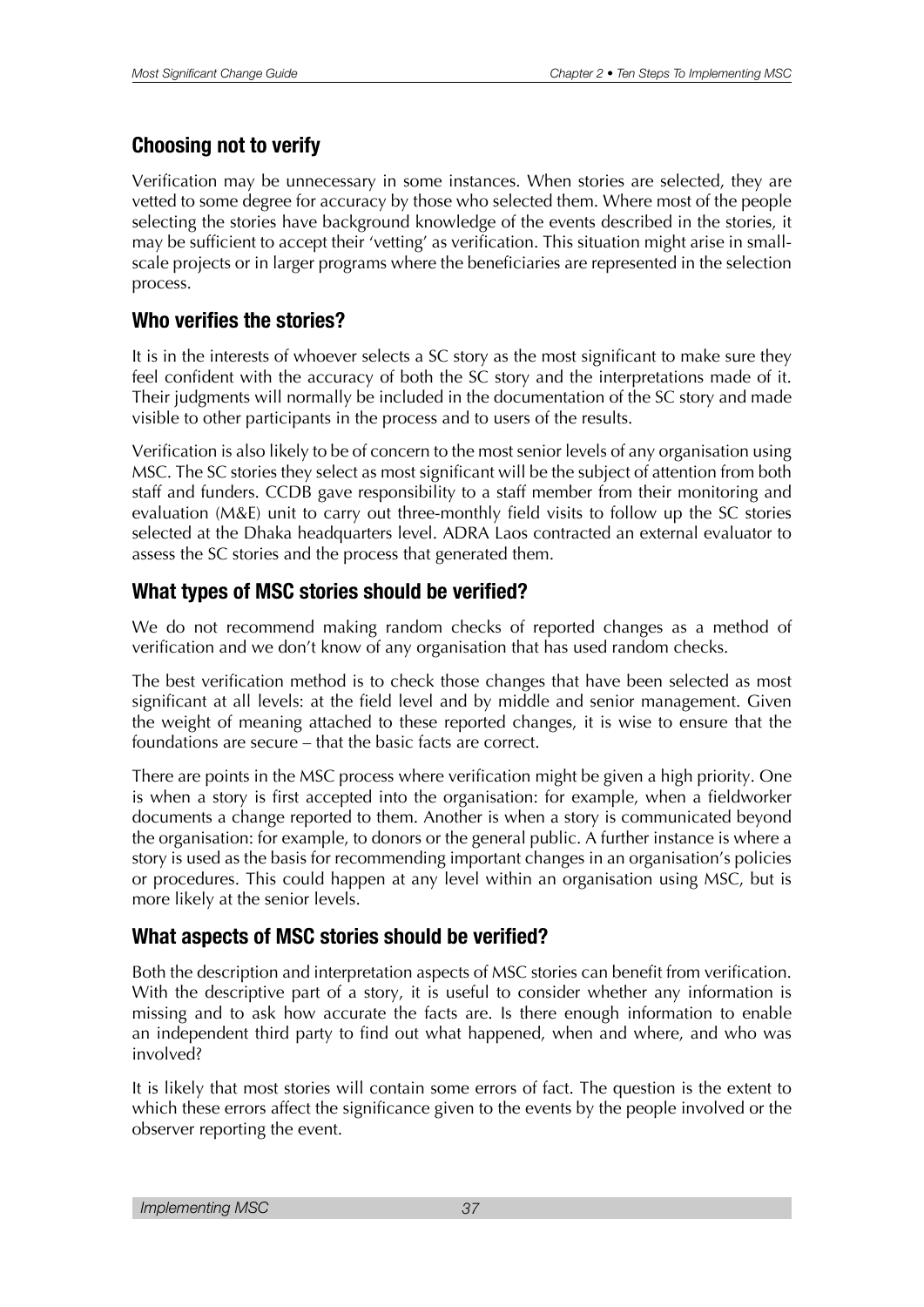With the interpretive part of a story, it is useful to ask whether the interpretations given to the events are reasonable. It is often impossible to disprove an interpretation, particularly when some information, especially about future consequences, may not be available. As in everyday life, we can look for contradictions within the story, or with other accounts of the same event. It is also worth asking whether what the reporter did after documenting the story is consistent with the contents of the story.

### **Mozambique – follow-up preferred**

<u>"Verification of stories was not done in the pilot study. However, many of the stories</u> had a character that immediately asked for further investigation. The curiosity of MS's program officers was awakened, and it is expected that follow-up will be done. We found that the word 'verification' should not be used in external communications to refer to such further investigations. The word was too much connected with control." *(Sigsgaard, 2002:11)* 

### *Example*

In the late 1990s, the main verification work for CCDB was undertaken by a member of the Impact Assessment Unit at the direction of the most senior selection committee in the Dhaka headquarters. A report based on field visits was written up and circulated to all participating CCDB staff.

### **Step 8: Quantification**

MSC places a strong emphasis on qualitative reporting of change, using stories rather than numbers to communicate what is happening. However, there is also a place for quantification of changes.

Within MSC, there are three ways in which quantitative information can be collected and analysed. The first is within individual stories. It is possible, as with any news story, to indicate how many people were involved, how many activities took place and to quantify effects of different kinds.

The second method can be used after the selection of the most significant of all stories, possibly in association with the feedback stage. For example, if the most significant of all stories referred to a woman buying land in her own name (as in Bangladesh), all participants could then be asked for information about all other instances of this kind of change that they are aware of. This one-off inquiry does not need to be repeated during subsequent reporting periods.

The third means of quantification is possible during Step 9. This method involves examining the full set of collected SC stories, including those not selected at higher levels within the organisation, and counting the number of times a specific type of change is noted.

### **Step 9: Secondary analysis and meta-monitoring**

Both secondary analysis and meta-monitoring refer to an additional level of analysis that complements the participatory selection of SC stories. Step 9 is not a critical step in MSC, but in our experience it can be very useful and it adds further legitimacy and rigour to the process.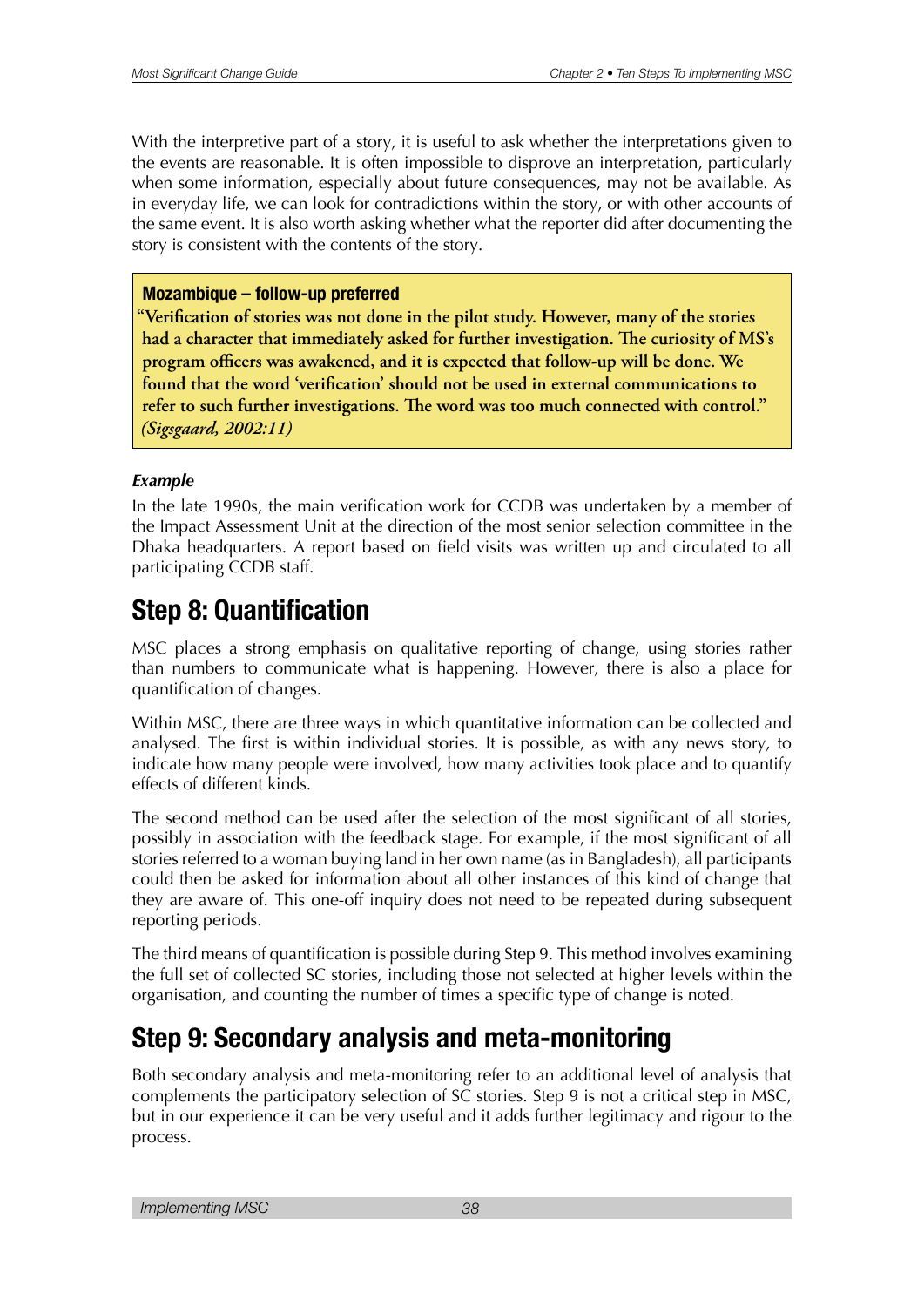

Secondary analysis involves the examination, classification and analysis of the **content (or themes) across** a set of SC stories, whereas meta-monitoring will focus more on the **attributes of the stories**, e.g. the origins and fate of the SC stories, including who identified them, who selected them, etc. Meta-monitoring can be done continually or periodically. Because secondary analysis is a more in-depth look at the contents of all the stories it tends to be done less frequently, such as once a year.

Both techniques involve analysing a complete set of SC stories including those that were not selected at higher levels. Unlike the selection process in MSC, Step 9 is generally done in a less participatory way, often by the person in charge of monitoring and evaluation, or a specialist.

### **Record keeping**

In order to do either meta-monitoring or secondary analysis, all documented SC stories need to be kept on file, regardless of how far they progressed up the hierarchy of selection processes. In our experience, the best place to keep the SC stories is probably at the first point within the organisation where they are documented: for example, in the field offices of an organisation, where field staff who interact with beneficiaries are based. Some organisations, such as MS Denmark, have gone a step further and entered their SC stories into a text database. This would be useful for those planning to do secondary analysis at a later stage or wanting to make the SC stories widely accessible within their organisation, but it is not essential.

In preparation for both meta-monitoring and secondary analysis, it is also useful to develop a supporting spreadsheet containing data about each of the SC stories, one per row. Each column entry can provide the following types of information: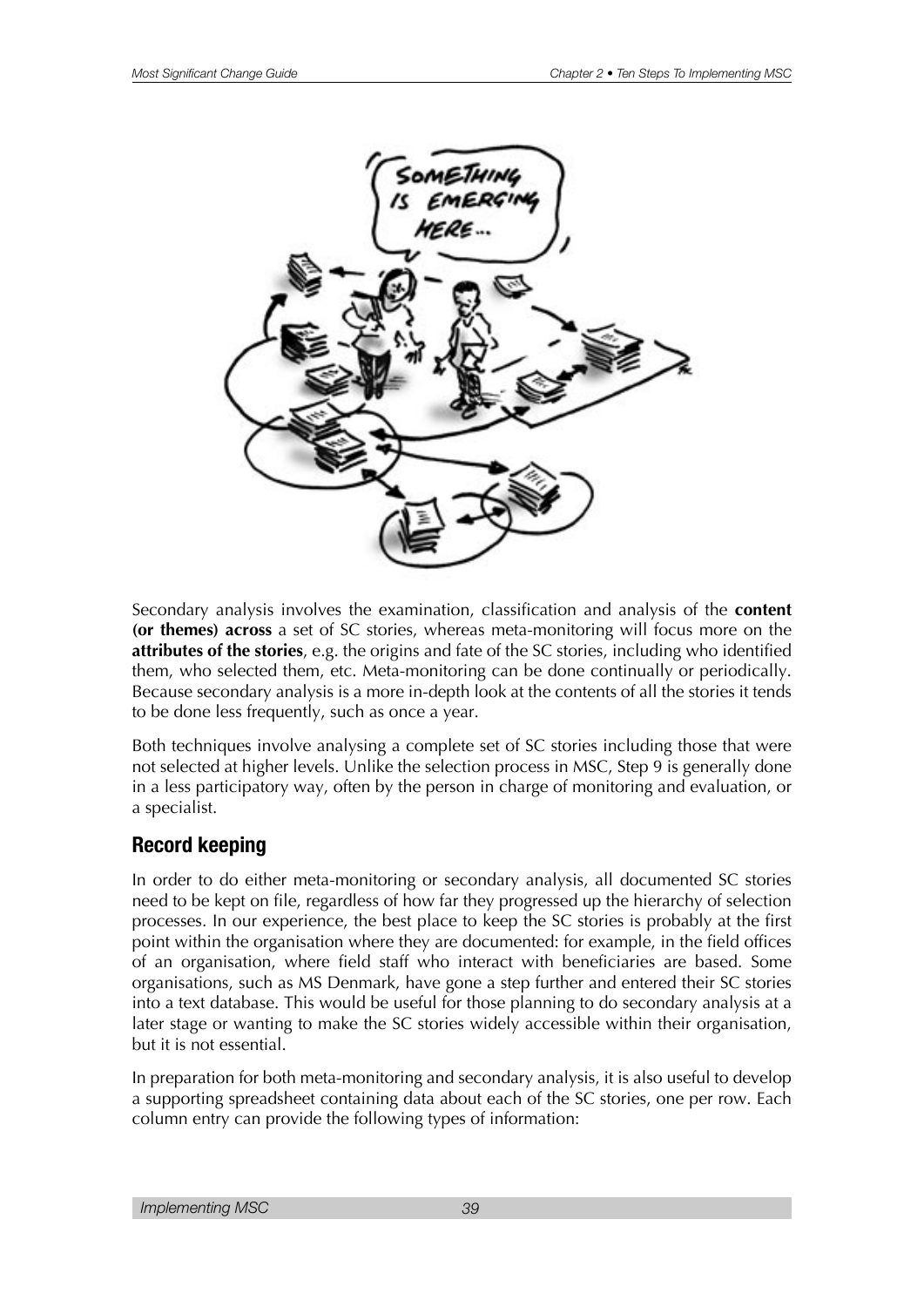- a serial number for each story
- the title of each story
- the date it was recorded
- the name of the person who documented the story
- some details about the storyteller: job, gender, region, etc
- the date of the first selection process
- the outcome of the selection process
- the date of the second selection process
- the recommendation made for follow-up action
- what action was taken on the recommendations that were made.

### **Meta-monitoring**

Meta-monitoring is relatively simple, it does not require expert knowledge and we strongly recommend it. There are four main types of measures that can be monitored.

- **The total number of SC stories written in each reporting period and how this changes over time**. A larger number of SC stories might be expected at the start of MSC as participants 'mine' all the SC stories they can remember. A continually diminishing trend over a long period of time might reflect disenchantment with the use of MSC or a mistaken view that only really big changes should be reported (see Chapter 3: Troubleshooting).
- **Who is writing stories and who is not, and how the membership of these groups changes over time.** This analysis can include attention to differences such as men versus women, old versus young participants, those belonging to different ethnic groups or classes, and different locations. This may provide us with insight into the performance of different parts of the project both in terms of participating in MSC and in terms of achieving valued results. For example, low numbers within some regions may reflect a lack of understanding of MSC, or resistance to its use, but it could also reflect real differences in what has been achieved on the ground (the impact of the organisation's activities). Which of these explanations best apply can be usefully discussed in staff workshops.
- **Whose stories are being selected and whose are not.** Again, this analysis can be done in terms of gender, age, ethnicity, class and location, according to local concerns.
- **What has happened to those SC stories.** How many generated recommendations, and how many of these recommendations were then acted on. Again, this analysis can be done in terms of gender, age, ethnicity, class and location, according to local concerns.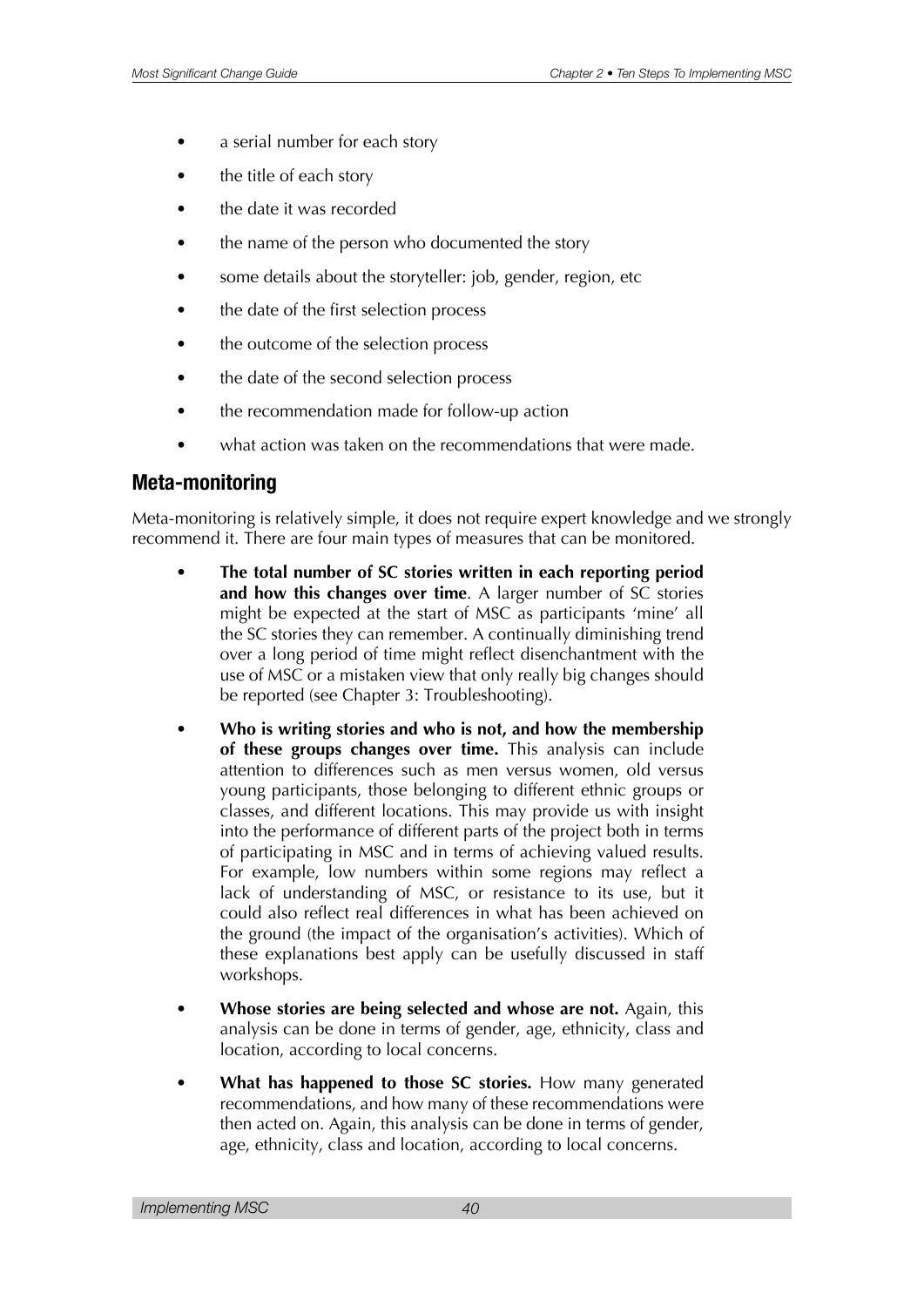### *Who is going to use this analysis?*

There are two likely user groups. One is the staff member(s) charged with responsibility for managing the use of MSC within their organisation. Having someone in this role can be useful. CCDB assigned a person to be in charge of MSC and kept a person in that role throughout the 1990s. Their responsibilities included organising verification visits to field offices to follow up SC stories that had been selected by middle and senior level selection processes.

The other potential user groups are boards of trustees and the organisation's donors who receive the SC stories that come out of the top of the selection processes. These groups need contextual information that tells them where the stories come from. This can be in two forms. One is a short account of how the MSC process works, in abstract. The other is some information about how MSC worked in practice: how many stories were collected, by what percentage of the expected participants, who was involved in the identification and then the selection of SC stories. This is where meta-monitoring data can be very useful. Both the CCDB and Target 10 applications made use of published annual summaries of SC stories that included some meta-monitoring data about numbers of stories and participants.

### **Secondary analysis**

Once you have some experience of implementing MSC, you may want to do some deeper analysis of all the stories together. This is one means of using MSC as a component of summative<sup>2</sup> evaluation. However, we believe that MSC can still be a rigorous and useful process without secondary analysis.

Secondary analysis is easier if you already have some research and analysis skills. Rick and Jess have both experimented with various forms of secondary analysis, and it is fertile territory for research students. Secondary analysis is generally done in a non-participatory way by a researcher or a monitoring and evaluation (M&E) specialist. Some recent innovations are described in Chapter 9.

### **Analysis of the range of changes described in the SC stories**

There are many different ways to analyse and describe the range of changes or themes contained in a set of SC stories. You can find out more about these options in publications that explain how to do qualitative analysis. In the following paragraphs we provide a brief overview of some ways of conducting secondary analysis with a set of SC stories.

### *Thematic coding*

One basic method of thematic coding is to search all the stories for different kinds of change. Note every new type of change on a piece of paper and attach it to the story to remind you what sorts of change it refers to. Once you have examined all the stories and have no more new types of change, remove the notes and sort them into categories that represent similar types of change. You can then go back through all the stories and work out which stories refer to each type of change. This is a bit like domains, but much more specific; you may

2. *Summative evaluation* is generally conducted after completion of the program (or when a program has stabilised) and for the beneft of some external audience or decision-maker. The fndings from a summative evaluation could be used to decide whether to continue a program or not, or to justify program spending. Formative evaluation is conducted to provide program staff with judgments useful in improving the program. The aim of a summative evaluation is to report on the program, whereas a formative evaluation reports to the program *(Scriven 1994)*.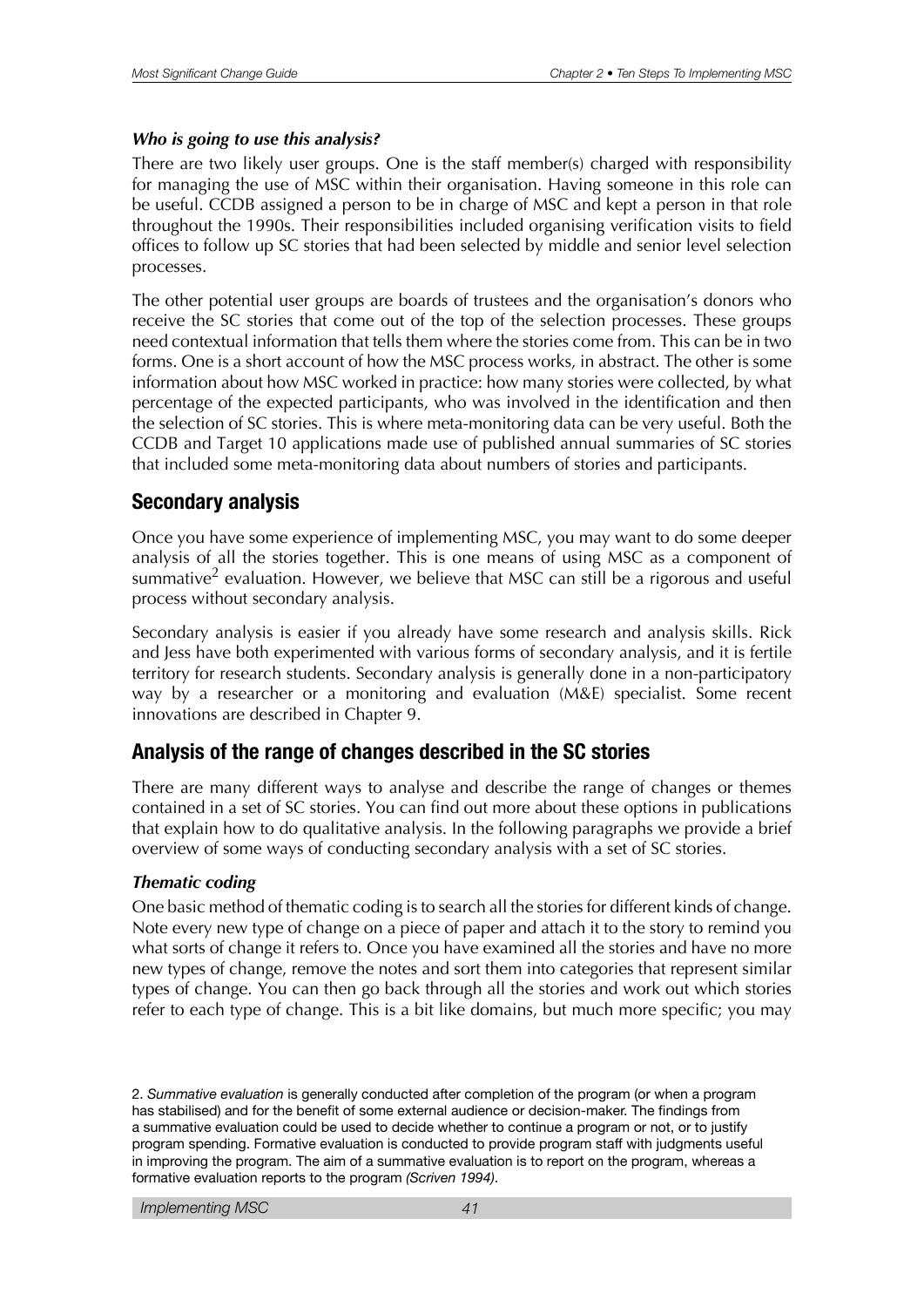have listed 30 or more types of change. You can document your results in a table with the categories of change as column headings and one row for each SC story. Each cell contains a simple yes or no (1 or 0; tick or cross), and these can then be aggregated into totals and percentages.

### *Analysing the SC stories for positive and negative changes*

The incidence of negative versus positive changes is one issue that many users of MSC are likely to make a high priority for analysis. At first view, this could be seen as a metamonitoring task, because negative SC stories should be simple to identify and count. But this task can be more complex than appears at first glance, and more care needs to be taken. SC stories that appear positive may have negative aspects and vice versa. Individual stories about successful resolution of credit repayment problems, when seen time and time again, also seem to signal negative developments – the growing incidence of such problems. Participants may insert negative comments into their SC stories in quite subtle ways. Identifying negative SC stories can be especially difficult in MSC applications that involve translation of SC stories across languages and cultures.

### *Analysing the changes mentioned in MSC stories against a logic model*

Stories can also be analysed by using a hierarchy of expected outcomes (i.e. a program logic model) and scoring each story against the highest level of the hierarchy that is referred to in the story.

Bennett's hierarchy (Bennett, 1976), which describes a theory of voluntary behaviour change in seven steps, is an example of a generic outcomes hierarchy. The first level is inputs (1), which are the resources expended by the project. The inputs are used in activities (2) that involve people (3) with certain characteristics. Level 4 relates to the way these people react or respond (4) to their experiences, which can lead to changes in their knowledge, attitudes, skills, aspirations and confidence (5); level 5 is often abbreviated to *KASAC*. If these changes occur, people may then instigate practice change (6) that achieves an end result (7), which is expressed in terms of social, economic or environmental change; level 7 is often abbreviated to *SEEC*. Level 6 represents the short-term impact of a project. Level 7 represents the longer-term results.

The 'logical framework' used in planning development and aid programs is similar to Bennett's hierarchy, only shorter.

We have found that participants in the group selection of SC stories tend to use informal hierarchies on an unplanned basis. For example, stories about impacts on people's lives tend to be rated more highly than stories about program activities that are precursors to those impacts.

If you are interested in this approach, you may need to do some research on program logic and outcomes hierarchies. Jess used this form of analysis for the Target 10 project (Dart 2000).

### *Analysing the genre*

Content analysis can also focus on the genre people use to write MSC stories. A genre is a large-scale categorisation of experience and includes such forms as drama, tragedy, comedy, satire, farce and epic. These forms can tell us something about the overarching beliefs of the organisation using MSC, and the morale of the people who work there. Rick did some analysis of genre in his doctoral thesis, which can be found at: <http://www.mande.co.uk/docs/thesis.htm>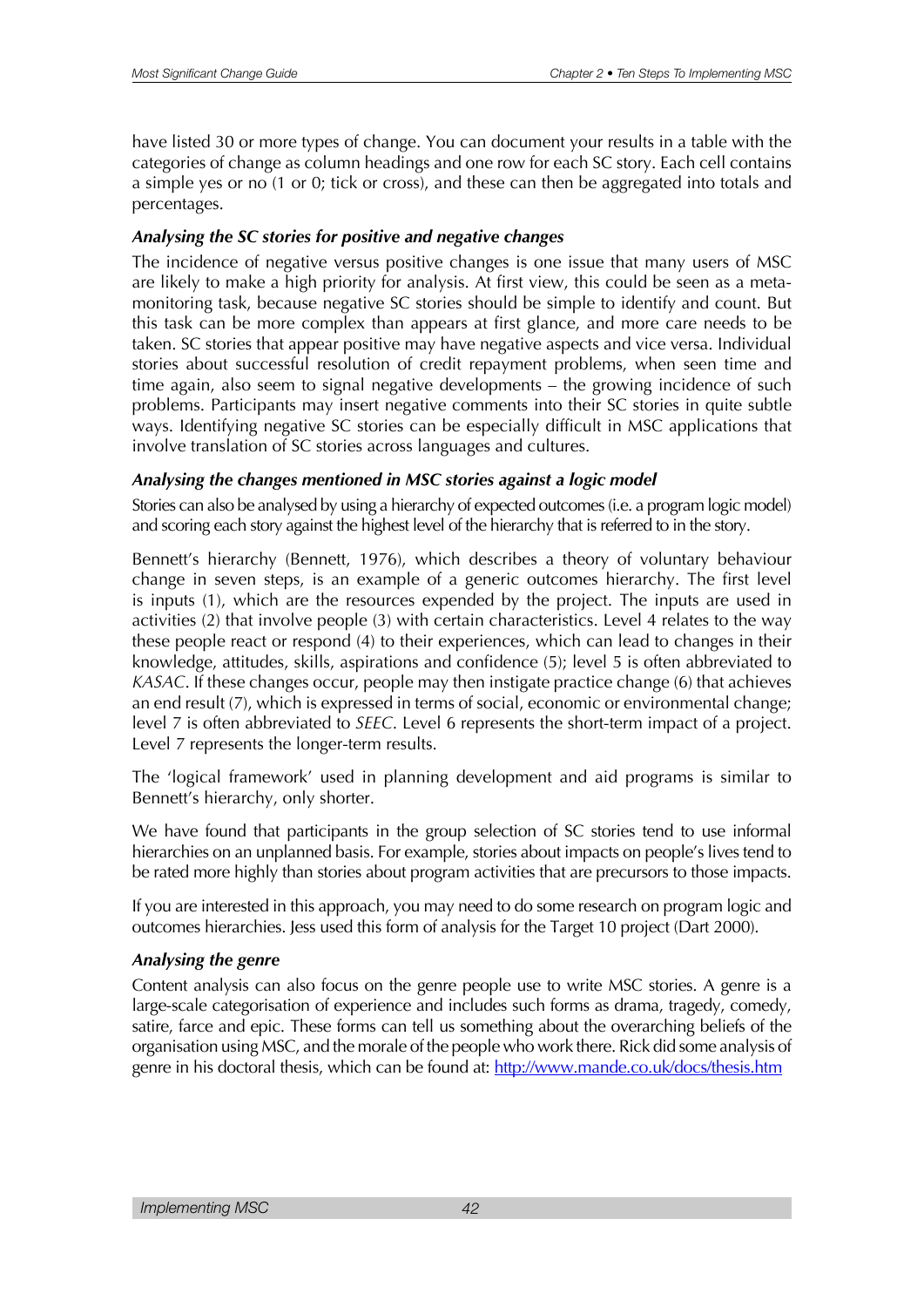### **Mozambique – cultural effects**

In the beginning respondents often told their stories in a very flowery, formal and roundabout way. This was especially marked in Mozambique, and may be due to the Portuguese language inviting such diversions. It may also be due to a tradition of being very 'formal' when you report to officials or other like persons." (Peter Sigsgaard, 2002:11)

### *Analysing differences between selected stories and those not selected*

Some very interesting findings can be made by examining the differences between the stories that were selected and those that were not. You can examine differences in many aspects, including:

- the types of changes
- the storytellers
- the long-term or short-term nature of the changes described in the story.

This type of analysis can reveal things such as an unrepresentative proportion of stories selected (or not selected) from a particular region. This may reflect differences in the quality of SC stories coming from different people and locations, especially if this ratio is stable over time. It can also indicate real differences in what has been happening on the ground. As well as reflecting the comparative performance of different parts of the organisation, it may also provide insight into what the organisation values.

### **Victoria – what secondary analysis revealed**

"For example, in the Target 10 case, secondary analysis revealed several differences between stories that were and were not selected. Stories narrated by a beneficiary were more likely to be selected and stories that concerned higher-level outcomes (against the logic model) were more likely to be selected." *(Jess Dart, 2000)* 

Similarly, looking at the differences between stories selected by different stakeholder groups can reveal differences in desired outcomes and values.

### **Bangladesh – preference for long-term changes**

"In CCDB, the SC stories that were selected in the final selection process (an Annual Roundtable Meeting with donors) involved changes that had taken place over a long period of time. This seemed to be connected with both CCDB's and the donors' concern to establish evidence of longer-term impact. While this is understandable it can be at the cost of not seeing short-term changes that the organisation can respond to quickly, and thereby change the incidence of." (Rick Davies, 1998c)

### *Analysing the activities or groups mentioned in stories*

You can analyse SC stories to find out how often different types of beneficiaries are represented within the full set of stories. If there is good coverage of all types of beneficiaries,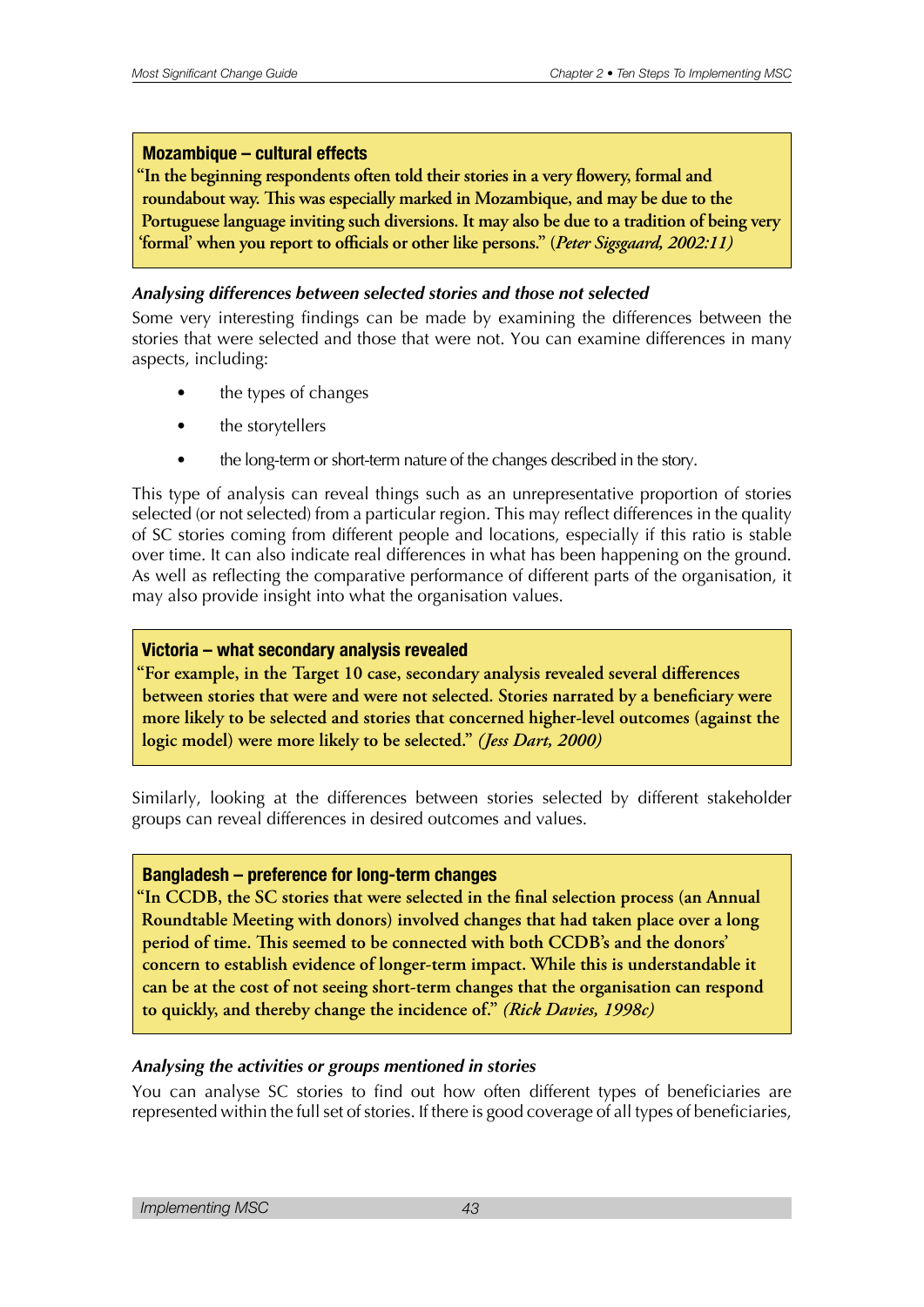you can be more confident that the findings represent the whole population. In the case of CCDB, the total number of beneficiary groups referred to in stories grew month by month, so that after 10 months, more than 70 per cent of all the village groups had been the subject of at least one story.

### *Analysing the length of time participants were engaged in the project*

Further insight can come from analysing how long the beneficiaries (or communities) experiencing the changes described in the story have participated in the program. In many rural development programs, there is an expectation that longer-term participation is related to increased positive impacts. On the other hand, there is evidence in some savings and credit programs that the most dramatic impact on people's lives takes place shortly after they join the program.

### *Analysing the selection criteria*

As well as analysing the story itself, it is possible to analyse the criteria that different groups use to select SC stories. Questions to ask include, *'Do the criteria vary across time?*' and *'Do different groups of stakeholders use different criteria to judge the stories?'*. Because the MSC process documents the criteria used by groups to select one story over another, it provides insight into what the organisation values at any given time. It can also be interesting to compare the criteria used by different organisations. For example, there is tension in many organisations between concern about having an impact on people's lives and ensuring the sustainability of the services that create impact. Tension can also arise when there are different views of the relative importance of the social and economic impacts of program activities.

## **Step 10: Revising the system**

Almost all organisations that use MSC change the implementation in some way, both during and after the introductory phase. This is a good sign, suggesting that some organisational learning is taking place. Not having any revisions would be more worrying, suggesting that MSC is being used in a ritualistic and unreflective way.

Some of these changes have been noted already in the descriptions of Steps 1 to 9. In order of incidence, the most common changes are:

- changes in the names of the domains of change being used: for example, adding domains that capture negative changes, or 'lessons learned'
- changes in the frequency of reporting: for example, from fortnightly to monthly or from monthly to three monthly in CCDB
- changes in the types of participants: for example, VSO allowing middle management to submit their own SC stories
- changes in the structure of meetings called to select the most significant stories.

Many of the changes made by organisations using MSC arise from day-to-day reflection about practice. In a few cases, organisations have undertaken or commissioned metaevaluations of the MSC process. A recent example is the meta-evaluation of ADRA Laos's use of MSC by Juliet Willetts from the Institute for Sustainable Futures at the University of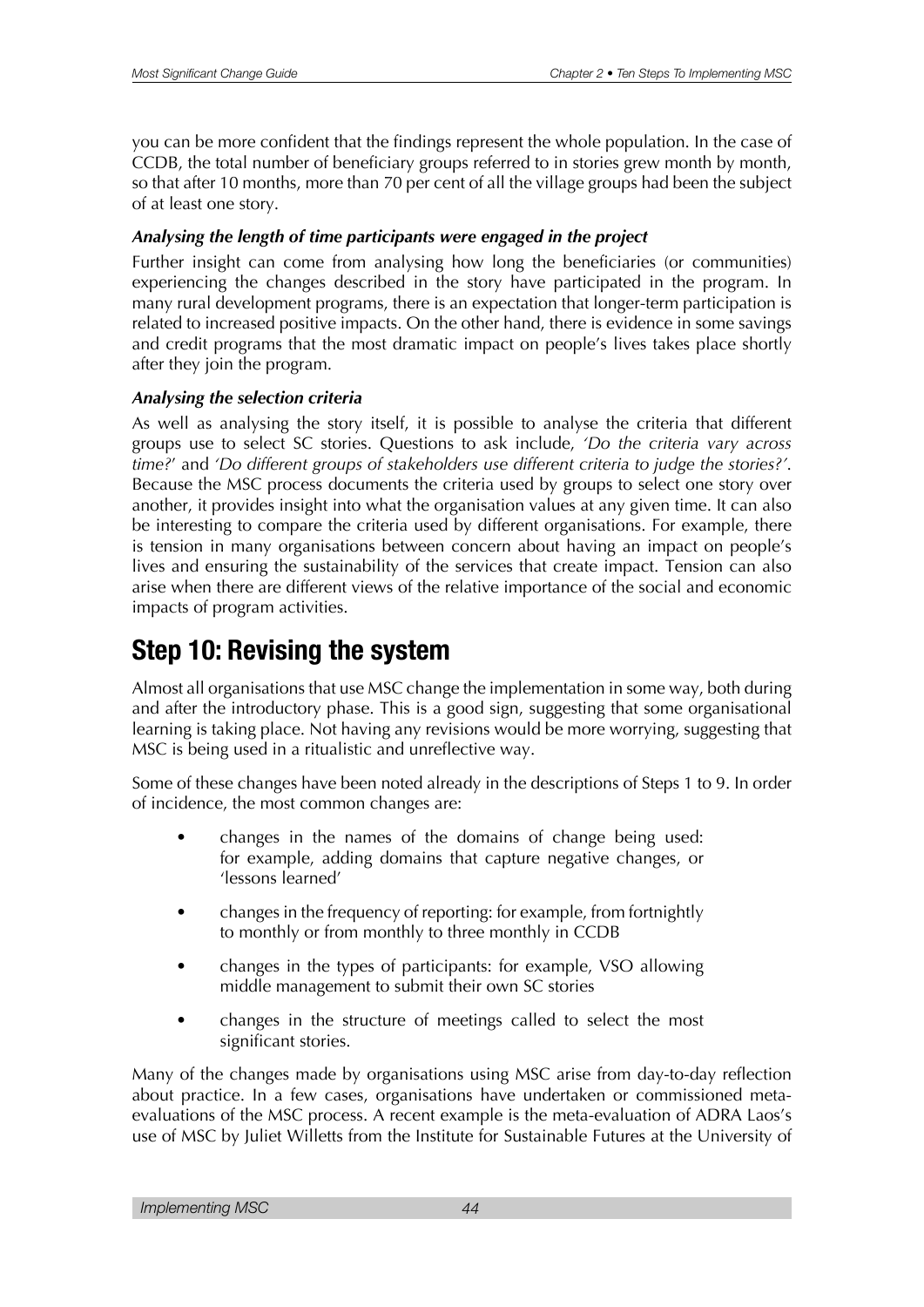Technology, Sydney, New South Wales. Juliet's meta-evaluation examined four aspects of the use of MSC, described as follows:

- efficiency: how well MSC was implemented using the resources and time available, and how the benefits of MSC compared with the cost
- efficacy: to what extent the purposes of using MSC were achieved
- effectiveness: to what extent the use of MSC enabled ADRA Laos to facilitate program improvement
- replicability: to what extent differences in context, staffing, programs and donors might limit the ability of other organisations to replicate ADRA Laos's use of MSC.

Meta-evaluations of the use of MSC involve extra costs. These are most justifiable where MSC has been implemented on a pilot basis with the aim of extending its use on a much wider scale if it proves to be successful. This was the case with the ADRA Laos metaevaluation.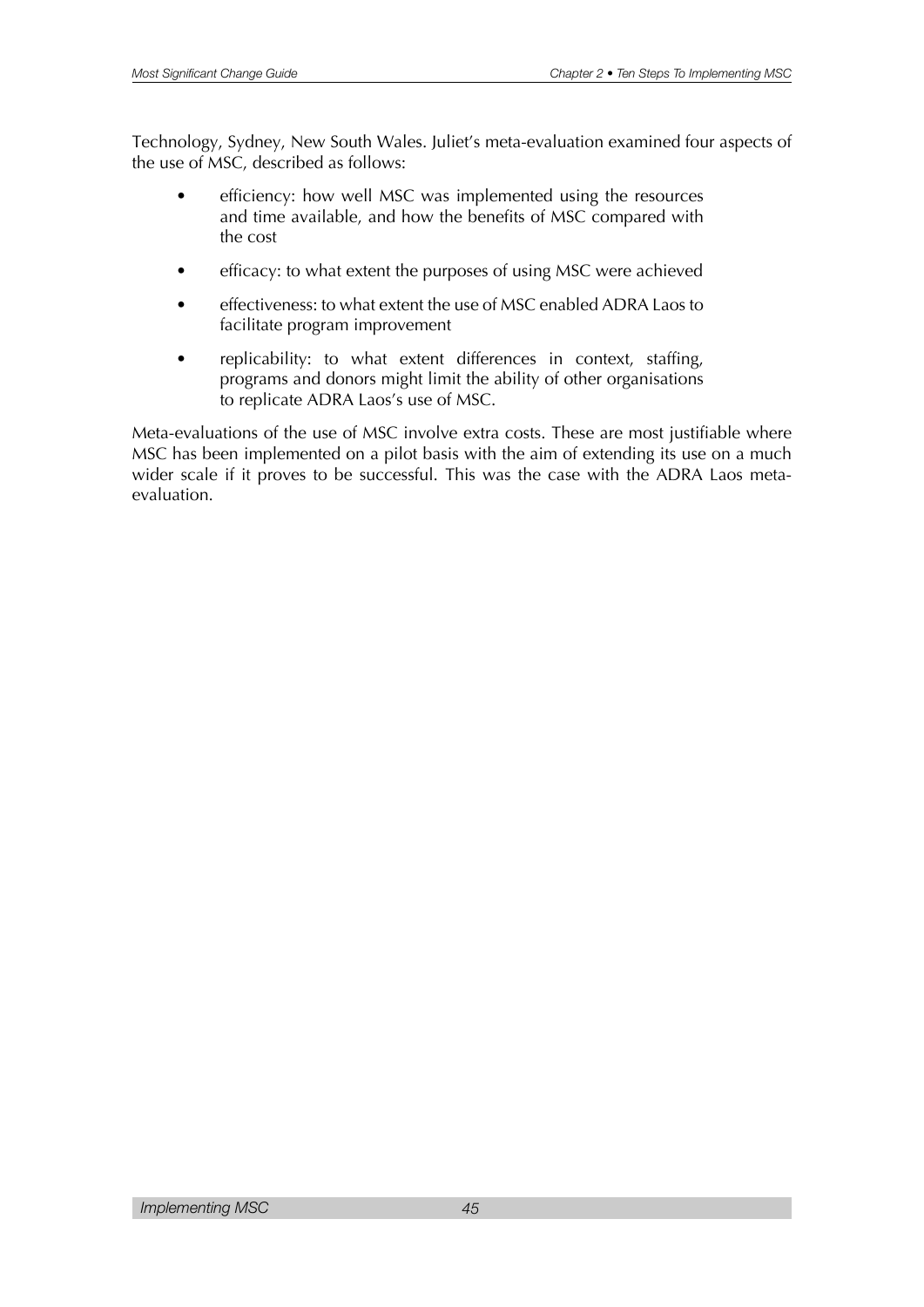# Chapter Three: **Troubleshooting**

The most common of the problems and concerns that people encounter when introducing and using MSC are listed in this chapter. Some of these are also addressed in other sections of this Guide, such as Chapter 6 on validity.

## **Concerns expressed by participants**

### **Problems with the question**

Many people have commented on the difficulty of eliciting good stories. This is often associated with how the question has been translated – and particularly the word 'significance'.

Eliciting good stories requires some research skills – as does community development in general. You must be able to engage with people and elicit their views. If the question isn't working, then you may need to re-phrase it carefully. Once you find a good way of phrasing the question in the local language, stick to it. In Bougainville, Jess found it helpful to go through a stepped questioning process as shown in the example below.

### **Bougainville – issues with how to phrase the question**

"I did not find it easy collecting the stories using the MSC question technique; people did not immediately understand what I was trying to get at. This may be much easier in Tok Pisin, but in English it needed more prompts to get at an in-depth answer. In the end, I used a modified version of MSC where I asked the following four questions.

- **How have you been involved in the project?**
- **EXPLORERTIATE: 8EDUARTIZION IDEAL IS STATE: 8EDUARTIZION: 8EDUARTIZION: 8EDUARTIZION: 8EDUARTIZION: 8EDUARTIZION: 8EDUARTIZION: 8EDUARTIZION: 8EDUARTIZION: 8EDUARTIZION: 8EDUART**
- **What are the important changes that have occurred in the community** as a result of this project?
- **What problems were there?**

The story seemed to emerge from any of these four questions, depending on the experience of the participants." *(Jess Dart, working for Oxfam New Zealand, 2004)* 

### *Nothing has changed, so what can we report?*

This response may suggest that respondents are looking for changes that can be defined as significant in some sort of absolute sense. It helps to ask respondents to look for any changes at all and then to identify those they think are the most significant, in relative terms, of all the changes they have noted. For those more philosophically inclined, it may also be worthwhile quoting Heraclitus, who reportedly said 'It is not possible to step into the same river twice', meaning that change is taking place all the time, so it is never true to say that nothing has changed. The idea is that if no change can be seen, the person concerned should take a closer look.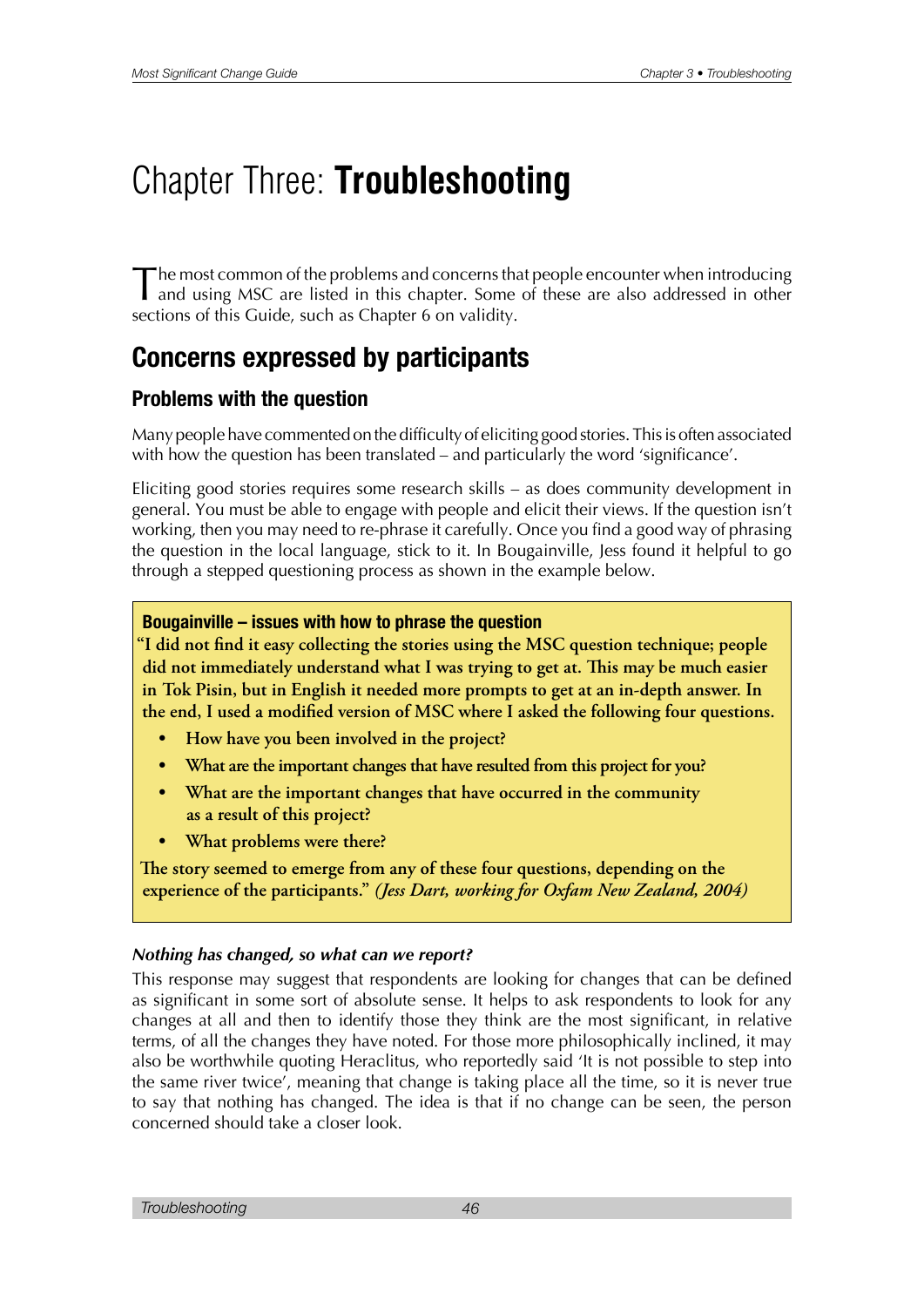

#### *What do you mean by significant – compared to what?*

Yes, if a group is to come to a judgment about what they think is most significant, it must be by reference to some common concern. With many applications of MSC, the common concern will be the objectives of the program, no matter how vaguely they may be defined at that stage.

#### **Ghana – whose perspective?**

"When trying to agree on the 'most' significant changes during Period III, two **EXAMPLES** were given of changes in one district that would NOT have been significant in another. The introduction of two health insurance schemes in Jaman (eventually selected as the most significant change in rural livelihoods) would NOT have been significant in Asunafo, where such schemes already exist. Similarly, the bank 'susu' **The Scheme that was identified as the most significant change in service delivery in Asunafo** would not have been significant in Jaman, where it already operates. This discussion led to the conclusion that we should not be comparing the RELATIVE significance TO THE BENEFICIARIES of the changes, but rather the relative significance from OUR perspective. No amount of discussion could change the perfectly valid statements that the 'susu' scheme or the health insurance schemes were of great significance in each of the districts where they had been introduced. This was not something that could be 'traded', however persuasive the arguments put forward for either. Were we approaching the selection of 'most' significant change with the wrong criteria in mind?". (Johnston, 2002:9)

### *This is totally subjective!*

Some participants may not be comfortable with the idea that they have to exercise their own judgment about what is a significant change, rather than make choices according to pre-defined and agreed rules.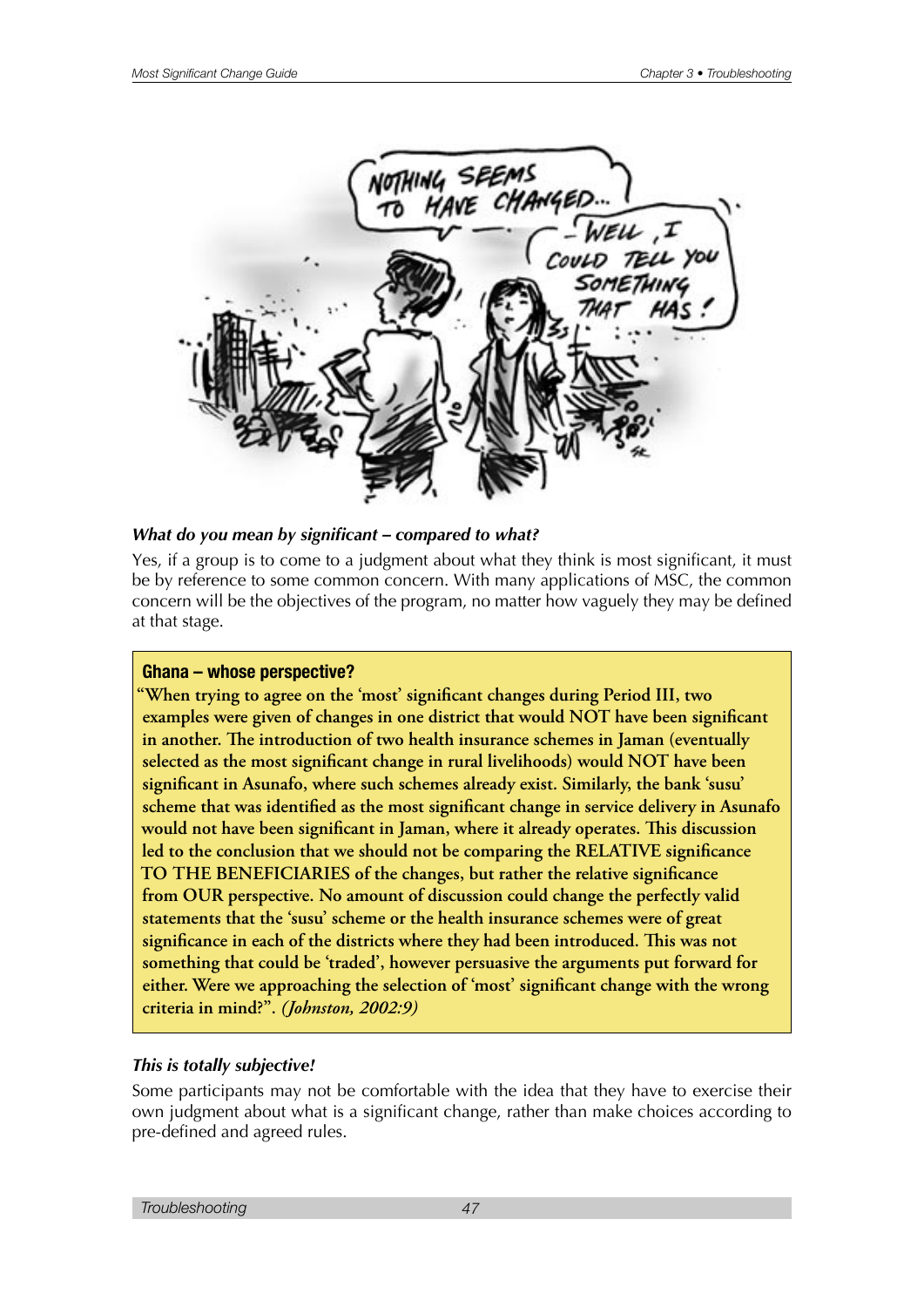We suggest two ways of responding to this concern. One is to explain that by asking people to write down their explanations for their choices of what is most significant, we are making their subjectivity accountable. Their judgments become open to scrutiny by other participants. Knowing that fact may also encourage participants to think carefully about how they explain their choices. On the other hand, this very possibility may be a source of anxiety, especially where people are not normally asked to make judgment calls!

The second response is to say that in making a judgment there is no response that is objectively correct or incorrect. We are asking for people's interpretations. Built into those interpretations are arguments about what values are important in a given situation. One person may argue for the significance of a specific change on the grounds of sustainability, another because of improvements in gender equity. Choices between these interpretations involve choices about priorities given to different values, and this is a matter of negotiation rather than calculation of truth.

### **Ghana – what is signifcance?**

"Significance IS 'subjective', and the successive 'selections' of the process are not meant to invalidate the previous ones, only to reflect the varying perspectives from which the 'selectors' interpret the stories." (Johnston, 2002:9)

### *Why do we have to select only one SC story?*

For a range of reasons, participants may express concerns or even dislike about having to choose one SC story from among the many SC stories in front of them. If they don't understand the MSC technique, then you can explain that the process of having to make a choice, especially in a group setting, can stimulate debate and encourage people to think more deeply about what is involved in each story. Reluctance to choose can also have a more social and cultural basis. Participants may want to avoid conflict or being seen as critical of others. If this is the case, then consider different ways of structuring the selection process. Some of the options, including voting by secret ballot, are outlined in Step 5. It may be necessary to allow participants to select more than one story. In other difficult settings, participants have been asked to identify SC stories that can be eliminated (i.e. to select the least significant rather than the most significant). We have not experienced any situation where it was impossible to devise some form of selection process.

### *This is too time-consuming!*

Time can be a significant problem in large organisations with large numbers of beneficiaries and staff. Selection processes should be structured so that no meeting called to select SC stories takes more than two hours. Try circulating stories to be read before meetings or having a facilitator at the selection meetings. Established procedures for reading, discussing, scoring or voting then documenting agreed choices can also help. Organisations can change the frequency of reporting SC stories. Only a few do it fortnightly, many do it monthly and some have changed to three-monthly reporting.

The documentation of SC stories by individual participants may be considered timeconsuming for a number of reasons. The process may be new and unfamiliar or participants may not be familiar with narrative reporting. In this case, time needs to be taken to build the capacity of people to collect stories. For example, provide positive feedback about good practice, give examples of good practice from elsewhere, and offer refresher training (as has been done by CCDB).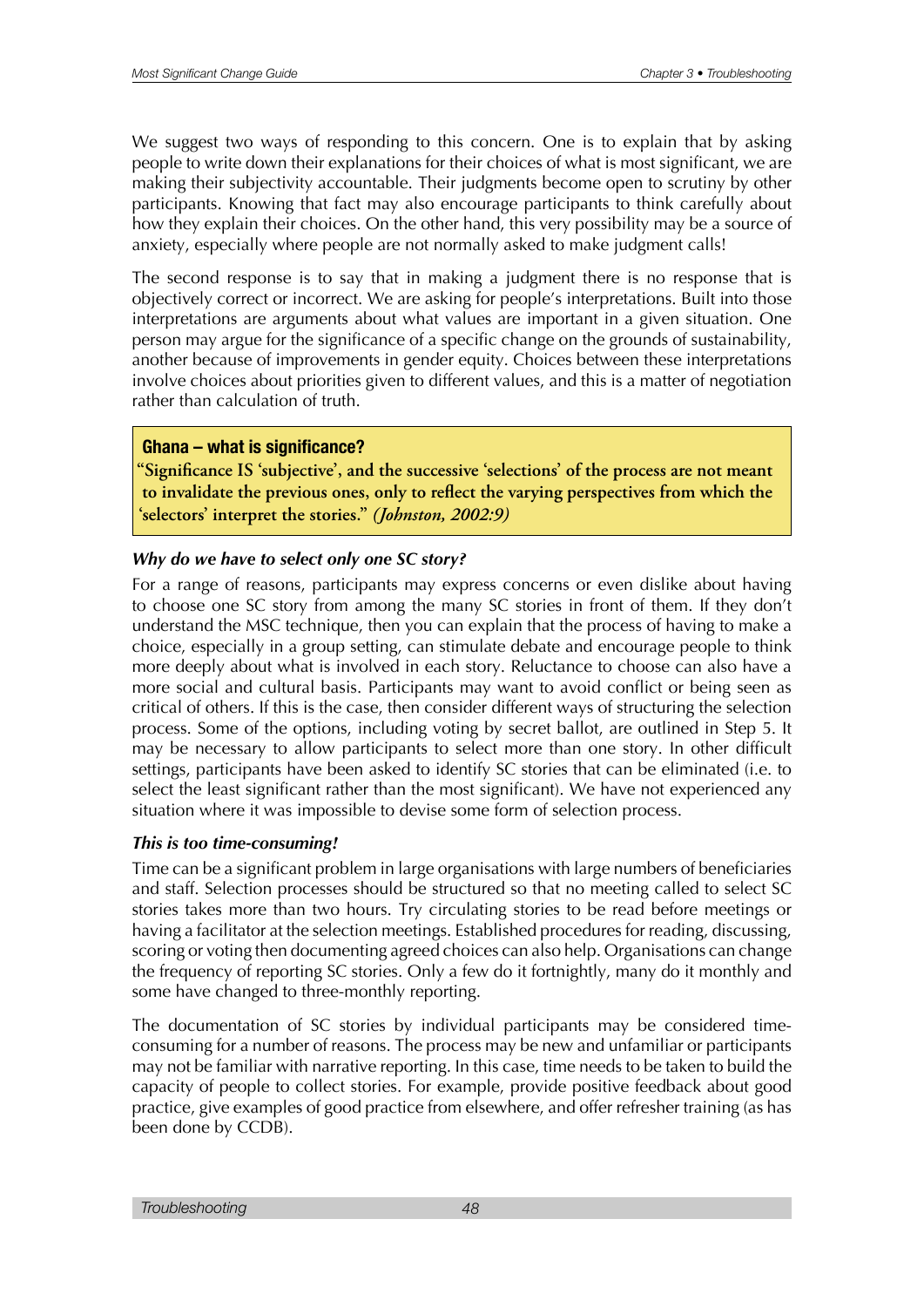Documentation of stories may be time-consuming because staff have insufficient knowledge of what is happening in the field and have to pay special visits to the communities to elicit stories. This may be symptomatic of wider problems within the organisation and need attention by managers.

Complaints about MSC being time-consuming could also be associated with poor motivation. Participants may not see sufficient benefit from the time they spend on MSC or they may be experiencing other pressures on their time. If participants are not seeing benefits, then find out whether feedback is being sent and received. Have any of the stories nominated by these participants been selected at higher levels? If not, why not? Can helpful advice be given as to reasons why they are not being selected? If there are other pressures on participants' time, these should be identified and addressed by their managers.

### *This is too competitive!*

Selecting the most significant story may go against the non-competitive ethos of some organisations and cultures. Complaints about the competitive nature of the selection process may also reflect individual anxieties about personal performance. While a sense of competition can often be healthy, one way of responding to these concerns is to switch the focus so that any apparent competition is between stories rather than individuals, or between the values behind the choice of stories being made rather than between the stories themselves.

Selection processes can also be designed to control competitive tensions. For example, in one Australian implementation, some participants felt that the selection process was building competition between staff. Some staff disliked the pressure that this generated. The selection process was changed so that staff no longer voted for stories and the selection was done by a stakeholder steering group. This seemed to solve the problem.

### *None of the SC stories really represent what we are doing!*

This may reflect awareness of a worrying gap between expectations and reality, or between head office and field office views of reality. It may also reflect field staff reporting what they think is expected instead of something more realistic. One pre-emptive way to respond is during initial training in MSC. Give a clear message that factual accounts of significant changes of any kind, both expected and unexpected, are required, and that repeated instances of the same kind of significant change are unlikely to be selected as most significant each consecutive reporting period. Another way to respond is through informative feedback attached to the stories selected as most significant. This can point out the positive features of the story and also suggest what is still missing. If the frustration is being expressed by field staff, rather than middle or senior managers, get people to spell out what it is that they think is missing and give an example, which can then be converted into a story.

### *There is not enough detail in the story to make a judgment!*

Taken at face value, this suggests that the story in question should not be selected as most significant of all. Or that it should be sent back to the provider for more details to be included. The same complaint may also mask anxieties about making choices, which is an issue dealt with earlier in this section.

### *Why hasn't our SC story been selected as most significant of all?*

In many cases it takes too long to provide feedback on the merits of all stories that were subject to selection. In these situations, participants have to guess how their stories were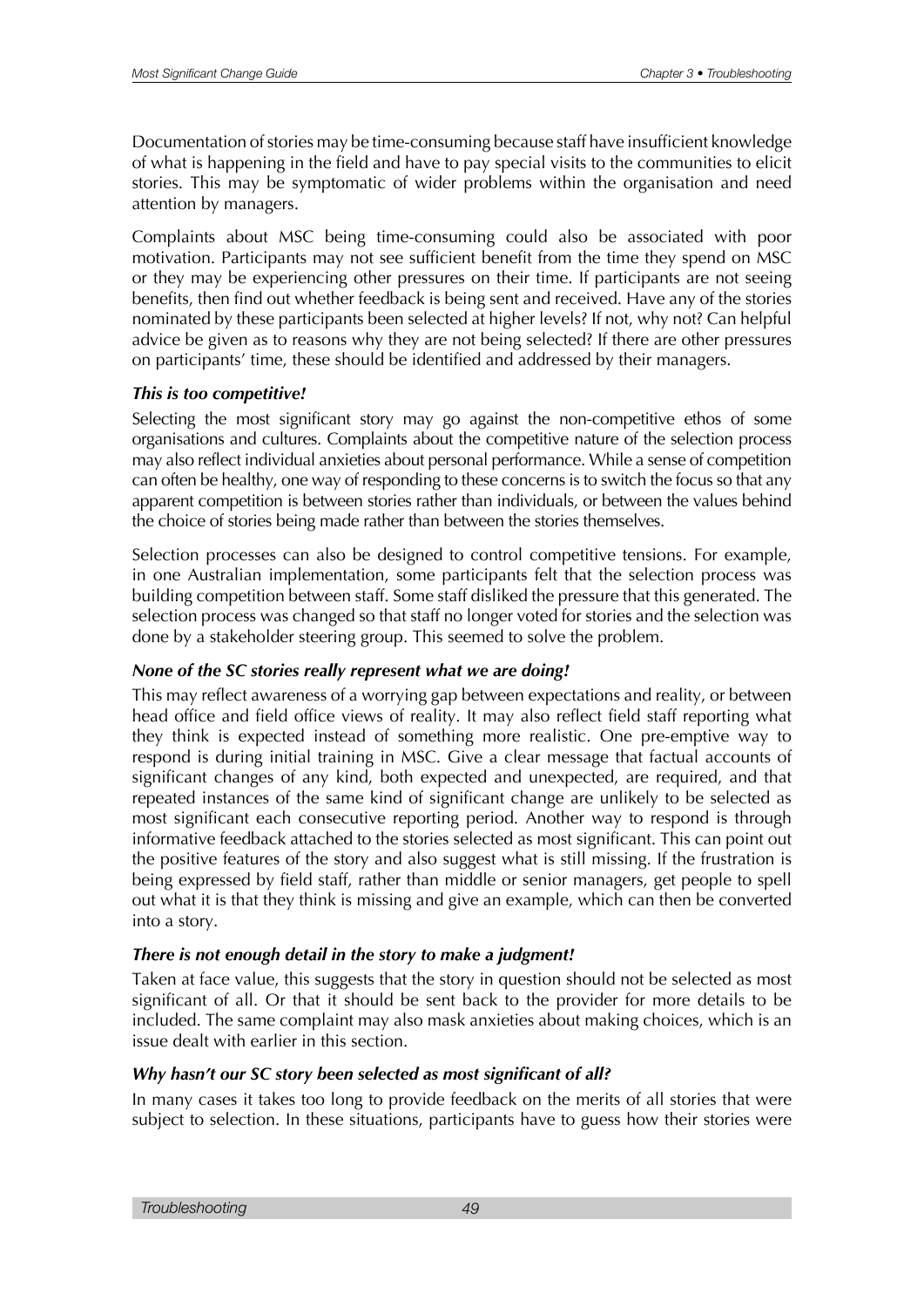judged, on the basis of the feedback provided to them with the SC story selected as most significant. Some participants may be better at doing this than others. The quality of the feedback provided on the most significant story may not be as good as it could be. One way to address the problems associated with using single case feedback is to ensure that comments about this story are expressed in comparative terms, even referring to other stories if necessary. Another response is to listen to signs of dissatisfaction and respond to them case by case where this seems worthwhile.

Complaints about the results of selection processes may relate to perceived biases in the process. For example, participants may feel that stories are being selected on the grounds of who provided the story, rather than on a story's contents. This is a real risk, especially in larger organisations. Respond by making the selection process as transparent as possible: for example, by showing each participant's ratings for each story that was examined. This risk can also be addressed through secondary analysis. With CCDB, Rick extensively analysed whether individual Dhaka headquarter participants' choices related to the source of stories (by location and staff member). No correlation was found, suggesting no personal biases towards specific sources.

This sentiment can also be aroused when a region identifies a story that represents a change they believe is particularly relevant in their region but this story is not selected at the next level of the organisation. This occurred in one case in Australia, and led to discussions concerning the relationship between regional and statewide priorities.

### *What about the negative changes? These are being ignored!*

This is a valid statement in many applications of MSC. In Chapter 2, Step 2, we outline some different ways of responding to this concern by the use of domains.

### **Concerns expressed by others**

### **Nicaragua – big changes over a period of time**

The participants in the exercises were able to identify vague or general changes over periods of time, but were not immediately able to pinpoint the moment of change except in the case that it was a big formal event (Grupo Consultivo, October 2003, Nicaragua). I have found that when a general situation or change is offered, it helps to ask the person about the first time they realized there had been a change, where were they, what were they doing, what was the date?" (Gillian Holmes, Ibis, 2004)

### *Participants' explanations of their choices of stories are being ignored*

In our experience in the SC selection processes, many participants focus on the **description** of the SC story, and only make passing reference to (or in some instances ignore) the **explanation** given by the writer for why they selected that particular SC story. The same often goes for the other selection explanations that are later attached to the same story, as it progresses through a number of levels of selection.

This is worrying for two reasons. Firstly, it is neglecting a specific opportunity for secondorder learning (Bateson, 1979): not the opportunity to learn how to better achieve a goal, but the opportunity to question and adjust the goals that are being pursued. This questioning often does take place by participants in the selection process, during the lively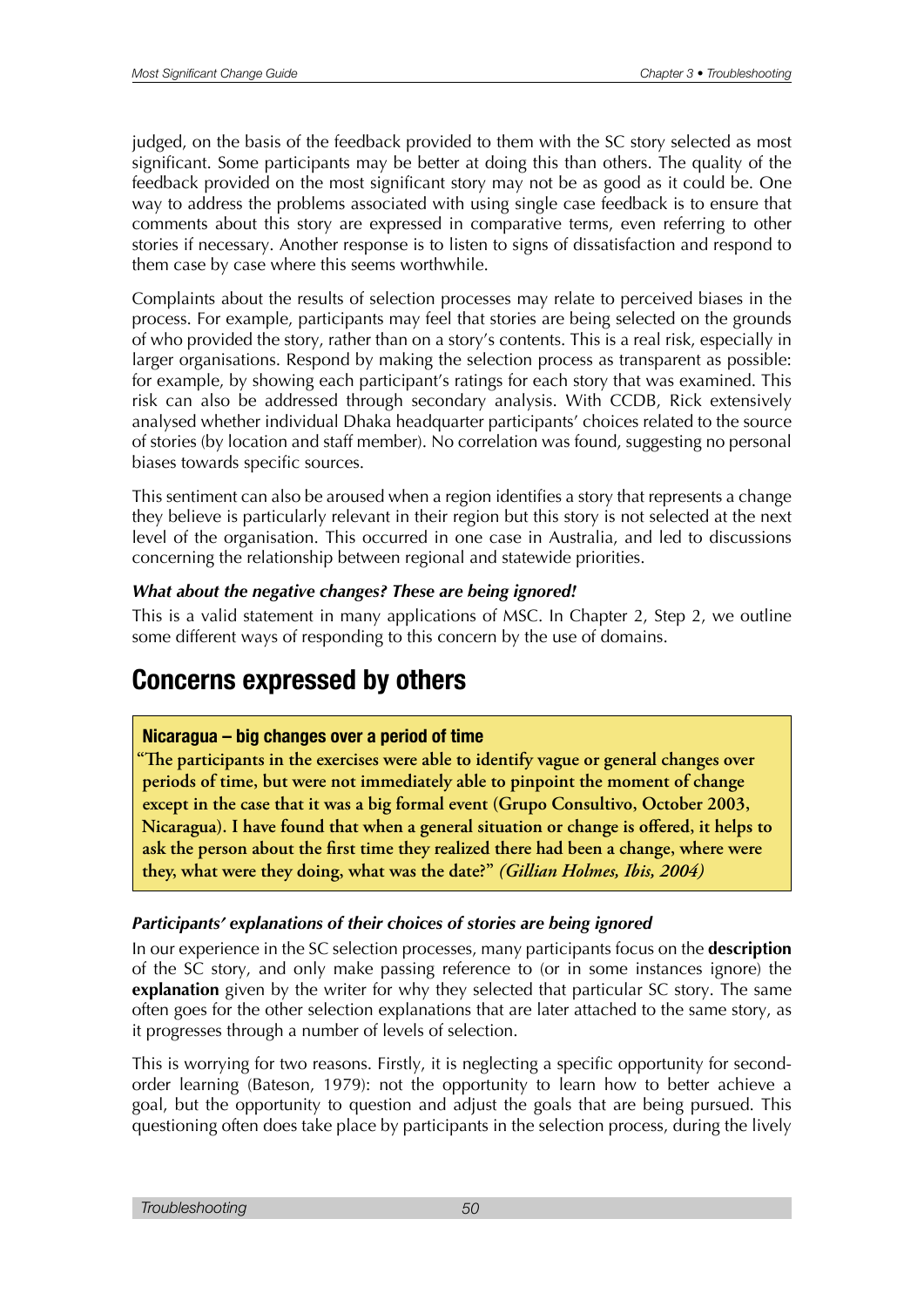discussions about candidate SC stories and the reasons for selecting them, but it is often not well documented. Ignoring the attached explanations is the equivalent of leaving the SC storywriters out of the debate and almost assuming that they had no significant opinion.

The second reason for concern is that the focus on the description of the SC change suggests a focus on finding out **what happened**, as distinct from finding out **who knew** what happened, and **what they thought** about what happened. In organisations that have decentralised decision-making power, local actors have more autonomy and as a result their knowledge and attitude towards what happened is of major importance. It can affect the sustainability and replicability of the successes, and their culpability for the failures.

We therefore argue that these explanations should in fact be given **special attention**. If an important change is identified but misinterpreted by field staff, this could have major consequences for the organisation. Implementing a large-scale program requires a substantial degree of decentralisation and delegation of authority, and it is important to monitor the quality of the judgments made by those with delegated power. Similar concerns apply with programs implemented through sub-contracted partnerships with other organisations. It is the participants' **explanations** that tell us how well their views are aligned with ours. If views are not well aligned, a partnership may fall short of its joint goals – or fail altogether.



There is no easy solution to this problem. The people who introduce MSC to an organisation should take the earliest possible opportunity to highlight the potential for problems of this nature to arise – and watch out for it during implementation. Leadership by example is also important, particularly involving the most senior of the staff who are participating in MSC.

### *Feedback is being forgotten*

In many monitoring and evaluation (M&E) systems, feedback of analysis and recommendations is an afterthought or may even be neglected altogether. This situation reflects the power differences between the people who are supplying and using M&E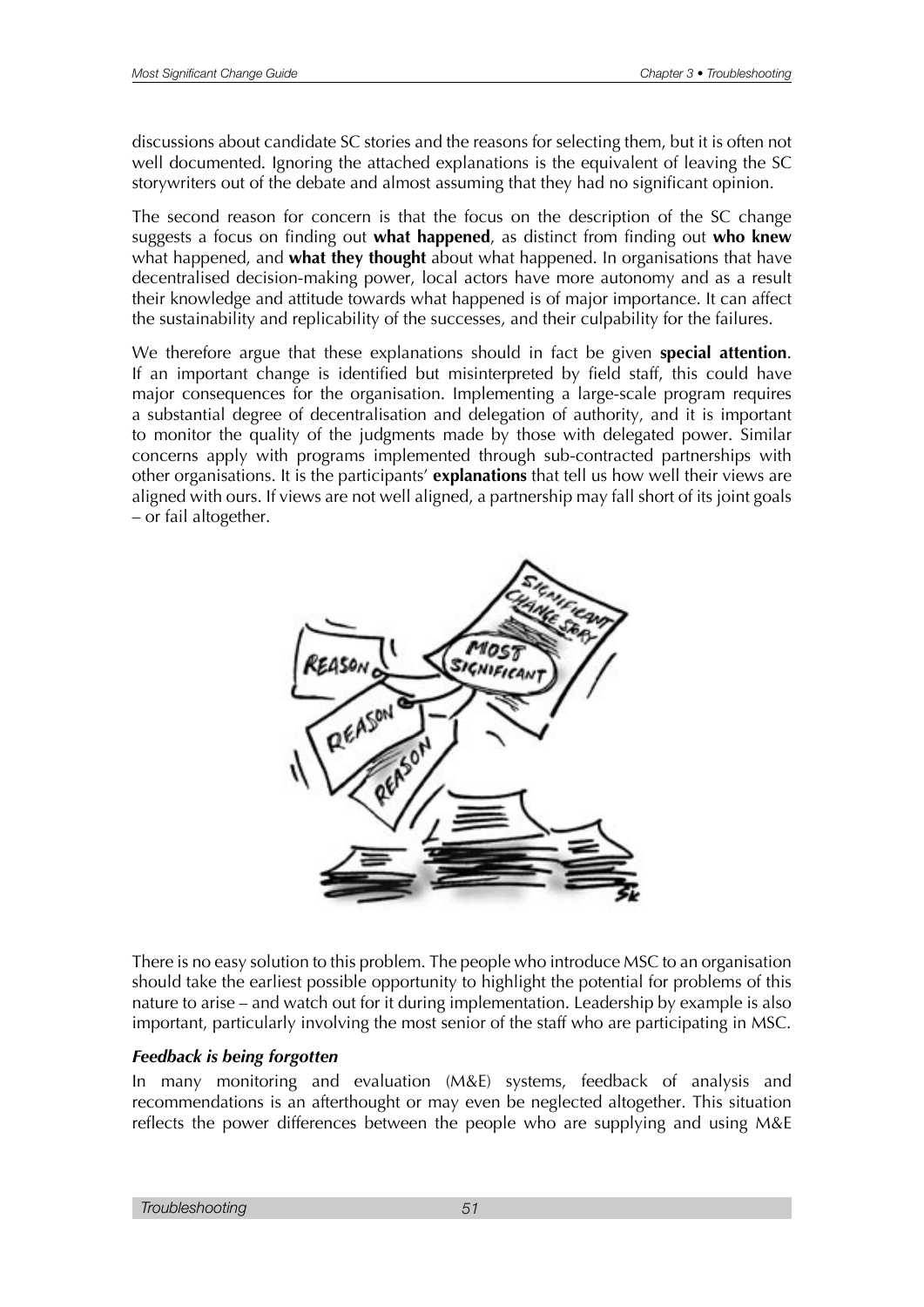data. Field staff who supply data may not be able to demand information about how their superiors interpret and respond to that data. This is an aspect of MSC use that needs to be watched closely.

In Chapter 2, Step 6, we outline the characteristics of good quality feedback: clear explanations of choices made and a transparent selection process.

The optional meta-monitoring stage (see Chapter 2, Step 9) could include investigating the frequency with which participants reported receiving feedback, and what they thought of the quality of that feedback.

Some possibilities for further research on possible innovations in feedback mechanisms are described in Chapter 9.

### *What about gender issues?*

Since Rick first wrote about CCDB's use of MSC, questions have been raised about how MSC treats gender issues. There was nothing in the design of the MSC process for CCDB that suggested any special attention to or concern with gender issues. For example, none of the domains referred to changes in gender equity. Despite this, the most actively debated aspect of the stories brought to the Annual Roundtable Meeting with CCDB's donors in late 1994 was the nature of the relationship between a man and his wife in a story about a successful small enterprise development. Who contributed the most and who benefited the most? Peter Sigsgaard cites (below) a similar development with MS Denmark's use of MSC in Tanzania.

### **Mozambique**

"... the Review Team was clearly looking for measures to satisfy their indicator (money), mirroring the objective of income generation. The team came to appreciate (through the SC story given to them) that this objective was not so important to the production group, but that gender equity was in focus and had been facilitated by the development intervention." (Peter Sigsgaard, 2002:9)

These examples show how gender issues can be mainstreamed, within overall monitoring of program developments, through the use of MSC – rather than being subjected to special attention via domains or indicators. However, it cannot be assumed that gender issues will **automatically** be documented, or recognised when documented, when MSC is being used. This will depend on the participants' values and the feedback from the selection processes.

A more interventionist option that has been tried is to use separate men and women's groups during the SC story selection process, so that the choices of men and women are clearly visible, and their value differences (and areas of agreement) are also clear. It is also possible to have domains of change that ask specifically about gender issues within assisted communities or elsewhere.

We believe there is a place for specifically directing attention to gender issues at the level of meta-monitoring and content analysis. It is at this stage that attention needs to be given to the gender mix of participants and how their respective stories are treated in the selection process. Content analysis of the stories can include coding of the different types of gender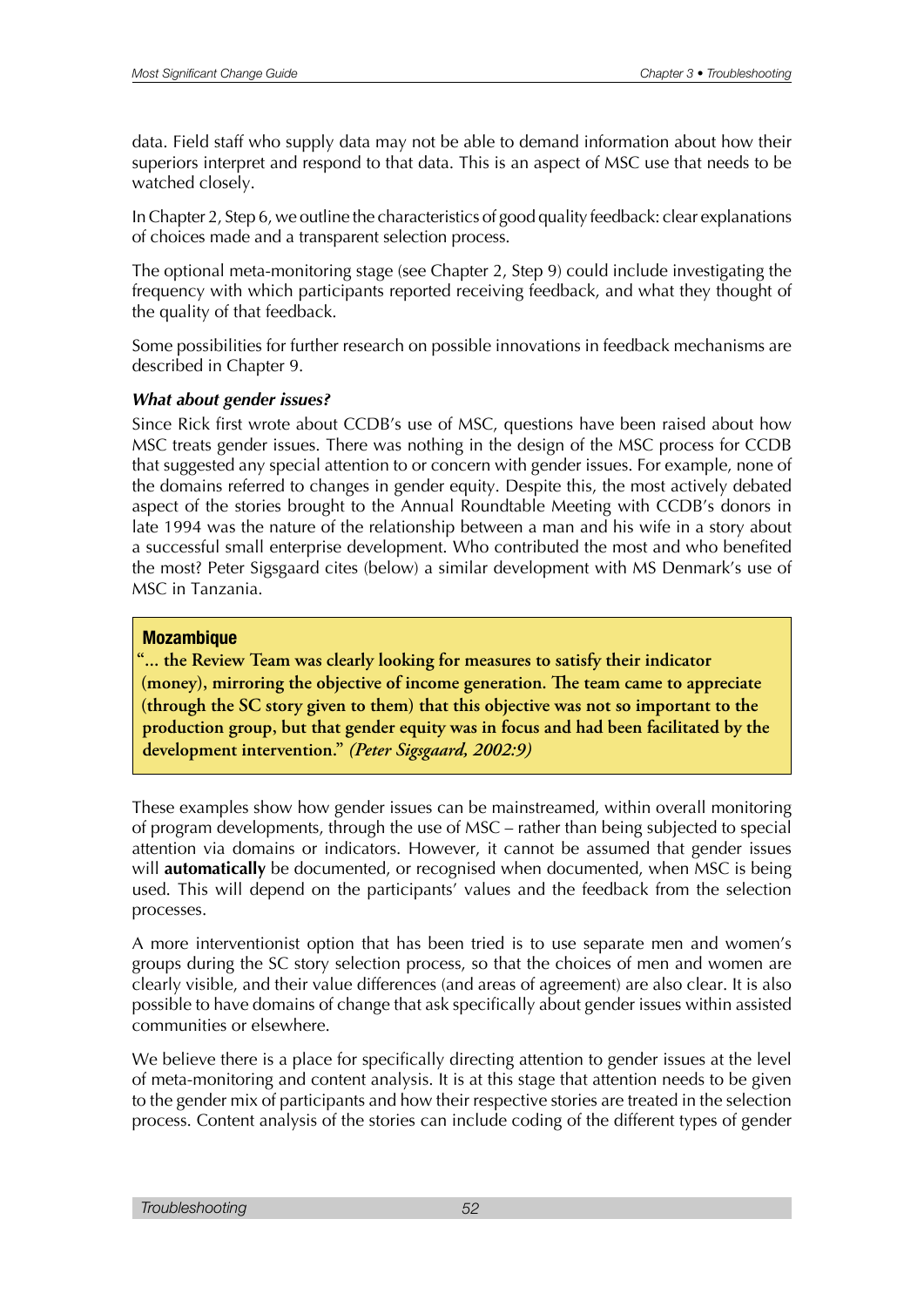issues that arise and how selection processes treated these issues. Were they ignored or attended to? Were recommendations made, and if so, were the recommendations appropriate? This analysis should be fed back to the participants to inform their subsequent contributions.

### *Badly written stories*

It is not uncommon for participants in selection processes to express concerns about differences in the quality of the SC stories being examined and compared. Some are better written than others, some are more engaging than others. If there are noticeable differences like this, it is important that they are openly recognised; then the group can decide how to deal with these differences. In our experience the quality of the story is rarely the main reason for rejecting or selecting an SC – unless the SC is so totally lacking in detail that there is nothing to go on. Instead, what participants tend to do is to weight their judgment of the quality of the story by the apparent importance of the content of the story. A poorly written story about important developments can get selected. But a woefully written story will not.

One option is to ask the person who documented the story to re-write it to better convey the changes that are of central concern. This has been done where there is evidence of something important happening, but not enough detail. However, care needs to be taken here. A re-write could easily lead to confusion as to whose story it really is.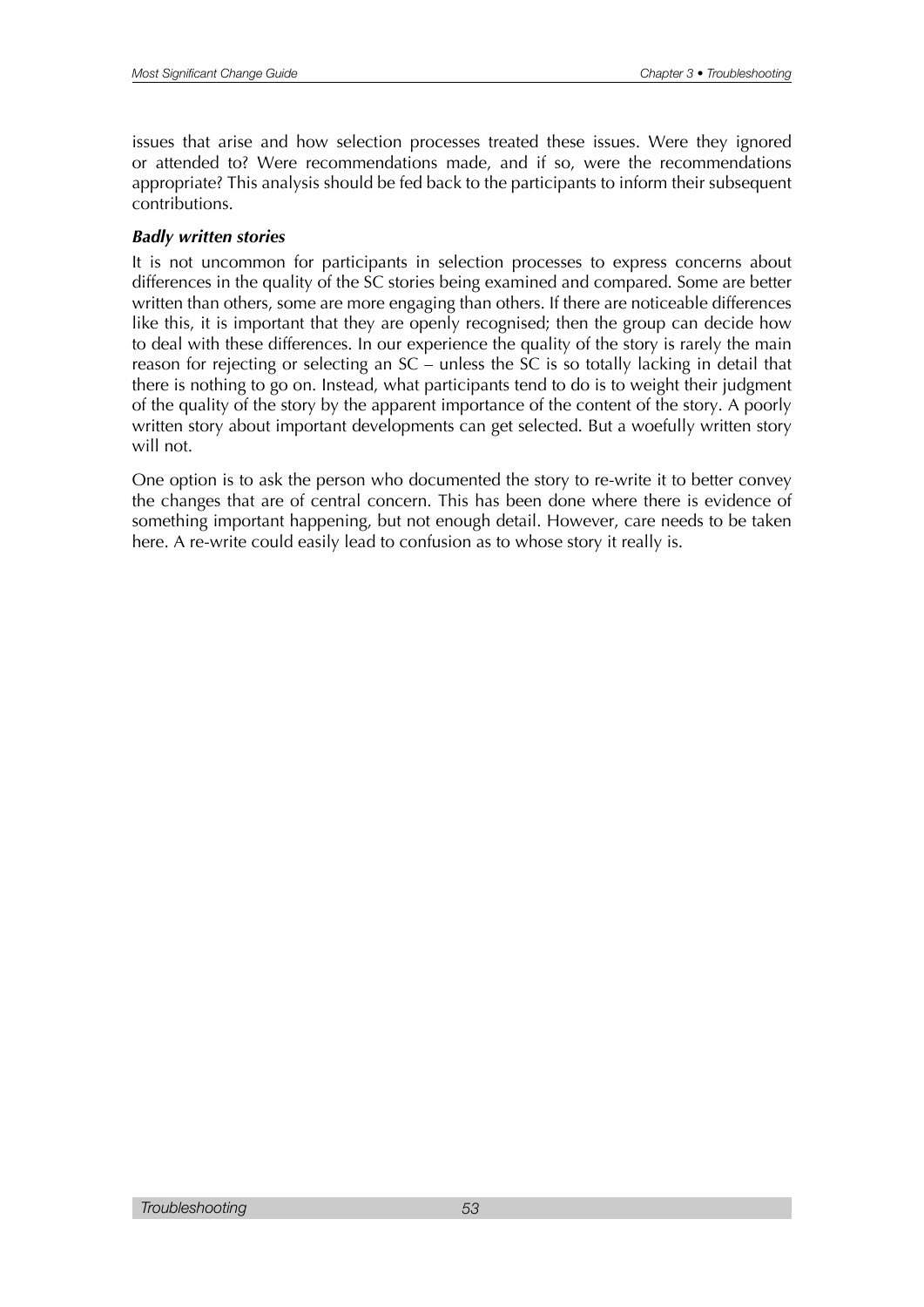# Chapter Four: **Building Capability for Effective MSC**

This chapter looks at the resources an organisation may need to implement MSC.

We consider the following strategies:

- building the capacity of the champions
- building the capacity of the staff
- consideration of costs and time.

## **Building the capacity of the MSC 'champions'**

In Chapter 2, Step 1 (How to get started and raise interest), we discussed the benefits of having people to actively champion or promote MSC within an organisation. These champions can:

- excite and motivate people at the beginning
- answer questions about the technique
- facilitate selection of SC stories
- encourage people to collect stories
- ensure that feedback occurs
- ensure that the stories are collected and organised and sent to review meetings
- develop protocols to ensure confidentiality of informants where necessary
- conduct secondary analysis.

While it helps if the champions already have some knowledge of qualitative methods and participatory techniques, our experience suggests that the most important attributes for champions are enthusiasm and interest in MSC. Good facilitation skills are also useful.

Champions need to develop a sound understanding of MSC so they can address the inevitable questions. This knowledge can be acquired in various ways. An inexpensive approach is to read some of the existing documents on MSC (such as this Guide) and to experiment with MSC on a small scale. Many of the organisations that now use MSC began this way. This learning can be accelerated with some basic training in MSC. Rick and Jess are currently planning a 'train the trainers' course for MSC (see MSC website <http://groups.yahoo.com/group/MostSignificantChanges/> for dates and locations).

Another option is to have a consultant visit the program office and work with the champions to introduce MSC to the organisation, as well as helping the champions to build their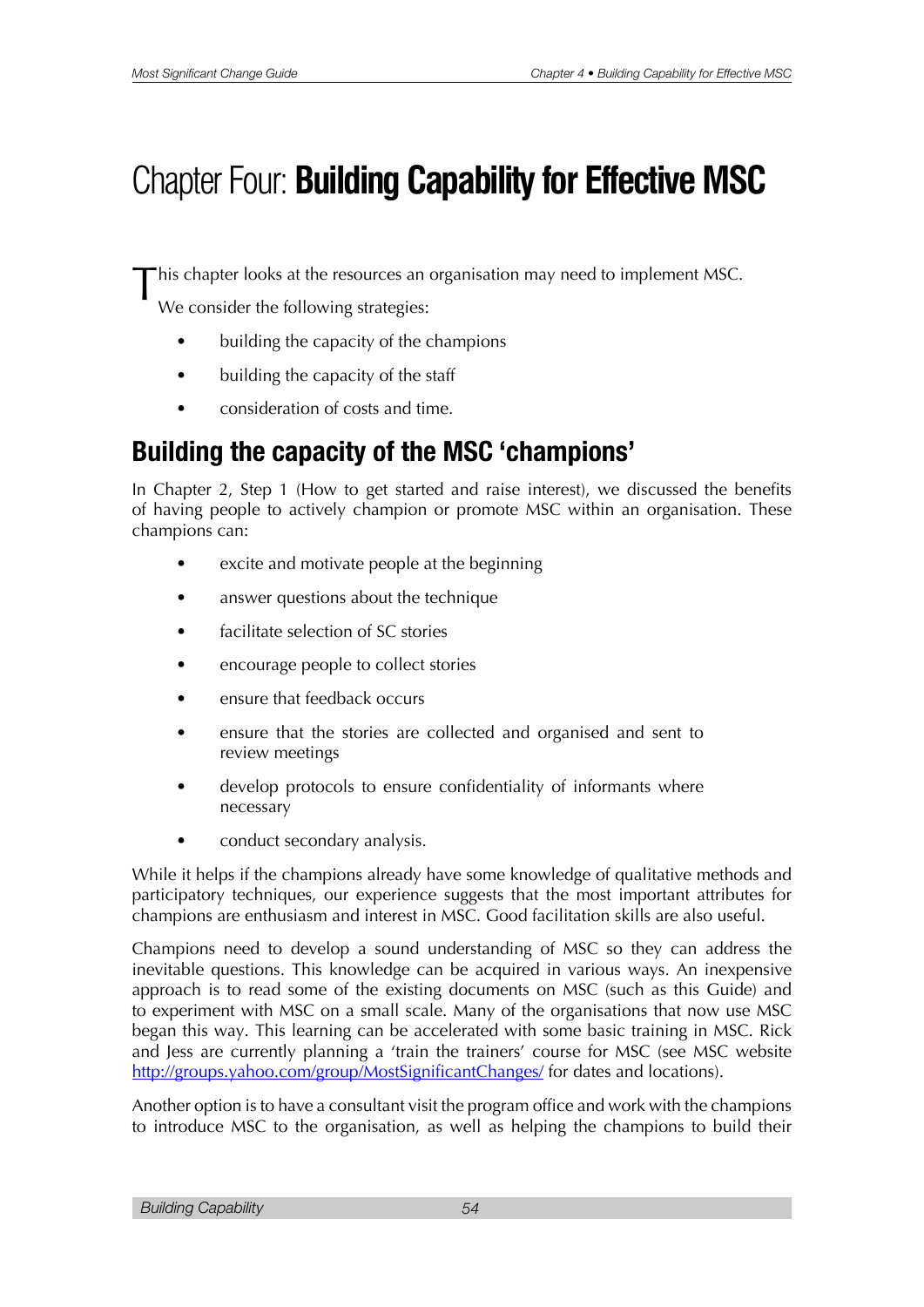knowledge base. Other options include staff going on secondments to other organisations that are more experienced in using MSC.

If one person assumes leadership for MSC in an organisation, we strongly recommend building the MSC capacity of a second or third person as well. We know of several instances where implementation of MSC has fallen through when a champion has moved to another *job*.

## **Building the capacity of the staff to participate fully in MSC**

Getting project staff to understand MSC is a frequent stumbling block. While MSC is relatively simple in practice, for many people it is a radically different way to monitor and evaluate. It is often implemented in cross-cultural and bilingual contexts, where communication of the simplest things can be a challenge. To overcome this hurdle, give some thought to how MSC may best be communicated in your program context, and how participants can acquire enough knowledge and skills to be able to participate. Chapter 2, Step 1 listed some metaphors that can help to describe the role of MSC.

There are probably two main options available for building the capability of program teams in MSC: one is through training, and the other is through mentoring and practice. In most cases, one person has taken an active role in disseminating the technique across the organisation. This may or may not involve that person training the program staff.

### *How to train people in MSC*

In our experience, training generally consists of one to three days of in-house training led by an external consultant or an internal monitoring and evaluation (M&E) specialist. Although there are no foolproof recipes for how to train people in MSC, we can offer you some tips.

- 1. Use plenty of hands-on exercises. Jess often invites groups, early in the training session, to take part in a role-playing exercise where they read through some stories from a different program context and select those that they think are most significant. Many people find it easier to understand the process when they see it used in a different context – otherwise people tend to focus more on the content of the stories. Having a go at selecting stories for themselves helps people to get a feel for MSC.
- 2. Ask participants to document their own stories in the training session. An effective training technique is to put participants in pairs and encourage them to interview each other to elicit their MSC stories. Choose a topic that everyone will relate to, such as 'the most significant change in beneficiaries' lives'.
- 3. Compare MSC with other techniques such as case studies and conventional monitoring systems to help participants understand the differences.
- 4. Explain how MSC fits into the project or organisation monitoring and evaluation framework; it is not a stand-alone technique and is unlikely to satisfy all the accountability requirements of funders.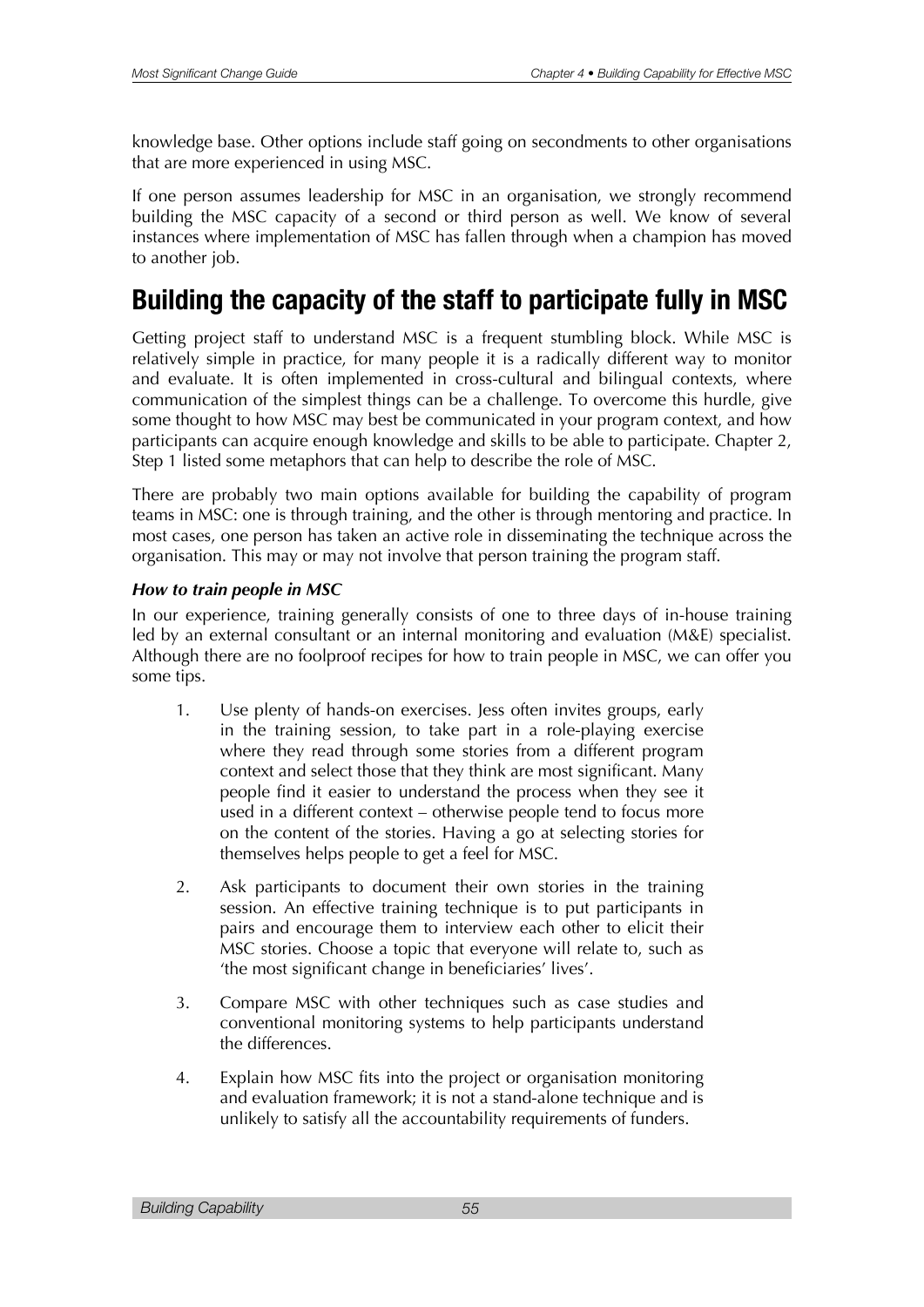- 5. Offer plenty of opportunity for questions and discussion. People often need time to absorb MSC.
- 6. If possible, run the training in conjunction with a facilitator who can focus on how the participants are feeling.
- 7. Once the initial training has been conducted, it helps to have a refresher session after the first stories have been collected and selected. This might be just a few hours long.

### **Laos – training is essential**

"Developing interviewing skills of field staff was not part of the goals of using MSC, but is a prerequisite for sound process and this aspect is one that requires further attention." (Juliet Willetts, external evaluation of MSC use by ADRA, 2002)

### *Practice and improvement*

If training is not an option, it may be possible to implement MSC by trial and error. For example, asking staff to document stories and providing them with feedback about how they went, along with examples (the selected stories), will give them a good idea of how to proceed. MSC has an in-built improvement cycle, so it can work without training. However, initial training can avoid much of the confusion and frustration that program staff sometimes feel when they are thrown into MSC without being fully orientated.

If you choose the path of practice and improvement rather than training, it helps to have someone with a very good understanding of MSC who can answer questions, address any confusion and design systems to minimise frustration.

### **Victoria, Australia – stories improved gradually over time**

"Staff were given no training in MSC. We ran a number of short presentations to staff so that they understood what MSC was, and ran a pilot – but no-one was trained. The first stories were not so good: many were more like testimonials. But over time, the feedback helped staff have a clearer idea about what it was all about and the stories gradually improved, until they were all change focused." *(Jess Dart, 2000)* 

### **Considering resources and time required**

There is no doubt that MSC is time-consuming. As well as the time required to collect the stories, regular meetings must be held to select the most significant stories. This is the most frequently voiced concern at the start of MSC implementation. Once MSC is going smoothly, it should become quicker and more streamlined. Organisations often choose to lengthen the reporting period after a year or so, which also reduces the amount of time the process consumes.

In 2004, ADRA Laos became the first organisation to analyse the amount of time taken to conduct MSC. The following text box and two tables present a picture of a time-intensive venture. However, our experience is that MSC is not always so time-intensive. The time taken depends on the nature of the program and the intended uses of the MSC process.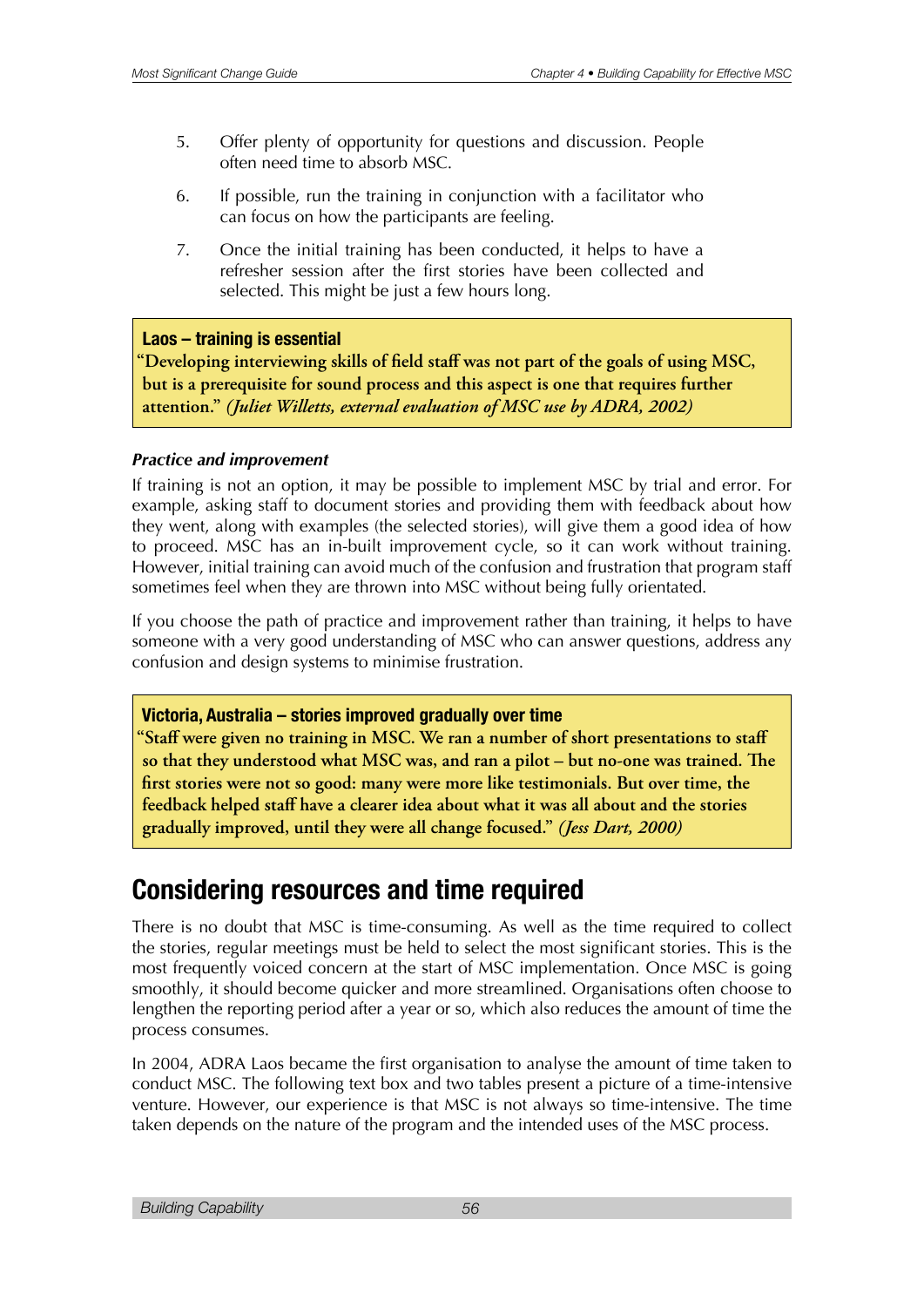### **Laos – estimation of the time spent on MSC**

"The time costs of MSC were primarily in the investment in training for staff and secondly in monthly meetings and translation. The actual collection of stories themselves is not particularly time-intensive. The table below demonstrates the timeresources consumed during the pilot project period. It documents the total person-days and person hours for office staff in Vientiane and project staff in the field. In addition to the time documented below, most ADRA Australia staff attended a one hour selection meeting and spent time reading the set of stories." (Julia Willets, 2004)

Table 1. Time-costs for MSC activities in pilot project expressed as total person-hours or person-days  *NPEJmFEGSPNPSJHJOBMGPSNBU* 

| <b>Aspect of MSC</b>                                                                                                                                                                                                           | <b>ADRA Vientiane</b><br><b>Office Staff</b>   | Luangnamtha<br><b>Field Staff</b>         | Attapeu<br><b>Field Staff</b>           |
|--------------------------------------------------------------------------------------------------------------------------------------------------------------------------------------------------------------------------------|------------------------------------------------|-------------------------------------------|-----------------------------------------|
| Managing the process (days over 9 month pilot)<br>Training [include eval w'shop] (days over 9 month pilot)<br>Travel for training (days over 9 month pilot)                                                                    | 60 days<br>46 days<br>8 days                   | 6 days<br>45 days<br>9 days               | 6 days<br>31 days<br>9 days             |
| <b>TOTAL DAYS</b>                                                                                                                                                                                                              | 114 days                                       | 60 days                                   | 46 days                                 |
| Monthly activities (conducted for six months)<br>Collecting stories (hours/month)<br>Translation and typing stories (hours/month)<br>Selecting stories (hours/month)<br><b>TOTAL Monthly activities (DAYS over six months)</b> | 0 <sub>hrs</sub><br>3 hrs<br>22 hrs<br>19 days | 24 hrs<br>$10.5$ hrs<br>42 hrs<br>57 days | 12 hrs<br>$12$ hrs<br>28 hrs<br>40 days |
| TOTAL DAYS SPENT OVER ENTIRE PILOT PROJECT                                                                                                                                                                                     | 133 days                                       | 117 days                                  | 86 days                                 |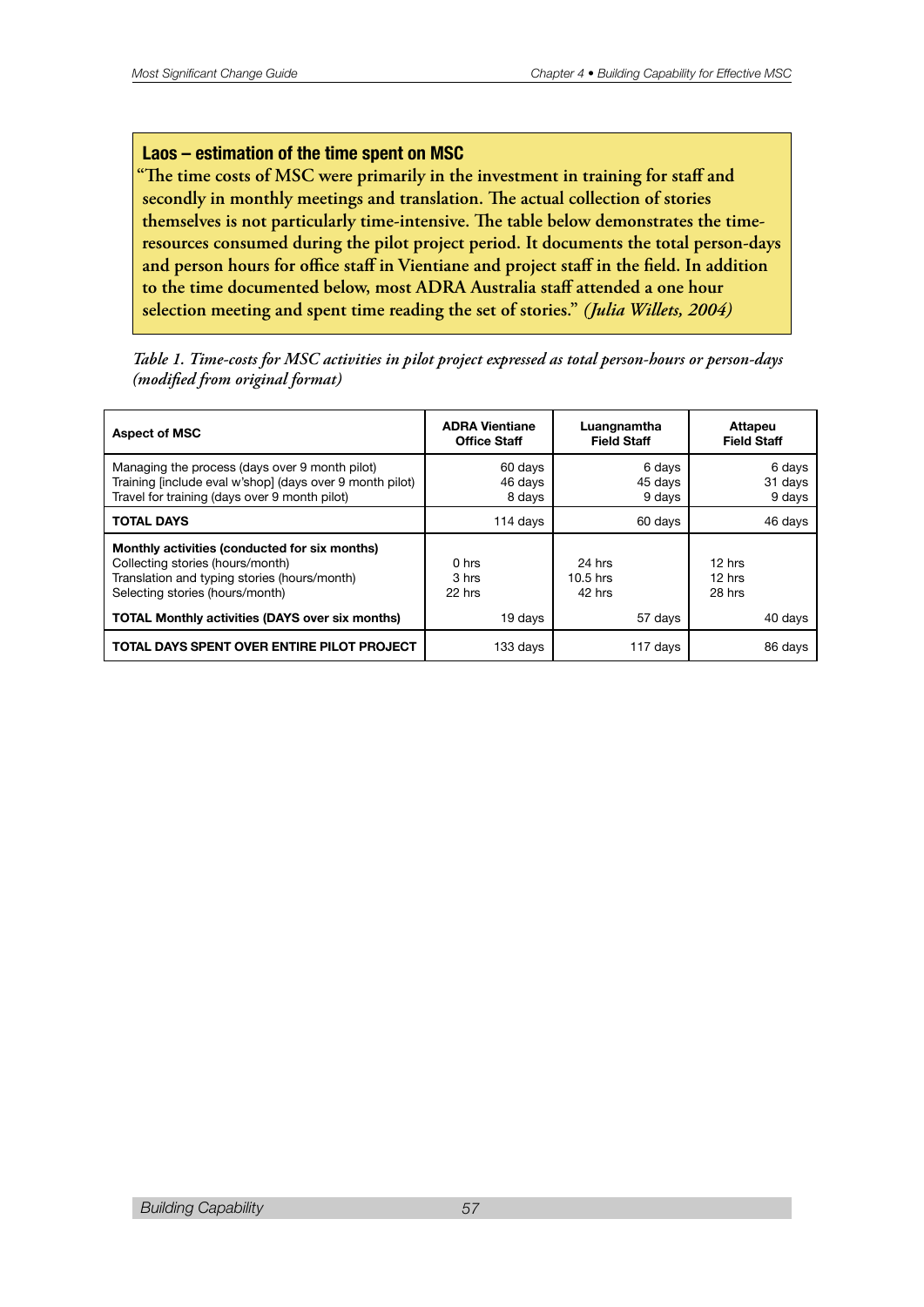# Chapter Five: **MSC Within a Monitoring and Evaluation (M&E) Framework**

### **MSC within the program cycle**

Within most organisations there are cyclic processes of planning, implementation,  $\bf{V}$  review and revision. This is often referred to as the program or planning cycle. Within this cycle a further distinction is sometimes made between monitoring and evaluation. Distinctions can also be drawn between different forms of monitoring and different forms of evaluation. MSC can be used for monitoring and for evaluation, and for different forms of monitoring. All of these options are reviewed in this chapter.

## **MSC as monitoring and evaluation**

MSC has been conceptualised as a monitoring tool and an evaluation tool. The distinctions between monitoring and evaluation are blurred, and both terms can be defined in various ways. In this Guide, we refer to monitoring as an ongoing process of information collection primarily for the purpose of program management. As such, monitoring tends to focus on activities and outputs. We refer to evaluation as a less-frequent process of information collection that tends to focus more on outcomes and impacts. Both processes involve judgments about achievements, but evaluation tends to take a wider view of an entire program and encompass a longer period of time, often from the inception of the program to the present.

In our view, MSC sits on the line that differentiates monitoring and evaluation, which could help to explain why it is so difficult to describe. Like monitoring, MSC provides ongoing data about program performance that assists program management. But MSC goes further than most conventional forms of monitoring in that it also focuses on outcomes and impact, involving people in making judgments about the relative merits of different outcomes in the form of MSC stories. In this way, MSC contributes to both monitoring and evaluation.

# **MSC as a specific type of monitoring**

When Rick first documented MSC, he looked at the types of outcomes that could be monitored, and noted how different forms of monitoring were needed to track these different types of outcomes. These factors are summarised in the table below.

| <b>Outcomes are</b>       | Expected                                   | Unexpected         |
|---------------------------|--------------------------------------------|--------------------|
| Of agreed significance    | Predefined indicators are<br>most useful   | MSC is useful      |
| Of disagreed significance | Indicators are useful and<br>MSC is useful | MSC is most useful |

### *<i>Table 2: Types of outcomes*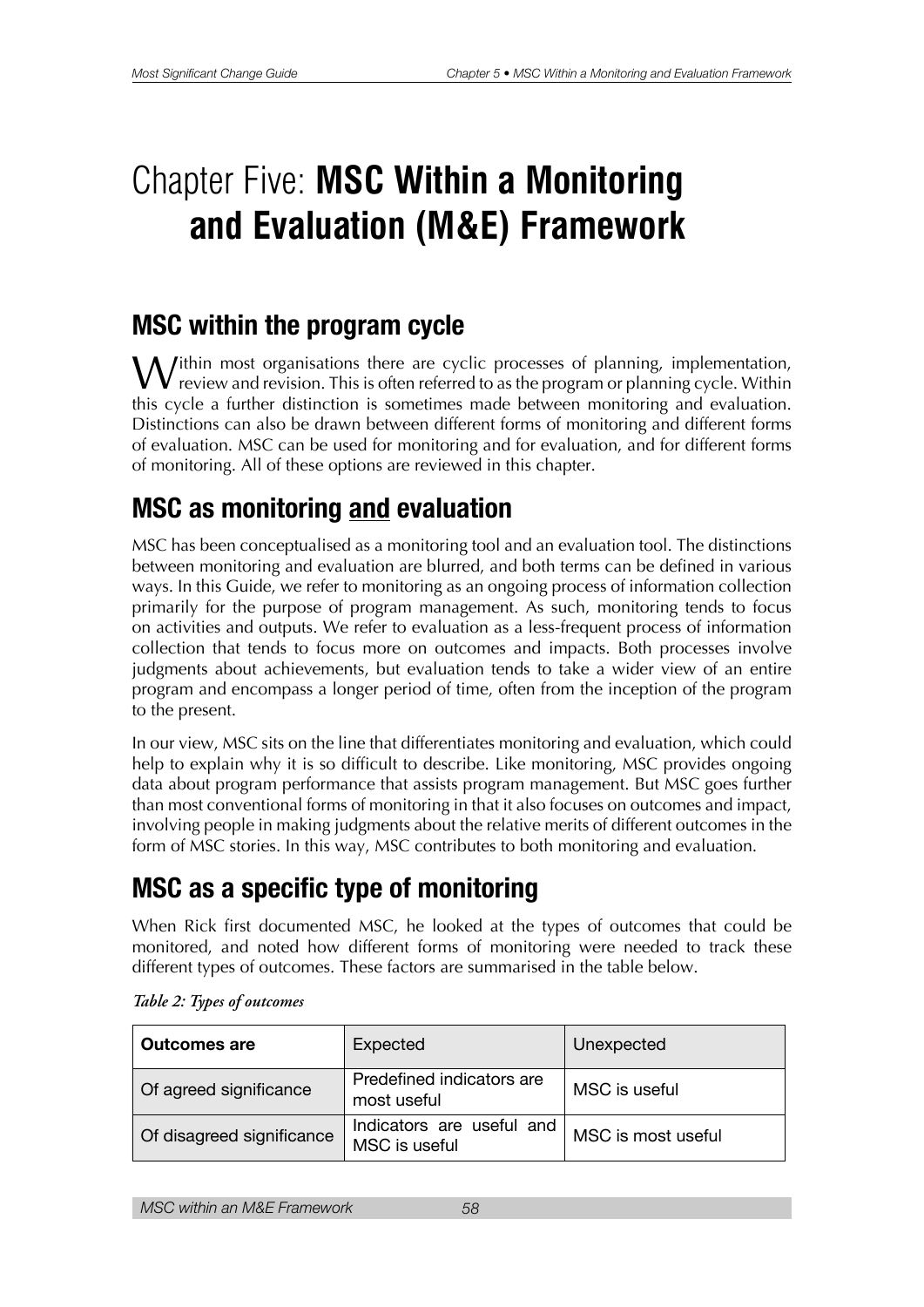Note that we do not consider MSC to be a substitute for more conventional monitoring of activities and outputs against predetermined indicators such as the number of meetings held or the number of participants within a program. Instead, MSC provides a complementary form of monitoring and one that fills an important gap. We do not believe that MSC should be used as the only technique in a monitoring and evaluation framework. However, where there is no existing framework, MSC is an excellent place to start as it builds staff capacity to capture outcomes.

The next section summarises the ways in which MSC is a complementary form of monitoring and the gaps that it fills.

| OUR DESIGN<br>DIDN'T SPECIFY |                       |
|------------------------------|-----------------------|
| GENDEI                       | THAT'S OKA<br>ALF OVR |
| Issues…                      | <b>ESDONDENTS</b>     |
|                              |                       |
|                              |                       |
|                              |                       |

### *MSC tells us about unexpected outcomes*

Conventional quantitative monitoring of predetermined indicators only tells us about what we think we need to know. It does not lead us to into the realm of what we don't realise we need to know. The difference here is between deductive and inductive approaches. Indicators are often derived from some prior conception, or theory, of what is supposed to happen (deductive). In contrast, MSC uses an inductive approach, through participants making sense of events after they have happened. So a key gap that MSC fills within a monitoring and evaluation (M&E) framework is that it helps us to monitor the 'messy' impacts of our work – including the unexpected results, the intangible and the indirect consequences of our work. By getting this information on a regular basis, and taking time to reflect on what this means, groups of people can alter their direction of effort so that they achieve more of the outcomes they value.

### **Ghana – changes outside the logical framework**

The recognition that changes take place distinct from those anticipated as indicators in the project logframe seems important. In the particular example of BADSP, it is highly unlikely that many of the indicators will be met, and yet the project has seen considerable change **p**occurring in the districts in which it operates..." (*Johnston, 2002:11*)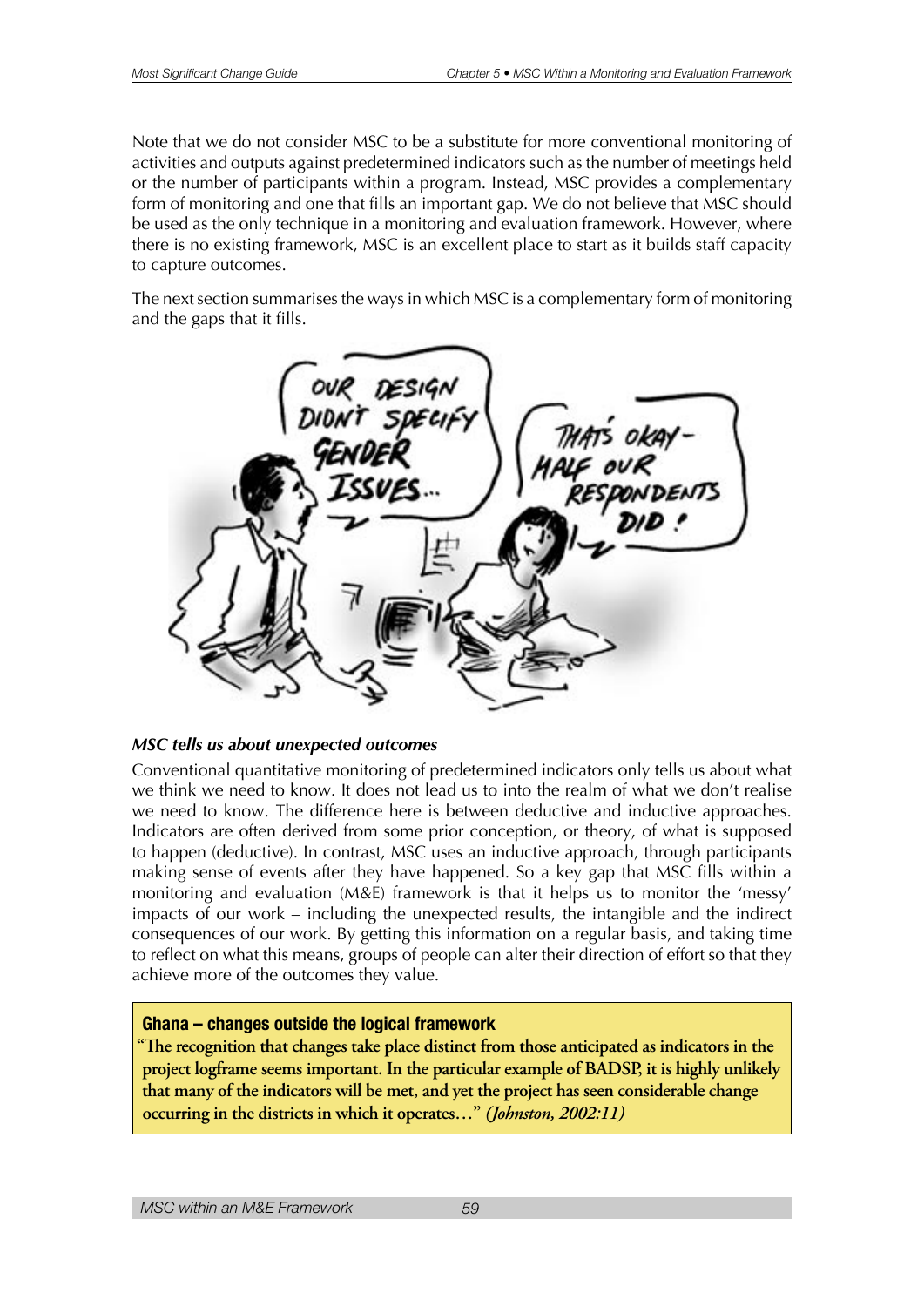### *MSC encourages and makes constructive use of a diversity of views*

In many monitoring systems, the events of concern are defined by people distant from where the events happen and are monitored. Indicators are often identified by senior executive staff or senior staff specialist research units. Some organisations have tried to improve the situation by taking the indicator identification process down the hierarchy. In some cases this has meant using Participatory Rural Appraisal methods to obtain the views of the beneficiaries themselves. The problem with such an approach is the difficulty the organisation then finds in summarising the information produced by a diversity of locally identified indicators.

MSC gives those closest to the events being monitored (e.g. the field staff and beneficiaries) the right to identify a variety of stories that they think are relevant. These are then summarised by selection when other participants choose the most significant of all the stories reported. Here diversity becomes an opportunity for the organisation to decide what direction it wants to go.

### *MSC enables rather than directs participants*

With monitoring systems that use predefined indicators, the nature of the information and its meaning is largely defined from the outset. Data must then be collected in as standardised a way as possible. With MSC, participants are actively encouraged to exercise their own judgment in identifying stories and selecting stories collected by others. This involves the use of open-ended questions such as: *"From your point of view, what was the most significant change that took place concerning the quality of people's lives in this?"* This freedom is especially important in the case of beneficiaries and fieldworkers, whose views might not reach senior management, often as a result of day-to-day management procedures.

### *MSC enables broad participation*

The events documented by an organisation's monitoring system are often analysed on a centralised basis at senior levels of the organisation. Typically, field-level workers do not analyse the data they collect, but simply pass the information up the hierarchy for others to analyse. With MSC, information is not stored or processed centrally, but is distributed throughout the organisation and processed locally. Staff do not only collect information about events, they also evaluate that information according to their own local perspective.

### **Ghana – MSC shows a richer picture**

"... the wealth of material collected would never have been gathered without the explicit attempt to monitor significant change. In itself, it provides a picture of the context in which **BADSP** operates that is quite different from any that might be developed from traditional project documentation." (Johnston, 2002:11)

### *MSC puts events in context*

Normally when quantitative monitoring data is analysed, it is stripped of context. Central office staff who analyse tables of statistics sent from field offices are usually well removed from the field site. Typically, few text comments accompany statistics sent from fieldworkers. MSC makes use of what has been called 'thick description': detailed accounts of events placed in their local context, where people and their views of events are visible. In the world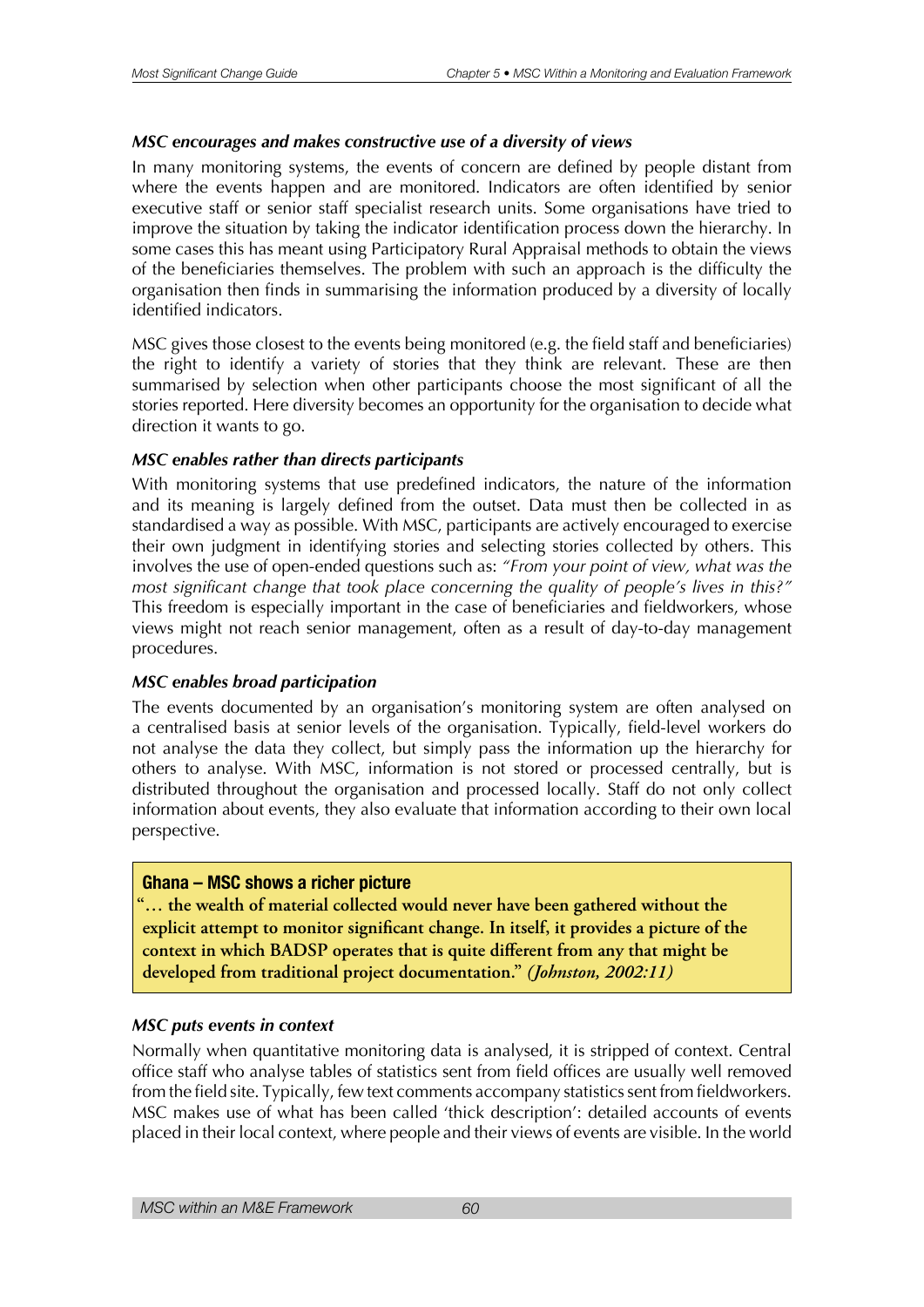of ordinary people, these often take the form of stories or anecdotes. In MSC monitoring, stories are also accompanied by the writer's interpretations of what is significant.

### *MSC enables a changing focus on what is important*

In most monitoring systems, indicators remain essentially the same each reporting period: the same questions are asked again and again, and the focus remains the same. There is limited scope for independent (constructive or subversive) staff adaptations of the monitoring system. With MSC, the contents of the monitoring system are potentially far more dynamic and adaptive, although in practice this will of course vary from organisation to organisation. Participants choose what to report within specified domains and, less frequently, can change the domains themselves. MSC stories can reflect real changes in the world as well as changing views within an organisation about what is important.

### **MSC as program evaluation**

Patton (1997) suggests that program evaluation findings can serve three primary purposes: 'rendering judgments, facilitating improvements and/or generating knowledge'. MSC can be used for all three purposes.

### *Rendering judgments*

As far as we know, MSC has not been used as the sole technique for producing summative judgments of the overall success of a program. We would have serious reservations about attempting to use MSC in this way. Most evaluations benefit by using a mix of methods (e.g. participative and expert, deductive and inductive).

MSC can be used as an activity built into a summative evaluation or as an activity preceding a summative evaluation. In both cases, MSC can provide a wealth of mini-case study material to support and illustrate arguments that are developed during the evaluation. Records of the selection processes can also provide a wealth of success criteria that should inform the criteria being used by evaluators and any other participants in the evaluation process (Dart and Davies, 2003).

MSC can also play a more central part in the evaluation process as a means of identifying and aggregating the views of different stakeholders on a large scale. Rick used MSC for this purpose in a series of evaluations of DFID-funded NGO programs in Africa and Asia. Compared to using MSC for monitoring, this involved a longer reference period (i.e. changes in the last three years) and paid greater attention to obtaining MSC stories from identifiably different stakeholder groups.

MSC can also be combined with a theory-led (deductive) approach to evaluation. Most programs have an expectation (i.e. a theory) about when the most significant impacts of program activities will be most evident. In many programs, more impact is expected to occur towards the end rather than the beginning of the program. However, in others such as savings and credit programs, the maximum impact can occur at a different time. For example, this could be within three months of members joining a savings and credit group for the first time. These predictions can be tested by collecting data on pre-defined indicators and examining trends in the SC stories collected over the lifetime of a program. CCDB participants were asked to examine the stories selected over the past 10 months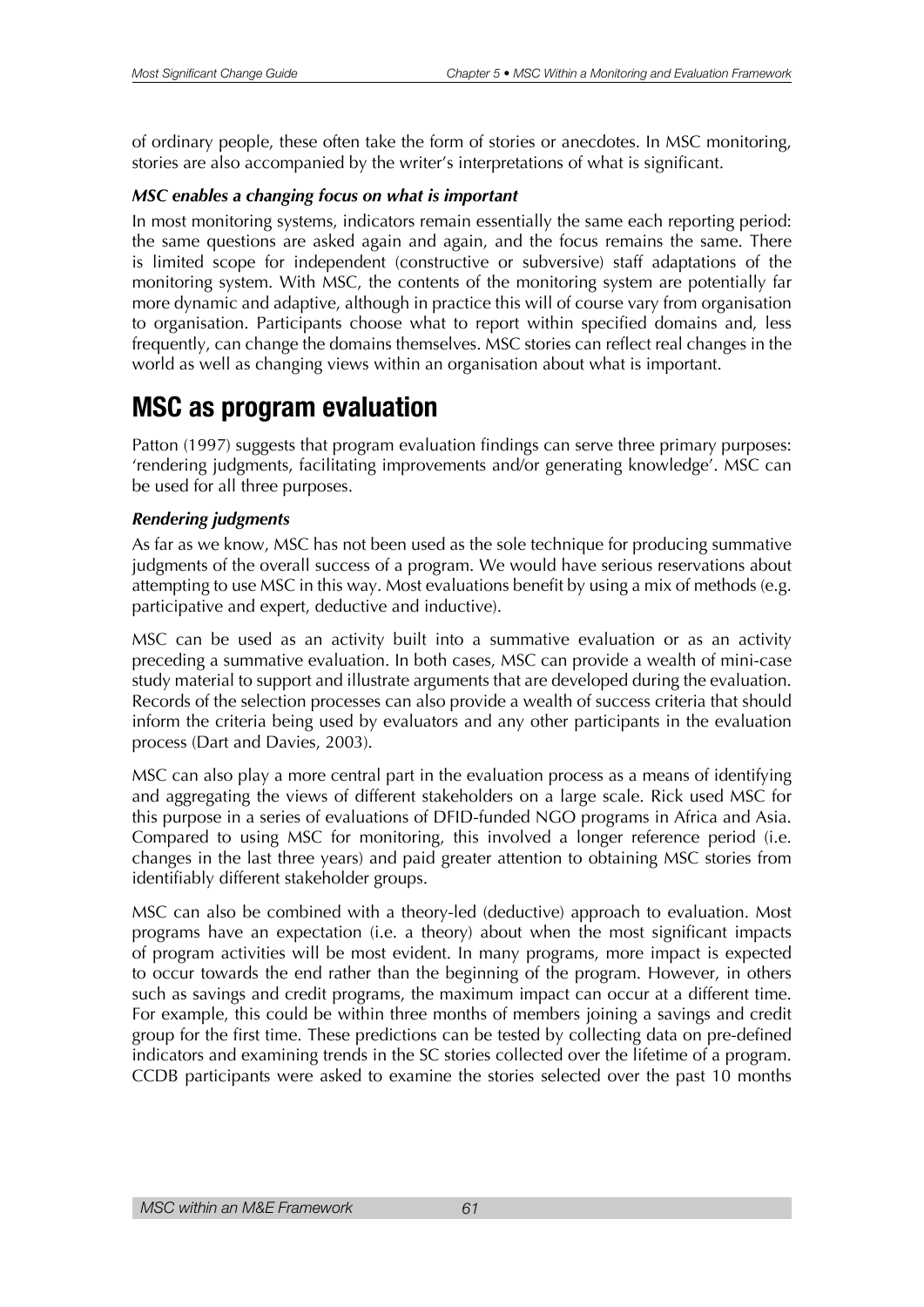and identify the most significant of all. This process could be extended to cover a longer period of time and strengthened by asking participants to rank the stories rather than simply selecting the most significant.

Programs also vary in the extent to which they are expected to equitably affect a large number of beneficiaries or affect only a small number of beneficiaries. Most programs that aim to improve service delivery expect some degree of comprehensive and equitable coverage of beneficiaries. In contrast, programs involving research into new technologies, such as improved rice productivity, will expect a significant number of failures – and hope for some outstanding successes. One outstandingly successful research result will have the potential to affect large numbers of beneficiaries when applied by farmers nationwide. MSC, with its focus on the 'edge of experience', may be better suited to evaluating programs that focus on research rather than service delivery.

### *Generating knowledge*

Patton's third purpose relates to knowledge generation via evaluation, especially knowledge that can be exported beyond the program of concern to others that might be able to use this knowledge. This is a typical aim of theory-led evaluation, of the kind Pawson and Tilley propose in their 1997 book *Realistic Evaluation*. On the surface, MSC does not seem well suited to this purpose, and we have not seen it used in this way. However, if we see MSC stories as mini-case studies, it is quite conceivable that the stories could be a rich source of hypotheses about how things work in programs. MSC could be used, in part, to identify causal relationships between particular activities and outcomes in stories and to then recommend systematic surveys of the incidence of these activities and their relationship to the outcomes. This usage is an extension of Step 8: Quantification (See Chapter 2).

### *Facilitating improvements*

MSC was originally designed for, and seems most obviously suited to, Patton's second evaluation purpose: to facilitate improvements. MSC can enable organisations to focus their work towards explicitly valued directions and away from less valued directions. Even within the many positive SC stories, there are choices to be made about which ones to respond to and which to leave aside for the time being. These choices are available through the diversity of stories identified by participants.

Several factors affect the extent to which the use of MSC leads to actual program improvement. SC stories are sometimes selected as most significant of all because they confirm existing views of what the organisation should be doing. These may not lead to any observable improvement, except perhaps in the form of greater organisational coherence and clarity in an organisation's views about where it is going. This type of outcome might indicate a poorly functioning MSC: the process has failed to identify a significant change, a difference that makes a difference. This is more likely when stories are very brief or explanations are poorly documented. In contrast, some stories do identify or imply followup actions that need to be taken in order to make a change. Some MSC users have tried to capture these by including a recommendations section at the end of the reporting form (e.g. BADSP in Ghana).

The types of changes that participants focus on may also be important. During implementation of MSC, choices are made, though the selection process, about what duration of change is of most interest. Senior staff can reinforce an organisation's focus on long-term change by selecting appropriate stories or they can select shorter-term changes.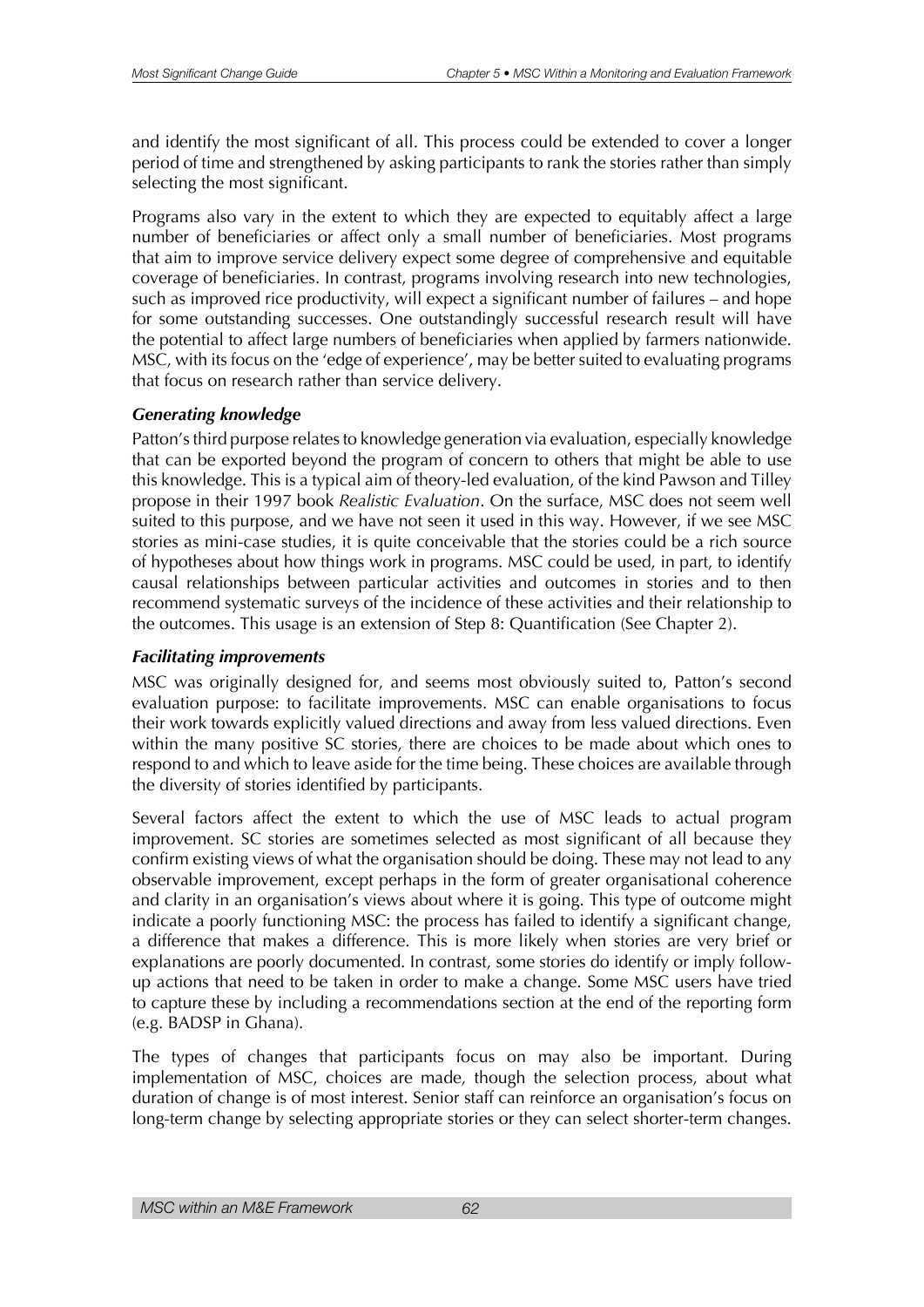It seems likely that the longer-term changes will be more difficult to quickly influence through responses to recommendations, simply because they are long term. Conversely, short-term changes should be easier to influence. This is a view that could be tested through further evaluations of the use of MSC.

Frequency of reporting is another factor that affects the ability of the MSC process to influence program improvement. In theory, the more frequently changes are tracked, the more opportunities there are to identify whether follow-up actions are having any effect – and to identify and respond to newly emerging issues. Equally importantly, collecting stories more frequently enables participants to more quickly learn how to make the best use of MSC. VSO has faced the biggest challenge in this area. Not only does VSO collect and select stories on an annual basis, the main source of its stories is VSO volunteers working in developing countries for an average term of two years.

Another adjustable setting that may affect how program improvement takes place is the choice of domains. Domains can be defined in advance, applied at all levels and focused on existing organisational objectives. They can also be defined more loosely, only applied after significant changes are identified and include 'any other change' domains. ADRA in Laos may be moving from domains focused on objectives to wider categories relating to positive and negative changes. The consequences of such a change would be worth tracking.

MSC can also affect program performance by influencing the definition, and even the choice, of a program's objectives – as distinct from the achievement of these objectives. While many program evaluations may benefit from examining unexpected outcomes, MSC plays a pivotal role in evaluating programs with less predictable outcomes. For example, some extension programs have deliberately loose outcomes and participatory design, often yielding a multitude of complex and diverse outcomes. These types of programs are ideally suited to evaluation techniques that involve searching for and deliberating the value of significant outcomes. In such programs, the refinement of MSC domains over time, as quasi-objective statements, could be seen as a product of the process, not just as part of the MSC technique.

## **MSC and organisational learning**

MSC can have a formative influence on organisations beyond the realm of program-specific activities and performance. Perhaps most importantly, MSC has the potential to influence what can be called the 'population of values' held by staff within an organisation, and maybe even within its associated stakeholders. In the selection process, designated people such as funders, program staff and stakeholder committee members deliberate about how to judge MSC stories. This involves considerable dialogue about what criteria should be used to select winning stories. Questions like: 'Is this change sustainable?', 'Did women benefit from this event?', 'Will donors like this outcome?' all embody views about priority values. The choice of one story over another reinforces the importance of a particular combination of values. At the very least, the process of discussion involved in story selection helps participants become aware of and understand each other's values. Analysing the content of selected stories, as discussed in Chapter 2, Step 9, can help identify the extent to which organisational learning is taking place in terms of changes in the prevalence of particular values.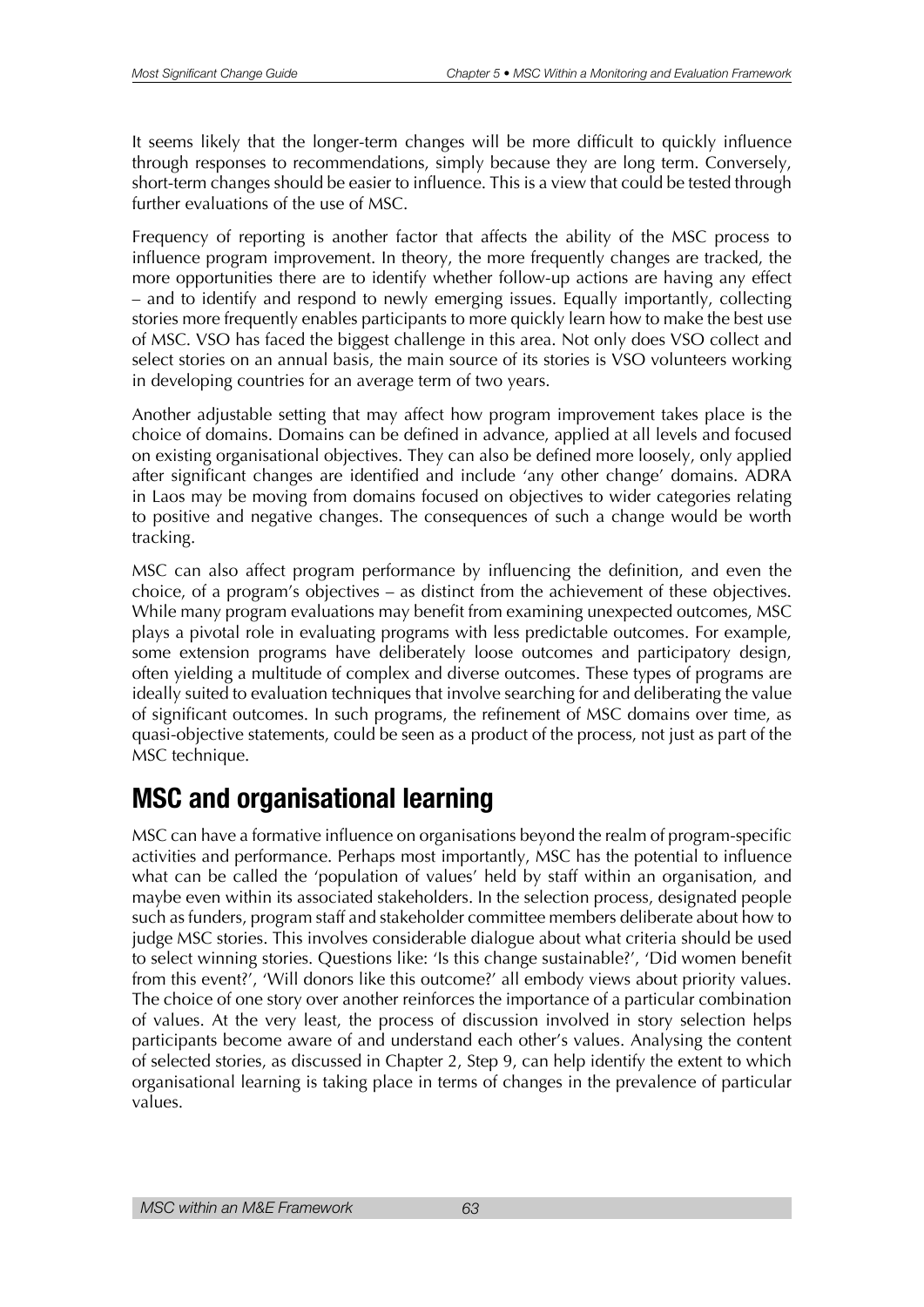

The process of dialogue has horizontal and vertical dimensions. The horizontal dimension is between a group of participants engaged in discussing and selecting the most significant of a set of stories. Vertical dialogue involves exchanges of views between groups of participants at different levels, e.g. field staff, middle managers, senior managers and donors. The vertical dimension is very important if the MSC process is to aid organisational learning throughout the organisation, but it is also the slower of the two processes and the most vulnerable to failure. It depends on good documentation and communication of the results of one group's discussion to the next. The downward link is most at risk, because those at the lower levels of an organisation rarely have authority over those above.

### **Other uses of MSC within programs**

In addition to its monitoring and evaluation functions, MSC can also assist in:

- fostering a more shared vision
- helping stakeholder steering committees to steer
- building staff capacity in evaluation
- providing material for publicity and communications
- providing material for training staff
- celebrating success.

### *Fostering a more shared vision*

Regularly discussing what is being achieved and how this is valued can contribute to a more shared vision between those involved in MSC (e.g. the people who collect, select and receive feedback about the stories). In this way, MSC helps groups of people to make sense of the myriad effects that their interventions cause, and to define what it is that they want to achieve. Unlike a vision statement, the shared vision that accompanies MSC is dynamic and can respond to changing contexts and times.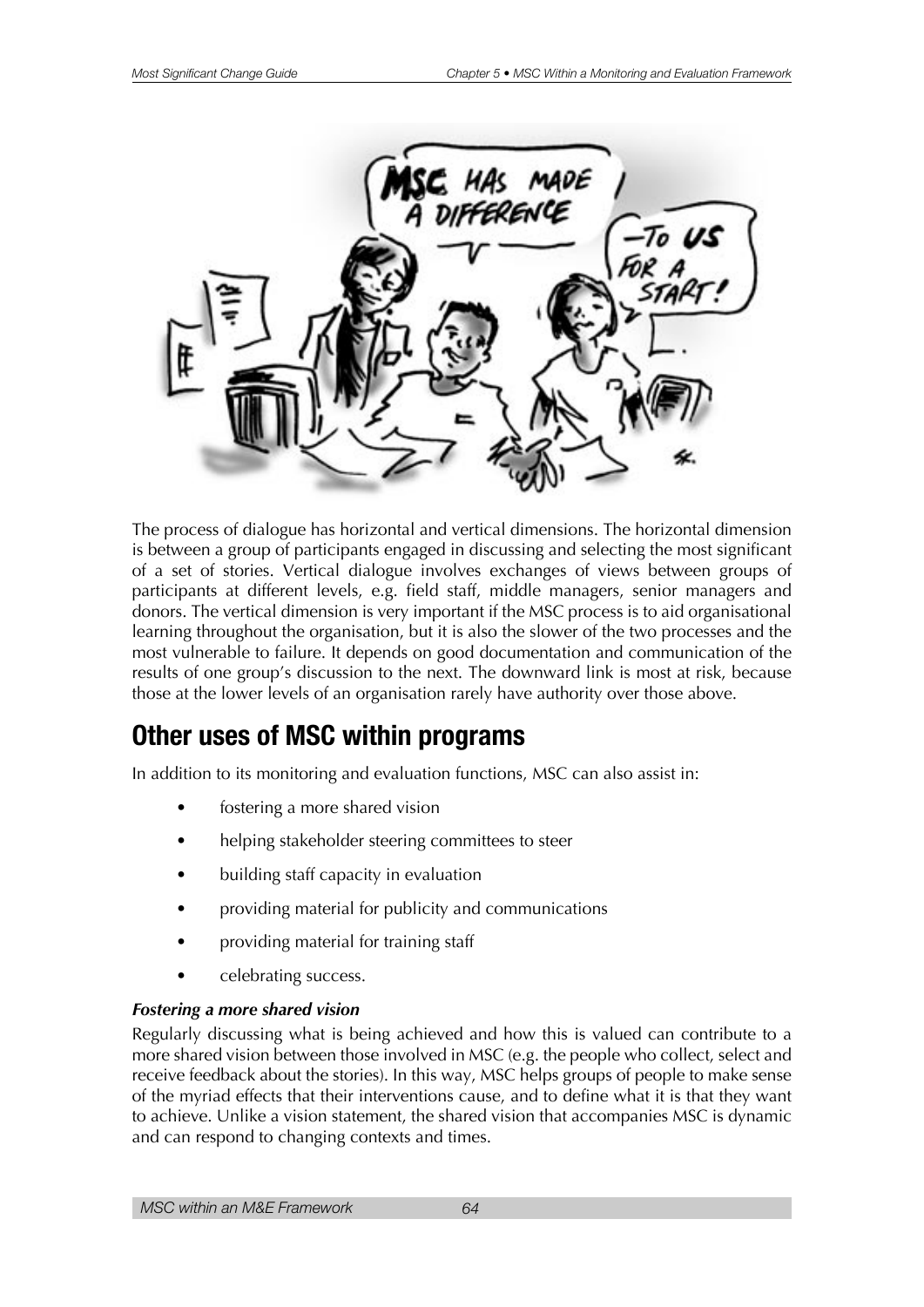### *Helping stakeholder steering committees to steer*

Especially in developed economies, many social change programs have stakeholder steering committees. However, the task of steering a program without delving too deeply into management issues can be challenging. MSC enables a stakeholder committee to act as a sounding board to a program team, advising what committee members think valuable and not so valuable in terms of the outcomes represented in SC stories.

### *Building staff capacity in evaluation*

MSC can help to build the capacity of program staff to identify and make sense of program impacts. Busy organisations tend to focus on what needs to be done next, rather than searching for the impacts of what has already been done. Many organisations struggle to demonstrate the impact of their work. MSC is an excellent way to encourage a group of people to focus on the impact of their work. The feedback loops within MSC can ensure that people continuously learn and improve their skills in articulating instances of significant impact.



### *Providing material for publicity and communications*

After several rounds of filtering, the stories that emerge from the selection process are generally very strong, powerful accounts of program impact. These stories make excellent material for publicity and communications activities. An added bonus is that these stories have been bought into by a whole group of people.

While this is a very attractive way to use the stories, care must be taken that publicity does not drive the MSC process, which at its worst could become a propaganda machine. If an organisation just wants success stories for publicity purposes, it would be far more efficient to hire a reporter to go out and collect these.

It is also worth considering the ethics of using stories for publicity or communication purposes. If a story is to be published outside an organisation, the storyteller and the people mentioned in the story must consent to this use.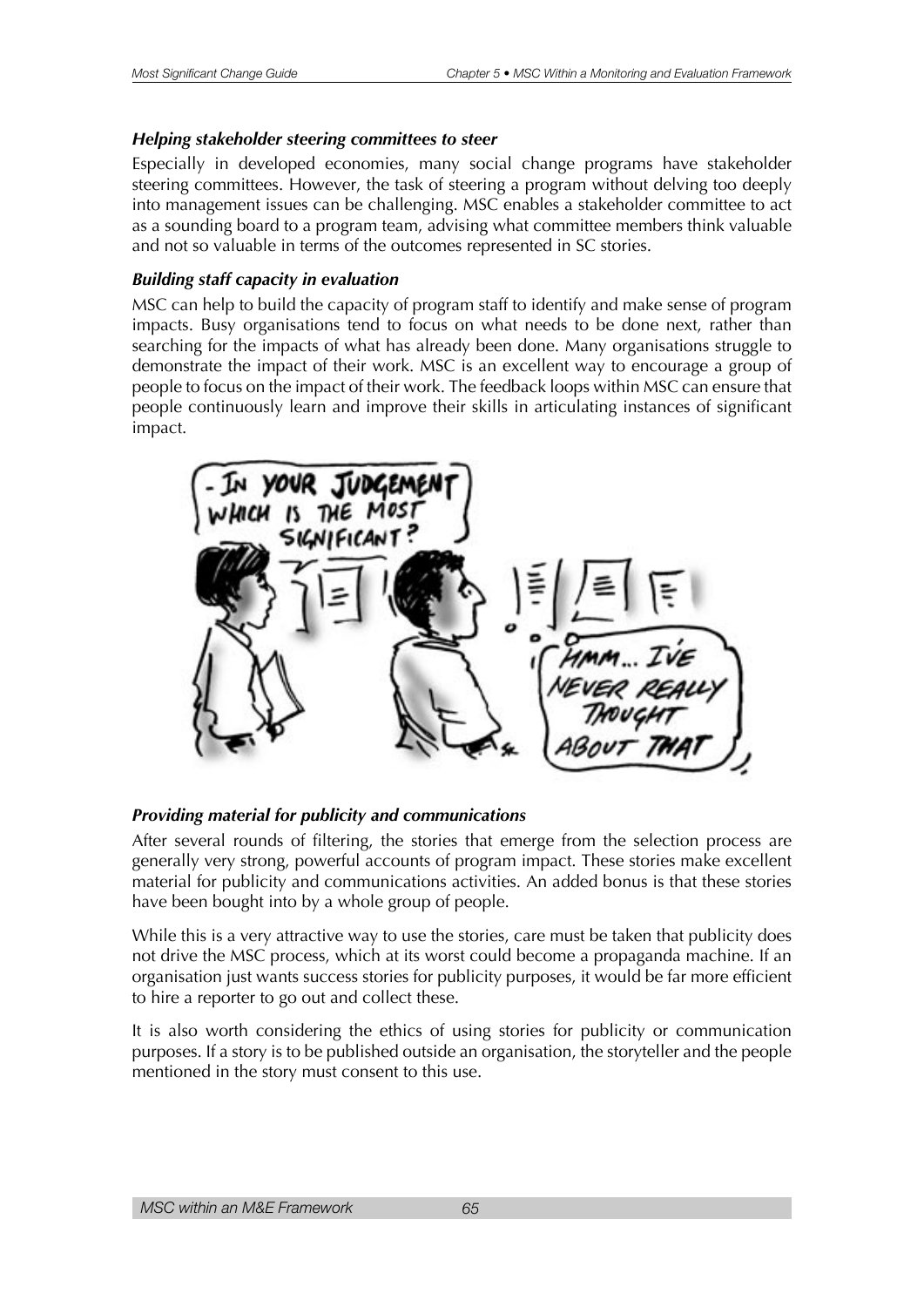### *Providing material for training staff*

The stories themselves can also be used to show new staff how the program works, and what things yield desired results. In some schools of business management, case studies are used as the primary teaching tool, as the focus of problem-solving tasks. Students can be asked about how they would respond if they were working in the situation described in the case study. Many SC stories could be converted into simple case studies, especially if they were followed up by verification visits, which would generate more story detail.

### *Celebrating success*

Sharing success stories can form part of a celebration process. In some programs, large groups of beneficiaries have come together and shared SC stories and celebrated what has been achieved. A good story can be incredibly moving and form a human and enjoyable way of acknowledging achievements.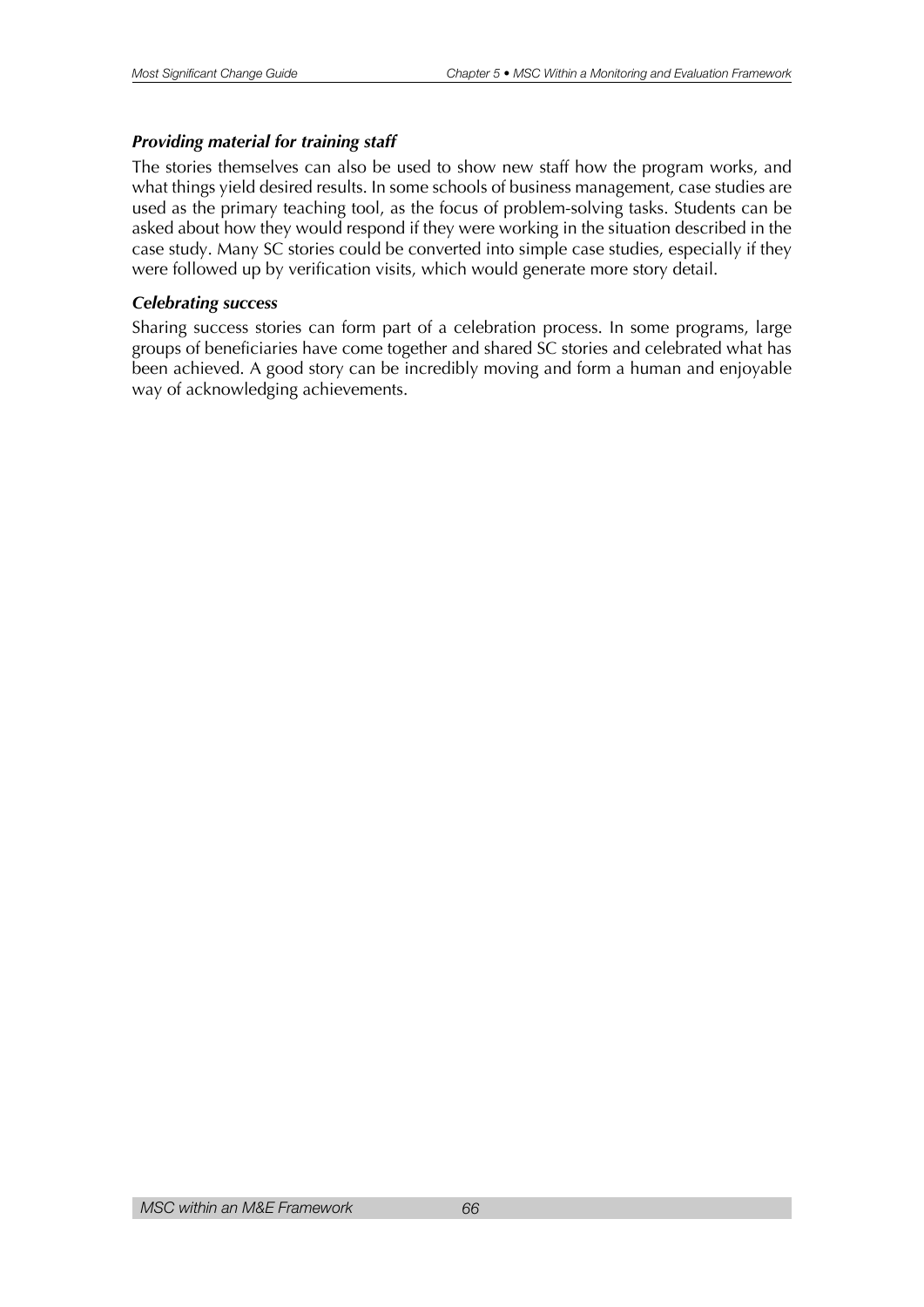# Chapter Six: **Validity and Voice in MSC**

**P**eople engaged in implementing MSC sometimes express concerns about validity. Like many qualitative approaches, MSC does not rest on conventional measures of validity such as statistical tests to determine the significance of differences. This chapter explains why we believe MSC can be considered a valid way of drawing conclusions about such work. We then tackle two of the more controversial aspects of MSC: the sampling technique and the issue of bias.

### **MSC: a valid technique**

The mechanisms employed by MSC to ensure validity include:

- thick description
- systematic process of selection
- transparency
- verification
- participation
- member checking.

### *Thick description*

In qualitative approaches, validity is ensured by presenting solid descriptive data or **thick description** (Geertz, 1973) so that there is enough internally coherent information in order that others can attach their own interpretations. Thick description consists of closely textured accounts of events, placed in their local context; the observer's role and subjectivity are visible. In the world of ordinary people, these accounts often take the form of stories or anecdotes. SC stories are accompanied by the reviewers' reasons for selection as well as the storyteller's reasons for telling the story. This is an even thicker level of description (a metalevel, perhaps?), which gives readers an opportunity to attach their own interpretations to a story – and to interpret the reasons why others have selected the story.

### *Systematic process of selection*

Validity is enhanced in MSC through a systematic process of selection. All stories are analysed by a panel of designated stakeholders, who attach their interpretations to the story. The selected stories may be passed on to another group for selection, which must also attach its interpretations to the stories. This process is far more systematic and disciplined (and inclusive) than the way most information would be captured from an organisation.

### *Transparency*

This is a cornerstone for rigorous qualitative analysis. Regardless of how analysis is done, analysts who use qualitative approaches have an obligation to monitor and report their own analytical procedures and processes as fully and truthfully as possible. The MSC process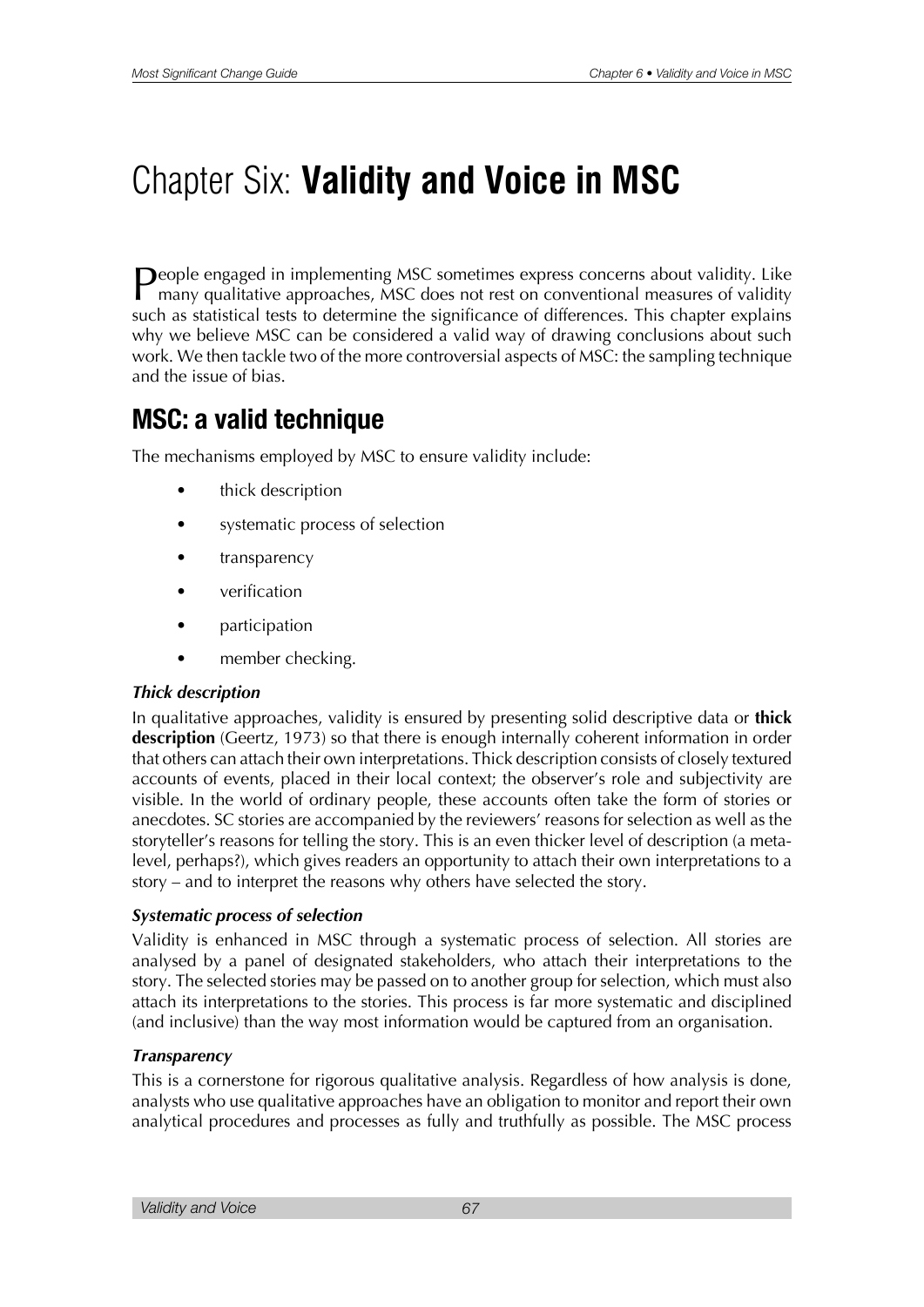emphasises transparency by systematically recording the interpretations and making them transparent for all to see.

This point can be highlighted by comparing MSC with a case study approach. In a typical case study approach, an expert researcher will decide which information is presented in the case study and which is not. They will describe the methods used to capture the data and the process of interpreting the data, but the success criteria that underpin their interpretations are generally not transparent. With many case studies, it is difficult to tell if they were purposively selected (and if so, on what basis) or randomly selected. Without this information, it is difficult for a reader to know what value to put on the events in the case study.

### *Verification*

This is a key step to ensure the validity of SC stories (see Chapter 2, Step 7) and can occur at several levels. Firstly, many stories are collected by fieldworkers who regularly observe what is happening in the field; they may choose to investigate more fully if they are suspicious that a story is untrue or inaccurate. Secondly, most stories are accompanied by the names of those involved in the event and the location of the event – therefore making their origin transparent. Thirdly, during the selection process, all stories are vetted by panels of designated people who will often have in-depth knowledge about the project and will cross-check the accuracy of the stories while considering them; stories that seem implausible or factually incorrect will not be selected. Finally, a selection of stories (usually the 'winning' stories selected at the highest level of an organisation) can be externally verified to determine whether they are accurate, in addition to following up the events that have transpired since the story was first told.

### *Participation*

MSC is particularly valid in the context of participatory programs. It promotes the involvement of a wide range of stakeholders, and employs methods that encourage equal expression of views and sharing of lessons.

One of the major challenges facing the field of international development in the last 15 years has been how to measure the impact of participatory projects in a manner that is in keeping with the philosophy of these projects (Oakley et al, 1998). The overriding concern is for the process of monitoring and evaluation to reinforce, rather than inhibit, participation and empowerment of the program participants. External evaluation based on outside values about what constitutes success is not appropriate in this context. In many cases, participatory projects require participatory monitoring and evaluation (M&E) approaches that allow stakeholders and beneficiaries to state their views about which changes are important and which should be measured.

### *Member checking*

This provides an additional way of adding to the validity and accuracy of the SC stories. This involves cross-checking the documented version of the SC with the original storyteller and the people named in the story. When one person collects a story by 'interviewing' another, we encourage the person documenting the story to share their notes and to allow the storyteller to edit and re-word the story until satisfied that it reflects what they were attempting to convey. This can simply be a matter of reading back the story after it has been documented.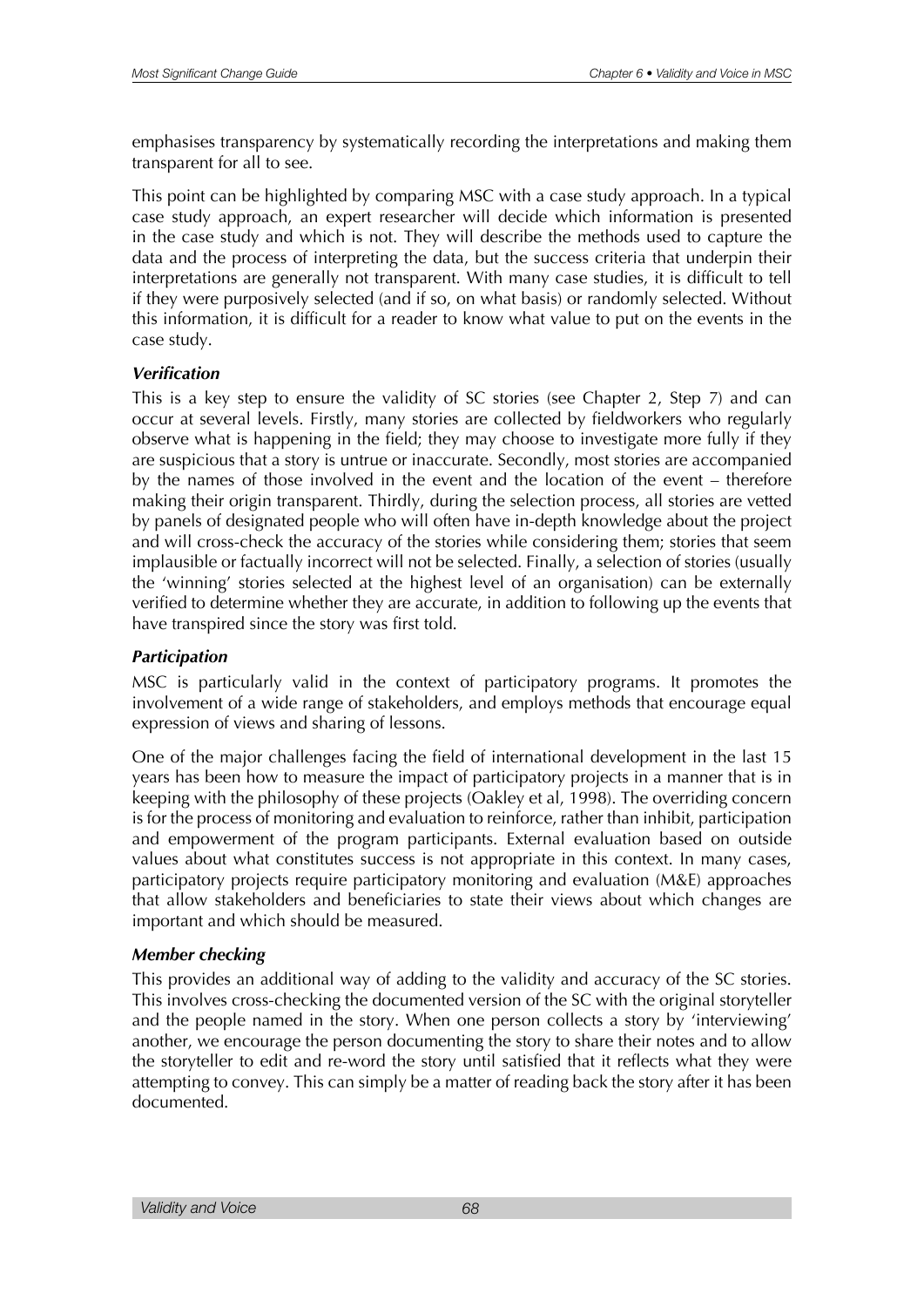### **Purposive sampling**

The MSC sampling technique is selective rather than inclusive. Instead of providing information on the 'average condition' of participants, it provides information about exceptional circumstances, particularly successful circumstances. This is referred to as **purposive sampling**. Some would argue that the information that this sample technique produces is not a reliable basis on which to make judgments about the performance of a program.

Nevertheless, purposive sampling (or purposeful sampling) is a legitimate form of data inquiry in qualitative research and forms a dominant part of the logic of qualitative research. Patton states that: "The logic and power of purposeful sampling lies in selecting information-rich cases for study in depth. Information-rich cases are those from which one can learn a great deal about issues of central importance to the purpose of the research, thus the term **purposeful sampling**."(Patton, 1990:169)

Patton describes several different strategies of purposive sampling that serve particular evaluation purposes. The 'extreme or deviant case sampling' approach focuses on cases that are rich in information because they are unusual or special in some way. The MSC sampling system uses this approach in capturing significant instances of success or failure. The purpose is to learn from these extreme stories, and ultimately to move extension practices more towards success and away from failure. Therefore the strategy is to select those stories from which the most can be learned.

If the purpose of monitoring and evaluation is to precisely document the natural variation among outcomes for beneficiaries, and you want to be able to make generalisations about the experience of all participants, then you need a random sample that is large enough to be representative. However, Patton (1990:170) suggests that, "… in many instances more can be learned from intensively studying extreme or unusual cases than can be learned from statistical depictions of what the average case is like". Another popular option is to combine approaches so that you gain an understanding of the normal distribution of participants as well as the extreme cases. In CCBD and Target 10, MSC was combined with other approaches that captured the normal distribution of farmers attending programs.

There is some evidence that extended use of MSC can lead to reporting from a much wider range of participants than a randomly sampled survey. In CCDB, the number of *shomities* (participants groups) that were the subject of SC stories grew progressively month by month as staff continued to search for SC stories to report. After one year, more than 70 per cent of the shomities in the MSC pilot area had been the subject of a story. By contrast, a typical random sample survey would probably not aim to reach more than 10 per cent at the most. This suggests that in any MSC application it is worth tracking the extent to which SC stories are being sampled from an increasing range of sources, versus remaining concentrated on a small subset. The former trend would be more supportive of claims of widespread impact. However, as noted above, in some programs such as agricultural research, a dramatic finding in one of many funded research activities can be more significant, in the longer term, than many smaller scale achievements across a range of funded research activities.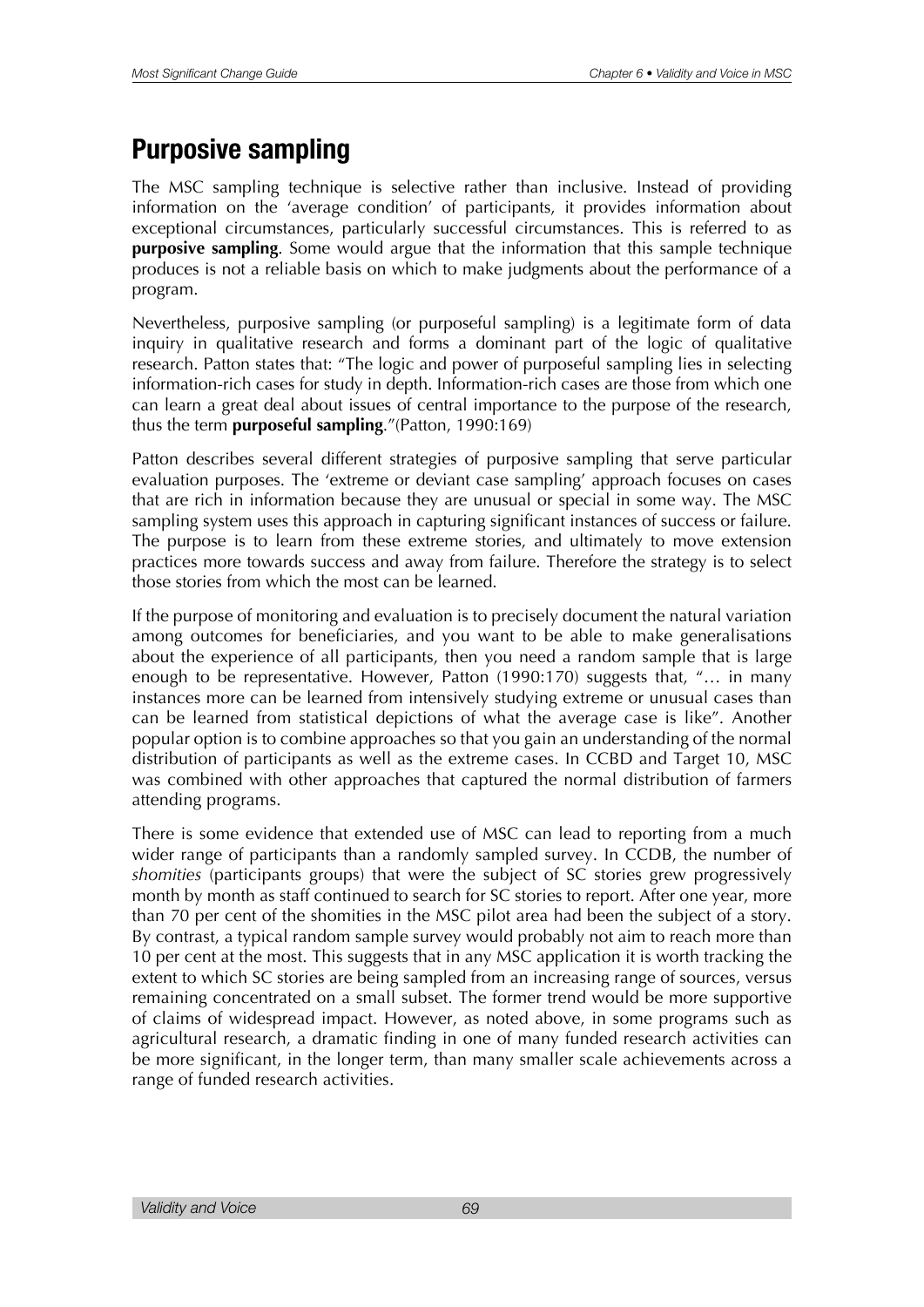### **Bias in MSC**

### *Bias towards success*

MSC often tends to favour success stories rather than 'bad news'. In Target 10, about 90 per cent of stories concerned positive outcomes. The proportion in ADRA Laos ranged from 80 to 90 per cent. However, this is not necessarily a failing, because identifying what the program can achieve when it is at its best should help move the program towards achieving more of these positive outcomes. Designation of a specific domain to capture negative stories (Chapter 2, Step 2) can be done if this is desired.

### *Subjectivity in the selection process*

The MSC selection process is subjective in that it is an expression of the values of the people on the selection panels. It is therefore important to be aware who is and who is not represented on the selection panels. However, unlike other research approaches, this subjectivity is another source of data about organisational values. The reasons for selecting SC stories are recorded and documented along with the stories themselves. The inclusion of these interpretations as another form of evaluative data affords a high level of transparency.

### *Bias towards popular views*

Another criticism of the MSC selection process (and all methods that strive for consensus) is that particularly harsh or unpopular views may be silenced by the majority vote. This is a real issue that needs to be considered. However, in our experience, the inductive process of story selection (voting first, then identifying the criteria) is more likely to identify and record the less-popular views than other techniques of monitoring and evaluation. Being required to choose one significant story over another seems to encourage surprisingly open and frank discussions.

At a broader level, MSC maintains a diversity of views rather than striving for consensus. The risk of one story type dominating is mitigated by the fact that at each selection level new MSC stories are introduced from other sources. Even after the most significant changes from each domain have been selected by the most senior staff (or the donor), some branches of the organisation will still view other stories as more significant. MSC does not produce an absolute consensus. It is based on contending stories and ongoing debate about their merits.

### **"The Wisdom of Crowds"**

**SDEEDFILL STATES IN ADDED IS STATE IN STATE IN ADDED IN ADDED IS SUPPREM** are the product of disagreement and contest, not consensus or compromise ... Paradoxically, the best way for a group to be smart is for each person to think and act as independently as possible." (The Wisdom of Crowds, Suroweicki, 2004: xix)

### *Bias towards the views of those who are good at telling stories*

Like all monitoring and evaluation techniques, MSC favours some types of data over others. MSC has the unusual bias of favouring the views of people who can tell a good story. This is another good reason for not seeing MSC as a stand-alone tool for monitoring and evaluation. However, we have seen cases where participants in the selection process were aware that storytelling skills could have an undue influence, and so they adjusted their assessment of stories accordingly.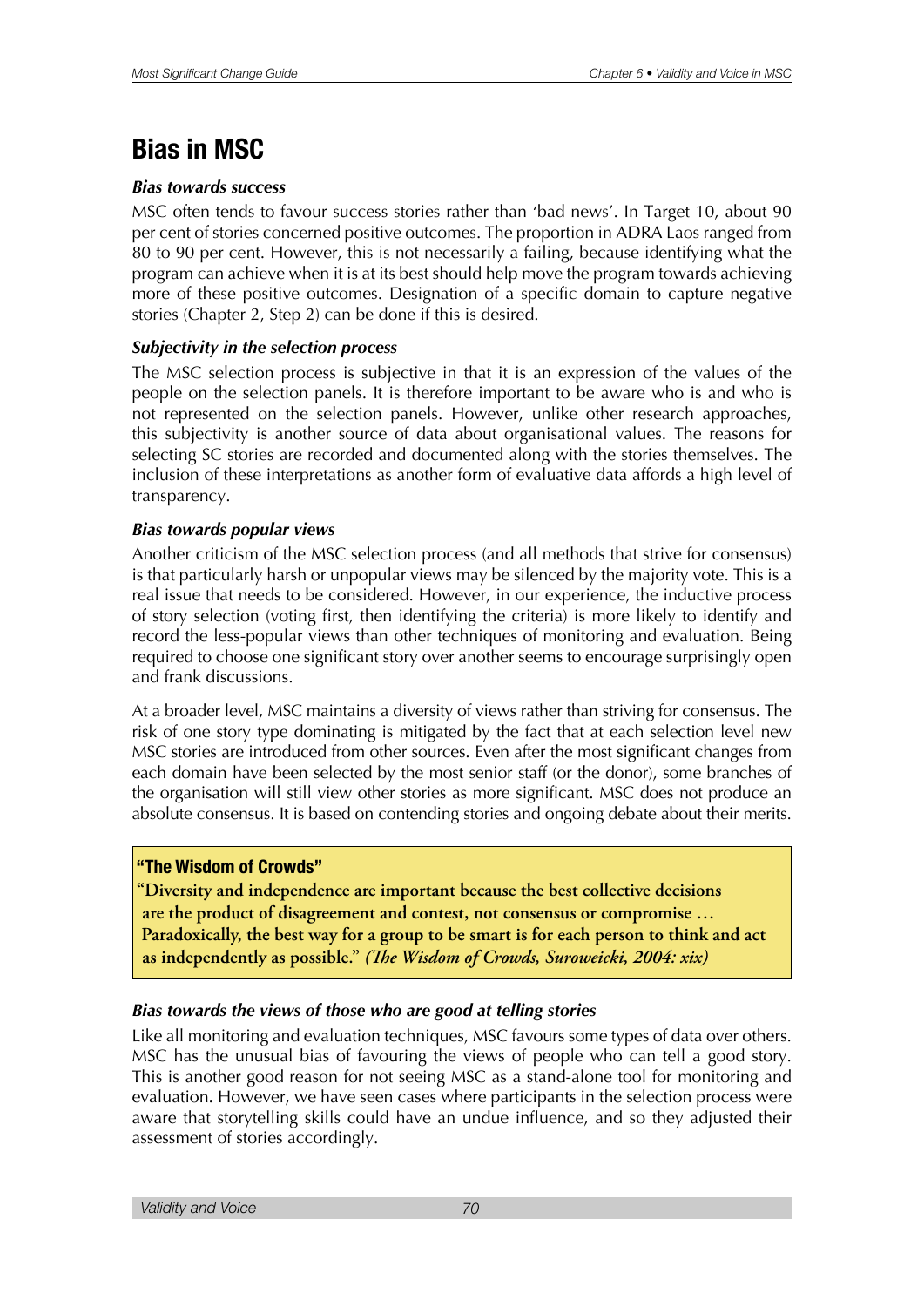### **Issues of voice and power in MSC**

In MSC, many staff, donors and other stakeholders (including participants in some cases) can become actively involved in collecting and analysing data. MSC is one of the most participatory monitoring and evaluation techniques available. However, in terms of who gets a voice, it can be argued that MSC favours the inclusion of some stakeholders over others.

The story selection process is inherently biased in favour of those people who attend the story review sessions. The people attending the review panels may not be fully representative of the wider voice of staff or beneficiaries. This can be offset to some extent by having a representative spread of people involved in selecting stories, or having parallel selection panels representing different interest groups.

Nonetheless, MSC is embedded within the discourse of the project staff and members of the selection panels. It does not deliberately attempt to capture the opinions of those who choose not to participate. This is a real issue, especially when using MSC for summative evaluation, but we deal with this by combining MSC with other techniques, such as semistructured interviews that seek the views of non-participants or critics. Another possibility is that a researcher could seek out stories from antagonists and include them in the MSC review process.

However, MSC does employ some mechanisms for balancing unequal voices in organisations. As the process usually sits in a highly visible power structure, all judgments are made much more public than they might otherwise be. Those at the top of the hierarchy have to choose from menus of options created by those below them. Finally, the optional 'any other changes' domain opens up the breadth of change that can be placed on the menu. Although the choices are never entirely free, because they occur in an organisational context, MSC gives a greater voice to those at the bottom of the organisational hierarchy than is the case with many conventional monitoring and evaluation systems.

In VSO, SC stories that involve and have been validated by other parties in addition to the volunteer writing the story are frequently rated as more significant than those written by the volunteer without reference to other stakeholders' views. This suggests that the process of selecting SC stories, if managed properly, can help address the risks of participating staff reporting stories that are, intentionally or unintentionally, self-serving.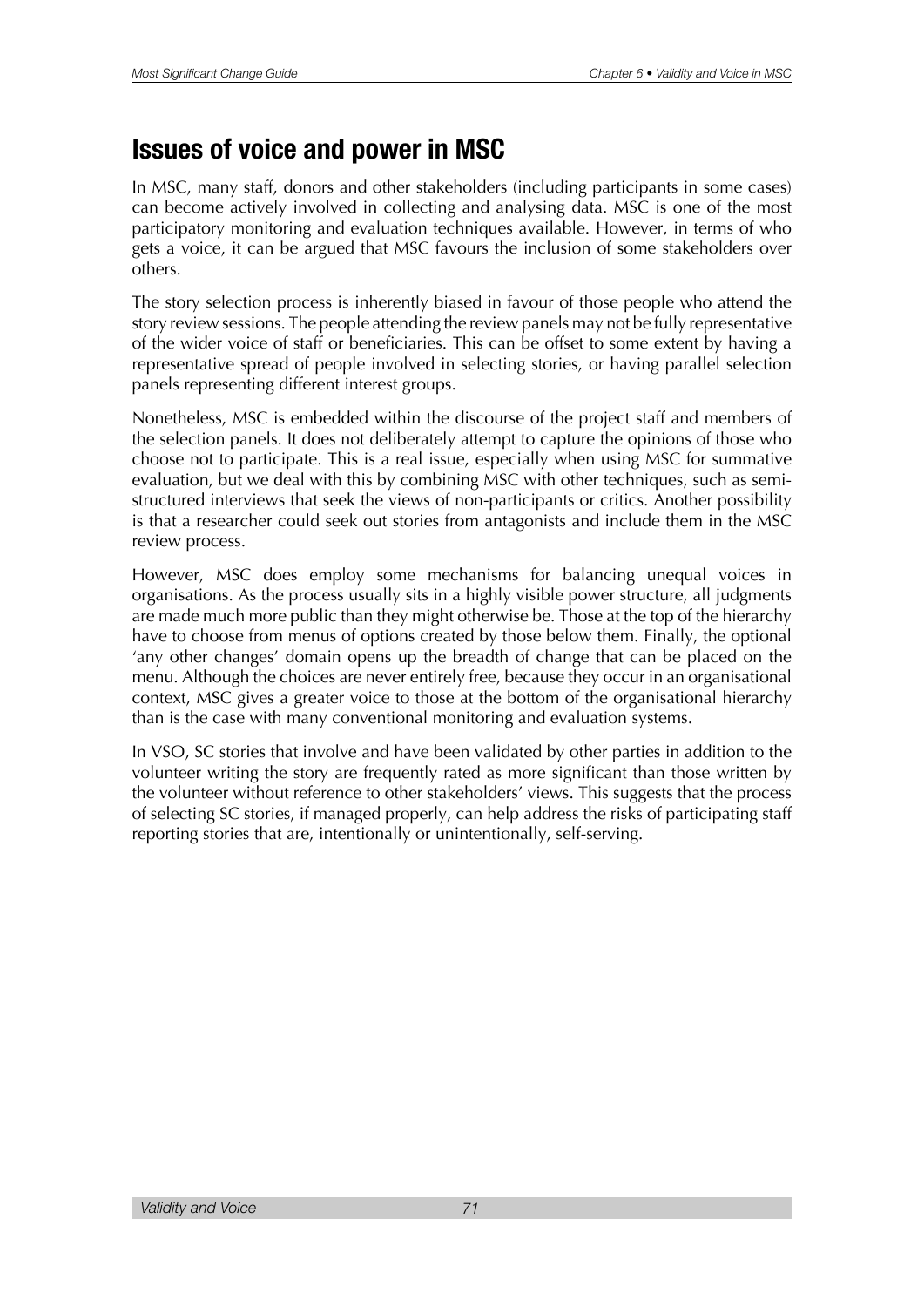# Chapter Seven: **How MSC Compares To Other Approaches and Epistemologies**

We believe that MSC can be successfully implemented without a strong understanding<br>of the theory. If you just want to know about the practicalities, you may not need to read this chapter. But for those readers who enjoy a foray into theory, this chapter examines validity in MSC and how it fits with other approaches and epistemologies.

## **Appreciative inquiry**

MSC has been likened to 'appreciative inquiry' (Hammond, 1996). Ford and Ashford (2000) describe MSC as an example of how appreciative inquiry (AI) can be used in monitoring and evaluation.

Appreciative inquiry is essentially a package of approaches used to study organisational change and community development. It has a complex philosophy that engages the entire organisational system in an inquiry about what works. A central part of AI—and a facet of MSC—is to look at what works and determine how to do more of what works. In principle, MSC looks at positive and negative changes, but in practice the bias towards the positive may mean the differences between MSC and AI are not so pronounced. The principles of AI could equally be applied to MSC.

Unlike MSC, AI is not necessarily a continuous process, although it can be ongoing. AI involves a visioning process about the future and MSC does not. MSC uses structured selection processes and AI does not. In terms of the program management cycle, AI is more relevant to the planning stage, whereas MSC is more relevant to the monitoring and evaluation stages.

# **Participatory monitoring and evaluation**

MSC could be considered a form of participatory monitoring and evaluation: an umbrella term that describes various types of participatory M&E conducted in the development sector. However, MSC differs from many other forms of PM&E in that MSC data is in the form of text-based accounts of reported changes. The way the MSC approach involves participatory analysis and selection of stories appears to be unique. MSC also differs in the extent to which it uses existing organisational power structures instead of trying to reach conclusions through the use of more *ad hoc* and egalitarian processes.

# **Case studies and vignettes**

Like case studies, anecdotes and vignettes used in reports and evaluations, MSC generates data in the form of text. All these methods are similar in that they often involve thick description (description that is rich in context) or stories.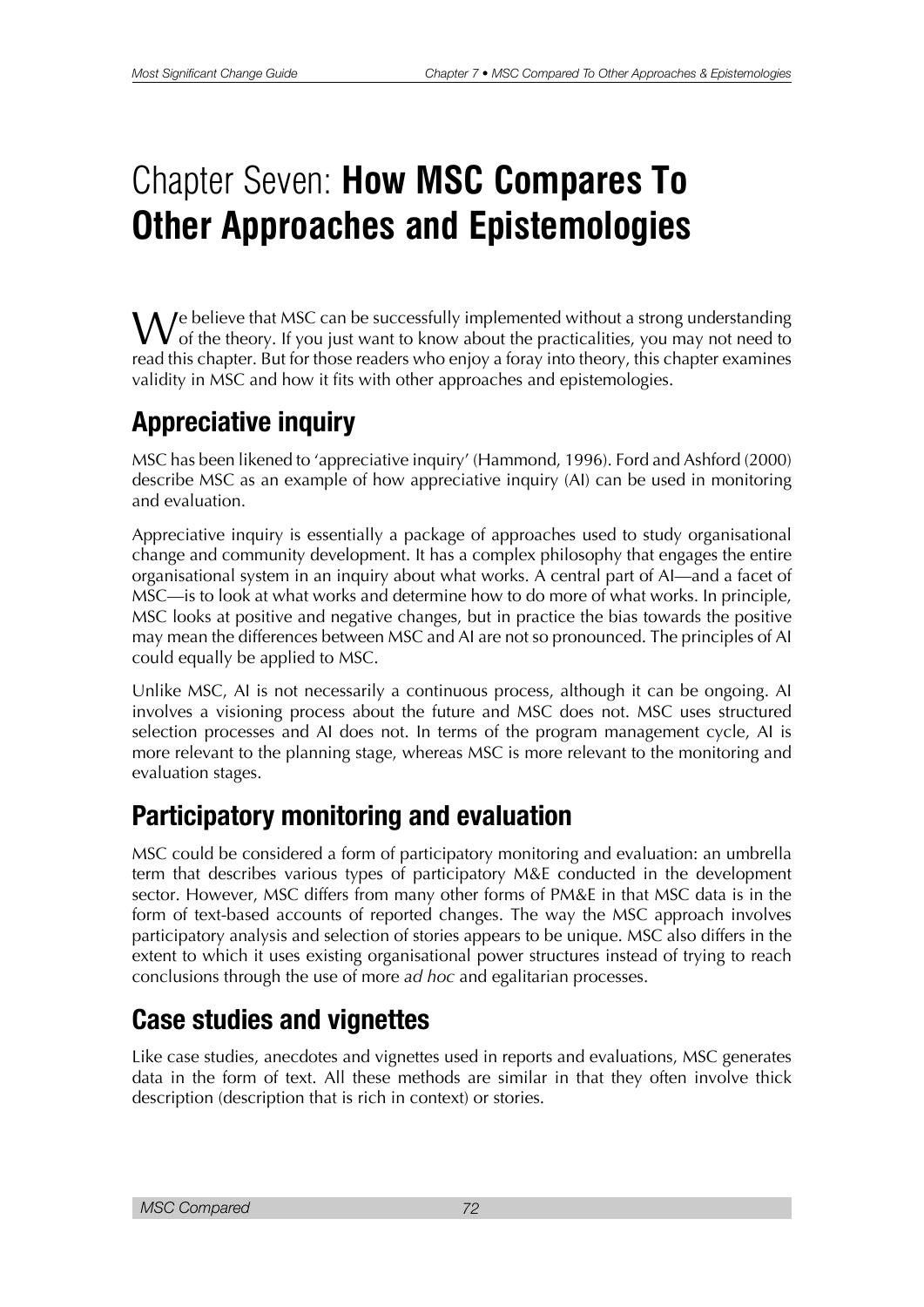However, in most evaluations that use case studies and vignettes, the reader does not know:

- who selected the story, and what their role was
- **how** they selected the story from how many others and over what period
- why they chose this story over other stories.

The MSC approach generates thick descriptions about change on a systematic, transparent and accountable basis.

# **Evolutionary epistemology and MSC**

Rick's writings about MSC within the discourse of development studies and organisational learning have been informed by a body of theory known as evolutionary epistemology (Campbell, 1969). Within evolutionary epistemology, evolution is seen as a learning process, and learning by individuals is seen as a subset of this process. Learning is defined as the *selective retention of information*, and information is defined as 'differences that make a difference' (after Bateson, 1979).

The core of the evolutionary learning process is what is known as the evolutionary algorithm, which involves the reiteration of variation, selection and retention processes. This can be seen in both organic and cultural evolution. Populations of animals contain diverse characteristics; some of these confer survival advantages to the animals concerned and thus are selectively retained over time. Those animals reproduce, and a diversity of characteristics will again emerge among their descendants. Similarly, in cultural evolution, the meaning of a given event (e.g. circumcision) may be interpreted in a variety of ways by people. Some of those interpretations may have a better fit with the world view of the people concerned, and thus become more prevalent than other views held in the past. Within this newly dominant view, further variations of interpretations may emerge, and so on.

The MSC process within CCDB was an attempt to design a structured social process that embodied the three elements of the evolutionary algorithm: variation, selection and retention, reiterated through time. The entities subject to selection were events, and the associated interpretations of these events. The environment in which the process was taking place was the organisation using MSC. Selection took place when field staff selectively identified what they saw as significant changes. These changes (and interpretations of them) were then retained through being documented and communicated to others further up the organisational hierarchy. When grouped together at that next level, these accounts (and interpretations) recreated a diversity, which was then subjected to further selection, and then the retention of the most significant of all these significant changes. The SC stories that survived through this iterated process were those that fit the organisation best, in terms of its values, concerns and aspirations, at that moment in time.

This process involved two levels of selection processes that relate to the concept of first and second order learning, which was originally developed by Bateson. First order learning involves the selection of those changes which have the best fit with a given organisational value, or set of values, such as the importance of increasing beneficiaries' control over the use of development aid. Second order learning involves the selection of some values from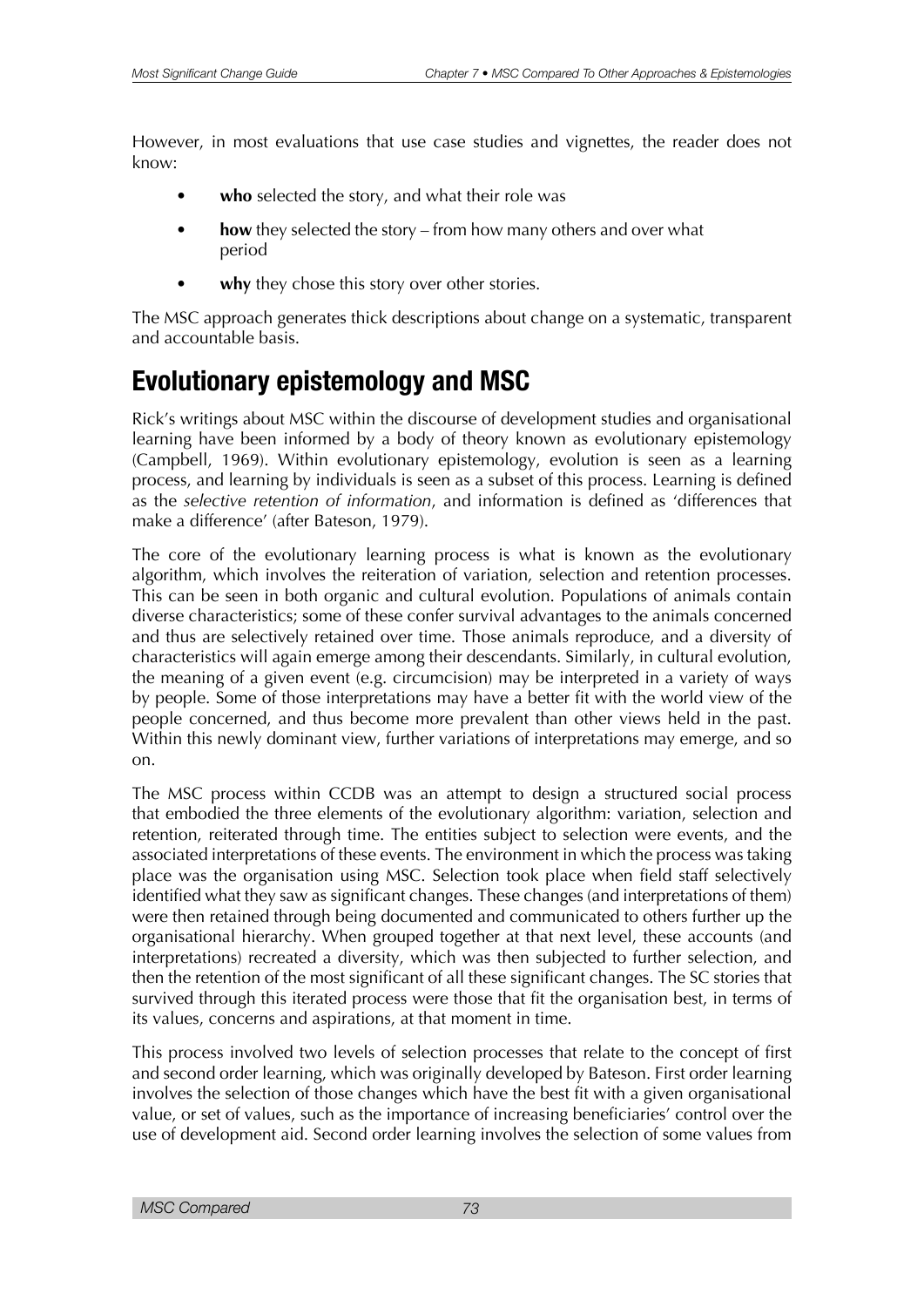among others, which have the best fit within the organisation, according to any higher order concerns – for example, the very survival of the organisation. There can also be an element of self-organised selection here as well, as some values may be more consistent with each other than others, and therefore more likely to be retained over time.

As with organic evolution, there is no guarantee of 'good' outcomes from this type of learning process. The 'difference that makes a difference' is that unlike many evolutionary processes, the MSC process is *transparent*. By increasing the visibility of existing processes of organisational observation and judgment, there is more room for participants to make conscious choices about change. And these choices become available to a wider section of the organisation than might normally be the case.

# **MSC under a constructivist lens**

With a background in program evaluation, Jess tends to frame MSC within the constructivists' subjective epistemology, focusing on the process of increasing stakeholder understanding of the program and the way others view it. For example, in MSC, stakeholders interpret their experiences with a program and record stories about instances they consider to represent the most significant change. They also record why they consider this change significant. Therefore when a beneficiary tells a story of significant change, she or he interacts with the world and draws meaning from it, and it is in the telling of the story that meaning is constructed. Then when reviewers read and evaluate the story, they engage with it and construct a further new meaning. When this is done in a group, construction is shared. In MSC, the criteria used to interpret a story are clearly documented, made transparent and kept with the story. This transparency makes the whole process even more open to new and more sophisticated constructions of meaning, because in MSC we know who selected each story, in what context, and for what reason.

However, MSC also includes a verification stage in which the stories can be amplified and checked to see if the events they describe really occurred. This suggests that MSC cannot be conceptualised under a radical constructivist ontology, where 'facts' are considered to be a function of multiple realities as much as values. For these reasons, Jess suggests that MSC is best described as employing a constructivist epistemology and a realist ontology. Rick concurs with the description, and adds an ironic twist suggesting that the MSC is a form of 'practical postmodernism'.

MSC has also been likened to some of the constructivist evaluation approaches referred to in the international program evaluation literature. One of the best known constructivist approaches is Fourth Generation Evaluation (FGE) (Guba & Lincoln 1989). FGE and MSC both assume that program stakeholders have different values that need to be explored during evaluation, but use different methodologies. While both are participatory, dialogical approaches, FGE is not usually conducted as a ongoing process and does not explicitly involve the collection of stories. It has also been argued that FGE tends to be more of a theoretical position than a practical methodology (Fishman, 1992). MSC was and is developing through practice; having been implemented numerous times throughout its evolution, it is certainly practical in orientation.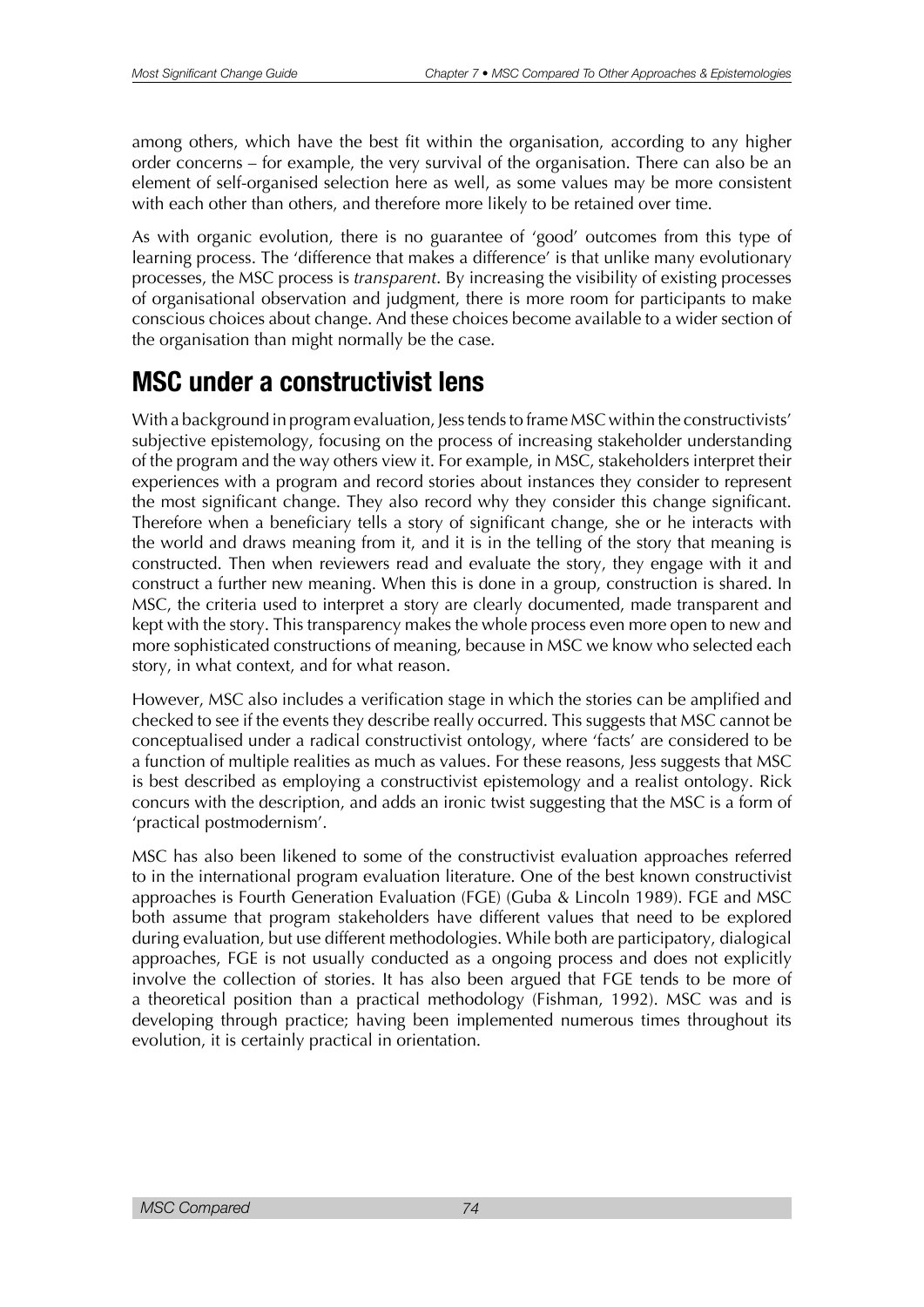# Chapter Eight: **The History of MSC**

# **History as process**

It is more than ten years since Rick first developed MSC in Bangladesh. Since then, a wide range of organisations have experimented with MSC and some have continued to use it. It is more than ten years since Rick first developed MSC in Bangladesh. Since then, a wide In the process of applying MSC to different organisational contexts, the design has been modified. Within each application, the details of MSC design have often been adapted in the light of experience.

MSC has spread in a very decentralised way. For example, no single donor has said that MSC must be used in any project designs that it will fund. Since Jess completed her PhD on MSC in 2000, MSC has been actively promoted in Australia by her involvement in the Australian Evaluation Society, publication of journal articles and the training she has provided to a large number of interested organisations. More globally, the spread of MSC has been facilitated by the establishment of the MSC mailing list, along with an associated file repository in 2001. The file repository now contains 18 folders detailing MSC uses in 10 countries. The usefulness of MSC was recently made evident in an excellent ADRA MSC guide, which was developed by Robyn Kerr (Kerr, 2004) almost solely on the basis of the documentation she found at ADRA Laos.

The Guide you are now reading is also a step towards more active facilitation, in that we are trying to selectively summarise and disseminate some of the lessons from the last ten years. We have tried to apply a light touch, avoiding where possible the imposition of compulsory practices and stressing the alternatives that are available when applying MSC.

# **Types of MSC uses**

Table 3 provides a chronological history of the uses of MSC that we have been able to identify so far. You can find documents describing many of these applications on the MSC website at <http://groups.yahoo.com/group/MostSignificantChanges/>

The following section identifies some of the most important differences between these applications, especially the types of settings in which MSC has been used. We have then tried to identify the consequences or implications of those differences. The classification process is a 'work in progress' because the information we have for many applications of MSC is incomplete.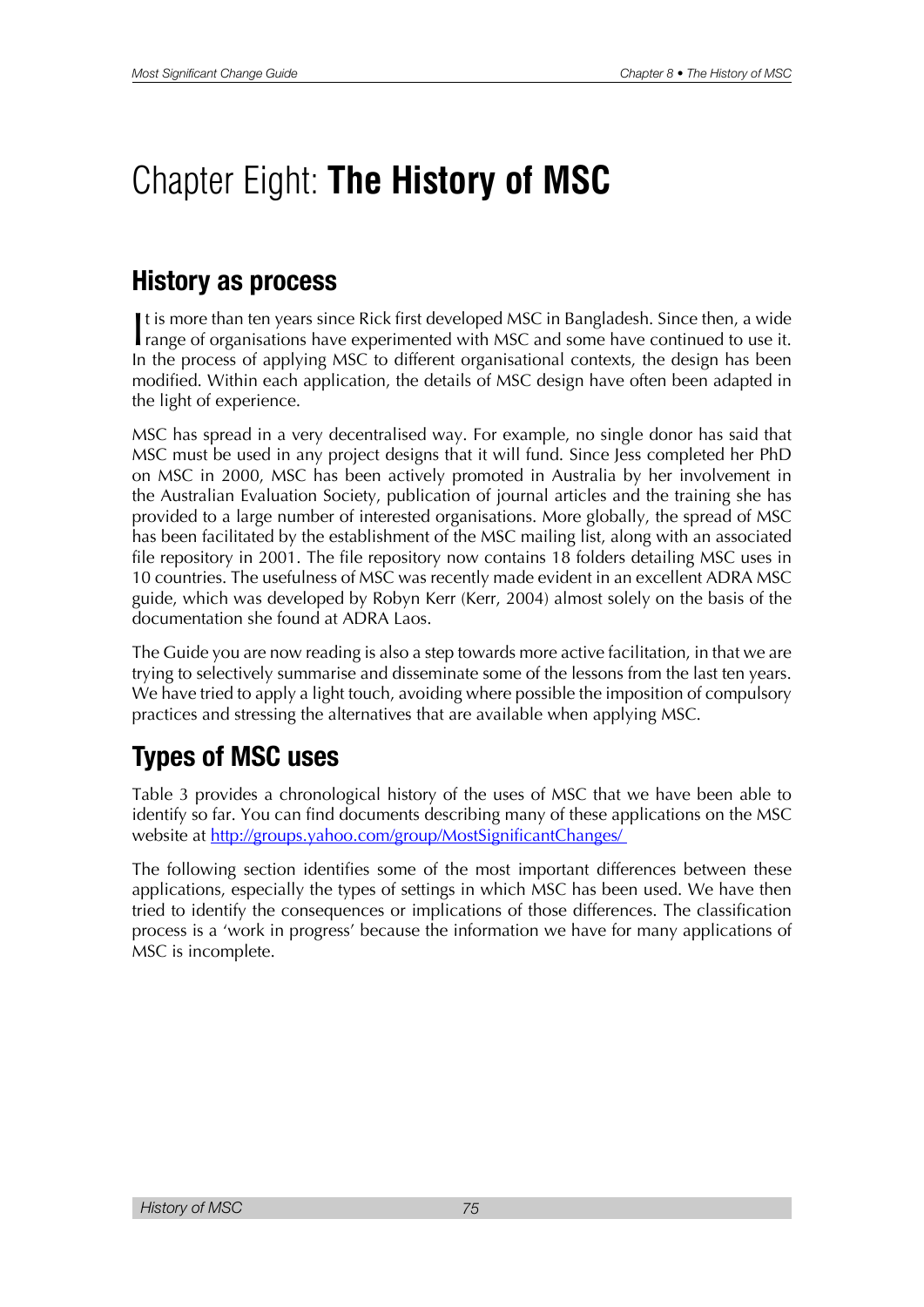| Year | Country            | Organisation                                             | Program                                             | Informant              |
|------|--------------------|----------------------------------------------------------|-----------------------------------------------------|------------------------|
|      | Philippines        | <b>USAID</b>                                             | 'Governance and Local<br>Democracy' project         | <b>Terry Bergdall</b>  |
| 1993 | Malawi             | Government of Malawi                                     |                                                     | <b>Rick Davies</b>     |
| 1994 | Bangladesh         | <b>CCDB</b>                                              | People's Participatory Rural<br>Development Program | <b>Rick Davies</b>     |
| 1994 | Ethiopia           | <b>SIDA</b>                                              | <b>Community Empowerment</b><br>Program             | <b>Terry Bergdall</b>  |
| 1996 | Multiple countries | <b>ITDG, UK</b>                                          | Global program                                      | Helen Wedgewood        |
| 1996 | India              | Aga Khan Foundation                                      | Aga Khan Rural Support Program                      | <b>Barry Underwood</b> |
| 1997 | Australia          | Department of Primary<br>Industries, Victoria.           | Target 10                                           | Jess Dart              |
| 1998 | Mozambique         | Oxfam                                                    |                                                     |                        |
| 1998 | Philippines        |                                                          | Safe Motherhood Program                             | Leslie Dove            |
| 2000 | Multiple countries | <b>VSO</b>                                               | Global program                                      |                        |
| 2001 | Ghana              | <b>DFID</b>                                              | Brong Ahafo District Support<br>Program             | Francis Johnston       |
| 2001 | Pacific Islands    | <b>IDSS/AusAid</b>                                       | Pacific Children's Program                          | Kerin Winterford       |
| 2001 | Mozambique         | <b>MS Denmark</b>                                        | Country program                                     | Peter Sigsgaard        |
| 2001 | Zambia             | <b>MS Denmark</b>                                        | Country program                                     | Peter Sigsgaard        |
| 2001 | Australia          | Department of Victorian<br>Communities (formerly<br>DPI) | Bestwool                                            | Jess Dart              |
| 2002 | Multiple countries | <b>MS Denmark</b>                                        | Country program                                     | Peter Sigsgaard        |
| 2002 | Laos               | <b>ADRA</b>                                              |                                                     | Robyn Keriger          |
| 2002 | Tanzania           |                                                          | Country program                                     | Peter Sigsgaard        |
| 2002 | Thailand           |                                                          | <b>STREAM</b>                                       | Pat Norrish            |
| 2003 | Papua New Guinea   | Oxfam New Zealand                                        | Oxfam New Zealand Bougainville<br>Program           | Jess Dart              |
| 2003 | Ghana              | CARE                                                     | Country program                                     | Fiona Percy            |
| 2003 | Central America    | Ibis Denmark                                             | Country programs                                    | Silke Mason Westphal   |
| 2003 | Australia          | S.A Dept. of Education                                   | Learning to Learn                                   | Margot Foster          |
| 2003 | Australia          | Landcare                                                 | Landcare statewide                                  | Jess Dart              |
| 2003 | Multiple countries | Oxfam Australia                                          |                                                     | Deb Elkington          |
| 2004 | Australia          | Desert Knowledge CRC                                     | National body                                       | Jess Dart              |
| 2004 | Serbia             | <b>SIDA</b>                                              |                                                     | Terry Bergdall         |
| 2004 | Australia          | Landcare                                                 | North Central Landcare                              | Jess Dart              |
| 2004 | Australia          |                                                          | <b>Creatively Connecting</b><br>Communities         | Jess Dart              |

#### *Table 3: Known applications of MSC*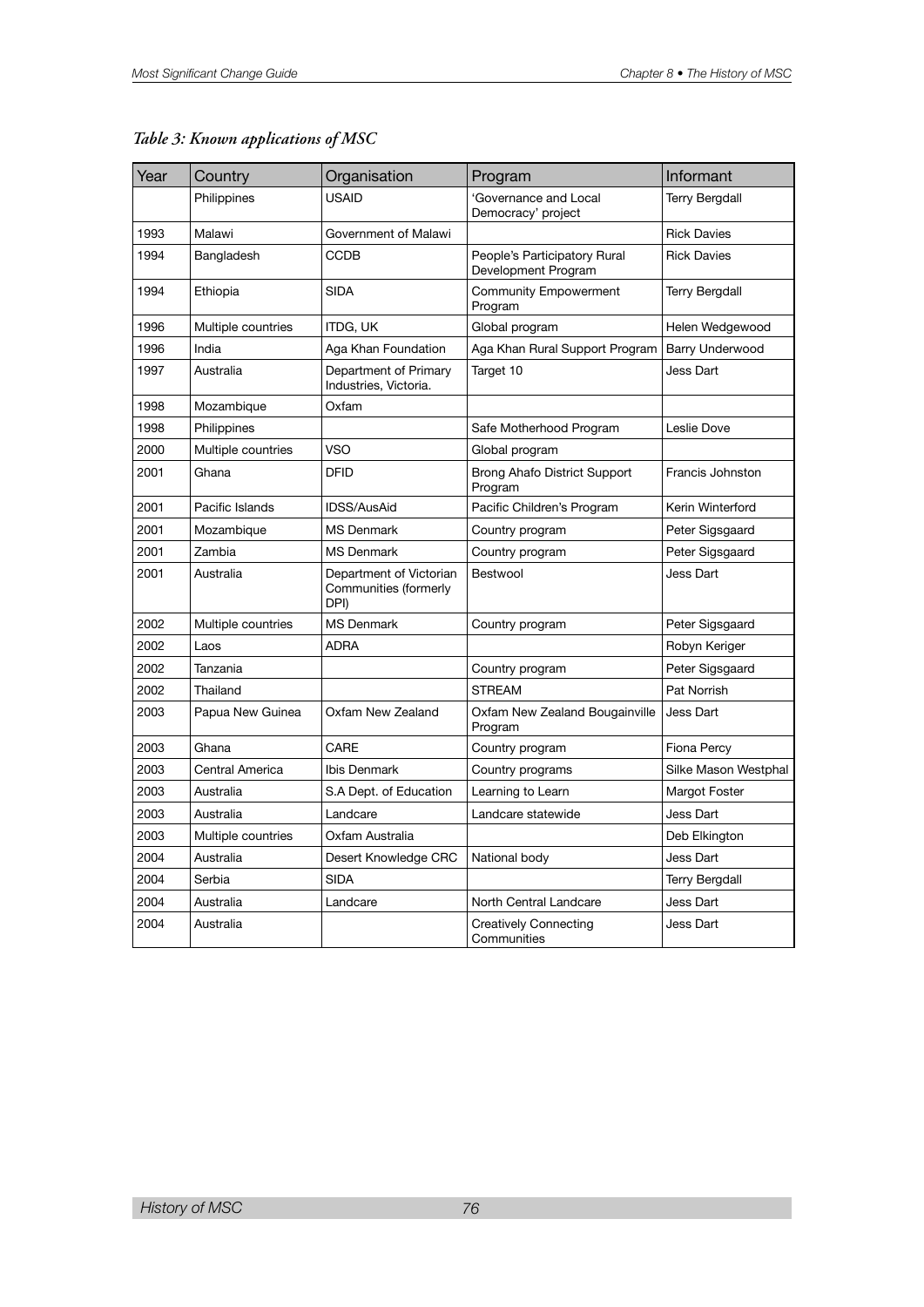# **The 'differences that make a difference' in implementing MSC**

Figure 3. The central differences in program context that we believe have affected the way MSC has *been implemented to date* 



### **Key difference 1: Use of MSC in 'developed' versus 'developing' countries**

Some of the most obvious differences occur between implementing MSC in a developing economy and implementing it in a developed economy. The differences are vast, and beyond the scope of this Guide, so we highlight only three: cross-cultural communication, specialisation in the program context, and levels of power and social capital.

#### *Cross-cultural communication*

MSC has been used in a wide range of developing countries including Bangladesh, Brazil, Mozambique, Tanzania, Ghana, Philippines and Laos. A key challenge in these contexts was the cross-cultural communication of what MSC is all about: the idea of monitoring without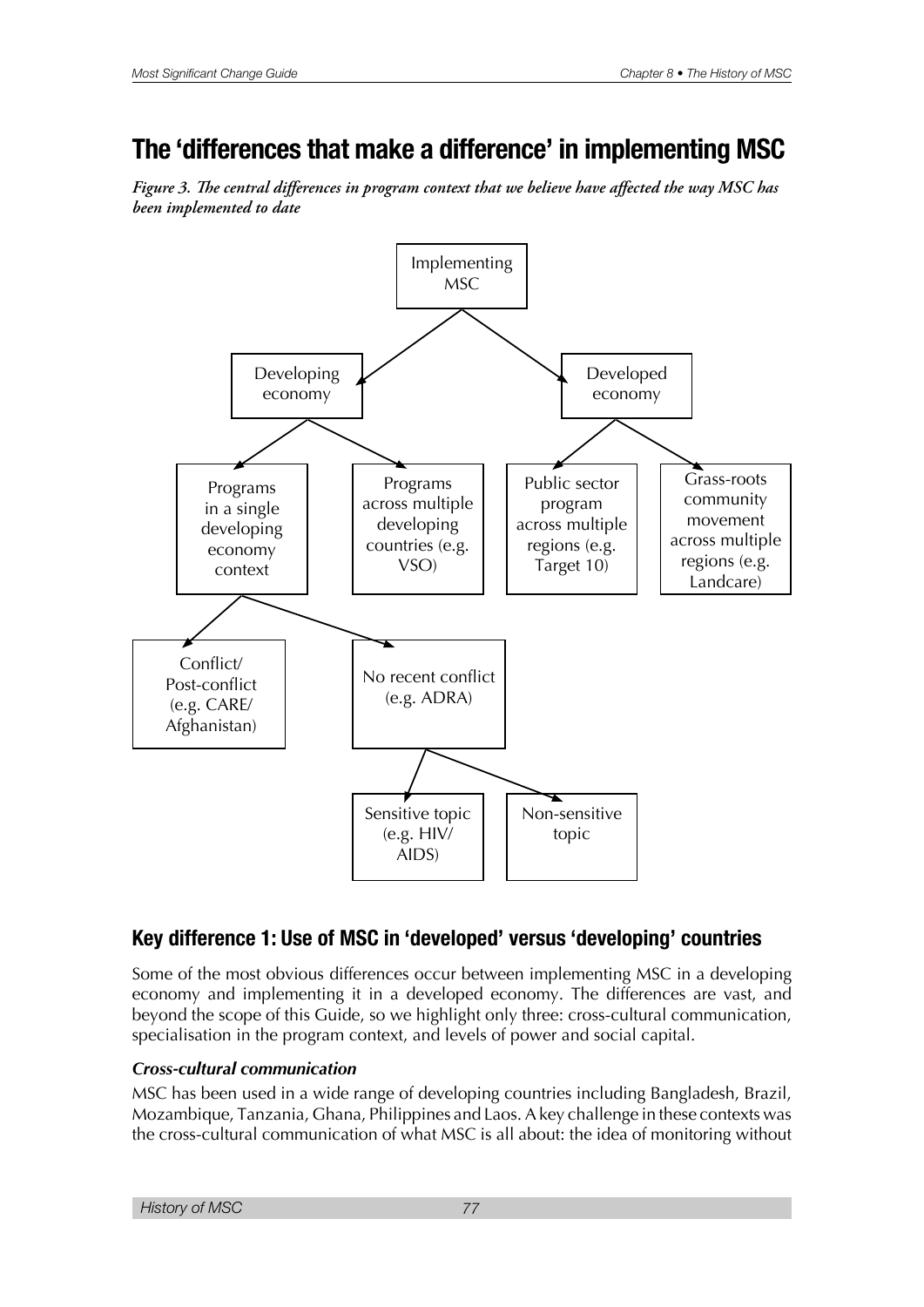indicators, the meaning of 'significance' and the need to exercise individual judgment. In many cases, there was also the challenge of translating guidance notes into the national or local language and translating the documented MSC stories into English, Danish or another language used by the foreign aid agency. In contrast, when MSC has been introduced into organisations based in Australia and the UK, there have been no language problems and relatively few cultural problems.

#### *Specialisation of program focus*

A common difference between the development context and the developed economy context may well be the diversity or specialisation of focus of the programs themselves. Implementation of MSC in developing economies has largely focused on *development*. In developed economies, the programs implementing MSC have focused on such diverse things as the way students learn, practice change in dairy farming, healthier desert communities, natural resource management, increasing wool production, and strengthening communities and employment.

#### *Levels of power and social capital of the program participants*

A central difference for MSC in developed and developing economies relates to the levels of human and social capital of the program participants. In developed countries, it has perhaps been easier to involve program participants in all levels of MSC than is the case in developing countries. For example, in the Target 10 dairy extension project in Victoria, Australia, community participants were represented at every level of story selection, including the roundtable meeting of funders and key influencers. This is because community stakeholders tend to have more power and voice in developed economies.

### **Key difference 2: The extent to which participants in developed economy settings are involved in analysing stories**

Within developed economies, a key variable in MSC applications has been the extent to which community members have participated. In two Australian cases—the Best wool project and some Victorian regions of the Landcare project—the first selection of documented SC stories was done by community landholders in large group forums. Both initiatives are highly participatory, being largely run by the landholder participants. Landcare, for instance, is not an agency-controlled program, but a grassroots movement of community land-managers who meet regularly, apply for government funding and corporate sponsorship for projects, and sometimes employ facilitators.

This suggests that the degree to which participants can be involved in analysing stories is strongly related to the extent to which the organisation or movement is participatory or 'bottom-up' in structure.

### **Key difference 3: Multiple-country applications versus single-country applications**

Some aid organisations have used MSC to monitor changes taking place across a range of country programs (including VSO, ITDG, MS Denmark and Ibis Denmark). Others have focused on monitoring changes within one country or a single program within one country (e.g. CARE Ghana, ADRA Laos and CCDB Bangladesh).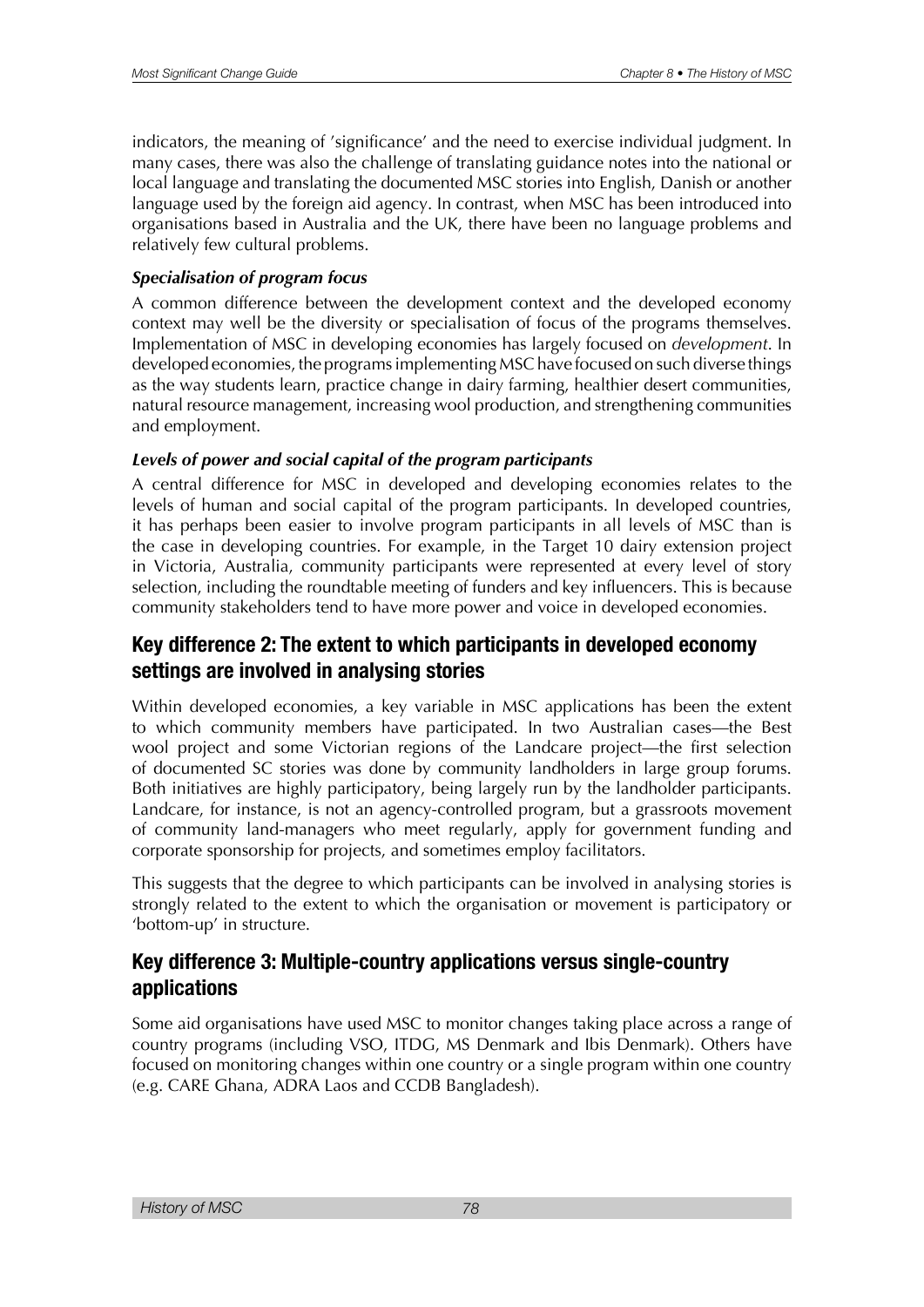The multi-country applications have been the most challenging of all uses of MSC, particularly in the case of VSO, which works in 35 countries. VSO asks every volunteer to complete a MSC report at the end of their two-year placement. These reports are reviewed and selected annually at country, regional and global levels. Because the selection process is annual, there are fewer opportunities for VSO staff to learn about MSC through repeated practice than in most other applications, where three-monthly reporting and selection cycles are common. A second complication is that each year a new group of volunteers must be told about MSC and asked to complete a report at the end of their placement.

A third difficulty, which is shared by all organisations using MSC on a global scale, is enrolling all country programs as voluntary and willing participants in the process. This can be difficult enough with individual staff members of individual programs. At a global level, country program managers often have substantial autonomy, so gaining their interest and willing involvement is a special challenge. Not surprisingly, the level of compliance and active engagement with MSC varies across countries within VSO.

Nonetheless, cross-country programs are likely to encounter these same problems implementing any common monitoring and evaluation program. It could also be said that MSC is extremely useful in these contexts as it allows value pluralism and the chance to talk about these differences and make sense of them. Indeed, despite difficulties, VSO has four years experience with MSC and continues to use it.

### **Key difference 4: Times of relative peace versus confict and post-confict**

In developing countries, most single-country applications of MSC have been in the context of development aid programs. We know of only one application in more of an emergency context. This is the use of MSC by CARE Afghanistan, as introduced by Jon Kurtz, whose Master's thesis includes chapters on his experimentation with MSC in Afghanistan. The introduction of MSC was used as a basis for understanding the influence of both organisational and contextual factors on organisational learning within the humanitarian emergency sector. According to Kurtz (2003:73), 'experimentation with the method yielded insights into staff perceptions of the overall purposes and value of M&E – a critical factor affecting the ability of M&E to generate learning'. Kurtz concludes that 'the MSC method appeared to build well on, and provide some much needed structure, to our previous efforts to improve qualitative M&E'. You can find these chapters in the MSC file repository at <http://groups.yahoo.com/group/MostSignificantChanges/files/>

We argue that MSC should be useful in emergency contexts because what it can provide is close to a 'real time' impact assessment (for example, in terms of effects on people's lives). It can also provide more frequent opportunities to steer an intervention in the appropriate direction, through periodic feedback on the stories identified as most significant of all. In an emergency context, a shorter reporting period such as weekly or monthly would be preferred to the quarterly cycle often used in development projects.

We know of one use of MSC in a post-conflict context, by Jess in Bougainville. Bougainville was subject to a prolonged civil war in the late 1990s. The number of casualties is unknown, but it is estimated that deaths and injuries were proportionately among the highest in the world. Jess used MSC as part of an impact assessment of Oxfam New Zealand's interventions during and after the war. Every post-conflict situation is unique, and most tend to be extremely dynamic in the first decade of peace. Therefore interventions need to evolve as the context becomes better understood and the situation changes. A responsive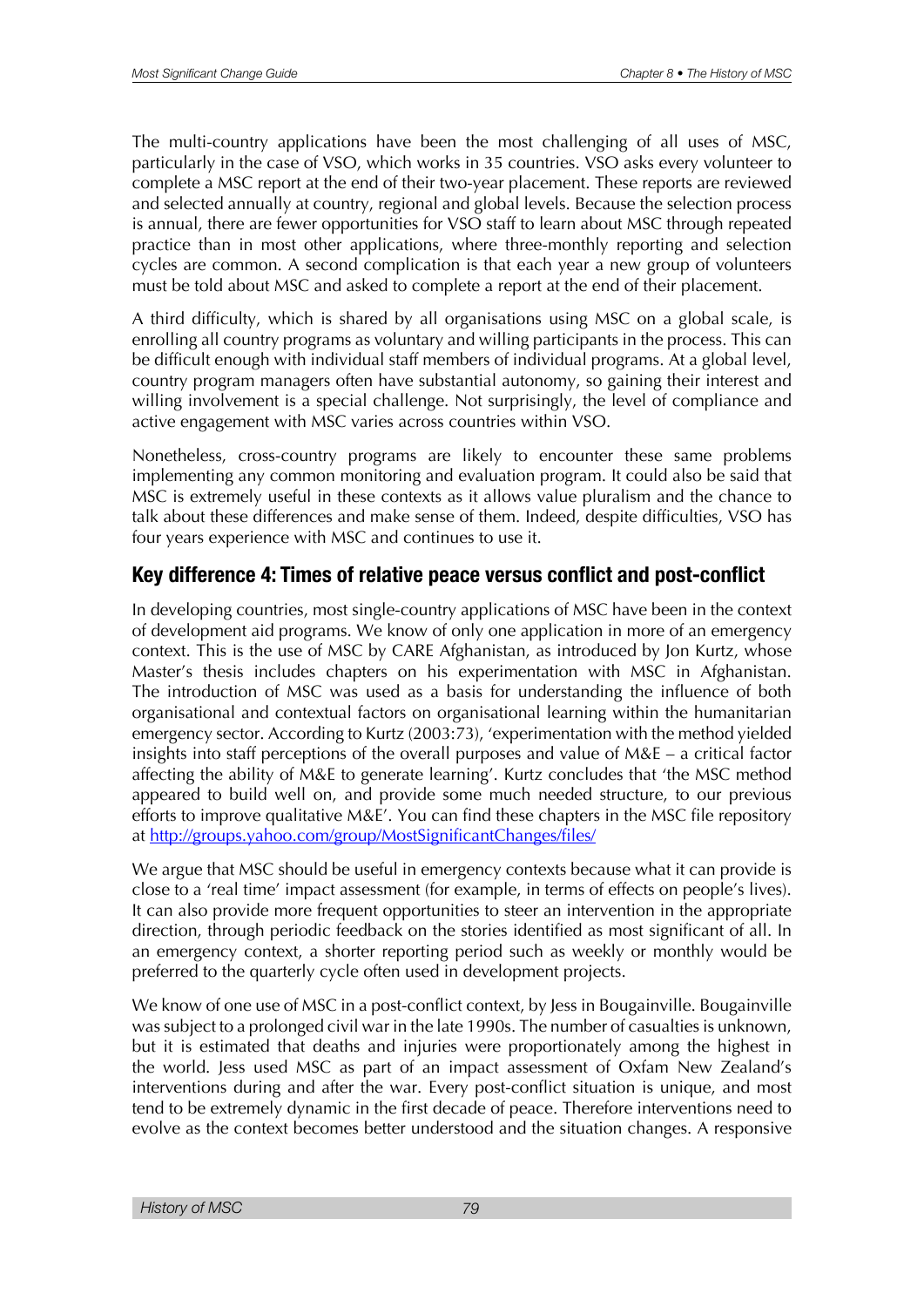program design that can adapt to these changes requires regular reflection and course correction. In the Oxfam New Zealand Bougainville program, the objectives changed five times over a five-year period! MSC seemed particularly appropriate because it is a form of monitoring and evaluation (M&E) that is not based solely on checking to see whether the original objectives have been met. The judgments made in MSC are more about whether significant changes are being achieved; the criteria used to determine the *significance* of the changes can themselves change over time.

### **Key difference 5: Degree of sensitivity of the program focus**

As well as the more typical implementation in rural development context, MSC has also been applied to more 'socially sensitive' topics. For example, it has been used on a Safe Motherhood project in the Philippines, a child welfare project in the Pacific and an HIV/ AIDS program in South East Asia. The use of MSC in the latter two contexts has raised important questions about privacy, confidentiality and appropriate methods for eliciting stories in sensitive subject areas. For example, asking for SC stories about 'other people' that the respondent knows about could in fact elicit stories about the respondent. There are also concerns about the most appropriate means of verifying MSC stories in these contexts.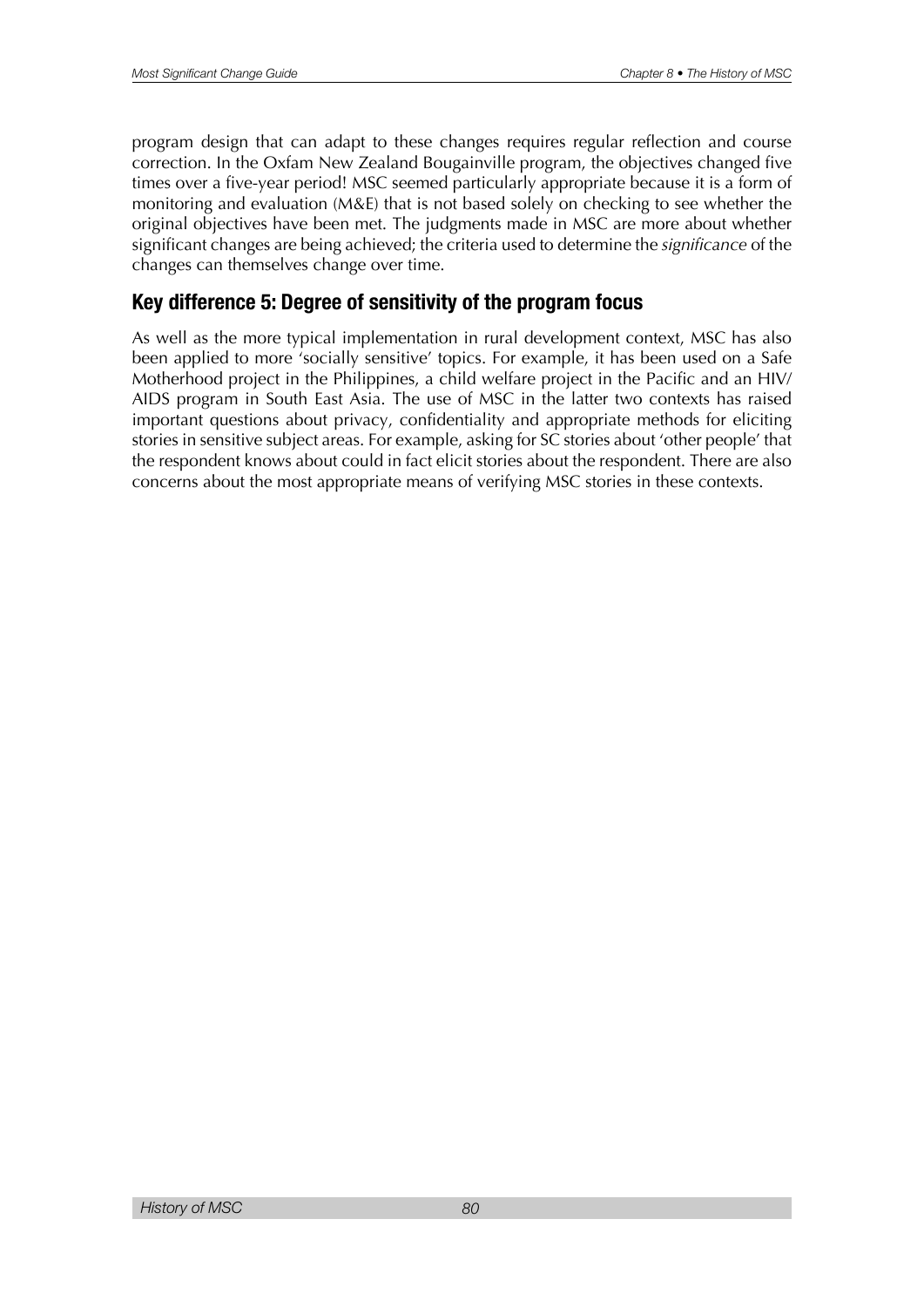# Chapter Nine: **New Directions for MSC**

MSC is still evolving and while we make some suggestions for improving the technique,<br>you may well find other useful ways to improve MSC or adapt it to different contexts. We invite you to join us in exploring how MSC can be further developed and creatively combined with other techniques and approaches in evaluation.

This chapter outlines some possible future directions for MSC. We begin by considering some ways to fine-tune MSC, discuss how you could creatively combine MSC with other approaches, and look at some innovations to the MSC process.

# **Fine tuning**

In our experience, MSC can be fine-tuned by developing methods for:

- incorporating insights into program planning
- eliciting the views of program critics
- participatory analysis of stories en masse
- improving the feedback process.

#### *Incorporating insights into program planning*

MSC can lead to bigger improvements to programs when there is a formal process for incorporating the lessons learned from the stories into both long-term and short-term program planning. You can encourage this in the short term by asking those selecting MSC stories whether they can offer any recommendations for action as a result of the story they have selected. If the SC stories contain critical information (i.e. information about differences that make a difference), the best SC stories will have made differences that continue on into the future. To date, only one or two MSC report formats have included a recommendations section. We now believe it should be used more widely, if not in all MSC applications.

Another way to enhance the impact of MSC on program improvement is to have periodic 'reflections' that lead into formal program revisions. In 2004, Oxfam Australia held a series of annual reflections across all programs to focus on examining what significant changes had occurred.

#### *Including a process to elicit the views of critics*

MSC does not deliberately set out to capture the opinions of community members who chose not to participate in a program, and may not give voice to critics of the program. Combining MSC with a process that sought out program critics would offset this bias and provide a more comprehensive evaluation outcome. The selection process could include stories collected from critics or have critics participate in the selection panels.

Another option is to expand or modify the range of groups who select winning stories. There is no reason to restrict story selection to those with program responsibilities (e.g. staff groups, steering committees and investor groups). It would be possible, for example, to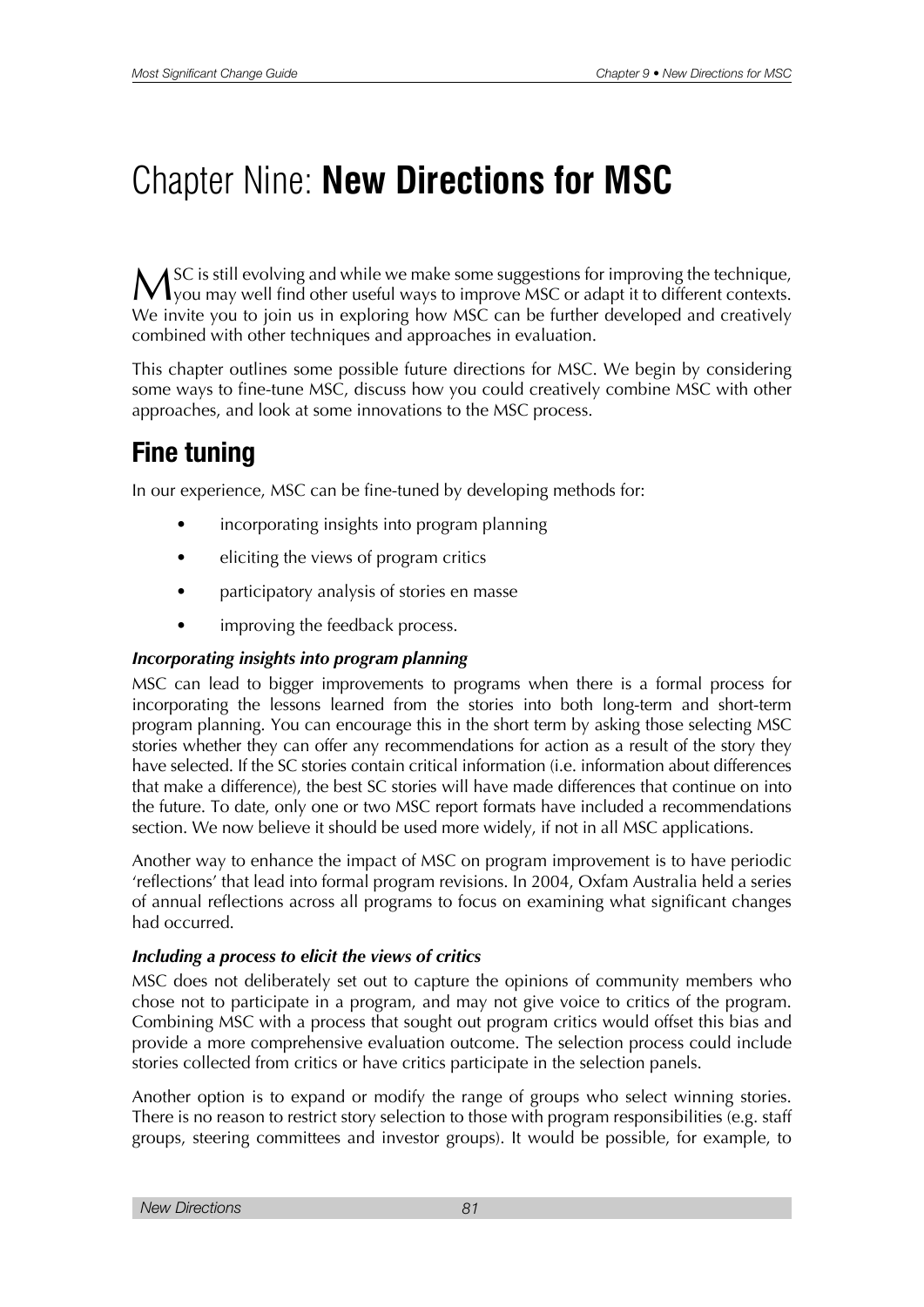involve members of the public in discussion about which stories they did and did not value. Conducting part of the MSC process on the Internet would enable many more people to be involved in voting for stories and explaining the different reasons behind their views. Some organisations that use MSC (including VSO, CWS Indonesia) have started to place their SC stories on the Internet. This process could take place either in parallel or after the process has been completed within the implementing organisation.

#### *Participatory analysis of stories en masse*

Nominated stakeholders could periodically analyse the stories en masse, in addition to making judgments about the relative merit of selected groups of stories. In other words, secondary analysis could be conducted in a participatory manner. For example, designated stakeholders could help to identify major themes arising from the whole spectrum of stories, including those not selected. This could form the basis of a whole program 'reflection' with documented recommendations that lead directly into program planning.

#### *Improving the feedback process*

This process could be done better by ensuring that someone always accompanies the results back to the story providers at the level below, rather than just sending them by document alone. At these meetings, the story providers could be asked to guess which SC was selected as most significant of all. This will raise their interest immediately. The messenger should then inform them which SC was actually selected, and why. If this is different from the prediction, then it is highly likely that there will be some animated discussions about the differences in perspective between these providers and the people who selected stories at the next level. The messenger will be able to feed back the essence of this discussion to that group. These suggestions are based on Rick's one positive experience with feeding back results of an impact assessment survey, on the same basis: asking for predictions of expected responses, revealing the actual responses, then discussing the differences.

## **Combining with other approaches**

MSC has different strengths and weaknesses to conventional methods of monitoring and evaluation. It is therefore a good tool to combine with other methods and can be used effectively as one of several methods chosen to offset different biases and meet the full evaluation requirements. Evaluation approaches that would complement MSC could include those that provide:

- quantitative evidence of the spread of emergent outcomes
- evidence of the achievement of predetermined outcomes (if these have been articulated)
- evidence of the 'average' experience of participants (or of subgroups of participants) as well as exceptional outcomes
- information on the views of non-participants and other 'victims' of the program
- improved knowledge with regard to the logic of the program intervention
- evidence of whether desired outcomes have been achieved, in what situations and why.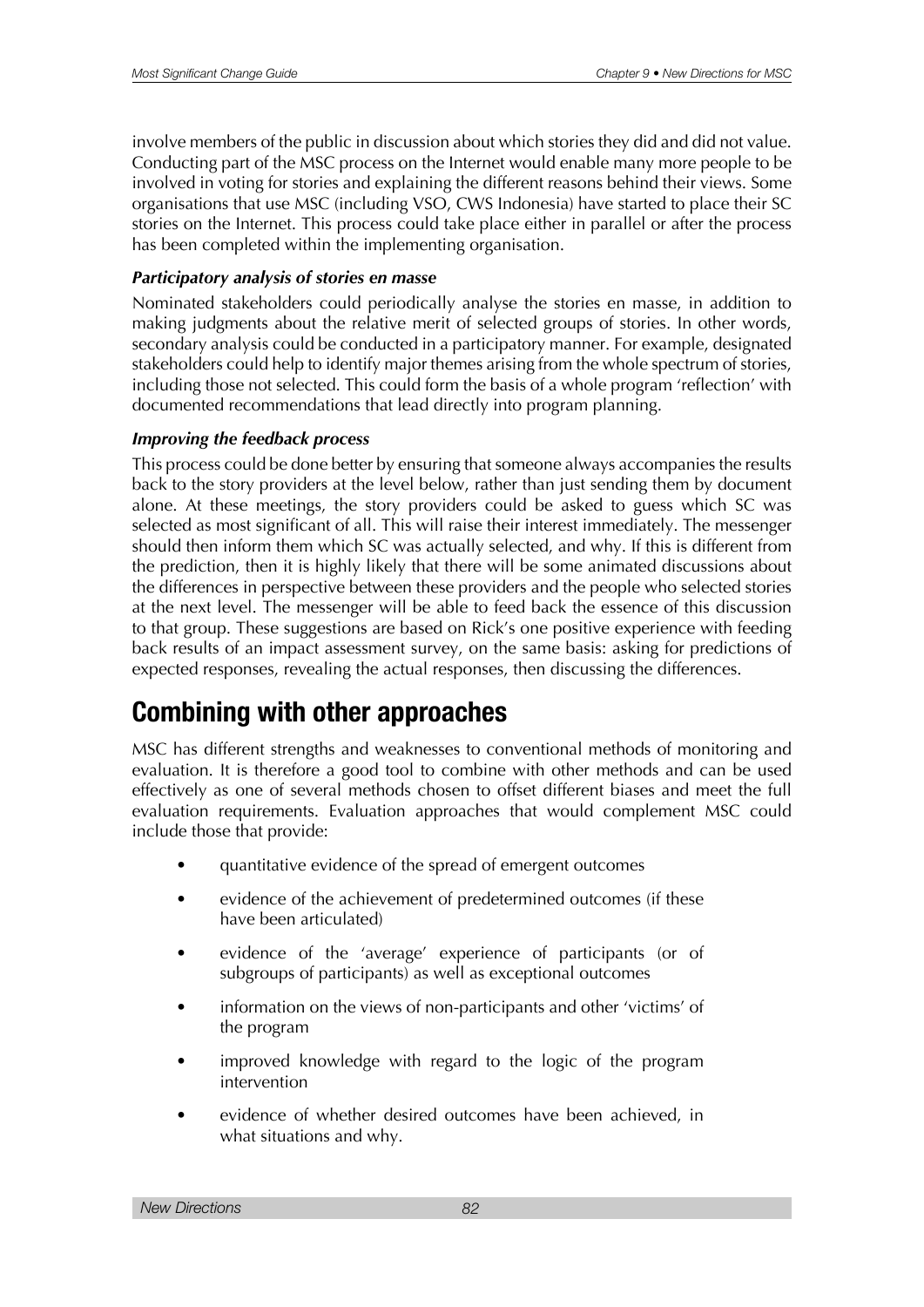#### **UK – MSC can work with indicators**

**"The POEMS [read MSC] system and the intelligent use of indicators are not** contradictory. POEMS can suggest and highlight appropriate indicators of impact that could then be employed in a more 'formal' impact assessment, or be built back into the system as new domains." *(Wedgwood and Bush, 1996:5, ITDG)* 

### **Using MSC alongside program logic to create a comprehensive monitoring, evaluation and learning framework**

In the last two years, Jess has coached several organisations to integrate MSC alongside 'program logic' and reflections. Firstly, Jess facilitates program staff to develop a program logic model to help them come to a shared understanding of who their programs are targeting, and the underlying logic and expectations of their work with these people. The program logic then guides the type of evidence they need to collect in order to tell the story of their progress in achieving the intermediate impacts. This will establish a picture of how the program has contributed to the ultimate outcomes. However, this is only one side of the story – it only tells us the extent to which the program has achieved its *expected* outcomes. MSC supplements this by helping program staff to search for emergent instances of significant change (as seen by the participants) and come to an agreement on the value of these changes. The third component of this model is to combine these two approaches in a program of regular reflection.

Figure 4 shows the relationship between program logic, MSC and annual reflection. The annual reflection examines whether there is alignment between the project-centric logic model and what MSC reveals. It asks: *'What impact is our work having in general?'* and *'Is it the right thing to do?'* as well as *'Are we doing what we said we would do?'* The annual reflection is used to revise the program logic model and make recommendations for changes in direction to be incorporated into the annual planning process.



Figure 4. How program logic, MSC and the annual reflection process work together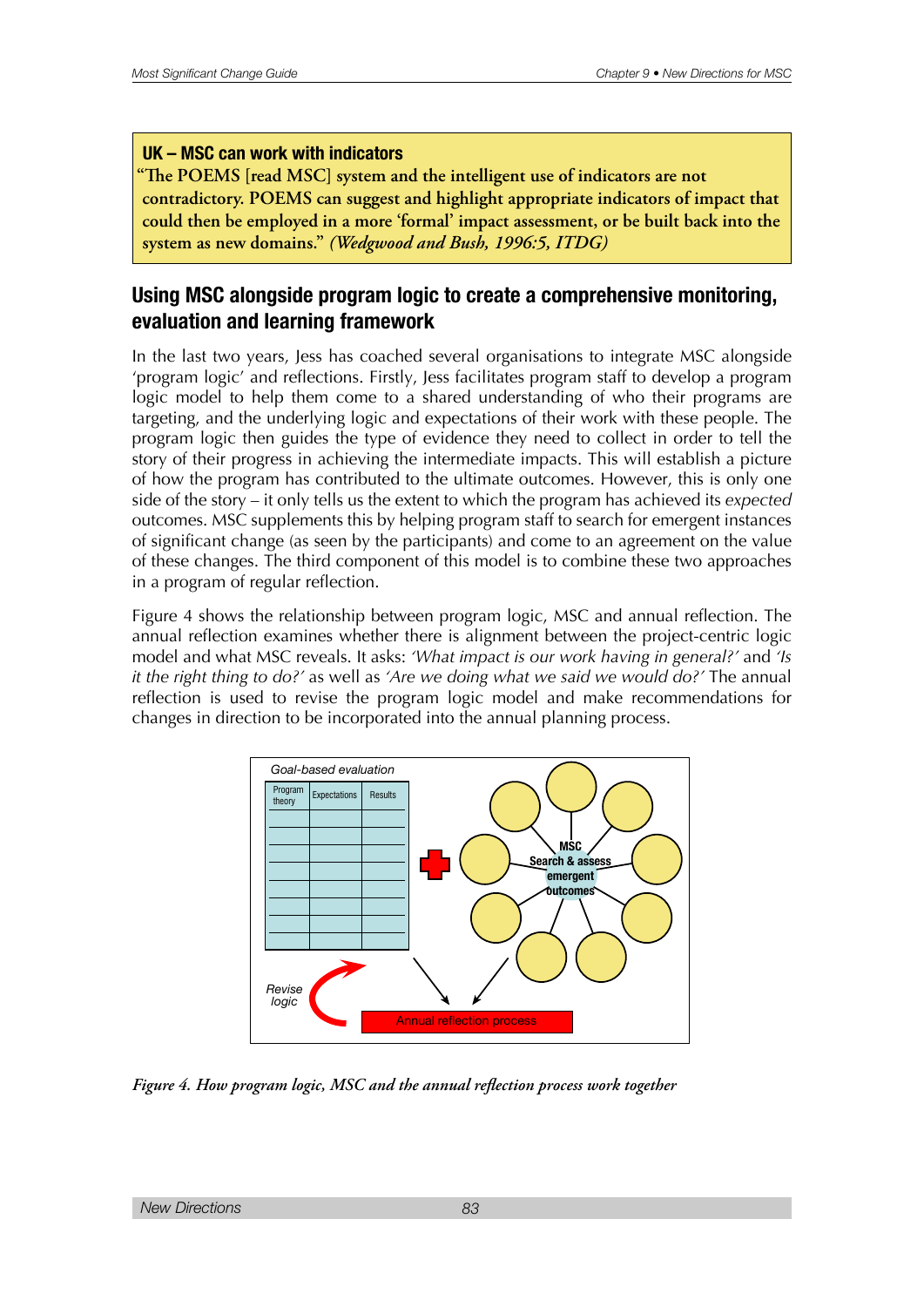# **Innovations**

### **Network alternatives**

Using a hierarchy of selection processes to summarise-by-selection a large range of program experiences fits reasonably well with the hierarchical structure of most organisations. However, it is becoming more common to see development programs involving multiple partners, and networks of stakeholders with various kinds of linkages to each other. Many have a voluntary membership and many do not have a simple hierarchy of authority. In these settings, summary-by-selection processes require more careful thought. When a group selects a most significant SC story from those provided by its members, who should it then feed the story to? In some cases there may be elected management structures that could be used, but in many cases there will not.

The alternative, which seems to have been used in one application of MSC in Papua New Guinea (Reid, 2004), is that results of different stakeholder group's selections are fed into each other, for a second round of reflection, and possible readjustment of their original judgments. This process can be repeated, until each stakeholder group's judgment stabilises. This approach is consistent with some theoretical work on the nature of selection processes in self-organising systems (Kauffman, 1995). The potential downside of this approach is that it would be a more time-consuming process. In this context it is worth noting that the PNG application was in the context of an evaluation, not an ongoing monitoring process.

A more radical use of SC stories is being proposed within the ADB 'Making Markets Work Better for the Poor' (MMWB4P) project in Vietnam. A communications strategy has been developed to ensure that research findings are communicated to and used by policy makers. Project office staff will collect SC stories from the funded researchers they are in contact with, and from participants in dissemination workshops. These stories will be used for two purposes. Firstly, to develop a better understanding of the relevant *policy-making process* (this will be an MSC domain). Secondly, the contents and sources of these MSC stories may shed light on the network of connections that exists between policy makers and the project. In the original use of MSC by CCDB, a structure was deliberately set up in advance to enable filtering of SC stories. In the ADB project, the SC stories that become available will be used to uncover existing structures. One of the first SC stories to be documented is shown in the box below. This is one part of a wider jigsaw puzzle, with the surrounding parts yet to be found.

#### **Vietnam – SC stories as jigsaw pieces: how do they connect?**

**"The MMWB4P Project Office received a fax copy of a page of Hansard covering some parliamentary Q&A dated 29 November. There is a section on Vietnam with Mr** Alexander, a representative of the Foreign and Commonwealth Office (FCO), being quizzed about what the UK is doing to help Vietnam become a market-based economy. **Mr Alexander's reply has a whole paragraph on the MMWB4P project ending with 'For** further information on this intervention, I refer my hon. friend to the Making Markets Work Better for the Poor website: <u>www.markets4poor.or</u>g". *(Rick Davies, 2004)* 

**The MMWB4P Project Office does not yet know how the FCO representative knew** about their project.)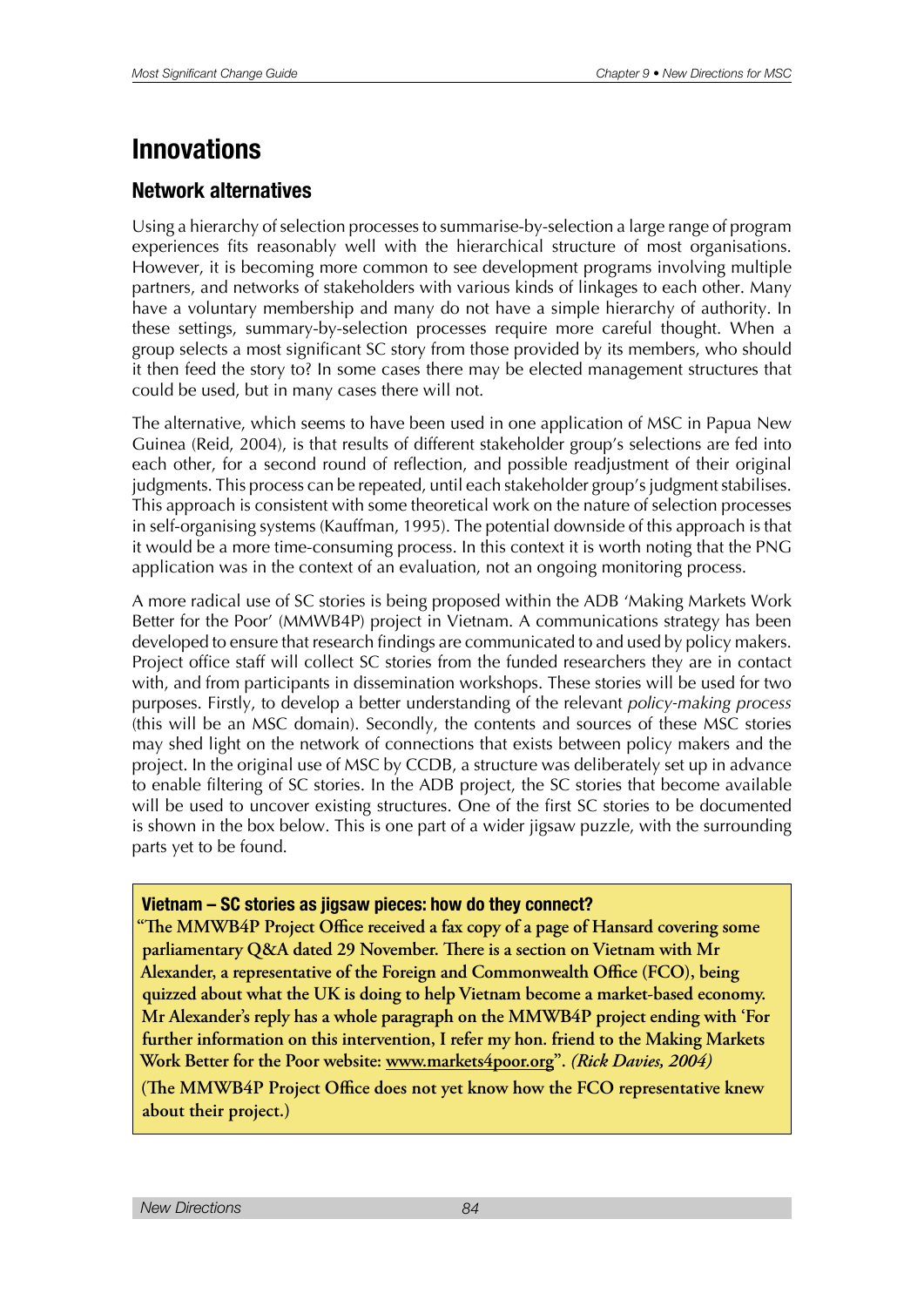### **MSC for process monitoring**

A recent innovation is to use MSC to monitor changes in management processes within aid programs. In Bangladesh, the Social Investment Program has contracted a third party to monitor the processes used to help plan and fund community-level development initiatives. MSC is one of the methods the contractor will use. Instead of significant changes in beneficiaries' lives, however, the MSC participants (including program beneficiaries) will be asked to identify stories about changes in the way the program is being implemented: for example, how program staff work with villagers to develop annual development plans, or how grants are disbursed to fund those plans.

### **MSC and large groups**

Jess has experimented with using MSC in large group contexts in a short timeframe, as an alternative to stories being generated and selected by small discrete groups of people. Storytelling is conducive to large group settings and feedback from participants indicates that the forums have been well received. This is also a good way to encourage beneficiaries to be more centrally involved in the selection and collection process. However, it may not be appropriate in every cultural or programmatic context, as it does tend to be very public.

For example, in 2002, Jess facilitated MSC at a forum with 90 wool producers sitting in groups of around seven people. Each group was asked to discuss any changes that they felt had resulted from the program. They then selected the most significant of all these changes, and recounted this story to the large group along with the reasons why their group selected that story above the others. A microphone was used to ensure everyone heard the stories, which were also recorded. The atmosphere was very excited, and people embraced the opportunity to tell their stories to the whole group. That night the stories were hastily transcribed and documented. A stakeholder steering committee re-read the stories the next day, selected the most significant and fed the results back to the participants in the minutes of the workshop. These forums were conducted in three different regions, and were to be repeated in following years.

### **MSC in strategic planning**

In 2004, Jess experimented with a combination of appreciative inquiry and MSC for strategic planning, using large group processes. The process had two positive outcomes. The resulting strategic plan was realistic and grounded in experience to a greater extent than the average strategic plan. The other positive outcome was the high degree of ownership of the strategic plan.

For example, MSC was used to help develop a strategic plan for the Landcare Support Program in the North Central Region of Victoria. Around 70 volunteers (half of whom were 'beneficiaries') went into the community and interviewed a wide range of people that they felt had important views about Landcare, including young people, mayors, agency staff and landholders. The resulting 140 stories were screened by a steering committee before being analysed at a two-day community forum attended by 80 people, mainly beneficiaries. Participants were divided into groups of around eight people and asked to read a unique pile of stories, with at least one story per domain, and to distil from each story 'what Landcare is when it is at its very best'. They attached removable self-adhesive notes to each story in response to this question. Each group then chose the most significant story from its pile and read this out to the large group, along with the reasons for the choice.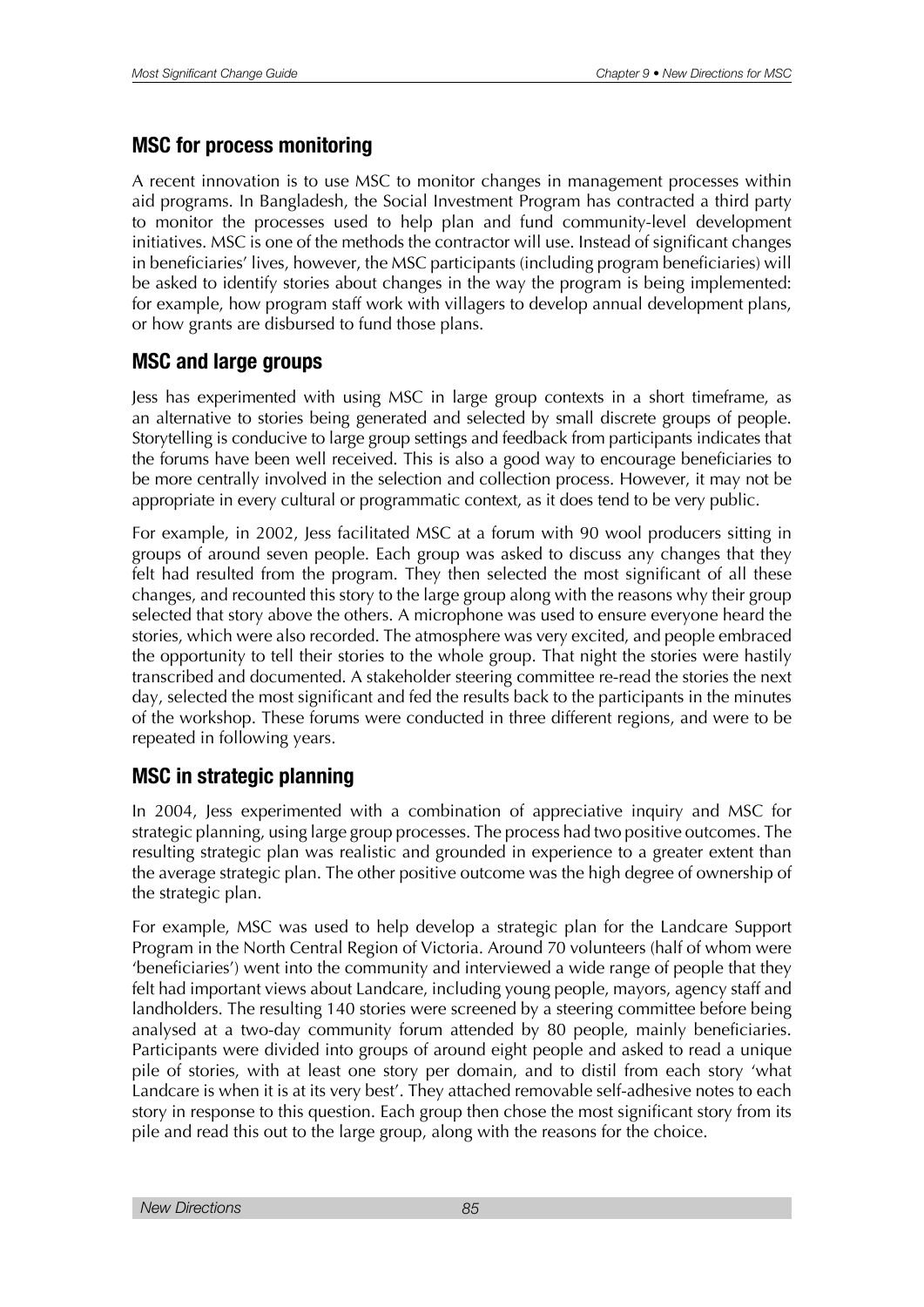The facilitators then grouped the self-adhesive notes that distilled 'what Landcare is when it is at its very best' into 11 key success factors and an artist drew a picture to represent each of these. Together with the eight examples (i.e. stories) of what was valued, and the reasons why, the key success factors were used to ensure that success factors were included in the strategic plan. This involved developing a vision and identifying actions along the lines of a more typical Appreciative Inquiry approach. The story analysis component of the summit took around three hours and was well received by all participants.

### **MSC as a participatory component of summative evaluation**

#### *MSC can be used to ensure participatory values are included in summative evaluation*

Summative evaluations typically involve an external evaluator interviewing a range of people, collecting secondary evidence and making observations. The external evaluator then considers the evidence and makes judgments about the extent to which the program was worthwhile and how it could be improved. Ultimately the process depends on the evaluator using their best judgment (based to some degree on their own values; they are human after all) to assess the merit and worth of a program. But in highly participatory programs, is it appropriate for an external evaluator to judge what constitutes success? MSC can help extract local success criteria that may be more appropriate than the success criteria developed by an outsider.

For example, in 2004, Jess conducted an external evaluation of the Oxfam New Zealand Bougainville Program (ONZBP), which was on the verge of becoming Osi Tanata, an independent Bougainvillian NGO. Because Jess felt that it would be inappropriate to conduct an entirely external evaluation of what is now an autonomous local institution, she recommended that the evaluation include some elements of participatory evaluation based on the values of the local team. Program staff collected 17 significant change stories and the evaluator (Jess) collected eight as a cross-check.

All stories were collected with the help of an interview guide, with notes being written down and then read back to the informant for verification. The staff and a small number of beneficiaries selected the most significant of the 25 stories. The evaluator used the success criteria identified by staff as the main themes in the evaluation report. In addition to the MSC process, the evaluator interviewed 23 key informants and 12 community members in Bougainville, including some critics of the program. The final evaluation report used extracts from the SC stories and quotations from the interviews to illustrate the key findings.

#### *Modifications to sampling process in MSC for use in summative evaluation*

A potential limitation for MSC in summative evaluation is that it captures the most significant stories – the most successful cases. Summative evaluation generally requires data on the spread of impact across different participant groups. With ONZBP, this limitation was addressed by first classifying the projects as very good, good, not so good, etc. Projects were then selected at random from each category, and staff collected MSC stories from these project locations. In other words, the evaluation used 'stratified purposive sampling' rather than random sampling.

### **Future research areas**

We know of two completed PhD theses (Jess and Rick) and two Master's degree theses (Jon Kurtz, 2003; Bettina Ringsing, 2003) that deal with MSC. We believe MSC offers plenty of scope for further research, particularly in the following areas: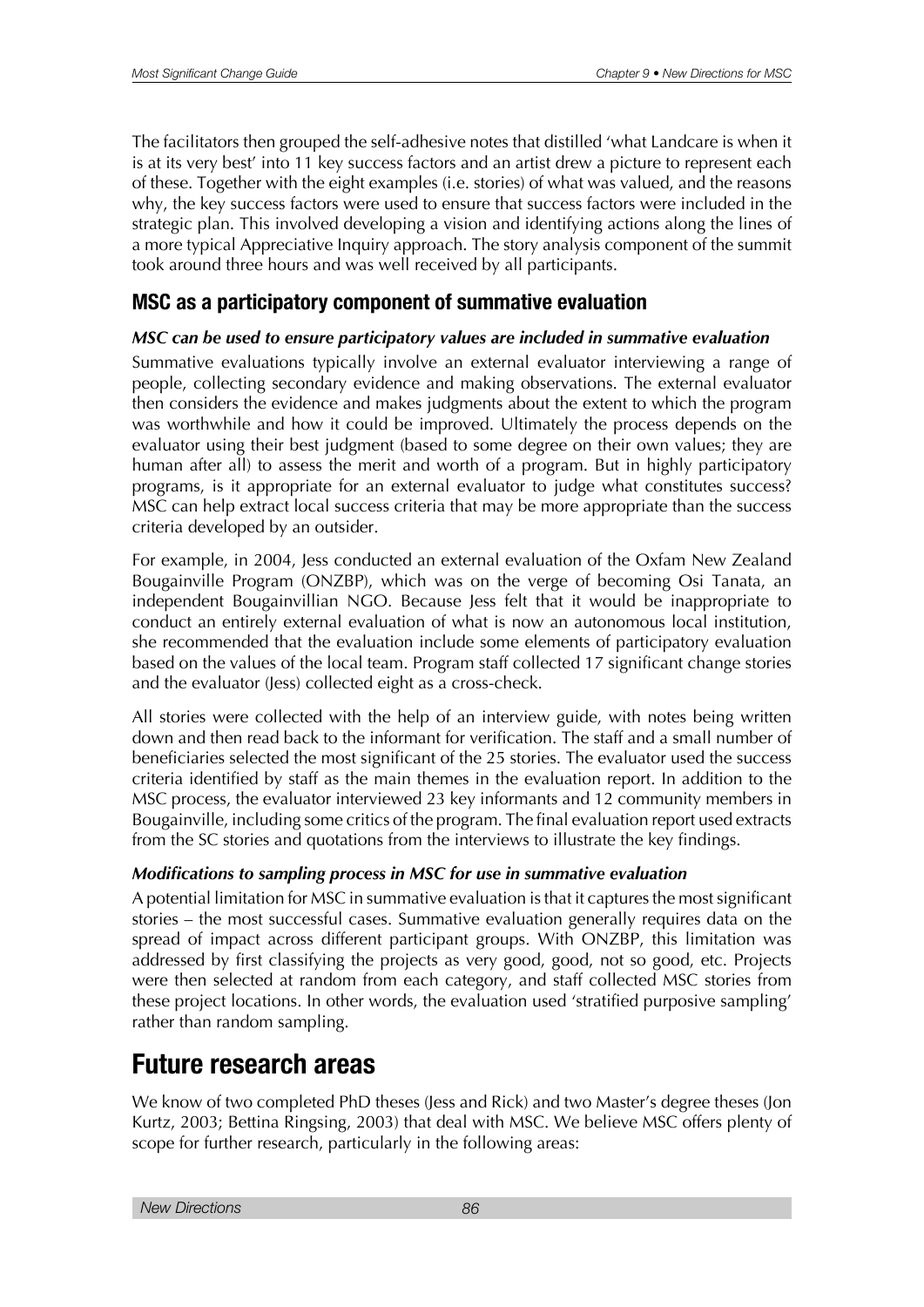- the proportion of MSC applications that are really about unexpected changes, and what factors most influence this proportion: for example, cultural, organisational, program design and MSC design factors
- what factors have the most influence over the percentage of negative stories that are reported, and how controllable these factors are
- how to strengthen the feedback loop, which is known to be a weak link in the MSC process
- how to strengthen the link between the MSC dialogue and program planning
- how to strengthen MSC for use in summative evaluation
- combining MSC with deductive approaches that develop a program logic.

### **An invitation to innovate, review and communicate**

Every organisation that uses MSC introduces some innovations. Every application inevitably requires fine tuning and adaptation of the MSC process to the local context and specific program objectives. Some of these changes will make MSC more useful, some will not. The value of these experiments will be magnified if the methods and results can be documented and shared with other users of MSC.

We encourage you to:

- join the MSC mailing list to learn more about other people's experiences. Please introduce yourself and explain who you are, what you are doing and what you are interested in
- document your planned use of MSC. This could include noting the rationale for its use, and recording the guidelines for how it is to be used
- review your actual use of MSC and document your conclusions. especially after a pilot period and preferably at regular intervals
- make your MSC documentation available via the MSC mailing list and through other means such as your website.

In return, we will try to condense the lessons learned from this growing body of experience, and produce a revised version of this Guide within the next three years.

Happy trails

Rick and Jess February 2005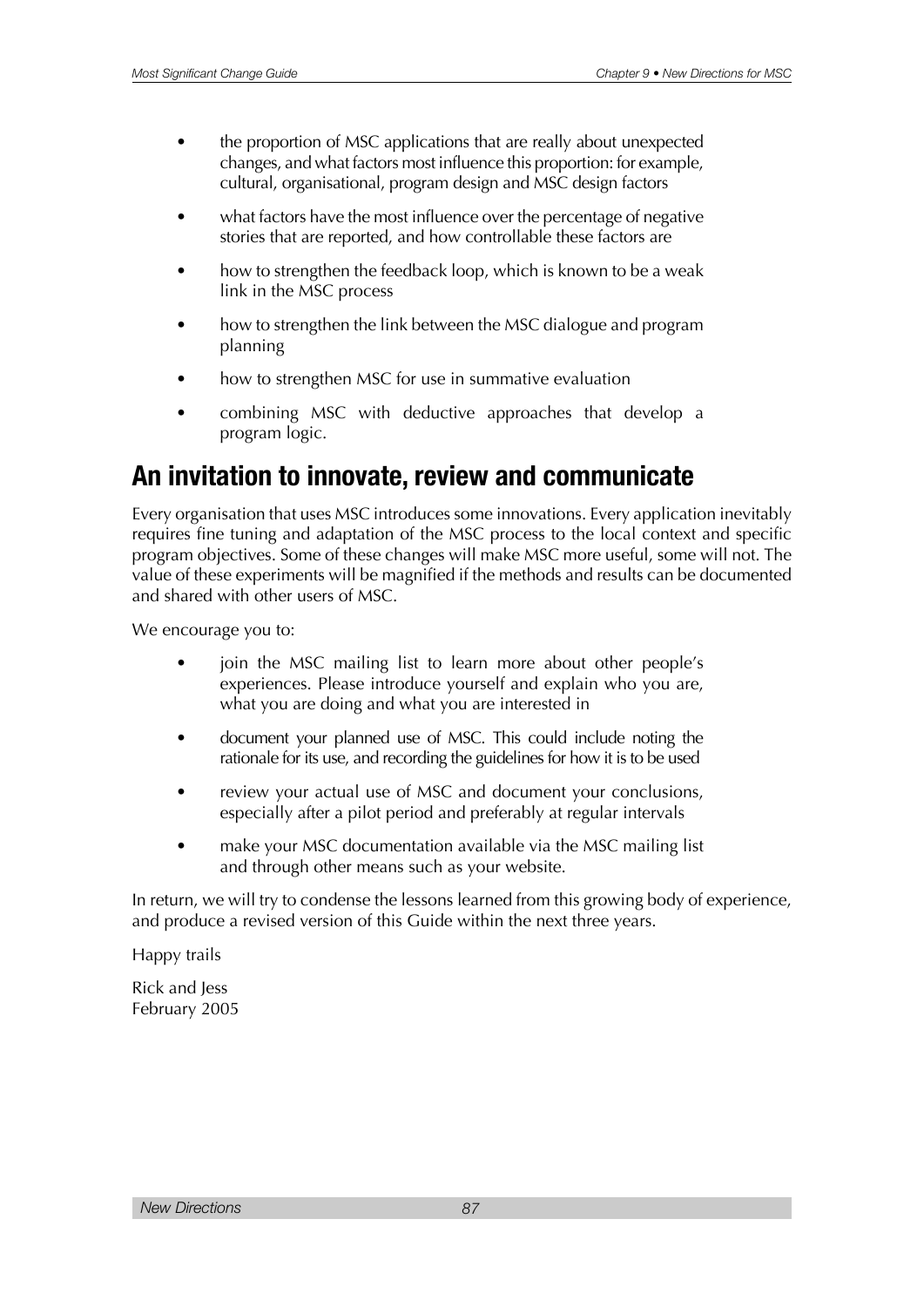# **Bibliography**

# **References to all sources quoted**

Bateson, G. (1979), *Mind and Nature: A Necessary Unity*. E.P. Dutton. New York.

Bennett, C. (1976), Up The Hierarchy. *Journal of Extension*, March/April, USA. See also [http://www.lhccrems.nsw.gov.au/pdf\\_xls\\_zip/pdf\\_env\\_report/Attach5-BENNETTS.pdf](http://www.lhccrems.nsw.gov.au/pdf_xls_zip/pdf_env_report/Attach5-BENNETTS.pdf) (site visited: 26 September 2004).

Campbell, D.T. (1969), Variation, Selection And Retention In Socio-Cultural Evolution. *General Systems*, Vol 14, p 69–85.

CCDB (2000), *Roles and Functions of the CCDB PME System*. Internal CCDB Memo.

Dart, J.J. [1999a], 'The Tale Behind The Performance Story Approach', *Evaluation News and Comment,* **8**, No.1, pp 12–13. Link available at:<http://www.clearhorizon.com.au> (site posted April 2005).

Dart, J.J. (1999b), 'A Story Approach For Monitoring Change In An Agricultural Extension Project', *Proceedings of the Association for Qualitative Research (AQR), International Conference, Melbourne*, AQR, [www.latrobe.edu.au/www/aqr/offer/papers/JDart.htm](http://www.latrobe.edu.au/www/aqr/offer/papers/JDart.htm) link at: <http://www.clearhorizon.com.au> (site posted April 2005).

Dart, J. J. (2000a), 'Stories for Change: A new model of evaluation for agricultural extension projects in Australia', PhD, Institute of Land and Food Resources, University of Melbourne, Melbourne. PDF available at: <http://www.clearhorizon.com.au>(site posted April 2005).

Dart, J. J. (2000b), 'Stories for Change: A systematic approach to participatory monitoring', *Proceedings of Action Research & Process Management (ALARPM) and Participatory Action-Research (PAR) World Congress, Ballarat, Australia*, www.ballarat.edu.au/alarpm/docs/Dart, J - Paper.doc (site visited: 26 September 2004).

Dart, J.J. (2000c), Target 10 Evaluation stories, Department of Natural Resources and Environment, Victorian State Government, Melbourne. PDF available at: <http://www.clearhorizon.com.au>(site posted April 2005).

Dart, J. J. & Davies, R.J. (2003), A dialogical story-based evaluation tool: the most significant change technique, *American Journal of Evaluation* **24**, 137–155*.*

Dart, J. J., Drysdale, G., Cole, D. and Saddington, M. (2000), 'The Most Significant Change Approach For Monitoring an Australian Extension Project', in *PLA Notes*, Vol. 38, International Institute for Environment and Development, London, 47–53. PDF available at: [http://www.clearhorizon.com.au](Http://www.clearhorizon.com.au) (site posted April 2005).

Davies, R.J. (1996), 'An Evolutionary Approach To Facilitating Organisational Learning: An Experiment By The Christian Commission For Development In Bangladesh.' <http://www.mande.co.uk/docs/ccdb.htm>(site visited: 26 September 2004).

Davies, R.J. (1998a), 'An Evolutionary Approach To Organisational Learning: An Experiment By An NGO In Bangladesh', In Mosse, D., Farrington, J., and Rew, A., (1998), *Development as Process: Concepts and Methods for Working with Complexity*. Routledge/ODI. London.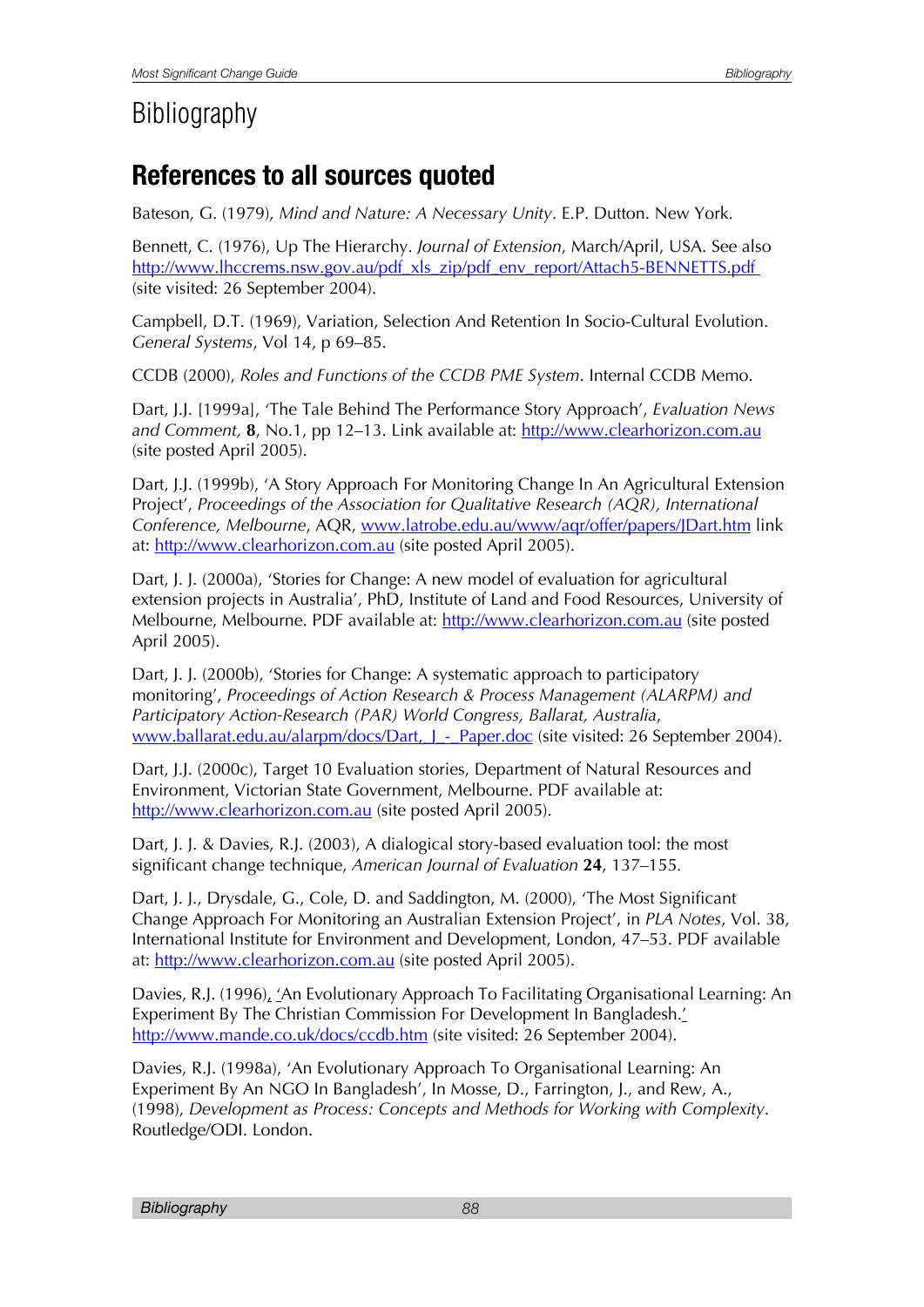Davies, R.J. (1998b), 'An Evolutionary Approach To Facilitating Organisational Learning: An Experiment By The Christian Commission For Development In Bangladesh.' *Impact Assessment and Project Appraisal,* Vol. 16. No. 3, September 1998, pp 243–250.

Davies, R.J. (1998c), *Order And Diversity: Representing And Assisting Organisational Learning In Non-Government Aid Organisations*. PhD Thesis. University of Wales – Swansea. [http://www.mande.co.uk/thesis.htm](http://www.mande.co.uk/docs/thesis.htm) (site visited: 26 September 2004).

Davies, R.J. (2004a), Practical Postmodernism, Or The Systematic Use Of Anecdotes. *The Evaluator*. Summer Issue. UKES. London.

Davies, R.J. (2004b), 'The Emerging Communication Strategy: Engaging and Connecting People', Consultancy report to the Making Markets Work Better for the Poor Project, ADB, Vietnam.

Fishman, D. B. (1992), 'Postmodernism comes to program evaluation: A critical review of Guba and Lincoln's Fourth Generation Evaluation', *Evaluation & Program Planning,* **15**, no.3, 263–270.

Fletcher, G. (2004) *MSC and Myanmar*. Email to Rick Davies. 20 August 2004.

Ford, N., Ashford, G. (2000), Appreciative Inquiry, *E-views*, Issue 1 – February 2000, eds H. MacKinnon, C.McMillin, E. Morin, The Participatory Development Forum, Ontario, Canada,<http://www.pdforum.org/eviews1.html> (site visited: 02 February 2004).

Geertz, C. (1973),*The Interpretation of Cultures*. New York: Basic Books, 1973.

Guba, E. and Lincoln, Y. (1989), *Fourth Generation Evaluation*. Newbury Park, CA. Sage.

Hammond, S.A. (1996), *The Thin Book of Appreciative Inquiry*. Thin Book Publishing Co. Plano, TX.

Holmes, G. (2004), Ibis Monitoring and Evaluation pre-course material. Managua, Nicaragua.

Holmes, G., Petersen, L., Kirkegaard, K. (2003), *Proposal: How to use the methodology 'The Most Significant Change' in the monitoring of Ibis´ thematic programs in Central America*. First draft, July 2003. Ibis. Denmark. Available at MSC mailing list file repository at: <http://groups.yahoo.com/group/MostSignificantChanges/> (site visited: 26 September 2004).

Jobs, S. (1994) *Steve Jobs and the next Big Thing*. Fortune. p 23.

Johnston, F. (2002), *Tales Of The Unexpected: 'Most Significant Change' Monitoring Of The Brong Ahafo District Support Project (BADSP), Ghana November 2000 to December 2001.* Unpublished report. Available at MSC mailing list file repository at: <http://groups.yahoo.com/group/MostSignificantChanges/> (site visited: 26 September 2004).

Kauffman, S. (1995), *At Home In The Universe: The Search For Laws Of Complexity*. Penguin. London.

Kelly, L., Kilby, P., and Kasynathan, N., (2004), 'Impact Measurement For Ngos: Experiences From India And Sri Lanka', *Development in Practice*, Vol. 14, No. 5, pp. 696-701.

Kerr, R. (2004), *MSC Guide: Based on the Experience of ADRA Laos. A guide to implementing the Most Significant Changes (MSC) monitoring system in ADRA country*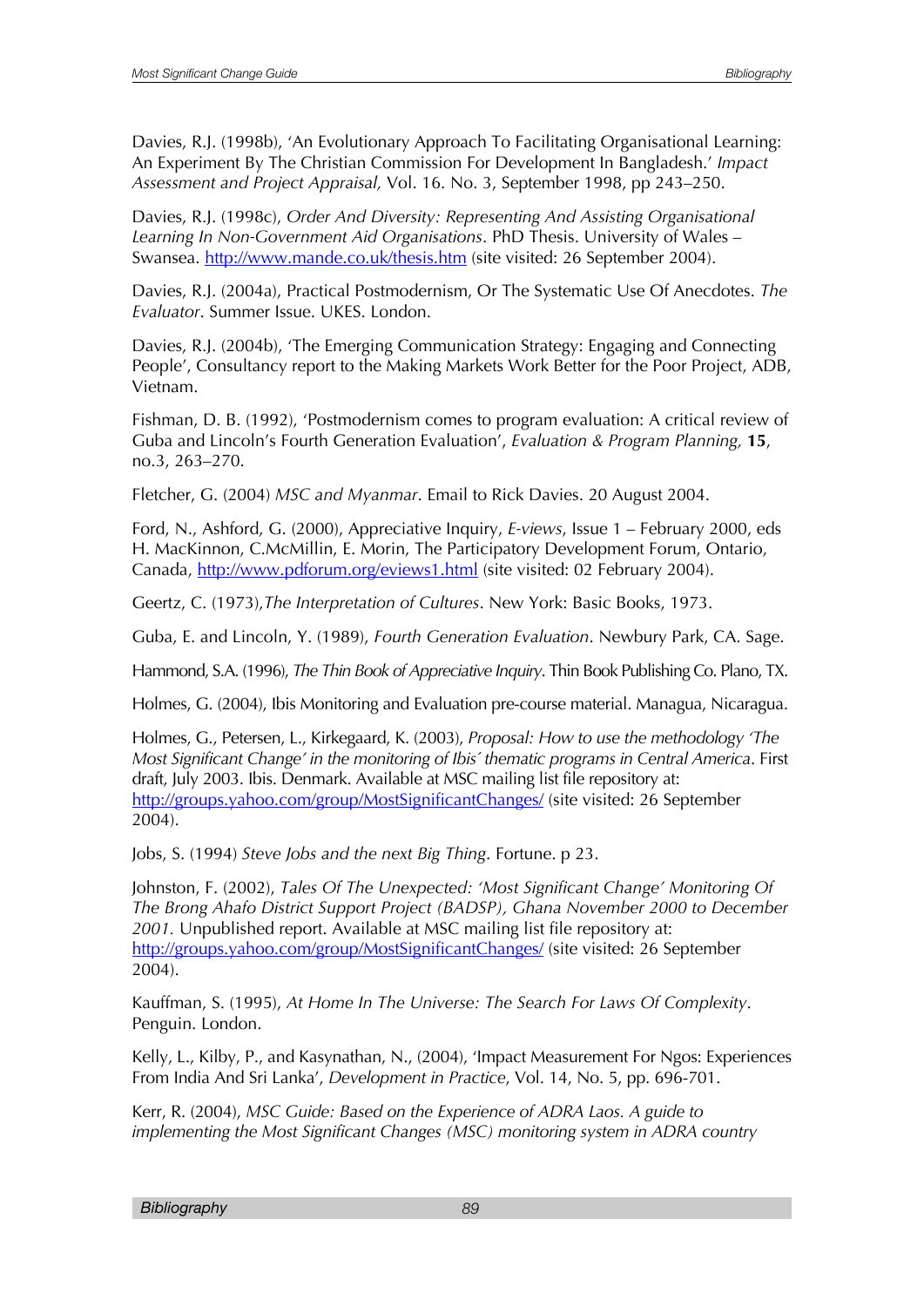*offices*. ADRA. Laos. Available at MSC mailing list file repository at: <http://groups.yahoo.com/group/MostSignificantChanges/>(site visited: 26 September 2004).

Kurtz, J. (2003) *Learning Amidst Crisis: Barriers And Incentives For Organizational Learning In Post-Taliban Afghanistan*. Published thesis, Wageningen University, The Netherlands. Three chapters available at MSC mailing list file repository at: <http://groups.yahoo.com/group/MostSignificantChanges/>(site visited: 26 September 2004).

Le Cornu, R., Peters, J., Foster, M., Barrat, R., Mellowship, D., (2003), *Exploring Perceptions of 'Significant Change' in Reforming Schools*. Paper presented to: NZARE/AARE Joint Conference, Auckland November 30 – December 3, 2003. Available at MSC mailing list file repository at: [http://groups.yahoo.com/group/](http://groups.yahoo.com/group/MostSignificantChanges/) [MostSignificantChanges/](http://groups.yahoo.com/group/MostSignificantChanges/) (site visited 10 October 2004).

Mason, S. (2004), *Review of draft MSC Guide*. Email to Rick Davies. 29 October 2004.

Oakley, P., Pratt, B., Clayton, A. (1998), *Outcomes and Impact: Evaluating Change in Social Development*. INTRAC. Oxford.

Patton, M. Q. (1990), *Qualitative Evaluation and Research Methods*. Sage Publications, Newbury Park, CA.

Patton, M. Q. (1997), *Utilization-focused Evaluation: The Next Century Text*. Sage. USA.

Pawson, R. and Tilley, N. (1997), *Realistic Evaluation,* Sage, London.

Rainey, J. (2001), *Response to MSC inquiry*. Email to Rick Davies, 11 April 2001.

Reid, E. and Reid, J. (2004), Story-Based Impact Assessment: Outline of a story-telling methodology. Available at MSC mailing list file repository at: <http://groups.yahoo.com/group/MostSignificantChanges/> (site visited: 26 September 2004).

Ringsing, B., (2003), *Learning About Advocacy: Monitoring As A Tool For Learning In Ibis South America*. MSc Thesis. MSc programme Management of Agricultural Knowledge Systems (MAKS). Available at MSC mailing list file repository at: <http://groups.yahoo.com/group/MostSignificantChanges/> (site visited: 26 September 2004).

Roche, C (1999), 'Impact assessment for development agencies: Learning to value change' Oxfam. Oxford.

Scriven, M. (1994). *Evaluation thesaurus* (5th ea.) Newbury Park, CA. Sage.

Sigsgaard, P. (2002), *MSC Approach. Monitoring without Indicators. An ongoing testing of the MSC approach*. Evaluation Journal of Australasia. Vol. 2. No. 1. Available at MSC mailing list file repository at: <http://groups.yahoo.com/group/MostSignificantChanges/>(site visited: 26 September 2004).

Suroweicki, J. (2004), *The Wisdom Of Crowds: Why The Many Are Smarter Than The Few*. Little Brown. London.

Underwood, B. (1996), *Report On 'Significant Changes' Qualitative Monitoring*. AKRSP. Ahmedabad. India.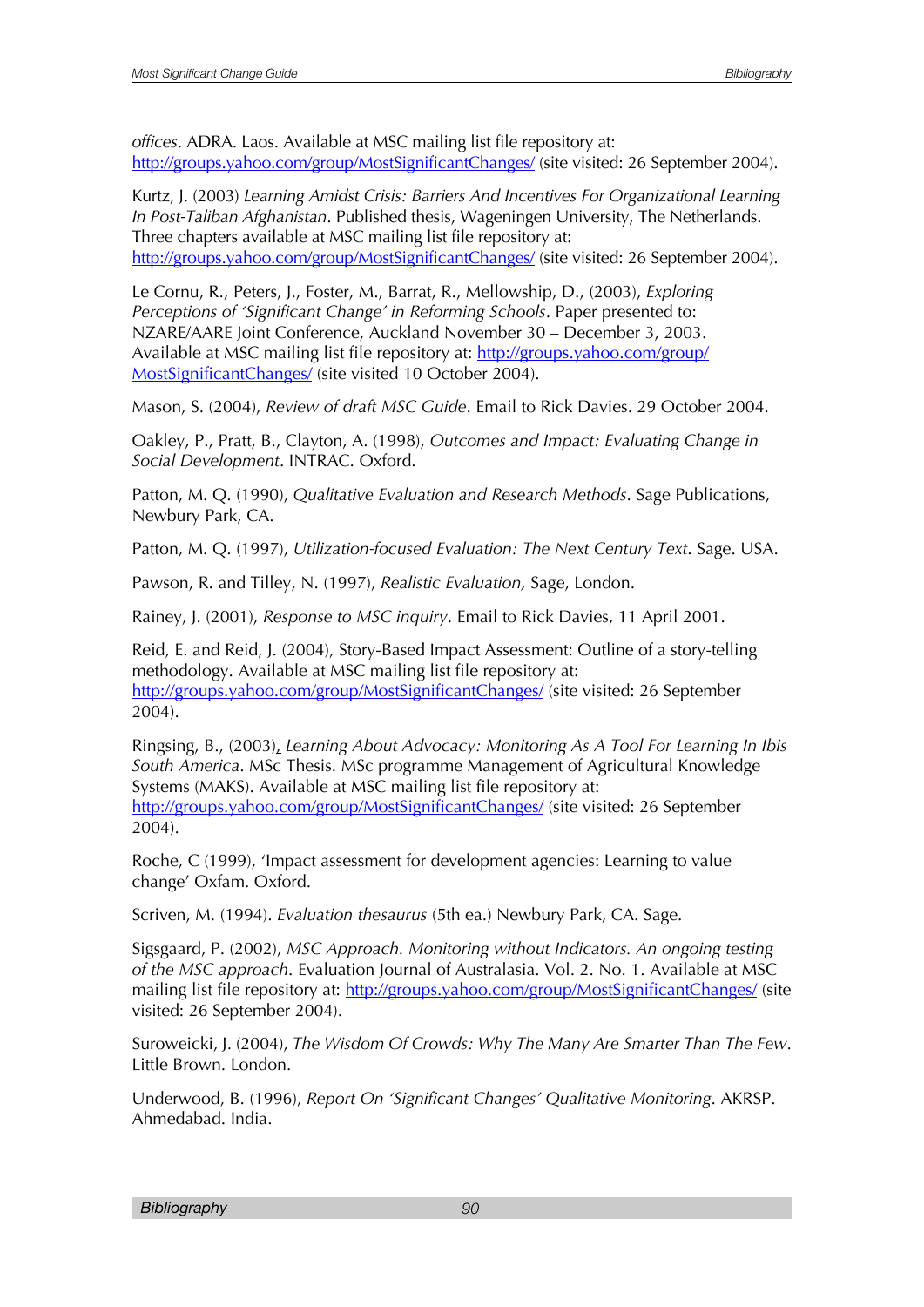Wedgwood, H., and Bush, A. (1996), *ITDG's Experience of Participatory Evaluation –Oriented Monitoring System (POEMS) in the International Food Production Programme*. Paper presented at INTRAC's Third International Workshop on the Evaluation of Social Development, November 1996, The Netherlands.

Willetts, Juliet (2004), '*Most Significant Change' Pilot Project*. Evaluation Report Prepared by Institute for Sustainable Futures For ADRA Laos. Sydney. Available at MSC mailing list file repository at: <http://groups.yahoo.com/group/MostSignificantChanges/>(site visited: 26 September 2004).

Winterford, K. (2003), *Sharing Stories – A Participatory Approach To Monitoring And Evaluation In The Pacific.* Pacific Children's Program. International Development Support Services, Melbourne, Australia. Available at MSC mailing list file repository at: <http://groups.yahoo.com/group/MostSignificantChanges/> (site visited: 26 September 2004).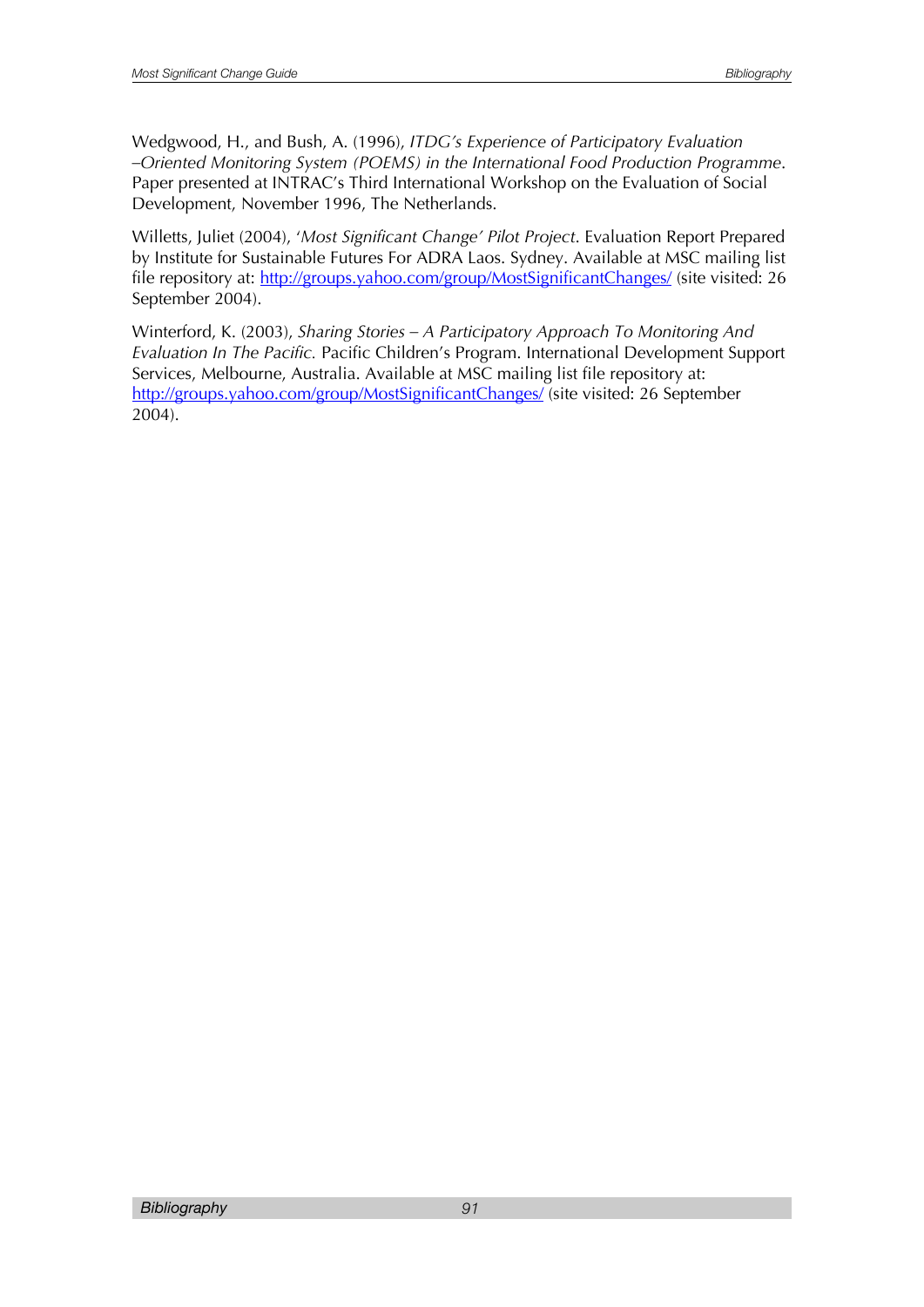# Appendix 1

# **Sample Story Collection Formats**

### **1.1 Landcare (The Mallee Landcare Support Strategy)**

#### *Background*

The Mallee Landcare Coordinators and Facilitators would like to capture stories of significant change that may have resulted from their work with Landcare in this region. This will help us to improve what we are doing, enable us to celebrate the successes together as well as being accountable to our funders.

The stories and information collected from these interviews will be used for a number of purposes including:

- to explore what Coordinators and Facilitators together with Landcare groups in the Mallee have achieved already
- to help Facilitators and Coordinators understand what people in Landcare value, and support more of these sorts of outcomes
- to acknowledge and publicise what has already been achieved.

### **Contact details**

#### *Confidentiality*

We may like to use your stories for reporting to our funders, or sharing with other people in the region – such as other people in other Landcare groups.

Do you, (the storyteller):

- want to have your name on the story (tick one)  $Yes \Box No \Box$
- consent to us using your story for publication (tick one) Yes  $\Box$  No  $\Box$

Name of storyteller\* Name of person recording story Location Date of recording

*\* (If they wish to remain anonymous, don't record their name or contact details – just write 'landholder' or some similar description.)*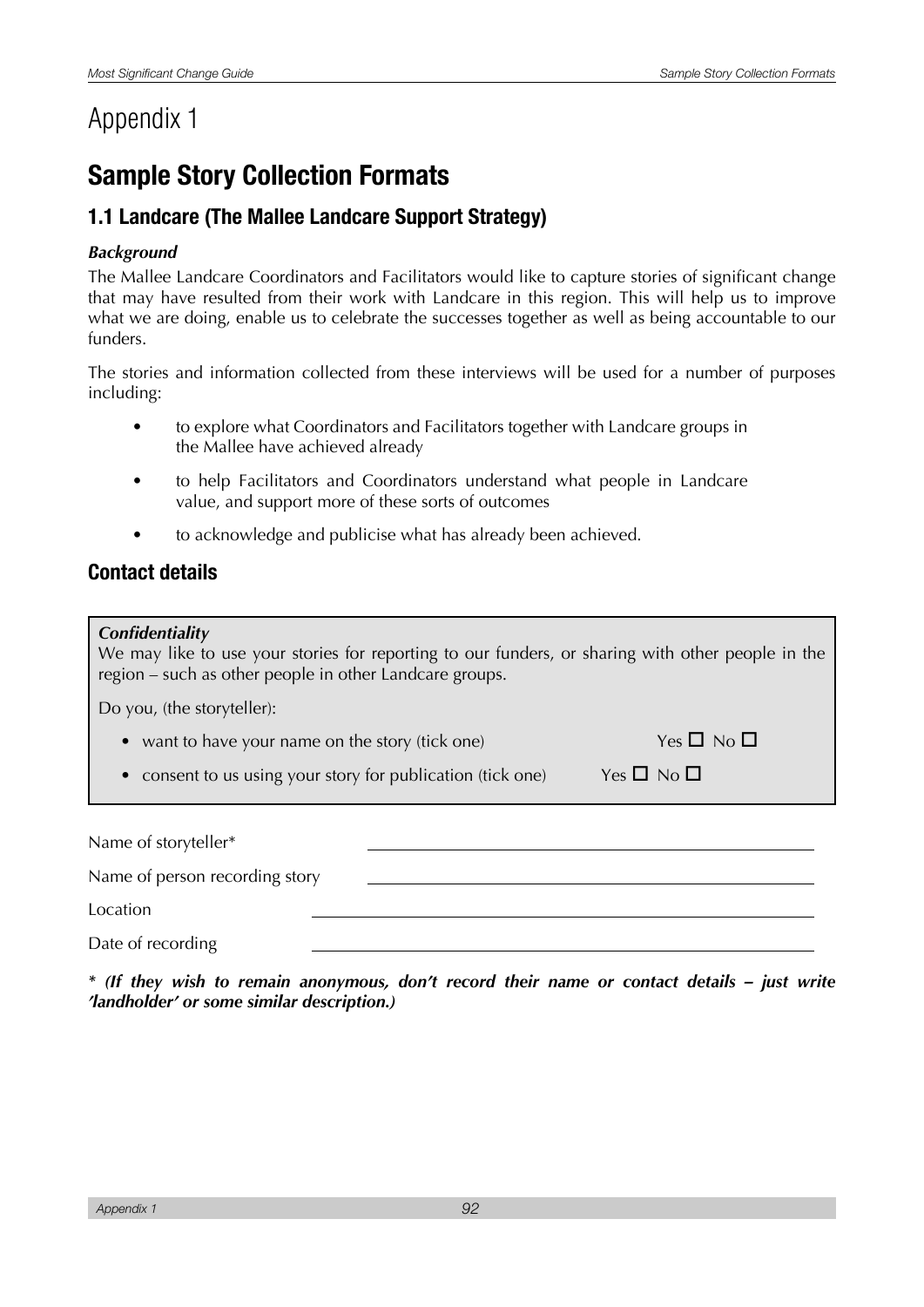### **Questions**

**1. Tell me how you (the storyteller) first became involved with Landcare and what your current involvement is:**

**2. From your point of view, describe a story that epitomises the most significant change that has resulted from Landcare in the Mallee**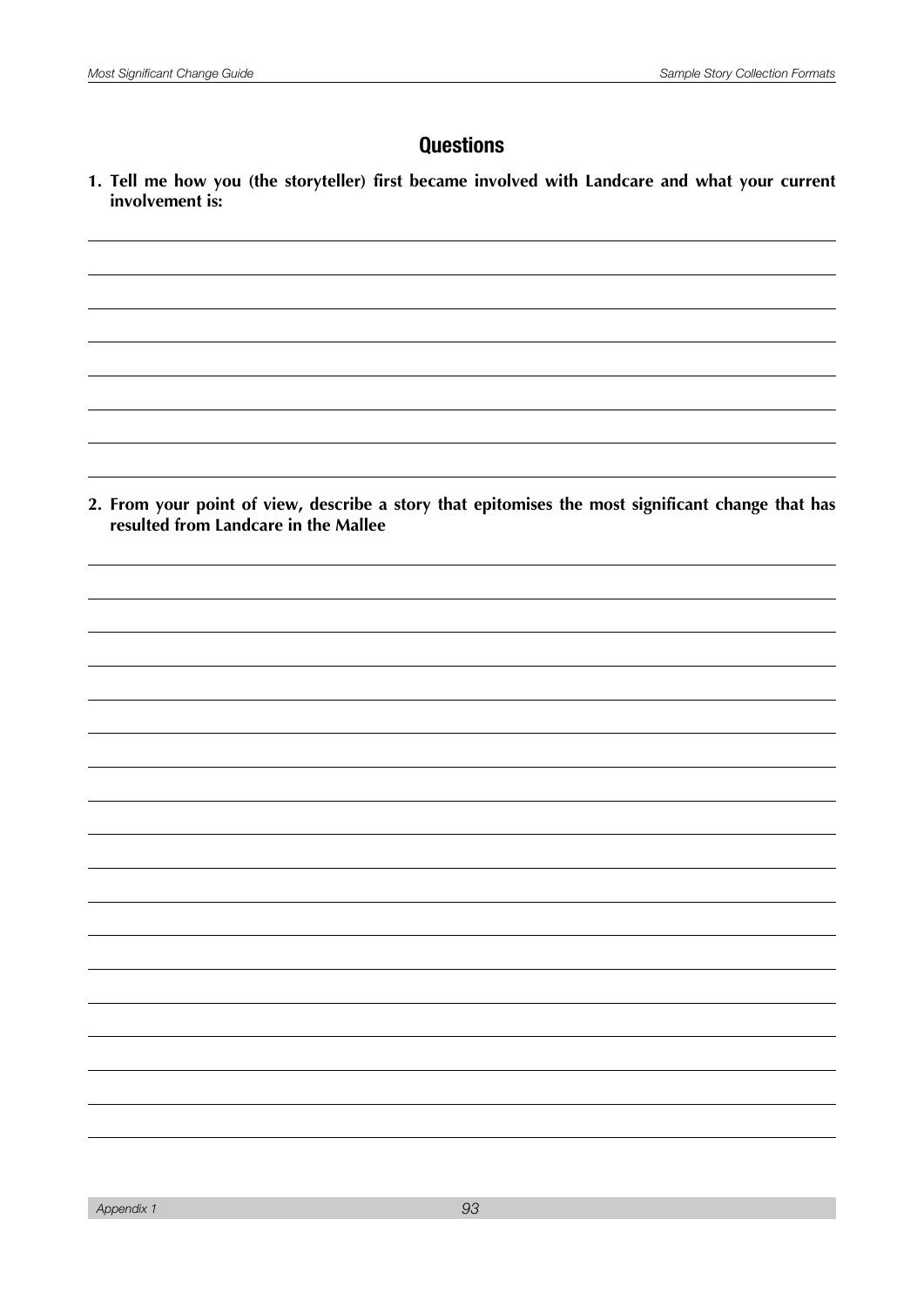#### **3. Why was this story significant for you?**

**4. How, (if at all) has the work of the Landcare Facilitators and/or Coordinators contributed to this?**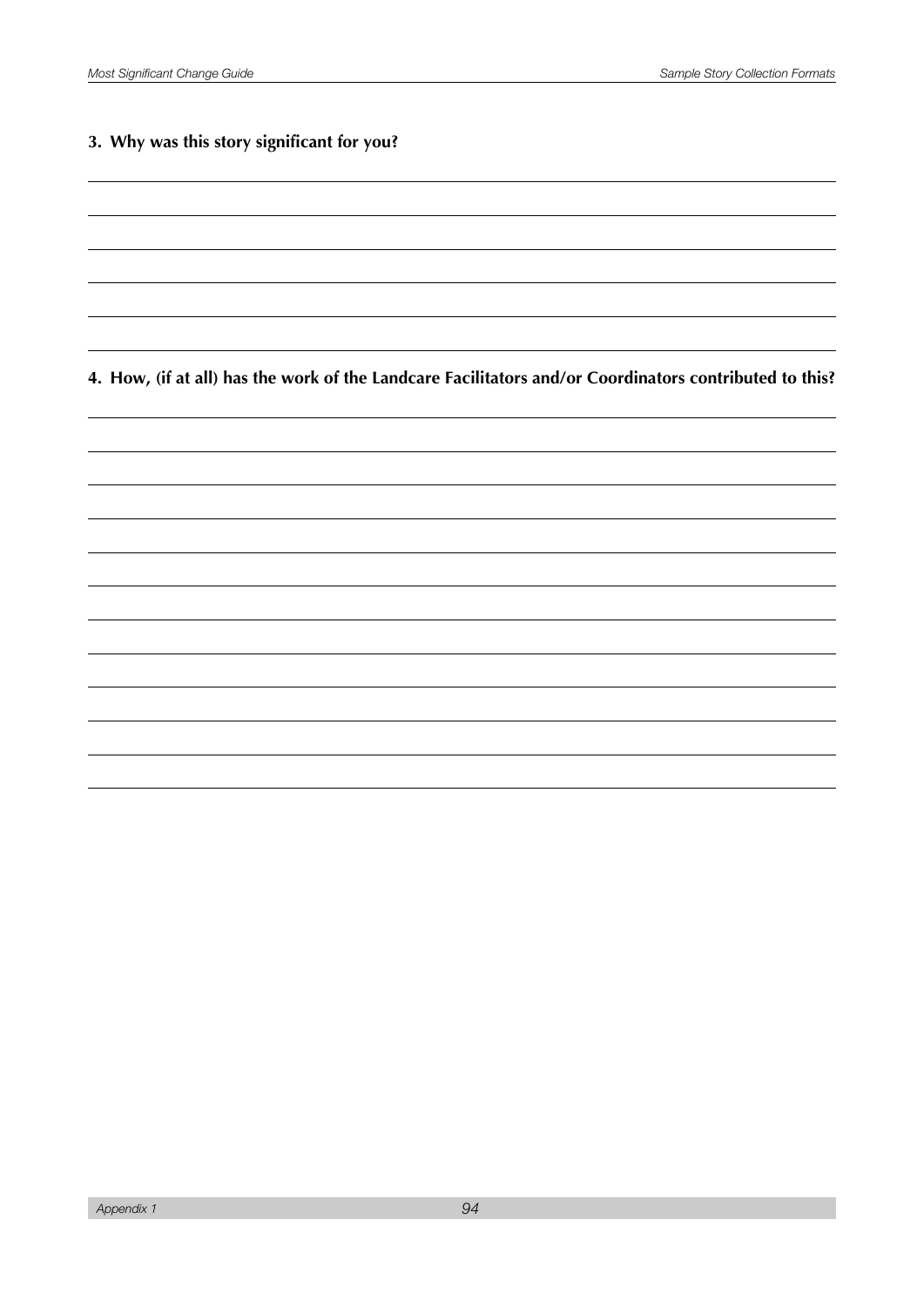### **1.2 VSO (Volunteer Report Form)**

### **VSO FINAL REPORT – Part 2 (Volunteer Report):**

to be completed by the volunteer after the final Programme Office visit to the placement

| Volunteer name:                   | Volunteer ref & country recruited: |
|-----------------------------------|------------------------------------|
| I Job title:                      | lob ref:                           |
| Employer:                         | Country:                           |
| Name of volunteer's line manager: | Volunteer start of service date:   |

 $\Box$  Please use dark (preferably black) ink and use extra paper if you wish.

- $\Box$  The main purpose of this form is to enable VSO to understand and learn from volunteers' experience in their placements.
- The report may also be used for briefing by future volunteers and extracts may be given to funders or used by VSO in publicity material (as explained in the volunteer handbook)
- $\blacksquare$  If you wish to make confidential comments, please do so on a separate sheet of paper specifying from whom they should be confidential. VSO will ensure that they are treated with the confidentiality you require.
- Any issues arising from the placement should be discussed with your employer or programme office. If you feel an issue has not been dealt with reasonably by the programme office you may write to your Regional Programme Manager at VSO.UK.

1(a) Describe what you think is the most significant change that you contributed to, in some way, during your placement.

- Where possible, choose the most significant change after discussions with your employer, colleagues and programme officer.
- There may have been many changes, great and small, positive and negative. Choose the change that you feel is most significant.
- Describe who was involved, what happened, where and when.
- Include enough detail to make it understandable by someone not familiar with your placement and to make it possible to follow up later to see if the change has continued.
- If choosing one change is too difficult, feel free to describe more than one (using further forms).
- The significant change you choose can be in:
	- the lives of the beneficiaries of the organisation with which you worked,
	- the lives of individuals in the community where you lived,
	- colleagues with whom you worked,
	- an aspect of the organisation with which you worked, or
	- the wider policy environment

(b) Explain why you chose this particular change.

- What difference has it made/will it make?
- Why do you think this difference is important?
- (c) If anyone other than you was involved in choosing the story explain who and how.
- (d) Are there any lessons for VSO arising from change you have written about?
- (e) Give your "news story" a headline, summarising it in a few words.

Headline:

*Appendix 1 95*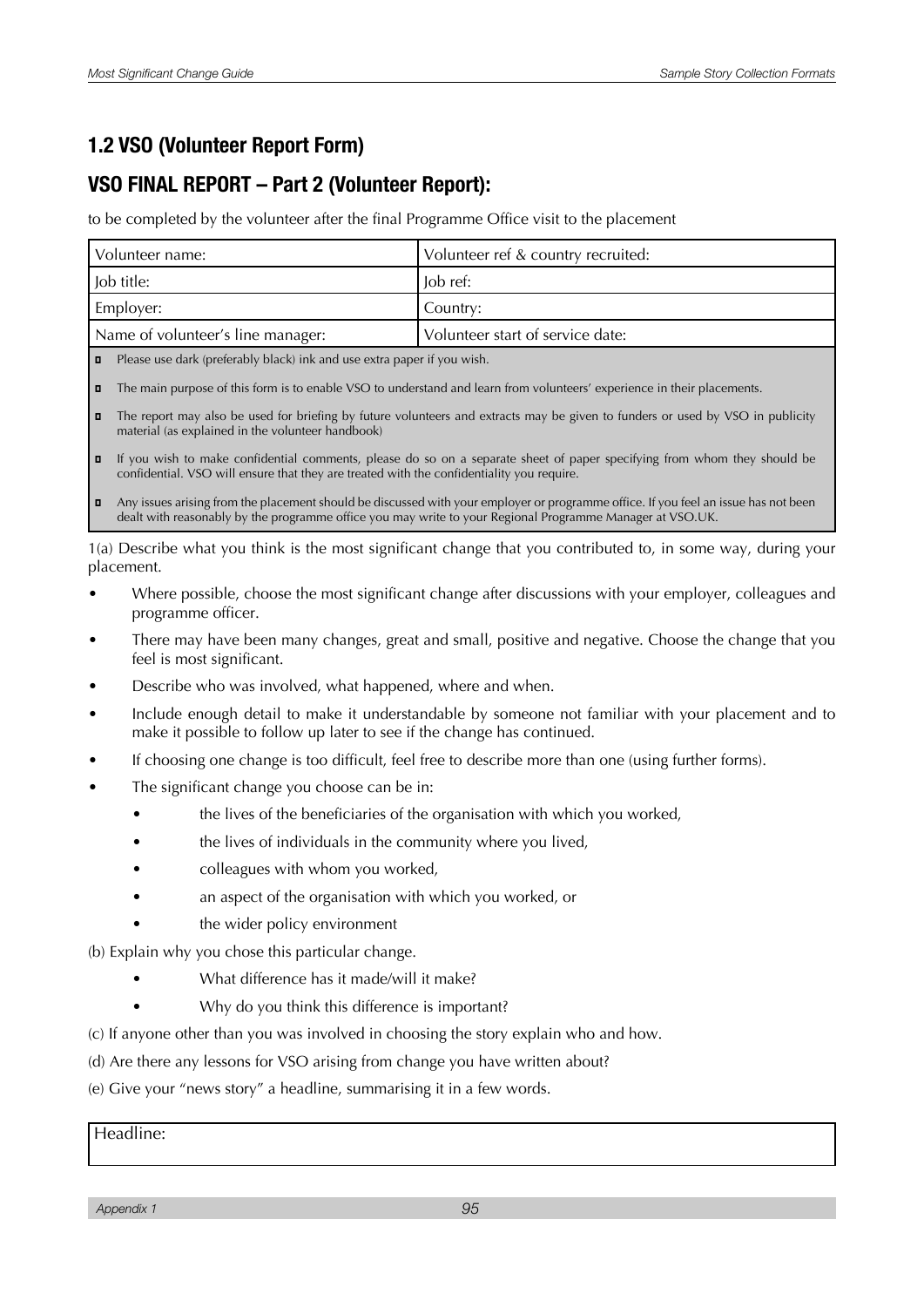(a) Description:

(b) Explanation:

(c) Who chose the story?

(d) Lessons or recommendations for VSO:

Date report completed: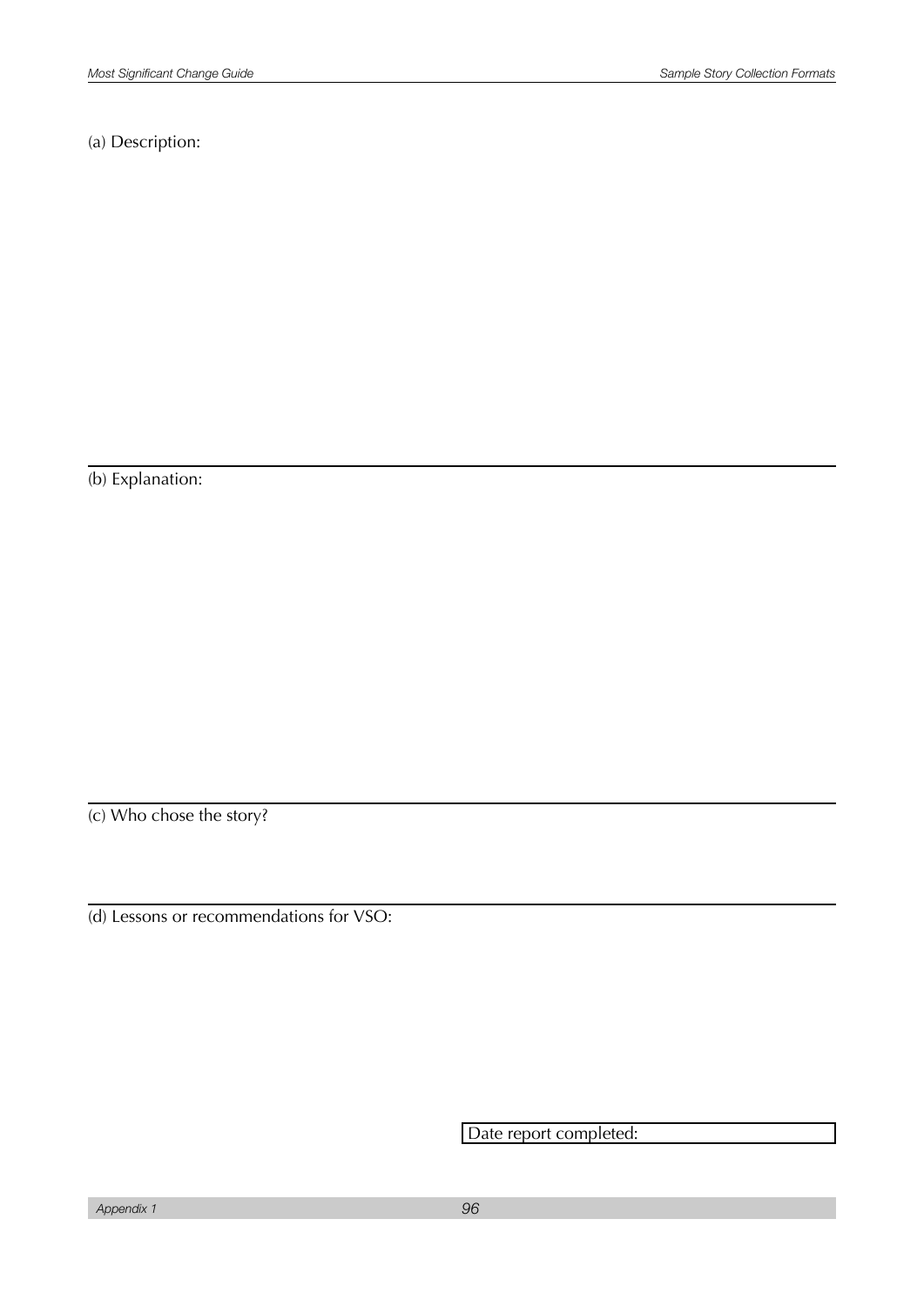# Appendix 2

# **Sample Significant Change Stories**

### **2.1 Bougainville: Osi Tanata (NGO)**

Significant Change Story

Do you the storyteller:

- want to have your name on the story (tick one)  $Yes \Box No \Box$
- consent to us using your story for publication (tick one) Yes  $\Box$  No  $\Box$

#### **Contact Details**

| Name of person recording story | Wilson during MSC training        |
|--------------------------------|-----------------------------------|
| Name of storyteller*           | Sebastin Kakau                    |
| Project and location           | O'Kerry organic project – cycle 3 |
| Date of recording              | 23th of March                     |
| When did it happen?            | Over 1 year?                      |
| Title of story?                | "Growing big"                     |

#### **Tell me how you (the storyteller) first became involved with Osi Tanata, and what your current involvement is:**

I used to be a member of a community project. But I Ieft the community project in anticipation of disputes that might occur within the community project. However, upon hearing that Osi Tanata was giving training to grass roots, I attended some of the Osi Tanata training of project management and book keeping and TOT.

#### **From your point of view, describe the most significant change that has resulted from your involvement with Osi Tanata (training/support or funding)**

After the training I went back to my village and mobilized my family members to venture into organic gardening. I decided to set up my own family project on organic gardening. Despite not having funding from any agency I ventured into setting up this small project with only the knowledge that I got from Osi Tanata. We set up our organic garden growing cabbages, capsicums, greens, tomatoes, aibika, chillies and other things.

Currently I am thankful for what I learned from Osi Tanata, and am using it. Today my project is progressing well. We have sold many of their produces from their organic farm. For example, for a bed of cabbage, he is getting around K100. Now they have spent the money to buy clothes and many other basic needs. Apart from generating income the families and the surrounding villages have enough surplus to feed their family and others. Also some of the money is being used to start other projects such as a trade store.

#### **Why is this significant to you?**

It is significant to me because at first I had no knowledge to run a project. Today I have a good project running and the income from this project is being used to sustain the livelihood of my family.

Domain:  $\Box$  Changes in people's lives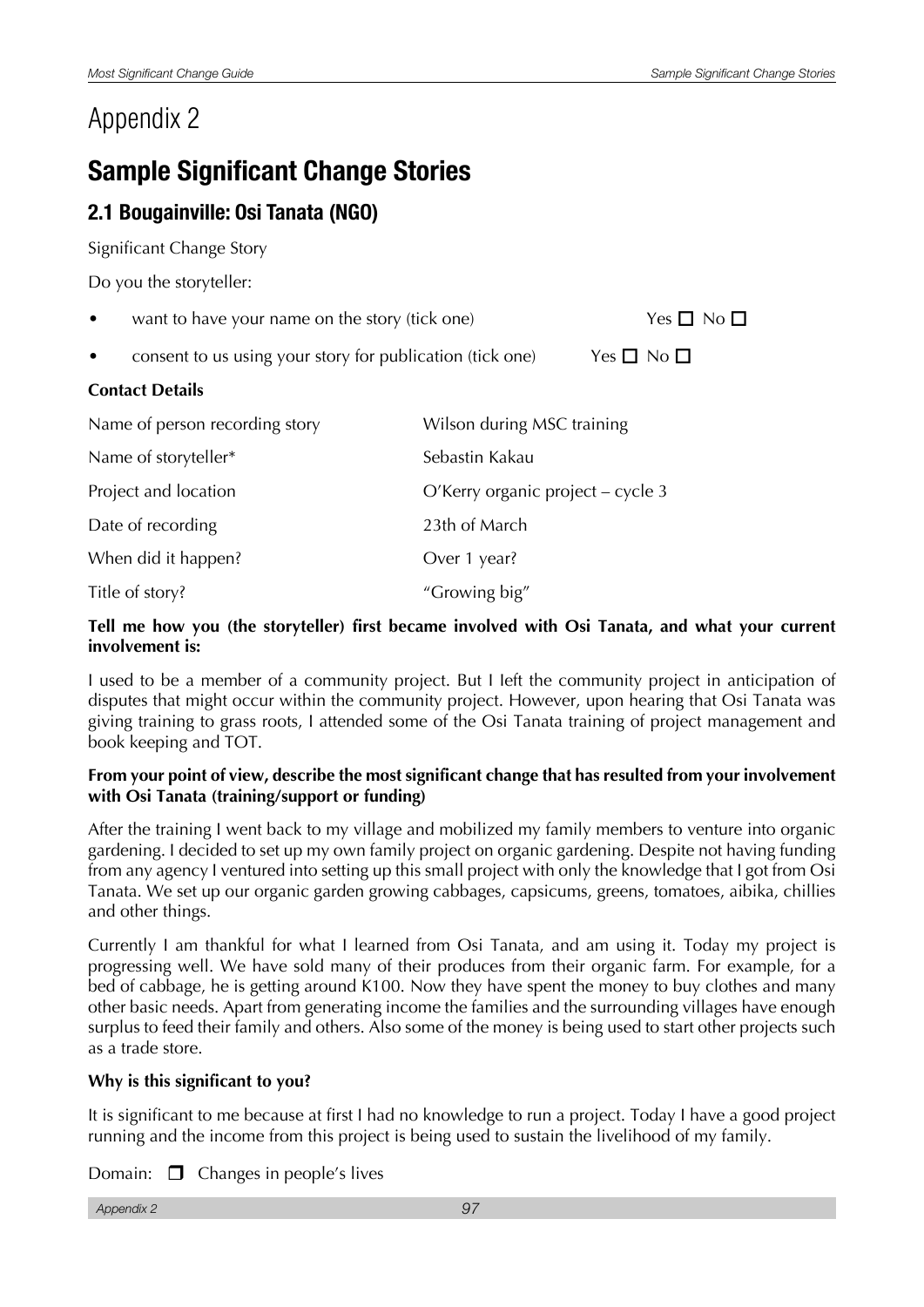# **2.2 VSO – Philippines: Angie Bamgbose**

#### *Volunteer Story:*

At the beginning of the gender profiling, the team (volunteer and Maradeca staff and volunteers) were afraid that the communities would perceive the gender profiling activities as a process of Christian, Western indoctrination on Maranao communities.

During the gender profiling, in all communities, the team found very rigid gendered divisions of labour: crudely men were seen as the breadwinners and worked largely farming rice or fishing, while women worked managing the house in all communities. Women were not participative in community decisionmaking processes and their contributions to household income, household work, and role in peace negotiating among other things were overlooked.

The community of Dansalan was slightly different in that men were to some extent involved in childcare and women had a louder voice in community matters. This was a source of great shame for the women who cried when they described how they made decisions that "should be made by men". They felt embarrassed that they were undermining men's roles that have been ascribed by Islam and Maranao tradition. Dansalan has experienced many displacements over the last thirty years as a result of flooding, rido (family feuds), martial law and the conflicts between the military and rebels in 2000.

Maradeca and Obaera continued to work in the community and after five months the team returned to Dansalan to formally assess any changes since the gender profiling activities. Six men and eleven women gave feedback on the changes they believed had occurred in the community as a direct result of the gender profiling. This shows that the fear of gender profiling as being indoctrination of forced foreign values to divide the community did not come to fruition.

It was found that women have begun working with men to repair the boo (fishing cages). All activities associated with fishing had previously been a totally male domain. Men continue to engage in productive work and women here acknowledge that men are more actively involved in childcare, cooking and laundry. These are significant departures from the rigid gendered divisions of labour seen only a few months earlier.

Likewise, men said that they recognize that women's work is 'heavy' as women are involved in both housework and productive work, working in stores, mat weaving etc. Men and women in the community now work together in market gardening to augment the family income. It can be seen that gardens have significantly increased in size now that men and women are working together, not simply women alone.

Men said there have been many changes because they have gained many insights from the gender profiling, specifically for the need for men and women to work together. The community has new ideas; there is more motivation to work with women on income generating activities, e.g. carabao, gardening; people generally have more motivation to work, as they have been able to see that if they don't work (raise income) then they will not develop.

Both men and women acknowledged that women are included in community decision-making and sometimes make more decisions than men. In terms of planning and ideas it is the women that are ahead of men in making community developments. It should be remembered that in March women were crying as they described their lead in decision-making and now they are proud of it. In fact women said that they are involved in community decisions because they are 'intelligent and wise'!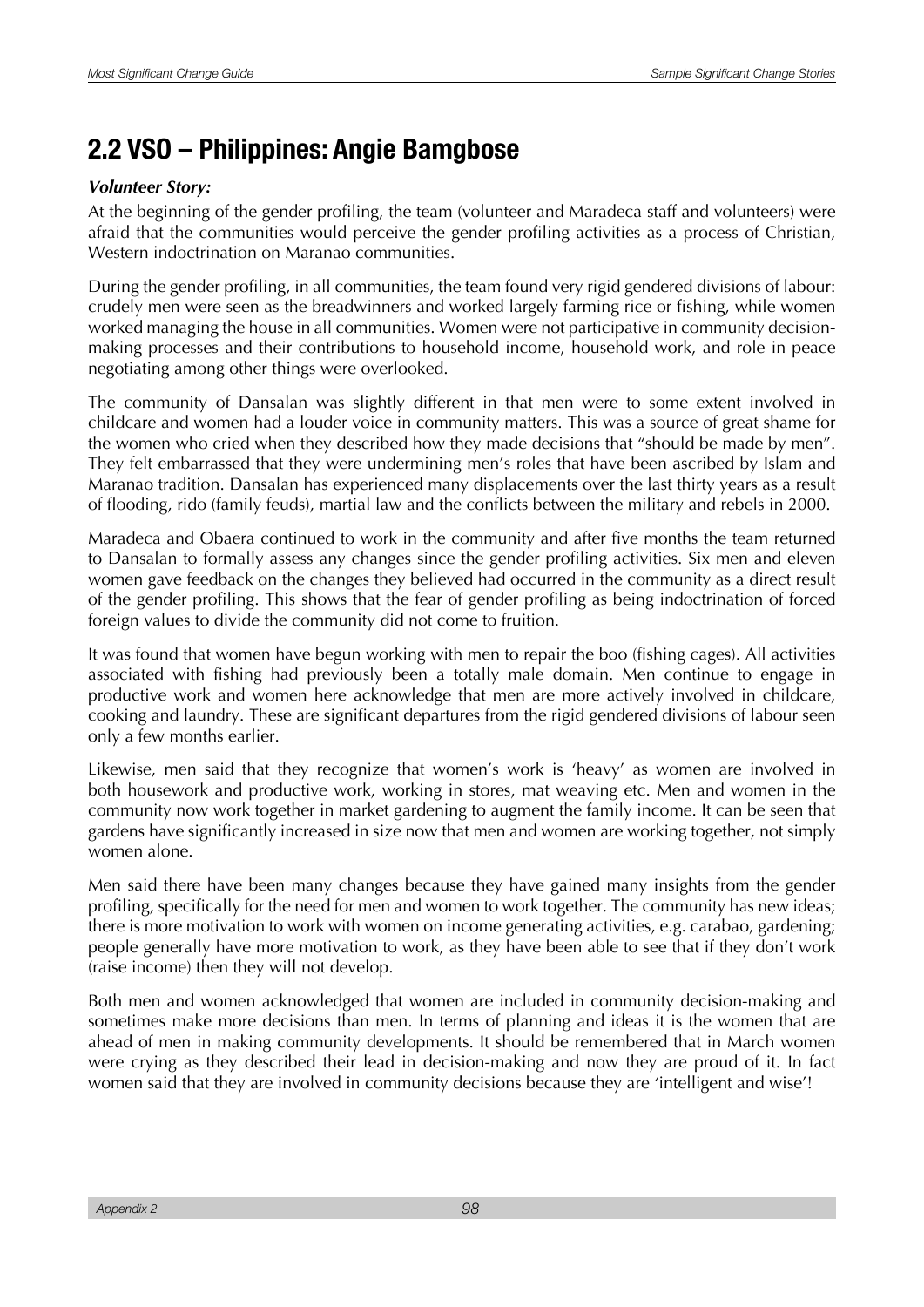A concrete example of how these issues interplay can be seen through women's new ownership of a carabao. A carabao is a water buffalo. Unless a woman is given carabaos as part of her dowry, she rarely has any role in managing them. Even if she gets carabaos as part of her dowry, she doesn't actually get the direct benefit as traditionally only men use these in their farm work.

In Dansalan, the women said that they felt more confident to organize themselves and develop after the gender profiling. Following the profiling, women felt more able to organize their resources and consider how to invest the profits from the Obaera store further. Obaera's cooperative has been so successful that they wanted to invest their capital in a small business that would provide additional income. The women decided to buy a carabao. The carabao is owned and controlled by the cooperative. Women use the carabao to help carry their goods from the road, which is about a 30-minute walk through rice fields; there is no road and this a long way to carry a 50kg sack of rice and other produce for the family and the store.

The men need to use carabaos in farming, and in this very poor community; they have to rent one at high cost from outside the community. Now the men don't have to go outside the community, they can simply ask their wife, sister, or daughter to rent the Obaera carabao. This represents a turn around of traditional gender roles with women being in control of a carabao and men having to ask women to use the carabao. In addition they have to pay the women rent.

Women use the income to further develop their cooperative, which then helps to meet their needs, the needs of the family and therefore community. Money stays in the community rather than going outside to line another person's pocket. What creativity and self-assurance these women have shown!

The next phase in this enterprising business is to breed from the carabao. Their carabao is female and they intend to use her to breed and they would either use this carabao for the Obaera members or to sell and get further income. Each month the profits are around P5, 000 (\$100), a carabao costs around P15, 000 and so after a further three months they intend to buy another carabao for the Obaera members to continue to help with the marketing and to rent to men for their farming activities.

This relates to the cross-cutting theme of gender within the strategic aim of participation and governance.

#### *Why did the volunteer choose this story:*

The volunteer choose this story as I think that it clearly shows that gender profiling undertaken with sensitivity can create changes. Gender is not a static concept but rather a dynamic one that is continually shifting. Men and women who are able to see that a more gender equal society is a stronger one will embrace gender.

Many people are afraid of 'gender'; afraid to 'interfere' with culture and tradition, but a more equal and balanced society does not compromise culture or tradition as seen here.

These changes were shared by 18 community members (six men and eleven women) of Dansalan participating in a participatory assessment of the impact of the gender profiling. The outcomes of this and all other aspects of the gender profiling have been recorded in the documentation of the impact of assessment of the PRA and in the report written by the volunteer on the gender profiling, "Women in Conflicts: Gender Dynamics in Maranao Communities, Southern Philippines".

The staff at Maradeca continue to believe that the most significant change is the trust of a foreigner by the communities as described above in the Final Report Part 1:3. If there were no trust then the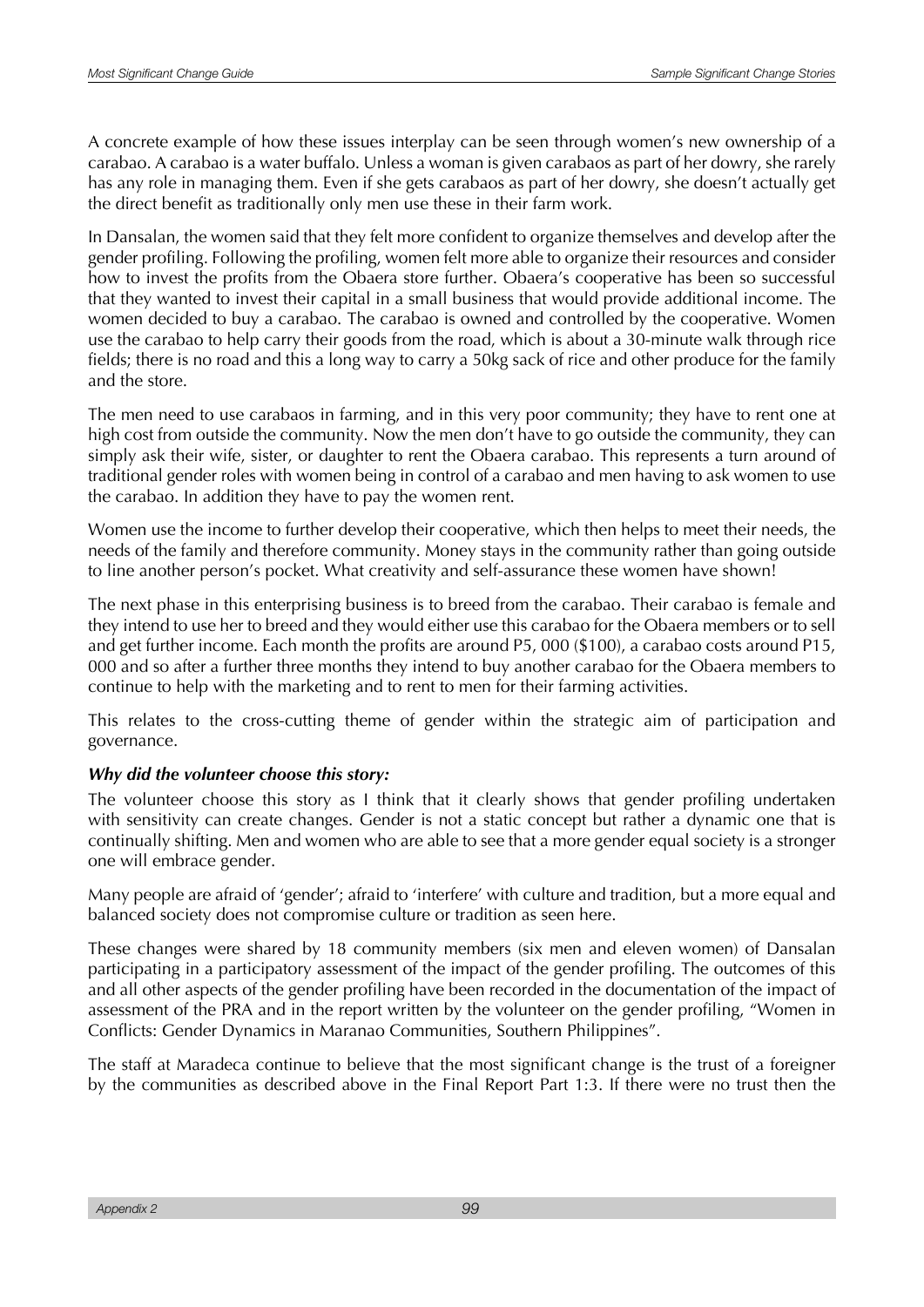communities would not share their experiences with the openness that they did. My colleagues within Maradeca felt that my characteristic chatter, laughter and willingness to sit with the community contributed to the trust building, as well as transparency in talking and explaining the work of Toscadar and the gender profiling. I think that most people will accept that with transparency and respect, trust across cultural divides is possible. Instead I choose to concentrate on the impact of gender as I think that there is an ongoing lack of belief that addressing gender is important and/or can result in real change in communities in relatively short amounts of time as seen here.

Again, by focusing on one community I do not wish to devalue the contributions of the other communities, or the hard work and steep learning curve that was undertaken by the staff and volunteers of Maradeca who developed considerable knowledge and skills and confidence throughout the year that we worked together.

#### *Programme Office Comments/Explanation*

Angie Bamgbose's positive experience in gender and development work in Muslim communities is an excellent model for peace building initiatives that incorporate a strong gender perspective. This story was also carried by the BBC.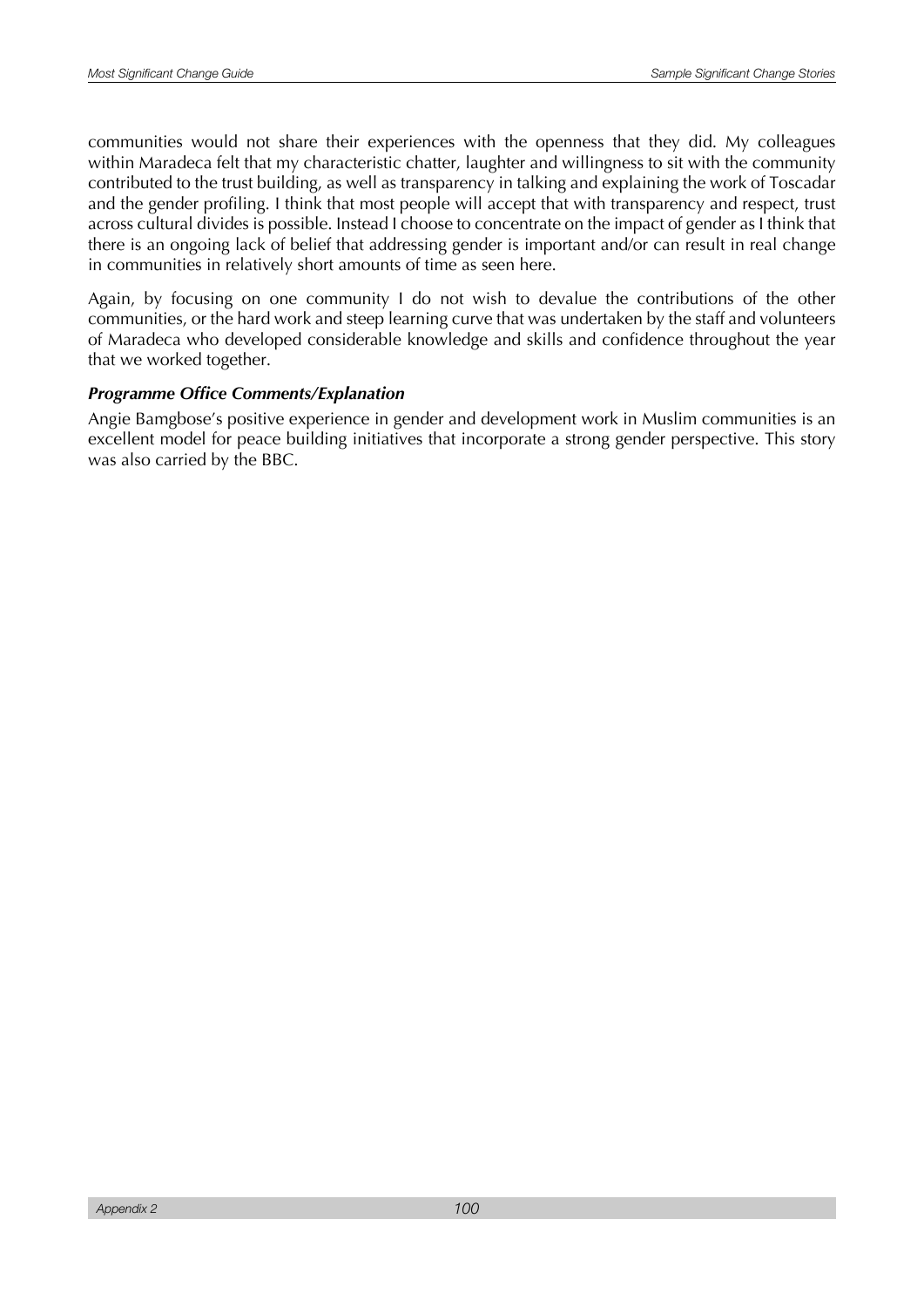# **2.3 Australia: Learning to Learn Project (Le Cornu et al, 2003)**

### **Title: "What's different?"**

*To write this story I had a conversation with Angelica about the changes she has experienced since 2001. She was very clear about the differences she has experienced around managing and initiating her own learning and how she feels about this. In writing this story I have not changed what Angelica shared with me as I believe it demonstrates signifcant change.*

My name is Angelica.

Today I am in Year 5 and my school day is very different to how it was in 2001 when I was in year 3.

In 2001 I was given difficult contracts to do with a short time span and I couldn't use other areas of the school for my learning. My contract wasn't often completed because I found it too difficult. I felt very uncomfortable and unhappy and would get into trouble. I cried a lot and felt worried in class. I didn't really want to come to school.

Now I feel very safe, happy and the work, which we are given, is just right for me because I get to plan my learning in a learning plan and I feel I can complete the work in the time I am given. It's still really challenging and I learn a lot and the teacher knows this. An example of this is when I wanted to make an i-movie I found it really challenging but I found out how to do it and it was still fun.

I feel very comfortable and confident with the way my learning is going now. My teacher trusts me to use any area of the school for my learning and I use the class system to go to other areas when I need to.

I have made more friends and I think this is because of the way I am learning. I need to work with different people and I am getting to know other people in the class much better. If I need a quiet place for my learning I go to the Resource Centre.

I value the way my teacher lets us learn because we get to choose where we sit as long as we work on our task. I feel that I am more in control of what I learn. I feel more mature.

I like the way I am trusted to use the phone, computers, photocopier and cameras for my learning plans and I am now an expert with computers, cameras and other technology. In Year 3 I didn't know how to use these and I wasn't allowed to.

I feel excited about coming to school, I love being at school and I don't want to stay at home if I am a bit sick. I feel like I take more responsibility for my own learning.

#### *Comment:*

Angelica has experienced two quite different styles of teaching in the past 3 years.

The first a traditional one, familiar to us all, with the work and the environment determined by the teacher.

Angelica now plans and manages her own learning.

Her sense of empowerment is obvious.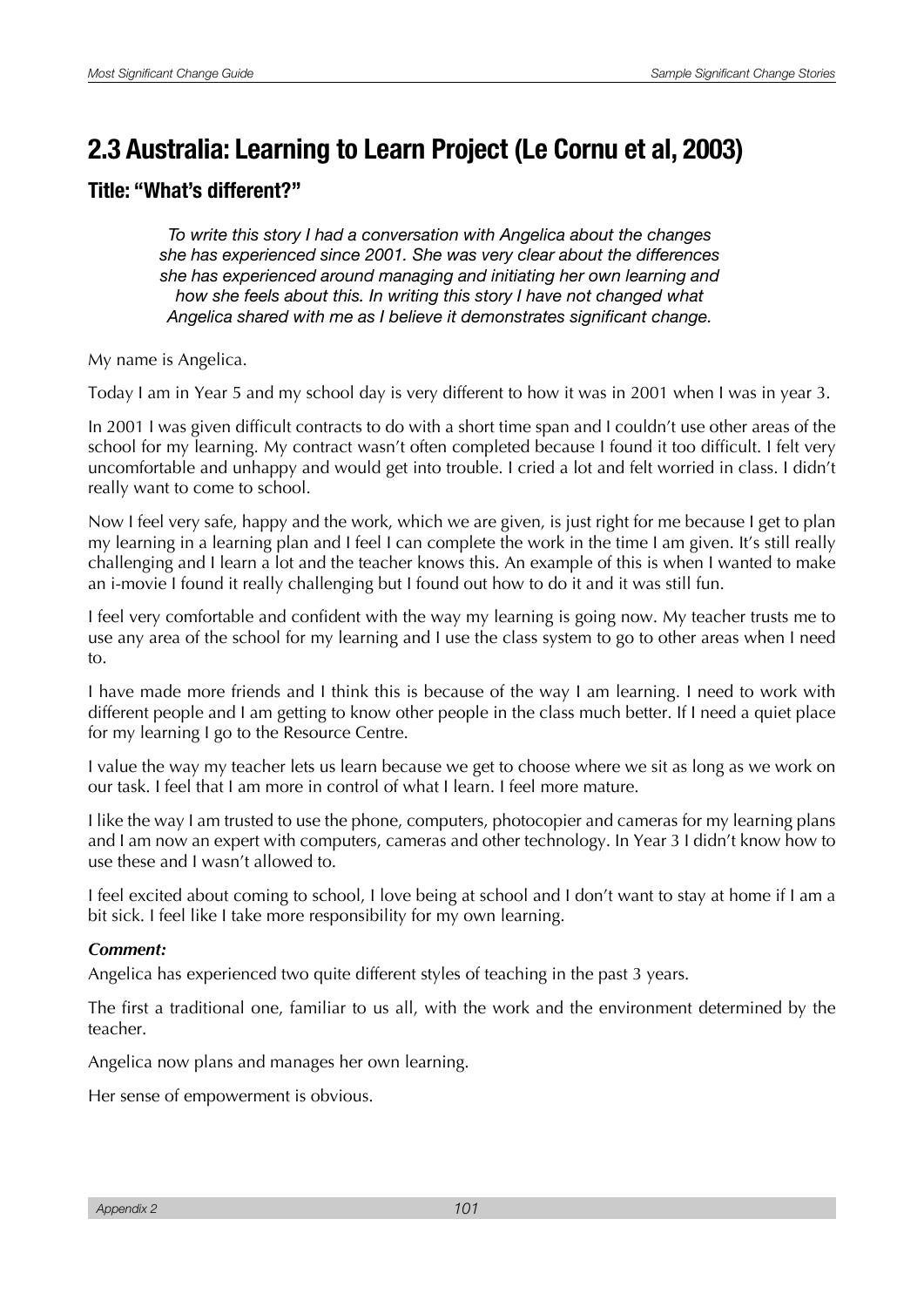### **South West Learning Circle – Responses to Angelica's Story (14/8/03)**

Criteria indicating significant change

#### *Shift in thinking/worldview*

- A shift towards the idea that every adult in a school has a duty of care for every child.
- Shift in power/control away from teacher and shift in world-view.
- Learning stems from student's experiences (as opposed to old teacher-imposed topics and themes).
- Teachers need to believe they have responsibility for all students' learning (not just own class).

#### *Whole School Level*

- Common understanding of teacher and learner.
- Need for sound philosophy and theory around that (for learners and teachers).
- For sustainability, need change in whole school culture and structures.
- Learning environment that is comfortable and safe but challenging.
- Student initiated learning requires a shared philosophy.
- Management of resources needed, e.g. structural and cultural change to facilitate changed practice.
- Impact on how roles are interpreted, e.g. that of Teacher Librarian.
- Importance of teaming structures in school so people are moved along by each other.
- Talk, discussion, moderation, interaction among teachers to get change happening.
- Self initiated learning can be inclusive of all students if managed well.
- Affective dimension is powerful, e.g. relationships in which there is trust in the positive intent of others, feeling safe and happy, student feeling trusted by teacher.

#### *Teacher Capacities*

- Student experienced a change in practice (so people need to have experienced change has to make a difference to students).
- Student having control of learning and choice.
- Teachers able to identify and communicate about what students can do.
- Balance student initiated learning with explicit teaching in response to students' needs (not laissez faire).
- Self-awareness, critical reflection by teachers needed for growth.
- Changed methodologies.
- Change in student's engagement levels from year 3–5.

#### *Student capacities*

- Student aware of own feelings, e.g. feeling empowered.
- Student able to articulate (identify) what is different.
- Students know about the development of thinking skills and learning styles (e.g. how to use scaffolding to advance own learning).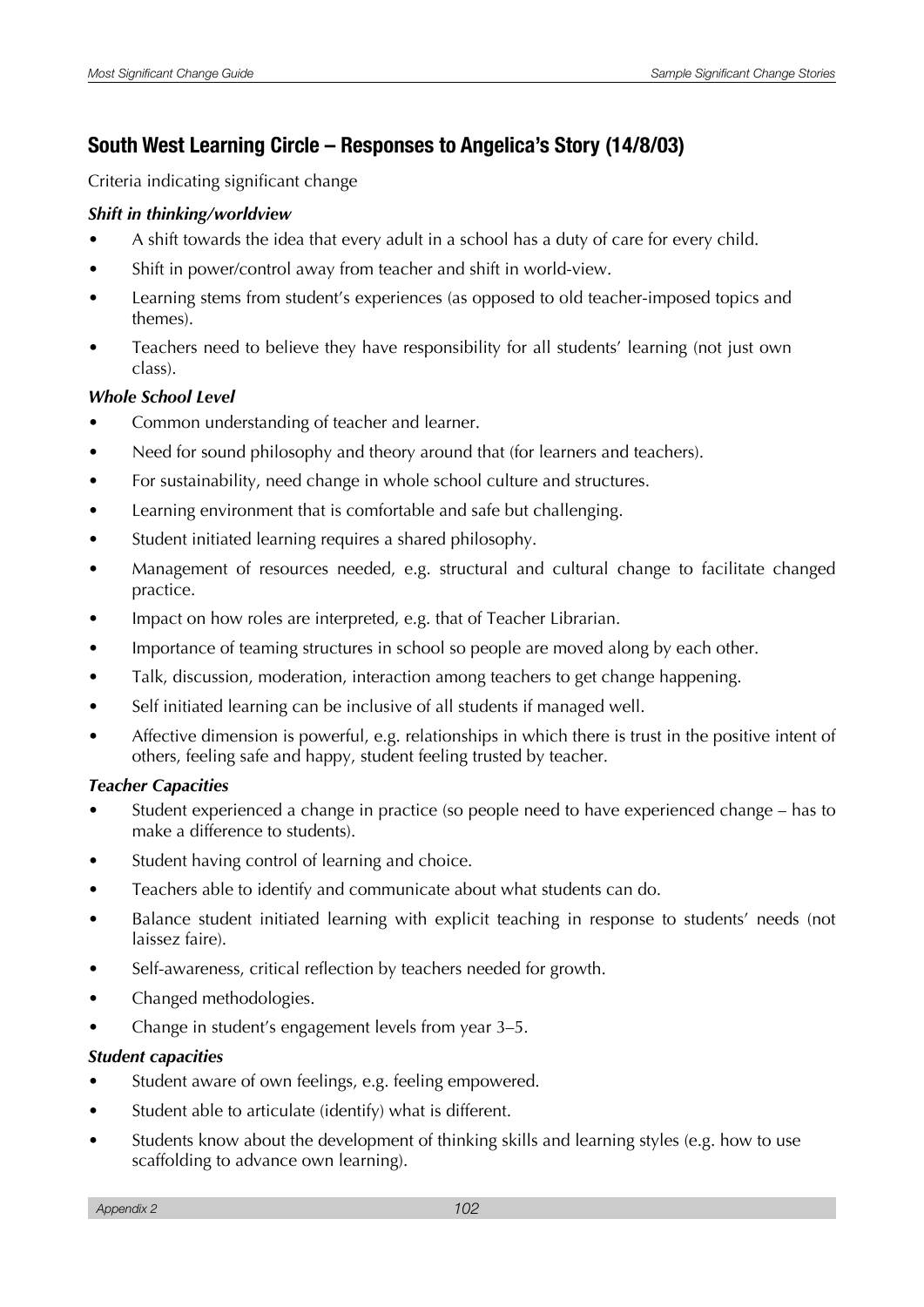# Appendix 3

# **Sample Story Reporting Format**

### **3.1 DFID-funded Brong-Ahafor District Support Programme**

| <i><u><b>Identifiers</b></u></i> |                                                         |  |  |  |
|----------------------------------|---------------------------------------------------------|--|--|--|
| Heading                          | NEW ASSEMBLY MEMBERS CAUSE A STIR                       |  |  |  |
| Who                              | District Coordinating Director (DCD)                    |  |  |  |
| When                             | 22 June 2001                                            |  |  |  |
| Location                         | Office of the DCD – Jaman District Assembly             |  |  |  |
| Domain                           | Operations of DA, its sub-committees and sub-structures |  |  |  |

#### *Description – The Story*

During an emergency senior staff meeting at his office, the DCD wanted to solicit the reactions of members present on the attitude of some of the newly appointed assembly members who were demanding access to certain documents in his custody. Judging this to be the first time such demands have been made, he was at a loss as to what to do.

According to the DCD, it seems a new breed of assembly members have been appointed to the Jaman District Assembly who want to put undue pressure on assembly staff in the discharge of their duties.

He complained about some of them he described as "gurus" representing an interest group demanding access to certain documents in the District Assembly. The documents they wanted include the District Assembly's Trial Balance from January to May, the handing-over notes of the former DCE and a copy of the recent auditors' draft report.

After a lengthy deliberation, members present agreed that it is within the law for assembly members to demand access to assembly documents at any time provided they are not personal documents. Therefore, there was nothing wrong with their demands except that the final report of the audit exercise should be given to them instead of the draft copy since changes could be effected in the final report.

The DCD accepted this with some misgivings. He thought he should seek clarification from the Regional Coordinating Director since this was a new dimension in the assembly. However, this prompted him to advise all staff members to update their work and correct all anomalies in order not to be taken unawares. It was also agreed that there should be regular monthly meetings for staff to be well informed before all assembly meetings.

#### *Explanation/Interpretation*

Demands for certain documents by some new assembly members have been viewed as a challenge to the 'authority' of assembly staff. Hitherto, assembly members virtually 'begged' to have access to documents and services which were sometimes ignored with excuses.

However, the new breed of assembly members who are mostly professionals and experienced in their various fields, could make assembly staff to sit up to put things in the right order.

If things continue like this, the rights of assembly members would be respected. They can therefore make reasonable demands for the development of their communities. Quality discussions would take place at all assembly meetings for the right decisions to be taken. This would bring the needed change in the Jaman District.

#### *Recommendations*

All assembly members should be trained in various aspects of their work-roles and responsibilities in planning, community involvement in decision-making, financial administration of the DA, etc., in order to have the confidence to demand services and contribute to the overall development of the district.